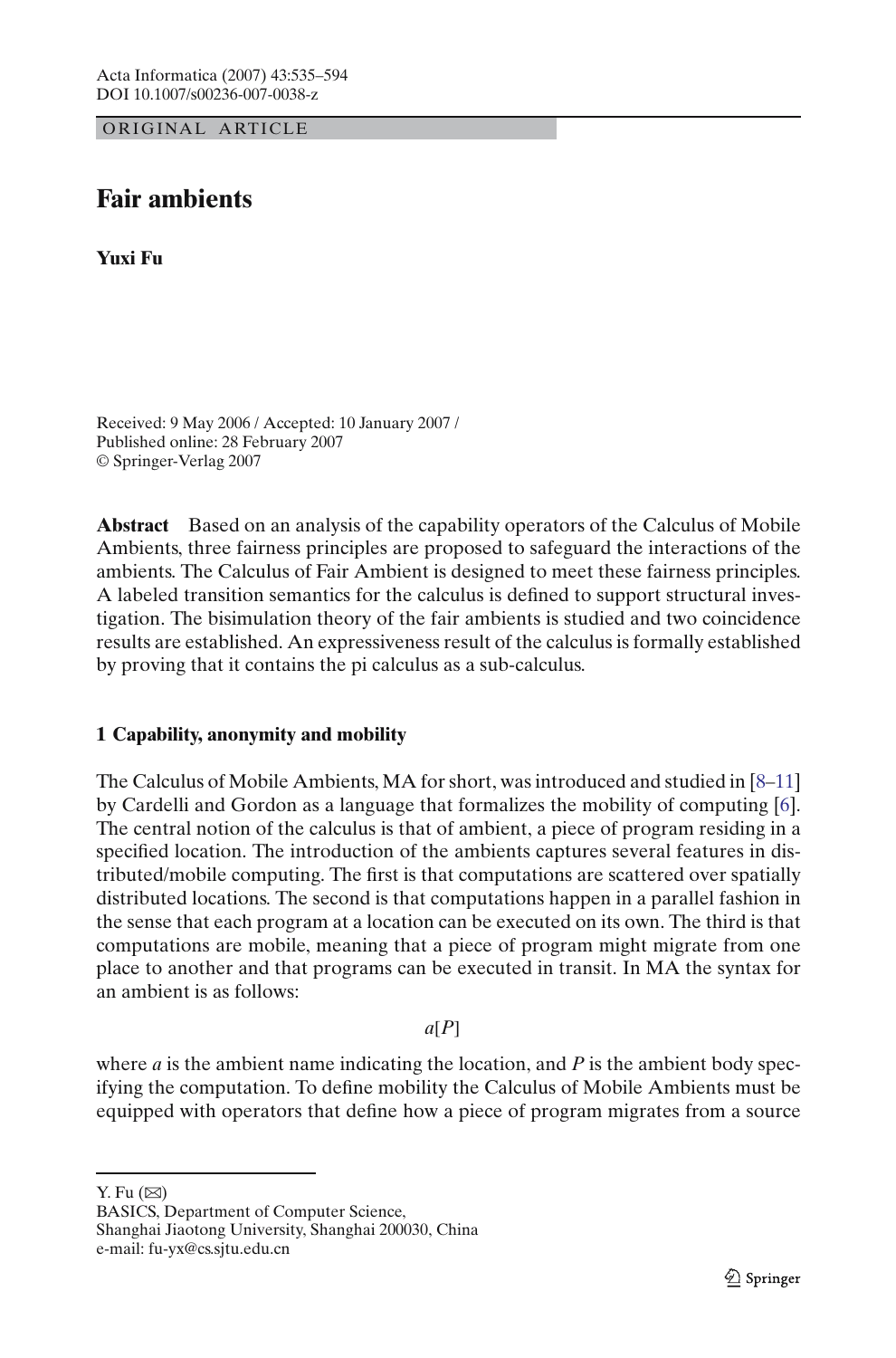ambient to a target ambient. So computations look like this:

$$
a[P] | b[Q] \stackrel{\tau}{\longrightarrow} a[P'] | b[M | Q']
$$

Here the idea is that the program *M* has moved from the ambient *a* to the ambient *b*. It is clear that the above interaction is between two ambients. The authors of MA have made an important design decision that the above transportation is broken down to two more primitive actions:

$$
a[P] | b[Q] \stackrel{\tau}{\longrightarrow} a[P'] | M' | b[Q] \stackrel{\tau}{\longrightarrow} a[P'] | b[M | Q']
$$

Here the ambient  $a[P]$  emits to the environment the process  $M'$ , and then  $M'$  enters the ambient  $b[Q]$ . In these two step actions  $M'$ , the program in transit, can be observed by other ambients in the environment. If one thinks of the ambients as first class citizens, it is natural that an observable migrating program, like the M' above, should be an ambient. This requirement is also conducive to the idea that a moving object must be somehow protected. The updated view on the decomposition is then as follows:

$$
a[P] | b[Q] \stackrel{\tau}{\longrightarrow} a[P'] | c[M'] | b[Q] \stackrel{\tau}{\longrightarrow} a[P'] | b[c[M] | Q']
$$

In terms of the *ambient* operators, this means that there should be at least two combinators, one induces an exit operation and the other an entrance operation. For that purpose Cardelli and Gordon introduced two action primitives *in* and *out*, the capabilities. In what follows we take a detailed look at the two primitives.

## 1.1 Capability

<span id="page-1-0"></span>Using the *in* and *out* primitives, Cardelli and Gordon defined the semantics of MA by the following reductions:

$$
b[ina.Q|N]|a[P] \stackrel{\tau}{\longrightarrow} a[b[Q|N]|P]
$$
 (1)

$$
a[b[out a.Q | N] | P] \stackrel{\tau}{\longrightarrow} b[Q | N] | a[P]
$$
 (2)

There are two observations concerning  $(1)$  and  $(2)$ . One is that the entrance operations are symmetric to the exit operations. Notice that both an entrance and an exit have effect on the ambient and the environment. In [\(1\)](#page-1-0) the ambient  $b$ [*in a*.*Q* | *N*] is part of the environment that is consumed by the ambient  $a[P]$ , whereas in [\(2\)](#page-1-0) the ambient  $a[b[out a.Q | N] | P]$  releases  $b[Q | N]$  onto the environment. The transportation of the ambient in [\(1\)](#page-1-0) and that in [\(2\)](#page-1-0) goes in the opposite directions. The second observation is that the movement of an ambient is activated by itself. This is called *Subjective Movement* in [\[11](#page-58-1)]. In [\(1\)](#page-1-0) the ambient  $b$ [*in a*.*Q* | *N*] injects itself into *a*[*P*]. The action is caused from within *b*[*in a*.*Q* | *N*]. The target ambient can only accept. In [\(2\)](#page-1-0) the ambient *b*[*out a*.*Q* | *N*] escapes from an ambient at *a*. The action is triggered by the former, the latter can only let go, and the environment can only accept.

There is an obvious reciprocal to Subjective Movement: The movement of an ambient is activated by the environment (*Objective Movement*). By Objective Movement, one could define the operational semantics as follows:

$$
b[Q] | a[\overline{in} b.P | L] \stackrel{\tau}{\longrightarrow} a[b[Q] | P | L]
$$
 (3)

$$
a[b[Q] | \overline{out} b.P | L] \stackrel{\tau}{\longrightarrow} b[Q] | a[P|L]
$$
 (4)

<span id="page-1-1"></span> $\mathcal{Q}$  Springer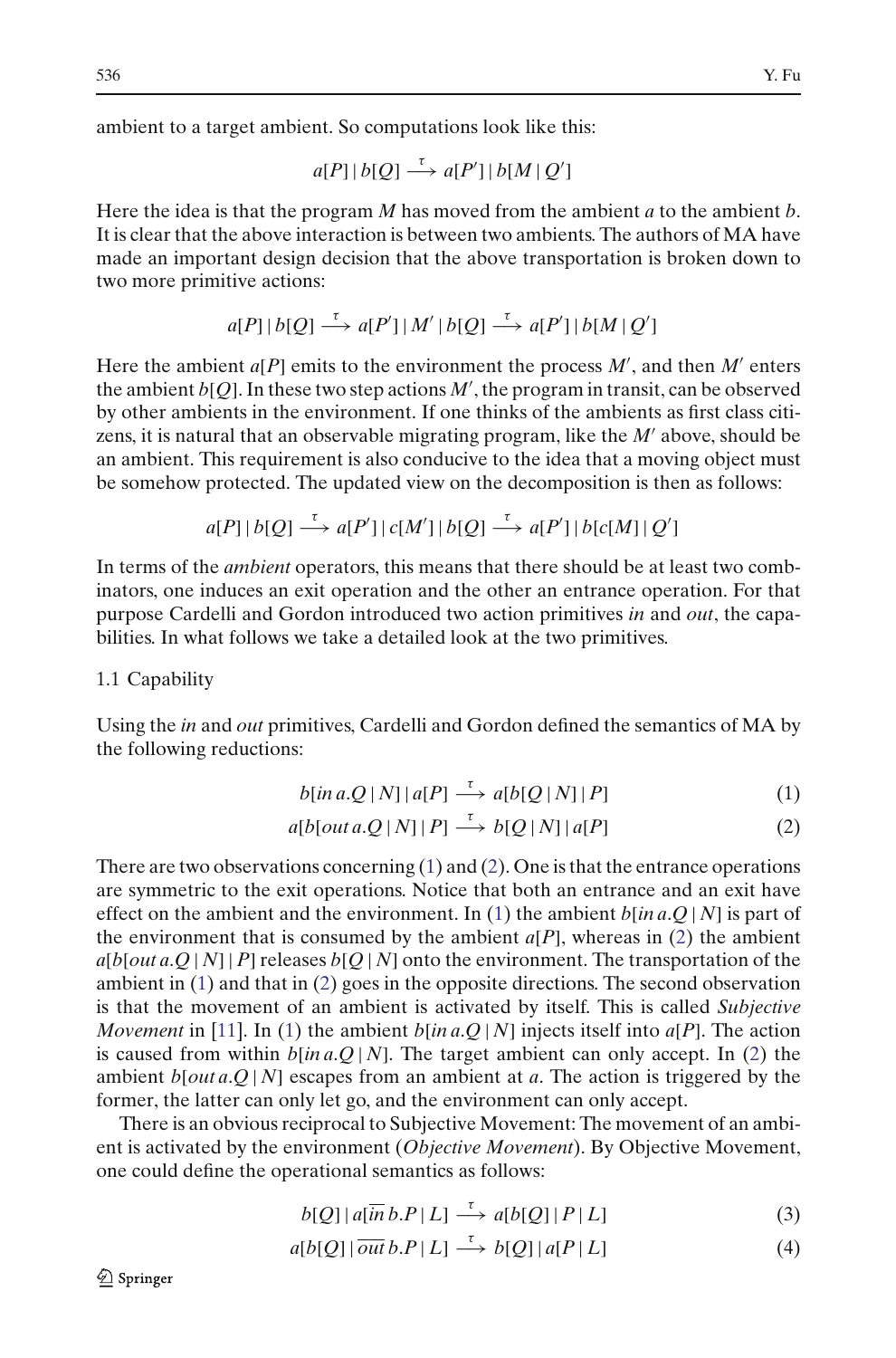In [\(3\)](#page-1-1) the ambient  $a[\overline{in}b.P|L]$  imports an ambient named *b*, whereas in [\(4\)](#page-1-1) the ambient  $a[b[Q] | \overline{out} b.P | L]$  exports an ambient named *b*. In both occasions the ambient *b*[*Q*] acts passively. The movement is triggered from outside *b*[*Q*]. The Ambient Calculus with the operational semantics defined by [\(3\)](#page-1-1) and [\(4\)](#page-1-1) is essentially the PAC studied by Phillips and Vigliotti in [\[31\]](#page-58-2). In PAC the operators *in* and *out* are denoted respectively by *pull* and *push*.

Subjective Movement, and its duality, is subject to debates. In literature some discussions on MA have focused on the lack of controlling power over interactions. In [\(1\)](#page-1-0) the entrance is made without any permission from the target ambient  $a[P]$ . In [\(2\)](#page-1-0) the release is granted with no regards to the environment. Variants of MA have been proposed to increase the controls over interactions. Let's take a look at some measures that have been put forth. All of them exercise some degree of access control.

– One way is to limit the number of entrances to an ambient as well as the number of release from an ambient. This is achieved by adding the capabilities *in* and *out* and define the operational semantics as follows:

$$
b[in a.Q|N]|a[\overline{in}.P|L] \stackrel{\tau}{\longrightarrow} a[b[Q|N]|P|L]
$$
 (5)

<span id="page-2-3"></span><span id="page-2-0"></span>and

$$
a[b[out a.Q | N] | \overline{out}.P | L] \xrightarrow{\tau} b[Q | N] | a[P | L]
$$
 (6)

In [\(5\)](#page-2-0) the entrance of  $b[Q|N]$  into *a* is permitted since  $a[$ *in*.*P* | *L* | has more room to accept ambients. Similarly the prefix  $\overline{out}$  says that  $a[b[out a.O|N] | \overline{out} P|L]$ has the potential to release ambients. So an ambient *a*[*P*] may specify the number of entrance and exit it allows. This variant is basically Levi and Sangiorgi's Calculus of Safe Ambients (SA) studied in [\[20](#page-58-3)]. In Levi and Sangiorgi's notations, the new primitives take the forms  $\overline{in}$  a.*P* and  $\overline{out}$  a.*P* respectively. But the following operational semantics points out that the difference is largely syntactical.

$$
b[\text{in }a\text{.}Q\mid N] \mid a[\overline{\text{in}}\text{ }a\text{.}P\mid L] \stackrel{\tau}{\longrightarrow} a[b[Q\mid N] \mid P\mid L] \tag{7}
$$

<span id="page-2-5"></span><span id="page-2-4"></span>and

$$
a[b[out a.Q | N] | \overline{out} a.P | L] \xrightarrow{\tau} b[Q | N] | a[P | L]
$$
 (8)

In the notations of Levi and Sangiorgi, the programs  $b[out a.P | c[out b.O]]$  and  $b$ [*in a*.*P*], for  $a \neq b$ , could be regarded as containing design errors.

The control on the number of times an ambient's boundary may be crossed can also be exerted dually:

$$
b(inQ|N]|a[\overline{in}b.P|L] \xrightarrow{\tau} a[b[Q|N]|P|L]
$$
 (9)

<span id="page-2-2"></span><span id="page-2-1"></span>and

$$
a[b[out.Q|N] | \overline{out} b.P | L] \xrightarrow{\tau} b[Q|N] | a[P|L]
$$
 (10)

The computation defined in [\(9\)](#page-2-1) makes good sense from a resource sensitive viewpoint. Consider the ambient  $a$ [*in*.*L*]. If we think of  $a$ [*L*] as a resource that most ambients depend on, then !*a*[*in*.*L*] provides a way for ambients with *different names* to import the resource  $a[L]$ . We will denote by  $SA<sup>d</sup>$  the Ambient Calculus with the operational semantics defined by [\(9\)](#page-2-1) and [\(10\)](#page-2-2).

 $\mathcal{D}$  Springer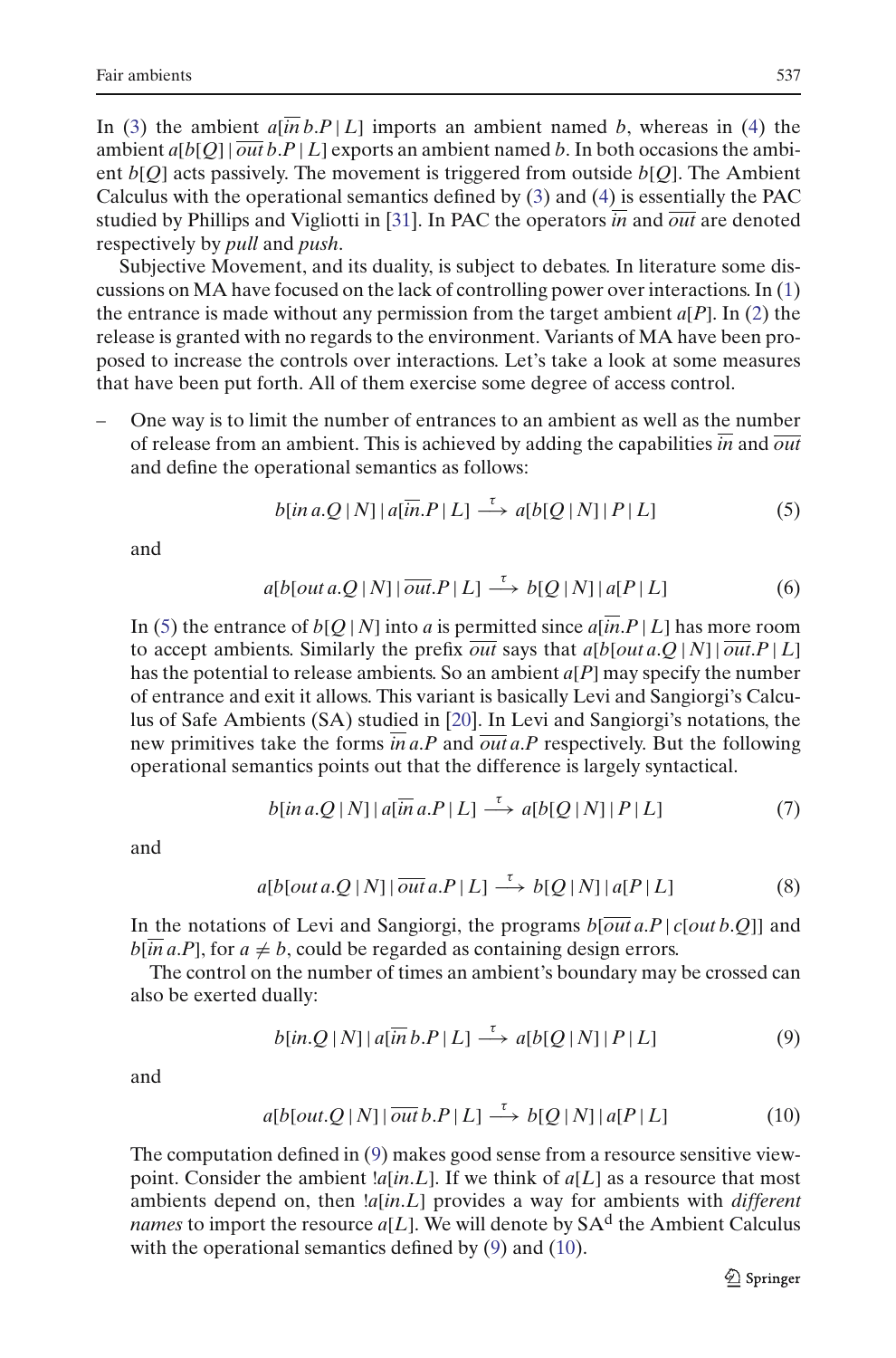We mention that MA can be seen as a sub-calculus of SA. A structural translation from MA to SA interprets  $a[P]$  as  $a[P | \overline{in} | \overline{out}]$ . Similarly PAC can be seen as a sub-calculus of  $SA<sup>d</sup>$  by translating  $a[P]$  to  $a[P]$  !*in* | !*out*].

– Another way to control the access to ambients is to combine the mechanisms of Subjective Movement and Objective Movement. Now the two parties involved in an interaction must both warrant the interaction as in the following semantics:

$$
b[\text{in }a\text{.}Q\mid N] \mid a[\overline{\text{in }}b\text{.}P\mid L] \xrightarrow{\tau} a[b[Q\mid N] \mid P\mid L]
$$
 (11)

<span id="page-3-1"></span><span id="page-3-0"></span>and

$$
a[b[out a.Q | N] | \overline{out} b.P | L] \xrightarrow{\tau} b[Q | N] | a[P | L]
$$
 (12)

In [\(11\)](#page-3-0) the ambient  $b$ [*in a*.*Q*] is capable of entering the ambient *a*, the latter is willing to give its permission. So the interaction happens. In [\(12\)](#page-3-1) the ambient *b*[*out a*.*Q*] wants to get out of *a*, and *a* lets go. The release then happens. This is the ROAM, the Calculus of Robust Ambients, of Guan [\[18\]](#page-58-4).

– From the point of view of symmetry of interaction the access controls defined in [\(11\)](#page-3-0) and [\(12\)](#page-3-1) do not match. In (11) the environment  $b$ [*in a.N* | *Q*] enters *a* after it obtains a permission from *a*. But in [\(12\)](#page-3-1) the ambient  $b[out a.N | Q]$  tries to get out of *a* must get a permission from within *a*. The environment still has no say over the event. In [\[22\]](#page-58-5) Merro and Hennessy propose the following operational rule for the semantics of the *out* capability:

$$
a[c[out a.Q | N] | L] | \overline{out} a.P \xrightarrow{\tau} c[Q | N] | a[L] | P \tag{13}
$$

<span id="page-3-2"></span>The process  $\overline{out}$  *a.P* in [\(13\)](#page-3-2), the environment, has issued a visa to an ambient from *a*. In our view [\(13\)](#page-3-2) is more compatible with [\(11\)](#page-3-0) than [\(12\)](#page-3-1). In both rules the accepting sides, the ambient in [\(11\)](#page-3-0) and the environment in [\(13\)](#page-3-2), have the final say.

Merro and Hennessy's SAP, the Calculus of Safe Ambients with Passwords, studied in the aforementioned paper adopts the semantics of [\(5\)](#page-2-0) and [\(13\)](#page-3-2) with additional gadgets called the passwords.

There is still some incompatibility between  $(11)$  and  $(13)$ . The rule  $(11)$  suggests that an environment is a bunch of ambients. The rule [\(13\)](#page-3-2) says otherwise. This raises the question concerning the citizenship of ambients:

*Question 1*: Do all interactions happen between ambients?

If we really believe that ambients are first class citizens, it is reasonable for us to assume that all interactions are between ambients. This brings us to the following semantic rule:

$$
a[c[out a.Q | O] | L] | b[out a.P | N] \xrightarrow{\tau} a[L] | c[Q | O] | b[P | N]
$$
 (14)

<span id="page-3-3"></span>Comparing [\(14\)](#page-3-3) to [\(11\)](#page-3-0), one immediately sees that the pair  $in, in$  is less error prone than the pair *out*, *out*. For example the two sub-ambients named *a* in

 $a$ [*in b*.*L*<sub>1</sub>] |  $a$ [*in c*.*L*<sub>2</sub>] |  $b$ [*in a*.*L*<sub>3</sub>]

does not cause ambiguity. On the other hand, there is no control over the next interaction in the following system

$$
a[c[out a.N1]| d[out a.N2]]| b[out a.N3]
$$

 $\mathcal{Q}$  Springer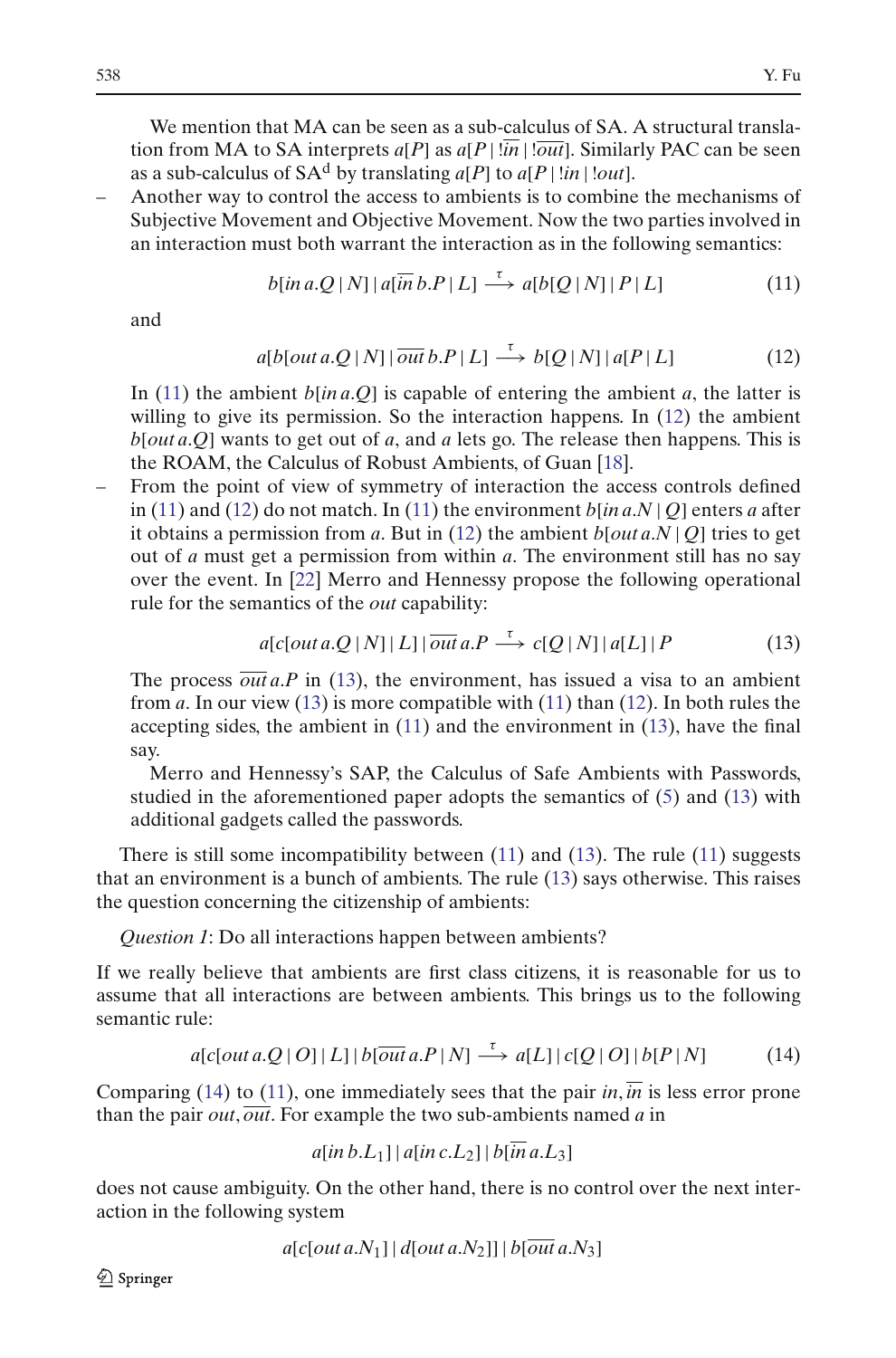To remedy this we propose that an ambient leaving a host ambient must specify the reason to do that. In other words, it must specify the name of the ambient that calls upon it. This can be formulated by the following rule

$$
a[c[out b.Q | O] | L] | b[out a.P | N] \xrightarrow{\tau} a[L] | c[Q | O] | b[P | N]
$$
 (15)

<span id="page-4-0"></span>Now the ambient *c*[*out b*.*Q* | *O*] specifies for whom it may move out of *a*.

Let's now go back to the original motivation, that is to describe a situation in which an ambient moves from one ambient to another. Using the semantics prescribed in [\(11\)](#page-3-0) and [\(15\)](#page-4-0) we have the following reductions:

$$
a[c[out b.in b.M] | P] | b[\overline{out a.in} c.Q] \xrightarrow{\tau} a[P] | c[in b.M] | b[\overline{in} c.Q]
$$
  

$$
\xrightarrow{\tau} a[P] | b[c[M] | Q]
$$

For ambient  $B$  to import ambient  $A'$  from ambient  $A$ , the ambient  $B$  needs to know both the name of  $A$  and the name of  $A'$ . It is our intuition that [\(11\)](#page-3-0) and [\(15\)](#page-4-0) support a more streamlined semantics, both operationally and observationally. They also provide a reasonable answers to questions about anonymity.

## 1.2 Anonymity

For mobile ambients anonymity is an important issue. Consider the ambient

 $(n)$ *n*[*P*]

This is an anonymous ambient since its name is a secret to the outside world. For anonymity there is a basic question on *Anonymous-Entrance*/*Anonymous-Exit*:

*Question 2*: To what extent may an anonymous ambient cross the border of another ambient?

Anonymous Entrance is the entrance of an anonymous ambient into another ambient. Anonymous Exit refers to the action in the opposite direction. It is clear from the following reductions that MA and SA admit both Anonymous-Entrance and Anonymous-Exit:

$$
(b) b [in a.Q] | a[P] \xrightarrow{\tau} a [(b) b [Q] | P]
$$
  
\n
$$
a [(b) b [out a.Q] | P] \xrightarrow{\tau} (b) b [Q] | a [P]
$$
  
\n
$$
(b) b [in a.Q] | a [in.P] \xrightarrow{\tau} a [(b) b [Q] | P]
$$
  
\n
$$
a [(b) b [out a.Q] | out.P] \xrightarrow{\tau} (b) b [Q] | a [P]
$$

In MA an ambient may sneak in or out of an ambient without any consent of the latter. In SA an ambient would notice that someone has got in or out but wouldn't know who. PAC and  $SA<sup>d</sup>$  support Anonymous-Exit, as can be seen from the following reductions:

$$
a[(b)(b[Q] | \overline{out} b) | P] \xrightarrow{\tau} (b)b[Q] | a[P]
$$

$$
a[(b)(b[out.Q] | \overline{out} b) | P] \xrightarrow{\tau} (b)b[Q] | a[P]
$$

Similarly ROAM admits Anonymous-Exit. SAP admits Anonymous-Entrance and Anonymous-Exit.

**◯** Springer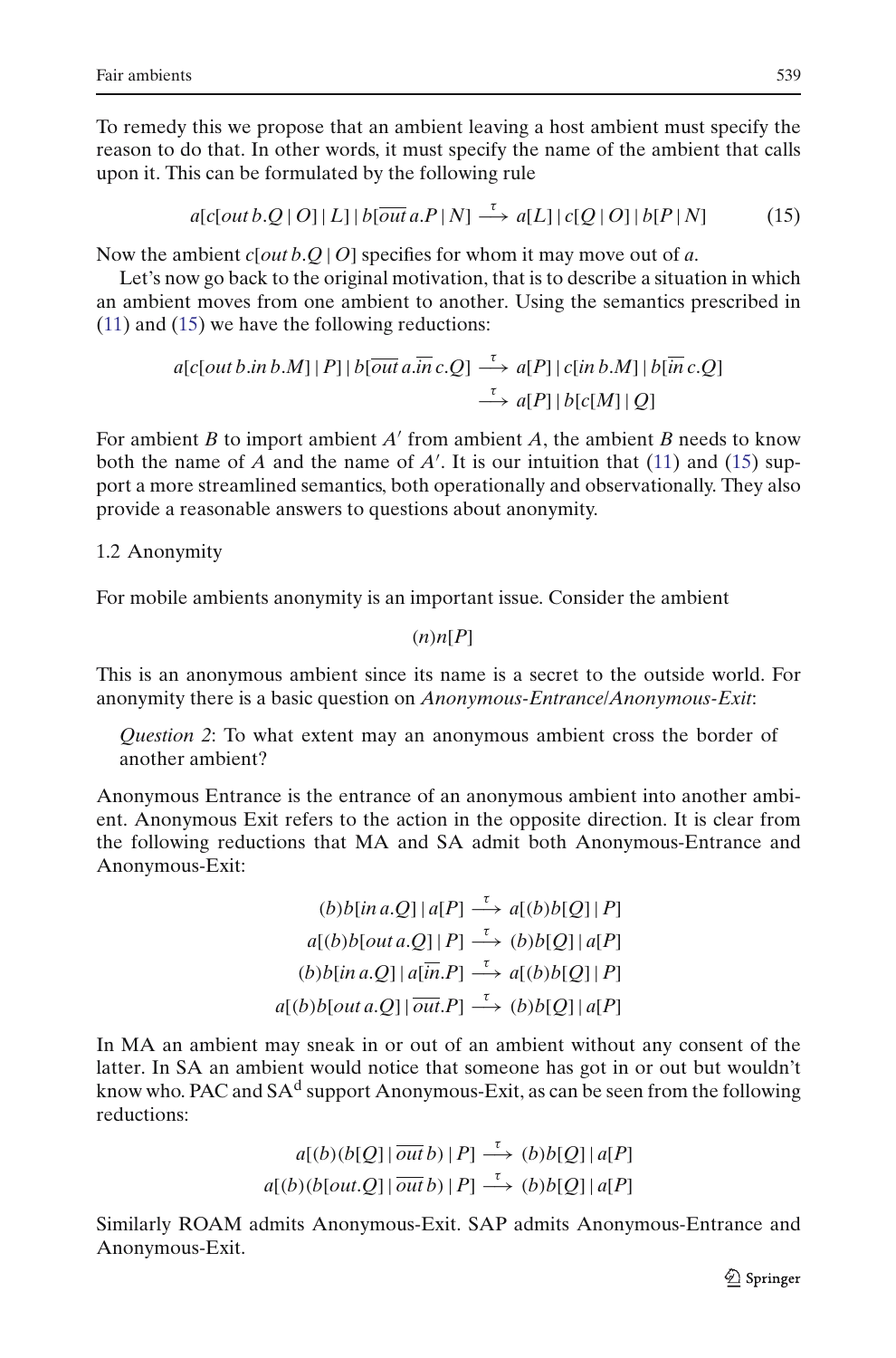The anonymity is relevant to the extent that the following question should be addressed: If the entrance/exit of an anonymous ambient can not be detected or stopped, how can the entrance/exit of a vicious ambient be detected or stopped?

From the viewpoint of the algebraic theory, an anonymous ambient may or may not be observable. It depends not only on whether the calculus admits Anonymous Entarance/Anonymous Exit, but also on whether an anonymous ambient can be broken from outside and/or from within. This brings us to another issue.

One can think of (*a*)*a*[*P*] as setting up a firewall around *P*. This view adds another dimension to anonymity. We say that a firewall is protective if it does not let any bad things in; it is preventive if it does not let any good things out. A perfect firewall is both protective and preventive. A further question that can be asked about the anonymity is concerned with *Breaking-In-Firewall*/*Breaking-Out-Of-Firewall*:

*Question 3*: To what degree may an ambient cross the border of an anonymous ambient?

If the firewall of  $(a)a[P]$  can be broken in, then  $(a)a[P]$  looks like a 'black hole' that sucks ambients. If the firewall of  $(a)a[P]$  can be broken out, then  $(a)a[P]$  appears as a 'white hole' that produces ambients.

MA, SA and ROAM admit Breaking-Out-Of-Firewall. PAC and SA<sup>d</sup> support Breaking-In-Firewall and Breaking-Out-Of-Firewall.

If all firewalls are perfect then Anonymous Entarnce/Anonymous Exit does no harm. On the other hand a system of the form

$$
(a_1)\cdots(a_n)(a_1[P_1]\cdots\cdots\cdots[a_n[P_n])
$$

with perfect firewalls is rather uninteresting, and very unreal in practice, if it does not produce any ambients that interacts with environments. An interesting scenario arises when a computational system takes the following standard form:

$$
(a_1)\cdots(a_n)(b_1[P_1]\cdots \cdots \cdots [b_m[P_m])
$$

Here some  $b_i[P_i]$ 's are locally protected, some are not. The protected ambients can still interact with the outside world through the unprotected ambients. The exchanged messages have to be evaluated by a third party, which acts as a gateway between the protected ambients and the outside world.

In this paper we focus on the ambients with perfect firewalls for systems of ambients. In other words the following proposition holds, where  $\approx$  is an observational equivalence.

<span id="page-5-0"></span>**Proposition 1.1** (System firewall)  $(a)a[n_1[N_1]|\cdots[n_m[N_m]] \approx 0$ .

Notice that in most variants of MA the above proposition fails. In MA for instance one has, assuming  $a \notin n(N)$ , that

$$
(a)a[n[outa.N]] \xrightarrow{\tau} (a)a[0] | n[N]
$$

Notice also that Proposition [1.1,](#page-5-0) as well as other propositions on ambient firewalls, is concerned with the observational theory of the ambients in a calculus. It is not about the expressiveness of the calculus.

 $\mathcal{Q}$  Springer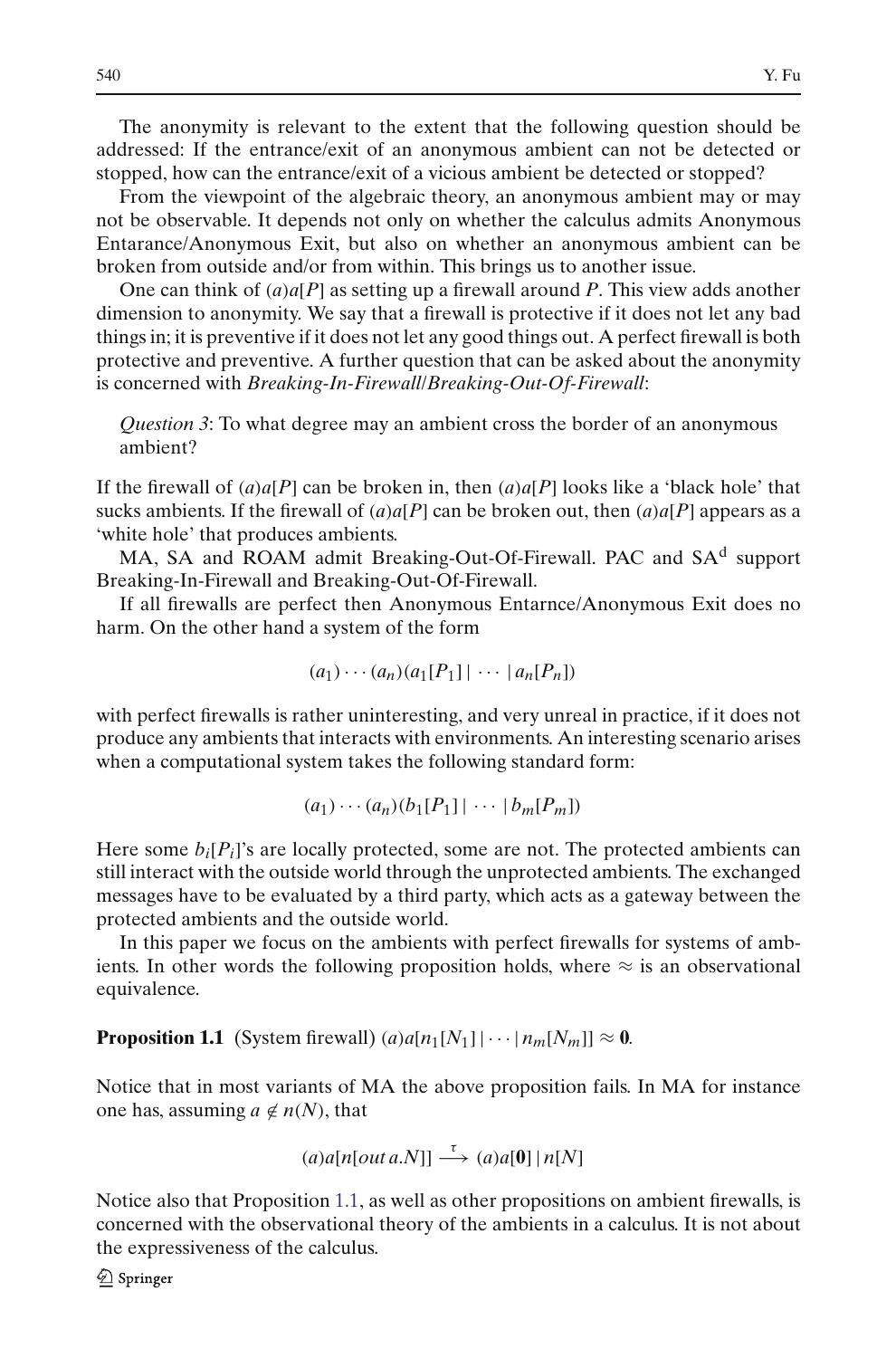#### 1.3 Three principles

We study in this paper the *Calculus of Fair Ambients* (FA for short). FA satisfies three principles. The first is about the ambient citizenship:

*First Class Citizenship*: All actions are interactions. All interactions are between ambients.

This principle rules out the reduction rules  $(2)$ ,  $(4)$ ,  $(6)$ ,  $(8)$ ,  $(10)$  and  $(12)$ , since they do not define interactions between ambients. It also disowns the rule [\(13\)](#page-3-2) as it introduces interactions between an ambient and a non-ambient. The second principle is about the fair play between a client and a server:

*Authorization*: The two ambients involved in an interaction must obtain the authorizations from each other.

This means that, apart from actions, there should be co-actions. One of the two interacting ambients authorizes a request from the other, the latter authorizes the service by the former. According to the above principle the reduction rules [\(1\)](#page-1-0) and [\(3\)](#page-1-1) are banned for no authorizations are given to the entrance. The third principle is about authentication:

*Authentication*: The two ambients involved in an interaction must know each other's identities.

It means that two interacting ambients know each other's names. If one thinks of it, this is also about fair play. The rules  $(5)$ ,  $(7)$  and  $(9)$  do not meet this principle. This is because the ambient  $a[$ *in a*. $P$  |  $L$ ], for example, is not aware of the identity of the ambient that enters it. For similar reason the rule [\(14\)](#page-3-3) falls short of the requirement.

These principles can be regarded as a set of answers to Questions 1-3 put forth in the previous subsections. They leave with us only one choice for the operational semantics of FA: the one defined by [\(11\)](#page-3-0) and [\(15\)](#page-4-0). Notice that FA disowns Breaking-In-Firewall, Breaking-Out-Of-Firewall and Anonymous-Entrance. In the absence of these, the presence of Anonymous-Exit is harmless.

## 1.4 Mobility

Why do ambients migrate? They migrate because they are the computational resources. In distributed computing, resources are bought and sold. The *in* and *out* operators make for the bargaining of resources.

Now let's take a look at the open operator from these perspectives. In MA the semantics for the open capability is defined as follows:

<span id="page-6-0"></span>
$$
open\,a.Q \mid a[P] \stackrel{\tau}{\longrightarrow} Q \mid P \tag{16}
$$

The reduction [\(16\)](#page-6-0) could be criticized in several accounts. To start with the ambient  $a[P]$  should have the right to authorize the action. In SA this is taken into consideration. Levi and Sangiorgi have proposed in [\[20](#page-58-3)] a secure version of [\(16\)](#page-6-0):

$$
open\ a.Q \mid a[\overline{open}\ a.P \mid O] \stackrel{\tau}{\longrightarrow} Q \mid P \mid O \tag{17}
$$

<span id="page-6-1"></span> $\underline{\mathbin{\hat\otimes}}$  Springer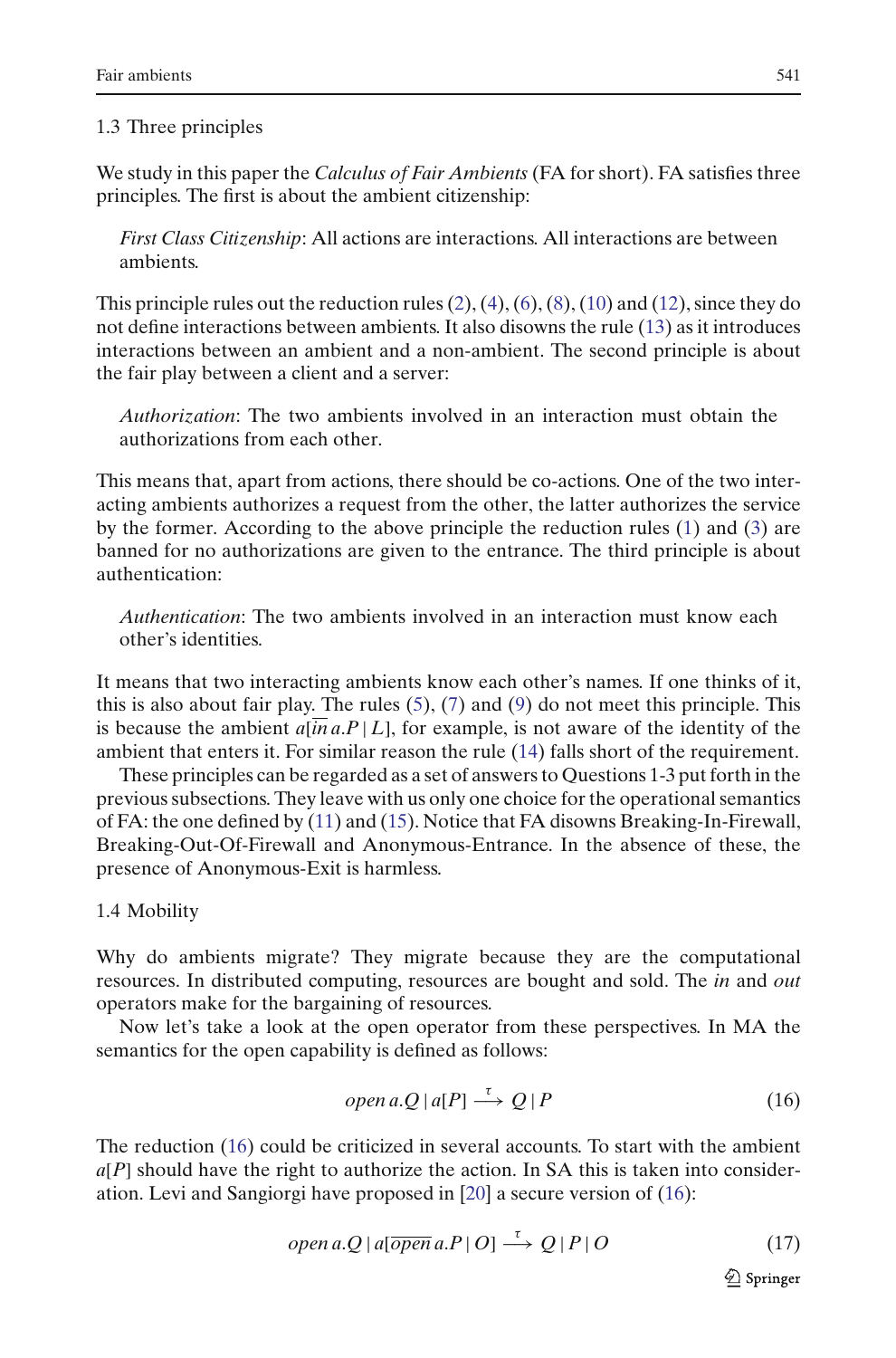Like in [\(13\)](#page-3-2), the interaction in [\(17\)](#page-6-1) violates the First-Class-Citizenship Principle. If all interactions are between ambients, then [\(17\)](#page-6-1) should really be replaced by the following:

$$
b[open\ a.Q|N]|a[open a.P|L] \xrightarrow{\tau} b[Q|N]|P|L
$$
\n(18)

<span id="page-7-0"></span>According to the the Authorization Principle, [\(18\)](#page-7-0) can be improved as follows:

$$
b[open\ a.Q|N]|a[\n(19)
$$

<span id="page-7-1"></span>The open capabilities defined in [\(16\)](#page-6-0) through [\(19\)](#page-7-1) are quite different from the in and out capabilities. The *in* and *out* operations are about mobility, whereas *open* has little to do with mobility. From the point of view of a buyer [\(19\)](#page-7-1) is not a very economic way of purchasing resources because everybody can make use of *P* | *L*.

Another reason to reject the present open capabilities is that an ambient might evolve into a non-ambient. A system consisting of ambients could turn into anomaly with ambients and non-ambients. Take for instance

$$
b[open a | \overline{in} a.N] | a[open b | in b.L | in c.L'] | c[ $\overline{in} a.O]$   
\n
$$
\xrightarrow{r} b[ $\overline{in} a.N]$ | in b.L | in c.L'| c[ $\overline{in} a.O$ ]
$$
$$

Here the open action is more a destruction, or grave interference as termed in [\[20\]](#page-58-3), than a competition for resources. In the literature this use of the open capabilities has always been avoided of course. The following scenario, couched in the original MA, seems to be the norm in many applications:

$$
u[open\ a.N | P] | a[in\ u.L | Q] \stackrel{\tau}{\longrightarrow} u[a[L | Q] | open\ a.N | P] \stackrel{\tau}{\longrightarrow} u[L | Q | N | P]
$$

The ambient *u* imports the ambient *a*, and then immediately opens up *a*. Several points are worth making about this example. First of all the ambient *u* opens up *a* for its own use. It doesn't do that for anybody else. This is supported by the fact that the open operation is applied to the ambient *a* within *u*. Second the content of the ambient *a* has moved into *u*. So mobility is present if an ambient opens up some resource for its own purpose.

The Calculus of Mobile Ambient is a model for distributed and mobile computing. It is reasonable to expect that all the operators of the ambients define mobility. In this paper we propose an open operator that not only satisfies the three principles but also introduces a kind of mobility and a kind of resource relocation. The semantics of our open operator is prescribed by the following reduction:

$$
b[open\ a.Q|N]|a[open\ b.P|L] \xrightarrow{\tau} b[P|L|Q|N]
$$
 (20)

<span id="page-7-2"></span>In other words, an open operation is an interaction of two ambients who know each other's names and authorize each other's actions. The ambient *b*[*open a*.*Q* | *N*] terminates the ambient  $a[\overline{open} b.P | L]$  by exhausting the entire internal resources of *a* for its own use.

Comparing [\(20\)](#page-7-2) and [\(19\)](#page-7-1), one notices that the former is a local version of the latter. The global open can simulate the local one. But the local open enjoys the subject2 Springer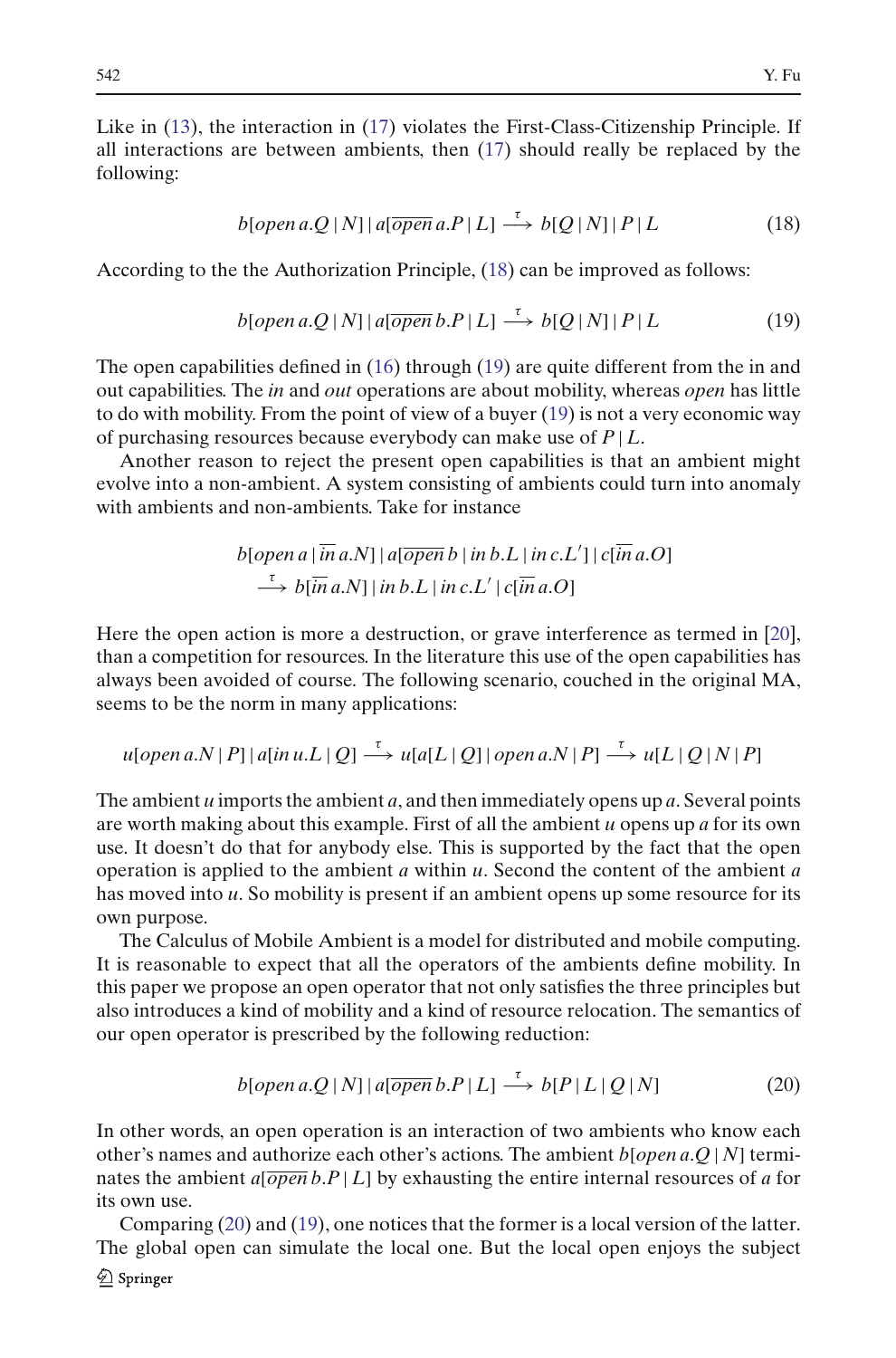reduction property: If *M* is a system of ambients and  $M \stackrel{\tau}{\longrightarrow} N$  then *N* is a system of ambients.

FA is equipped with the local open operator.

## 1.5 Contribution

The paper makes the following contributions:

- Based on the analysis of the capability operators, we propose an operational semantics for the ambients that is defined purely in terms of a labeled transition system. By exploiting the labeled transition system, we investigate four bisimulation congruence relations. The bisimilarity intends to make the least reference to contexts. The barbed bisimilarity follows the standard definition. The observable bisimilarity and the weak observable bisimilarity are stronger and respectively weaker than the barbed bisimilarity by definition. We prove that the four bisimilarities coincide. These results improve upon those of Merro and Hennessy in that there is no use of passwords. The coincidence results are supported by the Local Observability property stating that the equivalences are for processes the same way as they are for ambients.
- We propose a new operational semantics for communication that conforms to the three principles. The presence of the communication forces all congruence relations to be closed under substitutions of names. We work out the algebraic theory for FA with communication. In particular we prove that the four bisimilarities, tailored to take into account of the communications, coincide.
- We formally prove that the  $\pi$ -calculus is a sub-calculus of FA with communication. We construct a translation from  $\pi$  to FA that not only preserves and reflects the operational semantics but also preserves and reflects the observational semantics. This result reveals the close relationship between  $\pi$  and MA, two well known frameworks of mobile computing.

The approach advocated in this paper is general enough to help understand the observational theories of the other variants of the Ambient Calculus.

The rest of the paper is organized as follows: Sect. [2](#page-8-0) defines the operational semantics of FA. Section [3](#page-12-0) gives some examples to illustrate the expressiveness of FA. Section [4](#page-16-0) introduces the bisimilarity. Section [5](#page-18-0) explains the Bisimulation Lemma crucial to the later proofs. Section [6](#page-19-0) reinforces the role of the bisimilarity by showing that it is the same as the observable bisimilarity. Section [7](#page-26-0) proves that the bisimilarity coincides with the barbed bisimilarity as well as the weak observable bisimilarity. Section [8](#page-28-0) studies the communication mechanism for FA. Section [9](#page-37-0) establishes the fact that the  $\pi$ -calculus is a sub-calculus of FA. Section [10](#page-43-0) highlights some major points. The appendix reviews some definitions and carries out some proofs.

## <span id="page-8-0"></span>**2 Labeled semantics**

The semantics of FA is defined purely in terms of a labeled transition system. No structural congruence is preordained. Let *N* be the set of names, ranged over by *a*, *b*, *c*, .... A finite sequence  $x_1, \ldots, x_n$  of names, as well as the set  $\{x_1, \ldots, x_n\}$ , will be abbreviated to  $\tilde{x}$ . The abstract syntax of *process* is defined by the following abstract The semantics of FA is defined purely in terms of a labeled transition system. No structural congruence is preordained. Let  $N$  be the set of names, ranged over by  $a, b, c, \ldots$ . A finite sequence  $x_1, \ldots, x_n$  of names, as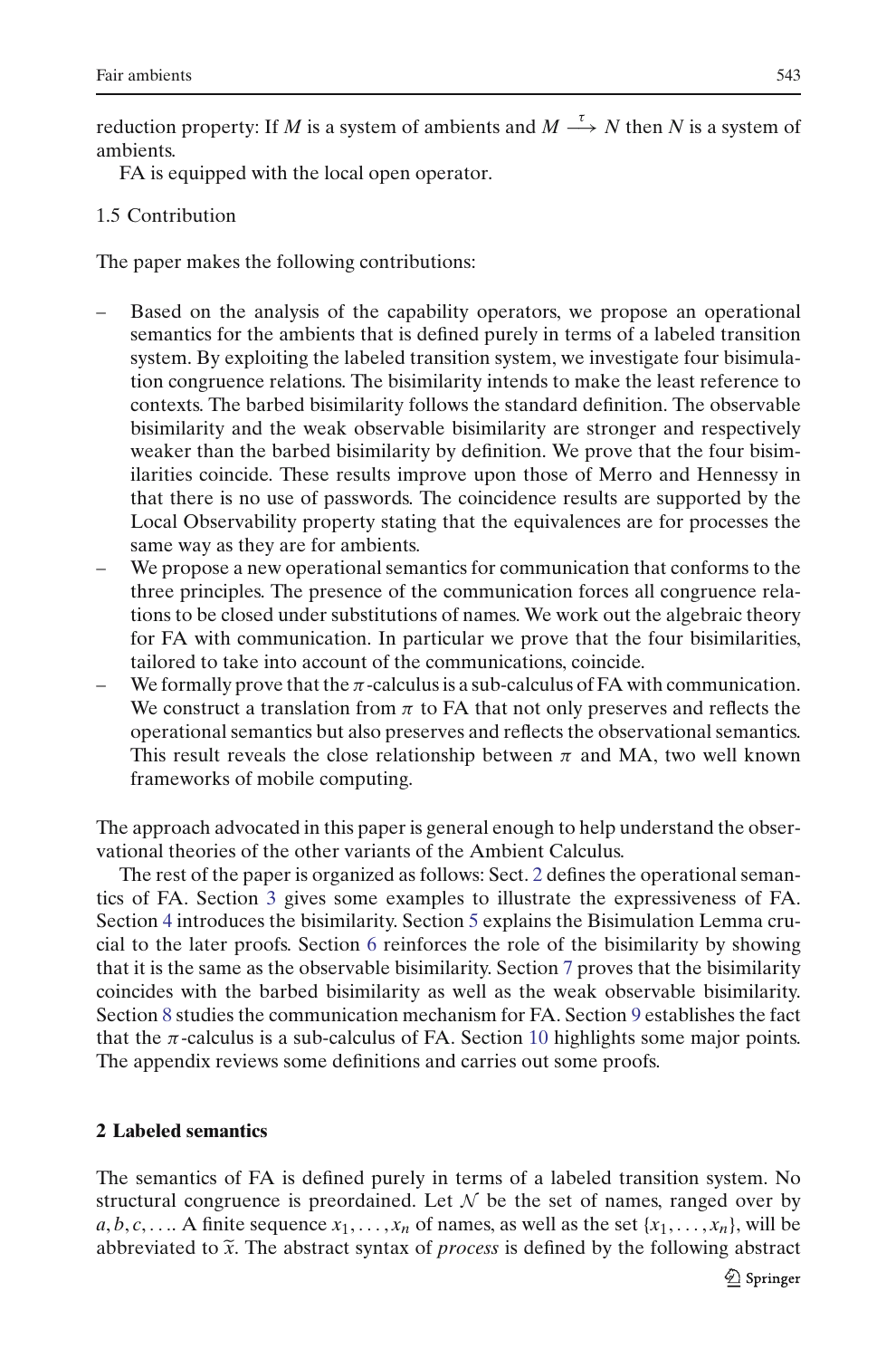#### grammar:

| $P := 0$ |                |  |
|----------|----------------|--|
|          | $\kappa$ . $P$ |  |
|          | $P \mid P$     |  |
|          | a[P]           |  |
|          | (a)P           |  |
|          | ١P             |  |

where

 $\kappa := \text{in } a$ *in a out a out a open a open a*

Here κ stands for a capability. If κ is *in a* (*in a*, *out a*, *out a*, *open a*, *open a*), we call *a* the target name of  $\kappa$  and is denoted by  $n(\kappa)$ . The capabilities have the following readings:

- "*in a*" reads "get into *a*".
- "*in a*" reads "get *a*".
- "*out a*" reads "get out to reach *a*".
- "*out a*" reads "get someone from *a*".
- "*open a*" reads "open up *a*".
- "*open a*" reads "be opened up by *a*".

Processes of the form *a*[*P*] or (*a*)*a*[*P*] are called *ambients*, where *a* is the name of the ambient. Sometimes we say "ambient *a*", or even "*a*", to refer to the ambient *a*[*P*] when no confusion arises. A process consisting of a collection of ambients is called a system. Formally systems are defined by the following grammar:

$$
S := 0
$$
  

$$
S | S
$$
  

$$
a[P]
$$
  

$$
(a)S
$$
  

$$
\vdotsS
$$

Throughout the paper we stick to the following notational convention:

- $-L, M, N, O, P, Q, L', M', N', O', P', Q', \ldots$  stand for processes;
- $-$  *S*, *T*, *S'*, *T'*,  $\ldots$  stand for systems;
- $-$  *A*, *B*, *A'*, *B'*,  $\ldots$  stand for ambients.

Interactions between ambients are higher order. In order not to introduce higher order action labels in the operational semantics, one uses concretions and contexts. The grammar of the concretions is as follows:

$$
D := \langle P \rangle P \mid (x)D
$$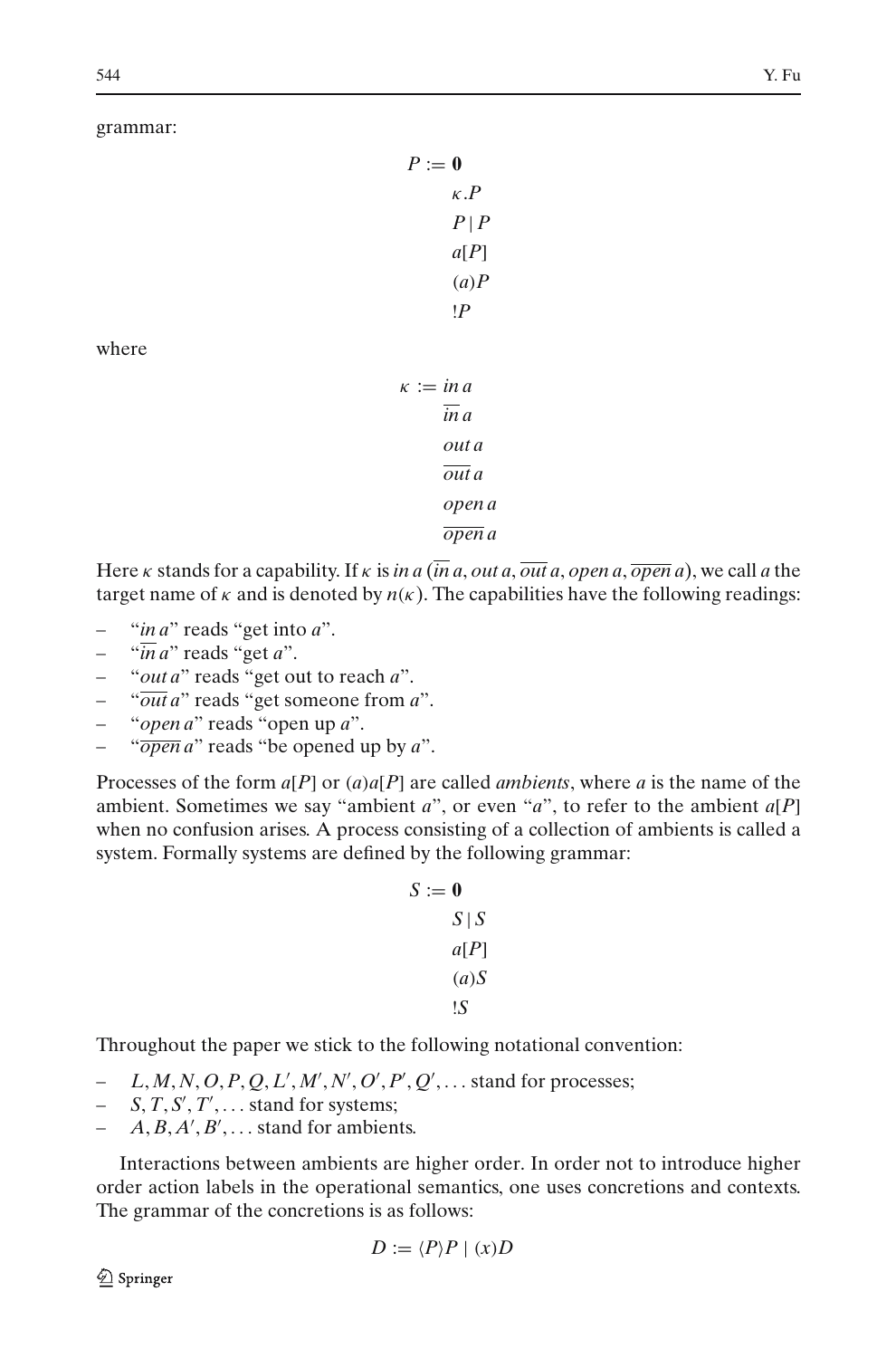To define the structural semantics, it is convenient to extend the scope of the composi-Fair ambients<br>
To define the structural semantics, it is convenient to extend the scope of the composi-<br>
tion and the restriction operators to cover also the concretions. Suppose *D* is  $(\widetilde{m})\langle O \rangle P$ and *P* is not **0**. Then the extension is defined as follows: final is convenient to extend the score ors to cover also the concretions. Sup<br>sion is defined as follows:<br> $\stackrel{\text{def}}{=} (\tilde{m})\langle O \rangle (P | Q)$  if  $\tilde{m} \cap f n(Q) = \emptyset$ 

tion operators to cover also the concretions. Sup  
\n
$$
D \mid Q \stackrel{\text{def}}{=} (\widetilde{m}) \langle O \rangle (P \mid Q) \quad \text{if } \widetilde{m} \cap \mathfrak{f} \mathfrak{n}(Q) = \emptyset
$$
\n
$$
Q \mid D \stackrel{\text{def}}{=} (\widetilde{m}) \langle O \rangle (Q \mid P) \quad \text{if } \widetilde{m} \cap \mathfrak{f} \mathfrak{n}(Q) = \emptyset
$$
\n
$$
(x) (\langle O \rangle \mathbf{0}) \stackrel{\text{def}}{=} \langle x \rangle (O \rangle \mathbf{0}
$$
\n
$$
(x) D \stackrel{\text{def}}{=} (x) (\widetilde{m}) \langle O \rangle P \quad \text{if } x \in \mathfrak{f} \mathfrak{n}(O)
$$
\n
$$
(x) D \stackrel{\text{def}}{=} (\widetilde{m}) \langle O \rangle (x) P \quad \text{if } x \notin \mathfrak{f} \mathfrak{n}(O)
$$

Contexts are environments that can make finite observations. This simple statement suggests two things: (i) There is no need for the replication operator, or recursion, in the contexts; and (ii) There need be only one hole in a context.

<span id="page-10-0"></span>**Definition 2.1** Static contexts are defined as follows:

- $-$  [ ] is a static context:
- if  $C[\ ]$  is a static context then  $C[\ ][A, A]C[\ ]$ ,  $(x)C[\ ]$  are static contexts.

Contexts are defined as follows:

- a static context is a context;
- if  $CI$  1 is a context then  $a[C]$ ] is a context.

An ambient context at *a* is a context of the form  $C'[a[C'']$ ]]] where  $C'[\_]$  is a context and  $C''[\_]$  is a static context. A standard ambient context at *a* is an ambient context of the form *a*[\_ | *O*]. An ambient context is an ambient context at some name.

We will let  $U, U', \ldots$  to range over the set of processes, concretions and contexts.

In the rules defining the operational semantics  $\lambda$  ranges over the action labels defined below:

```
λ := κ
      a[k], if \kappa \neq outb for every b
      [out b]
      a[[out b]]
      τ
```
An action could be a process action of the form  $\kappa$ , invoked by the capability  $\kappa$ . It could be the  $\tau$  action indicating an interaction. It could also be an action performed by ambients. The intuition behind the ambient actions is this:

- "*a*[*in b*]" reads "ambient *a* moves into ambient *b*".
- " $a[\overline{in} b]$ " reads "ambient *a* imports ambient *b*".
- "[*out b*]" reads "the surrounding ambient moves out to reach ambient *b*".
- "*a*[*out b*]" reads "ambient *a* extracts an ambient out of ambient *b*".
- "*a*[*open b*]" reads "ambient *a* opens up ambient *b* for its internal resource".
- " $a[\overline{open} b]$ " reads "ambient *a* is opened up by ambient *b* and donates its resource to ambient *b*".
- "*a*[[*out b*]]" reads "an ambient moves out of ambient *a* to reach ambient *b*".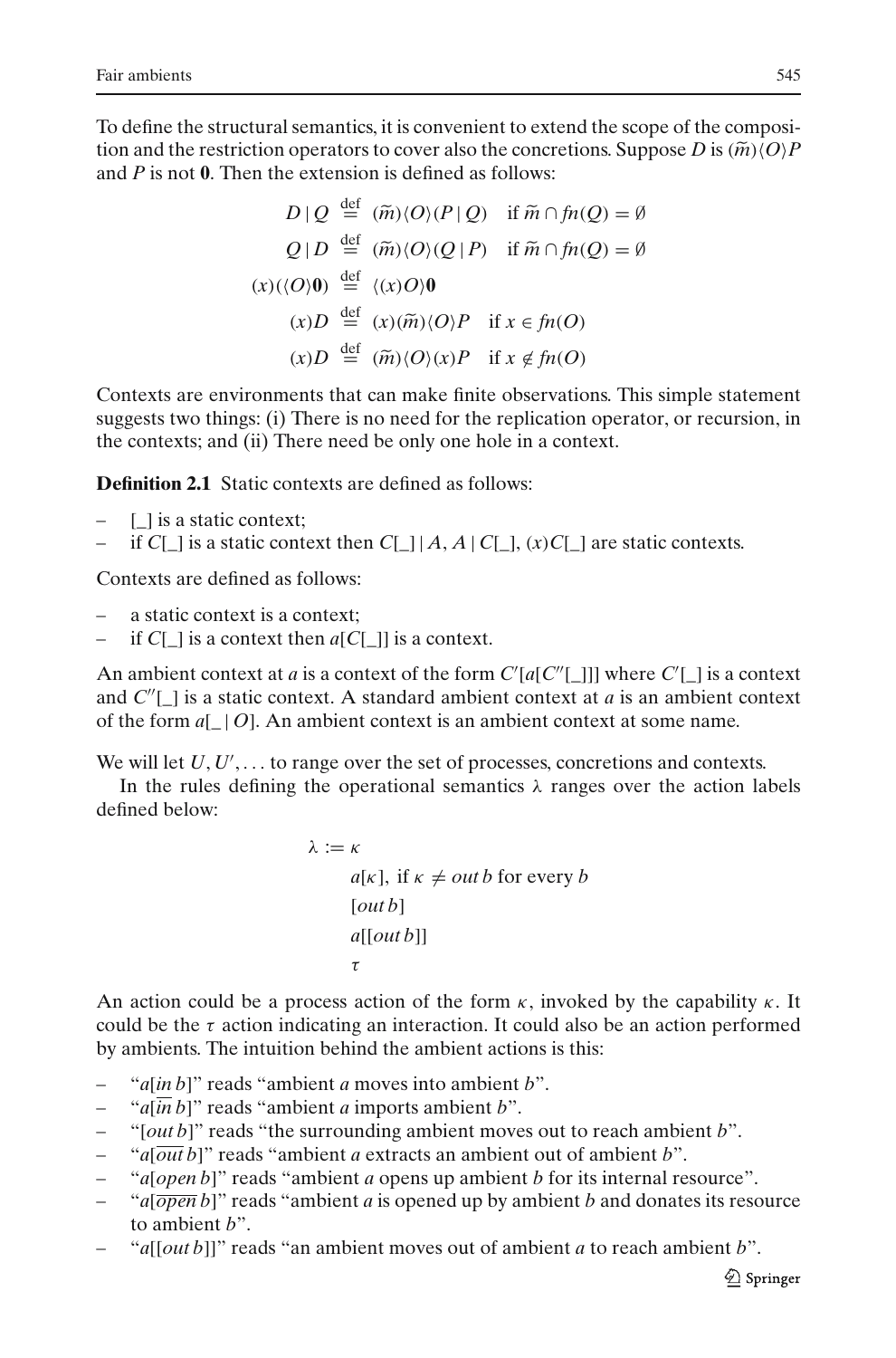**Structural Rule** 

$$
\frac{P \xrightarrow{\Lambda} U}{\mathcal{K}.P \xrightarrow{\kappa} P} \qquad \frac{P \xrightarrow{\Lambda} U}{P | Q \xrightarrow{\lambda} U | Q} \qquad \frac{P \xrightarrow{\tau} P'}{a[P] \xrightarrow{\tau} a[P']}
$$
  
\n
$$
\frac{P \xrightarrow{\lambda} U}{(n)P \xrightarrow{\lambda} (n)U} \qquad \frac{P | !P \xrightarrow{\lambda} U}{!P \xrightarrow{\lambda} U}
$$

**Ambient Rule** 

$$
\begin{array}{ccc}\nP & \frac{inb}{d|P|} \frac{P'}{e^{(inb)}} & P' & P \frac{outb}{dP'} & P' \\
\hline\na[P] & \frac{a^{(inb)}}{d|P'|} \langle a[P'] \rangle 0 & \frac{P}{d[P]} \frac{a^{(inb)}}{d} \frac{P'}{d} \frac{P'}{d} \frac{P'}{d} \frac{P'}{d} \frac{P'}{d} \frac{P'}{d} \frac{P'}{d} \frac{P'}{d} \frac{P'}{d} \frac{P'}{d} \frac{P'}{d} \frac{P'}{d} \frac{P'}{d} \frac{P'}{d} \frac{P'}{d} \frac{P'}{d} \frac{P'}{d} \frac{P'}{d} \frac{P'}{d} \frac{P'}{d} \frac{P'}{d} \frac{P'}{d} \frac{P'}{d} \frac{P'}{d} \frac{P'}{d} \frac{P'}{d} \frac{P'}{d} \frac{P'}{d} \frac{P'}{d} \frac{P'}{d} \frac{P'}{d} \frac{P'}{d} \frac{P'}{d} \frac{P'}{d} \frac{P'}{d} \frac{P'}{d} \frac{P'}{d} \frac{P'}{d} \frac{P'}{d} \frac{P'}{d} \frac{P'}{d} \frac{P'}{d} \frac{P'}{d} \frac{P'}{d} \frac{P'}{d} \frac{P'}{d} \frac{P'}{d} \frac{P'}{d} \frac{P'}{d} \frac{P'}{d} \frac{P'}{d} \frac{P'}{d} \frac{P'}{d} \frac{P'}{d} \frac{P'}{d} \frac{P'}{d} \frac{P'}{d} \frac{P'}{d} \frac{P'}{d} \frac{P'}{d} \frac{P'}{d} \frac{P'}{d} \frac{P'}{d} \frac{P'}{d} \frac{P'}{d} \frac{P'}{d} \frac{P'}{d} \frac{P'}{d} \frac{P'}{d} \frac{P'}{d} \frac{P'}{d} \frac{P'}{d} \frac{P'}{d} \frac{P'}{d} \frac{P'}{d} \frac{P'}{d} \frac{P'}{d} \frac{P'}{d} \frac{P'}{d} \frac{P'}{d} \frac{P'}
$$

**Interaction Rule** 

$$
\begin{array}{ll} \displaystyle P \frac{\stackrel{b[|m a]}{\longrightarrow} (\widetilde{m}) \langle B \rangle P' - Q \frac{a[\overline{m}b]}{\longrightarrow} C[ \_ ] }{P \, | \, Q \stackrel{\tau}{\longrightarrow} (\widetilde{m}) (P' | \, \mathbb{C}[B])} & \displaystyle P \frac{\stackrel{b[|out a]}{\longrightarrow} P' - Q \frac{a[\overline{om}b]}{\longrightarrow} Q' }{P \, | \, Q \stackrel{\tau}{\longrightarrow} P' \, | \, Q' } \\ \hline \end{array}
$$

<span id="page-11-0"></span>**Fig. 1** The operational semantics of FA

The labeled transition system is defined in Fig. [1.](#page-11-0) Notice that all symmetric rules are omitted. Most of the rules are self-explanatory. We only make a couple of comments:

- There are three groups of rules. The first explains how the process actions persist through the structural composition. The second introduces the ambient actions. The third defines the interactions between ambients.
- There are three kinds of transitions. One is of the form  $P \stackrel{\lambda}{\longrightarrow} P'$  for a process *P*'; the second is of the form  $P \stackrel{\lambda}{\longrightarrow} D$  for a concretion *D*; and the third is of the form  $P \stackrel{\lambda}{\longrightarrow} C[\_]$  for a context  $C[\_]$ . Here the context plays a role similar to that of abstraction. In [\[22](#page-58-5)] the authors use concretions instead of contexts. We use contexts because we do not impose a structural congruence on the syntax of the processes.
- $\overline{P}$  A transition *P*  $\stackrel{\lambda}{\longrightarrow} U$  emphasizes two things: One is that *P* performs an *action* denoted by λ. The other is that the action achieves the *effect* codified by *U*. Intuis processes.<br>A transition  $P \xrightarrow{\lambda} U$  emphasizes two<br>denoted by  $\lambda$ . The other is that the acti-<br>itively the transition  $P \xrightarrow{\lambda} (\widetilde{m}) \langle M \rangle P'$  $'$  indicates the followings: (i)  $P$  is able to invoke a higher order interaction; (ii)  $M$ , the dynamic, is the part to move; (iii)  $P'$ , the residual, is the part to stay; (iv) *M* and  $P'$ One is that *P* performs an *action*<br>res the *effect* codified by *U*. Intu-<br>is the followings: (i) *P* is able to<br>pnamic, is the part to move; (iii)<br> $\theta'$  share the local names  $\tilde{m}$ . More itively the transition  $P \xrightarrow{\lambda} (\widetilde{m}) \langle M \rangle P'$  indicates the followings: (i) *P* is able to invoke a higher order interaction; (ii) *M*, the dynamic, is the part to move; (iii) *P'*, the residual, is the part to stay; (iv  $P'$ , the residual, i<br>*P'*, the residual, i<br>specifically  $P \stackrel{a[b]}{\longrightarrow}$ <br> $P \stackrel{[outb]}{\longrightarrow} (\tilde{m}) \langle A \rangle P'$  $P \stackrel{[out\,]}{\longrightarrow} (\widetilde{m}) \langle A \rangle P'$  that A is to move out to reach ambient *b*. specifically  $P \stackrel{a[inb]}{\longrightarrow} (\widetilde{m}) \stackrel{\sim}{\longrightarrow} (\widetilde{m}) \langle A \rangle P'$  that  $P$ <br>Our concretions is differentially be  $P \stackrel{\lambda}{\longrightarrow} (\widetilde{m}) \langle P \rangle$
- Our concretions is different from those in [\[22\]](#page-58-5). Merro and Hennessy have transi- $\gamma$ <sub>n</sub>P'. It indicates that *after* the interaction, not necessarily before the interaction,  $P''$  is in ambient *n* and  $P'$  is outside the ambient *n*. Here the structural aspect of the resulting process is emphasized. Our concretions stress more on the dynamic aspect.
- We have chosen the action label [*out b*] instead of *a*[*out b*]. This is because an ambient can not see inside another ambient. In *c*[*L*] | *b*[*a*[*M*]] for example *c*[*L*]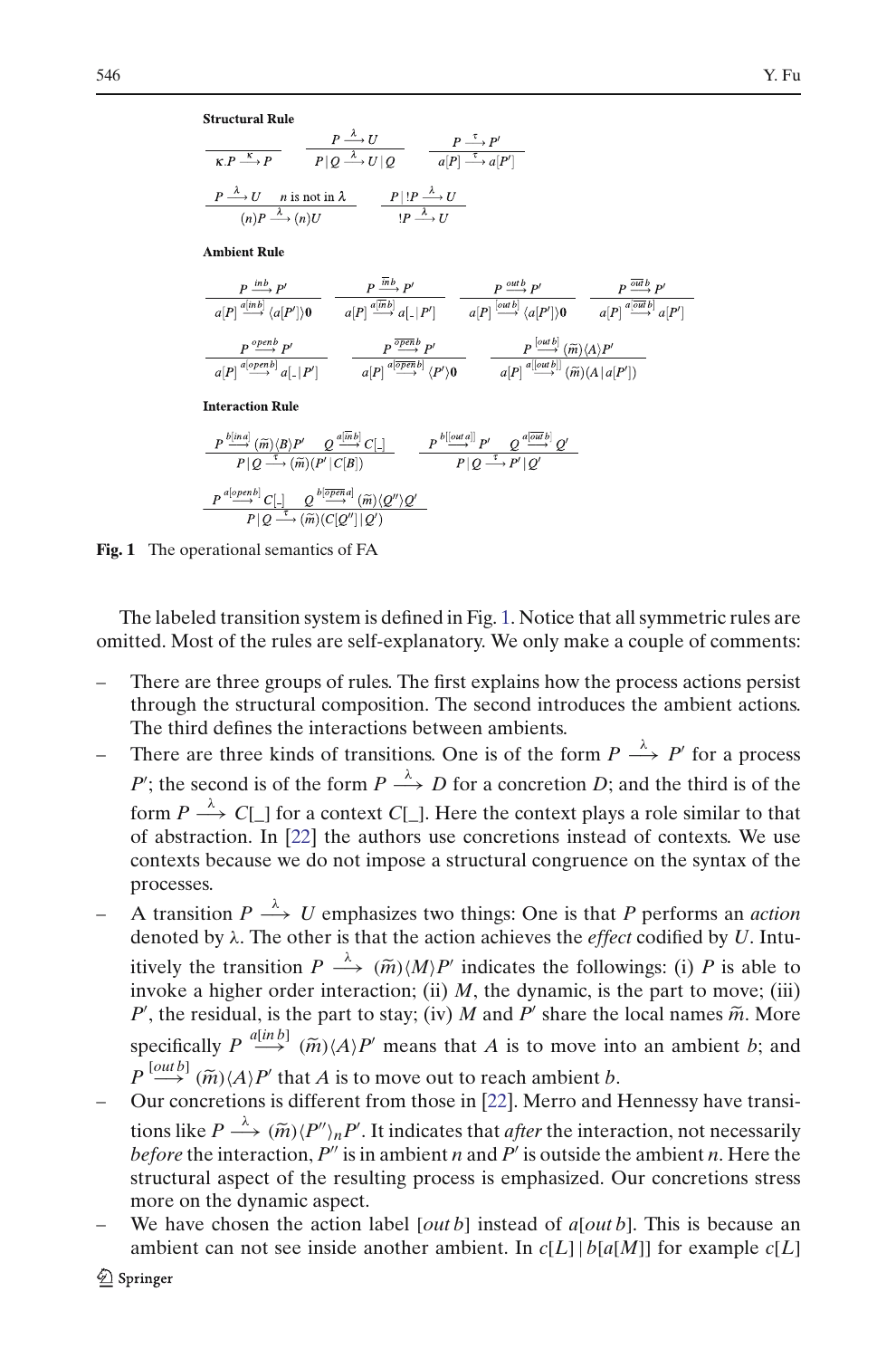can see *b* but not *a*. Using the label *a*[*out b*] would suggest that *a* was observable, which was not true.

We will use some common notations and abbreviations. For instance we will write  $\Rightarrow$  for the reflexive and transitive closure of  $\stackrel{\tau}{\longrightarrow}$ , and  $\stackrel{\lambda}{\Longrightarrow}$  for  $\Rightarrow \stackrel{\lambda}{\longrightarrow} \Rightarrow$ . We will leave out ambients like **0**, *a*[**0**] and *a*[*b*[**0**] | *c*[**0**]], etc. to improve readability.

Let's take a look at a couple of examples of derivations using the operational rules: One has

$$
\overline{out a.B \xrightarrow{\overline{out} a} B}
$$
  

$$
b[\overline{out} a.B] \xrightarrow{b[\overline{out} a]} b[B]
$$

and

out b.A 
$$
\xrightarrow{\text{out } b}
$$
 A  
\n
$$
\xrightarrow{C[\text{out } b.A]} \xrightarrow{[out b]} \langle c[A] \rangle 0
$$
\n
$$
\xrightarrow{(c)c[\text{out } b.A]} \xrightarrow{[out b]} \langle (c)c[A] \rangle 0
$$
\n
$$
\xrightarrow[N] \langle c \rangle c[\text{out } b.A] \xrightarrow{[out b]} \langle (c)c[A] \rangle N
$$
\n
$$
a[(x)(N | (c)c[\text{out } b.A])] \xrightarrow{a[[out b]]} (x)(c)c[A] \rangle a[N]
$$

where we have assumed that  $x \in fn(A)$ . We can then apply the second interaction rule to obtain the following transition

$$
a[(x)(N | (c)c[out b.A])] | b[\overline{out} a.B] \xrightarrow{\tau} (x)((c)c[A] | a[N]) | b[B]
$$

This example shows why the label [*out b*] is preferred over the label *c*[*out b*]. It also helps to understand the restriction operation on concretions.

In the rest of the paper we will occasionally say something like "let *x* be a fresh name" or "for a fresh name *x*", by which we mean that *x* does not occur in any syntactical objects under consideration.

Before ending this section we state some simple properties to be used later on.

<span id="page-12-1"></span>**Lemma 1** *The following properties hold:*

- (i) *If P*  $\stackrel{a[\overline{in}b]}{\longrightarrow}$  *U* then *U* is an ambient context at a.
- (ii) *If P*  $\overset{a[open\,b]}{\longrightarrow}$  *U* then *U* is an ambient context at a.

## <span id="page-12-0"></span>**3 Examples**

This section serves to demonstrate some of the expressive power of FA by giving several examples. Without communication mechanism FA, like MA, is good to express mobility, but not very convenient to code up functional computation. We will see how communications help to promote FA to accommodate the functional computing style in later sections. We make use of the strong bisimilarity ∼, defined in Appendix A, in the following examples.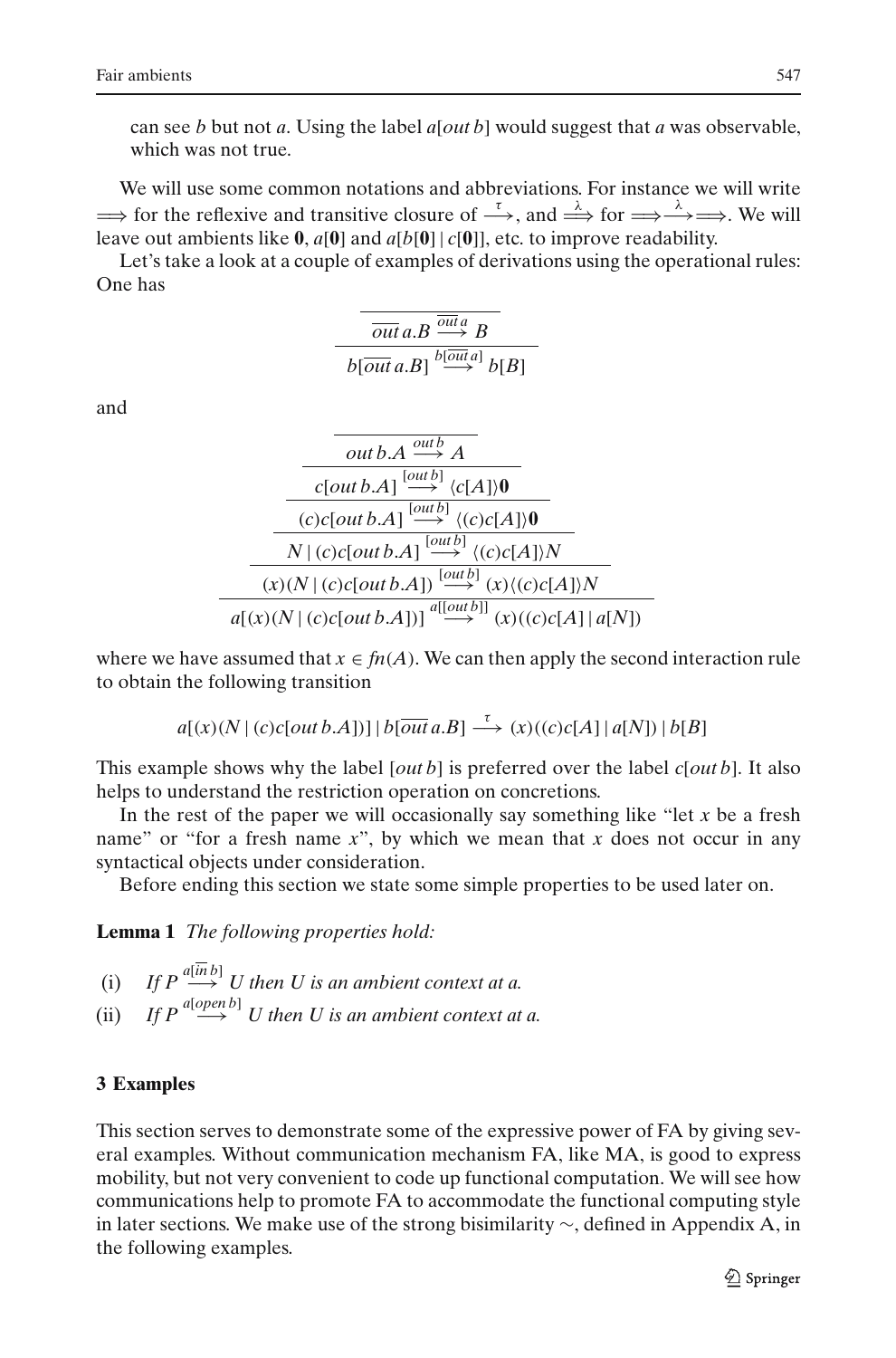*Example 1* (Renaming) The open capability provides an easy way of renaming an ambient. An ambient whose behavior is the same as  $a[P]$  could be renamed to  $b[P]$ as the following reduction demonstrates:

$$
b[open\ a]\,|\,a[\overline{open}\,b\,|\,P]\stackrel{\tau}{\longrightarrow}b[P]
$$

This property is explored in the following reductions

$$
b[Q | (n)(n[open a] | a[open n.P] | a[open n])] \xrightarrow{\tau} b[Q | (n)(n[P] | a[open n])]
$$
  

$$
\implies b[Q | (n)(n[open a.P'] | a[open n])]
$$
  

$$
\xrightarrow{\tau} b[Q | a[P']]
$$

The ambient *a* is made anonymous and is then restored to the original name later on. In the anonymous state the process  $P$  carries out computations with full protection.  $\Box$ 

*Example 2* (Unknown resource and target) Let *S* be the system

$$
(m)(a[in m.Q] | m[\overline{in} a.\overline{open} b] | b[open m.P])
$$

Then one has the following reduction:

$$
S \stackrel{\tau}{\longrightarrow} (m)(m[a[Q]] \overline{open} b] | b[open m.P])
$$
  

$$
\stackrel{\tau}{\longrightarrow} b[a[Q] | P]
$$

The ambient  $a$ [*in m*.*Q*] enters a transfer  $m$ [*in a*.*open b*]. It is then shipped to a place it doesn't know. The target does not know the name of *a*[*in m*.*Q*] either. Both *a* and *b* know that they are doing business with a trusted party *m*.

<span id="page-13-0"></span>*Example 3* (Out) Using the out capability one could define  $a[b[outB] | A]$  by the following system  $(d)$  (*a*[*b*[*out d*.*B*] | *A*] |  $d$ [*out a*]), where *d* is fresh. The following reduction is admissible

 $a[b[out.B]|A] \xrightarrow{\tau} b[B] | (d)a[A] \sim b[B]|a[A]$ 

Notice that the ambient *b*[*out d*.*B*] might move to another ambient caused by a co-open action of *A*. But *b*[*out d*.*B*] retains the ability to move out.

In the following examples, *out* will be used as a primitive. When this derived operator is used, it should be understood that the necessary co-out operators are inserted in the right place.

*Example 4* (Universal resource) Let *N* be  $n[A \mid open a.P] | R$ , where *A* is the ambient *a*[*out*.*open r*.*open n*] and *R* is the resource defined by !*r*[*open a*.*M*]. There is an obvious reduction sequence

$$
N \stackrel{\tau}{\longrightarrow} a[open\ r.\overline{open}\ n] | n[open\ a.P] | R
$$
  

$$
\stackrel{\tau}{\longrightarrow} a[M \,|\, \overline{open}\ n] | n[open\ a.P] | R
$$
  

$$
\stackrel{\tau}{\longrightarrow} n[M \,|\, P] | R
$$

Here *R* provides the universal resource *M* that can be accessed by ambients named *a*. The ambient *n*[*A* | *open a*.*P*] sends out an envoy with name *a* whose mission is to fetch a piece of code from *R*. In FA mediators, or matchmakers, play a heavy role in getting access to universal resources.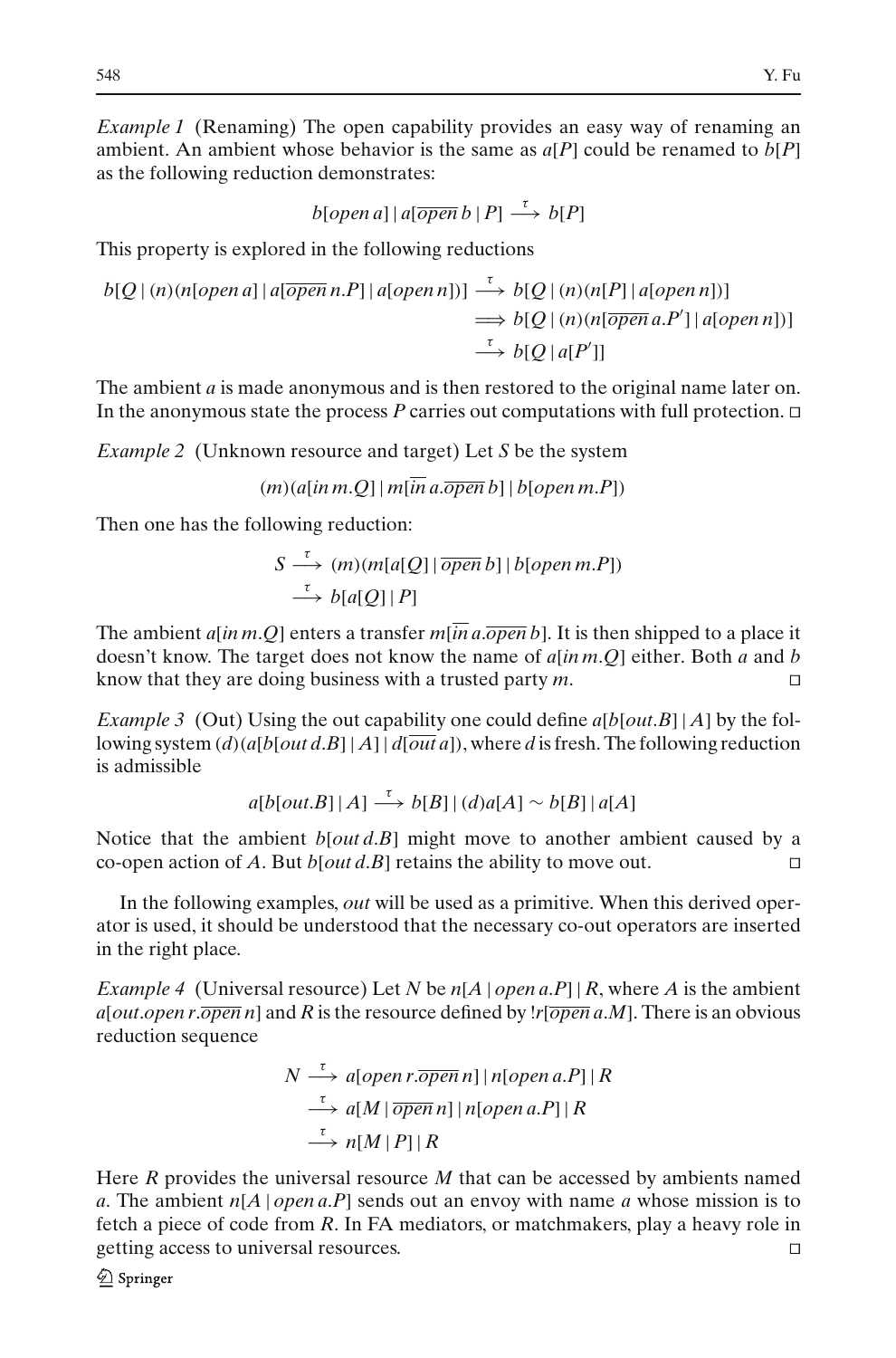*Example 5* (Non-deterministic choice for ambients) Let  $d[\overline{open} a] + d[\overline{open} b]$  be

$$
(c)(c[open d. open a] | c[open d. open b] | d[open c])
$$

Then clearly

$$
d[\overline{open}\,a] + d[\overline{open}\,b] \xrightarrow{\tau} \sim d[\overline{open}\,a]
$$

$$
d[\overline{open}\,a] + d[\overline{open}\,b] \xrightarrow{\tau} \sim d[\overline{open}\,b]
$$

The nondeterministic choice  $a[P] + b[Q]$  is then defined by

$$
(d)((d[\overline{open}\,a]+d[\overline{open}\,b])\,|\,a[open\,d.P]\,|\,b[open\,d.Q])
$$

It should be remarked that these definable choices are all internal choices.

*Example 6* (Numerals) We introduce the special names *num*, *dec*, *op*, *zero* for the numerals and *true* for the booleans. The numerals are defined as follows:

$$
\underline{0} \stackrel{\text{def}}{=} num[:\overline{out} \, zero \mid !out \, op \mid !in \, num]
$$
\n
$$
\underline{n+1} \stackrel{\text{def}}{=} num[\underline{n} \mid !out \, op \mid !in \, num \mid \overline{open} \, dec]
$$

And the operations on the numerals are defined as follows:

$$
\underline{+1} \stackrel{\text{def}}{=} num[\overline{in} num.(\text{out } op \mid \text{lin num} \mid \overline{open} \, dec)]
$$
\n
$$
\underline{-1} \stackrel{\text{def}}{=} (x) (dec[open num. \overline{open} \, x] \mid x[open \, dec] \mid op[\overline{out} \, x])
$$
\n
$$
\underline{?0} \stackrel{\text{def}}{=} zero[true[out num...]]
$$

The definition of the predecessor makes use of a local name to garbage collect unwanted codes. It is easy to check out the following properties:

$$
\frac{n \mid +1 \stackrel{\tau}{\longrightarrow} \sim n+1}{\frac{n+1 \mid -1 \stackrel{\tau}{\longrightarrow} \sim n}{\frac{0 \mid 20 \stackrel{\tau}{\longrightarrow} \sim 0}{\frac{0 \mid true \mid ...}}
$$

A system wants to test or operate on the numerals may send an envoy to do the job. A better encoding of the numerals is possible using communications.

<span id="page-14-0"></span>*Example 7* (Facilitated diffusion) Facilitated diffusion is a process of diffusion where molecules diffuse across membranes with the assistance of transport proteins. Actually transport or transmembrane proteins form channels through the cell membranes. The channel can be opened or closed and molecules pass down a concentration gradient. When the concentration of the molecules in the cell is lower than that in the environment, the channel is opened by the cell and molecules may enter into the cell. This could be described by the following interaction:

$$
cell[\overline{in} \, mol \, | \, P] \, | \, mol[\overline{in} \, cell \, | \, out \, env \, | \, Q] \stackrel{\tau}{\longrightarrow} \, cell[P \, | \, mol[out \, env \, | \, Q]]
$$

When the concentration of molecules in the environment is lower than that in the cell, the channel is opened by the environment and the molecules exit from the cell. This could be described by the following interaction:

$$
cell[P | mol[out env | Q]] | env[out cell | R]  $\xrightarrow{\tau}$   $cell[P] | mol[Q] | env[R]$
$$

See for example [\[7,](#page-57-1)[33](#page-58-6)] for more on the process approach to system biology.  $\square$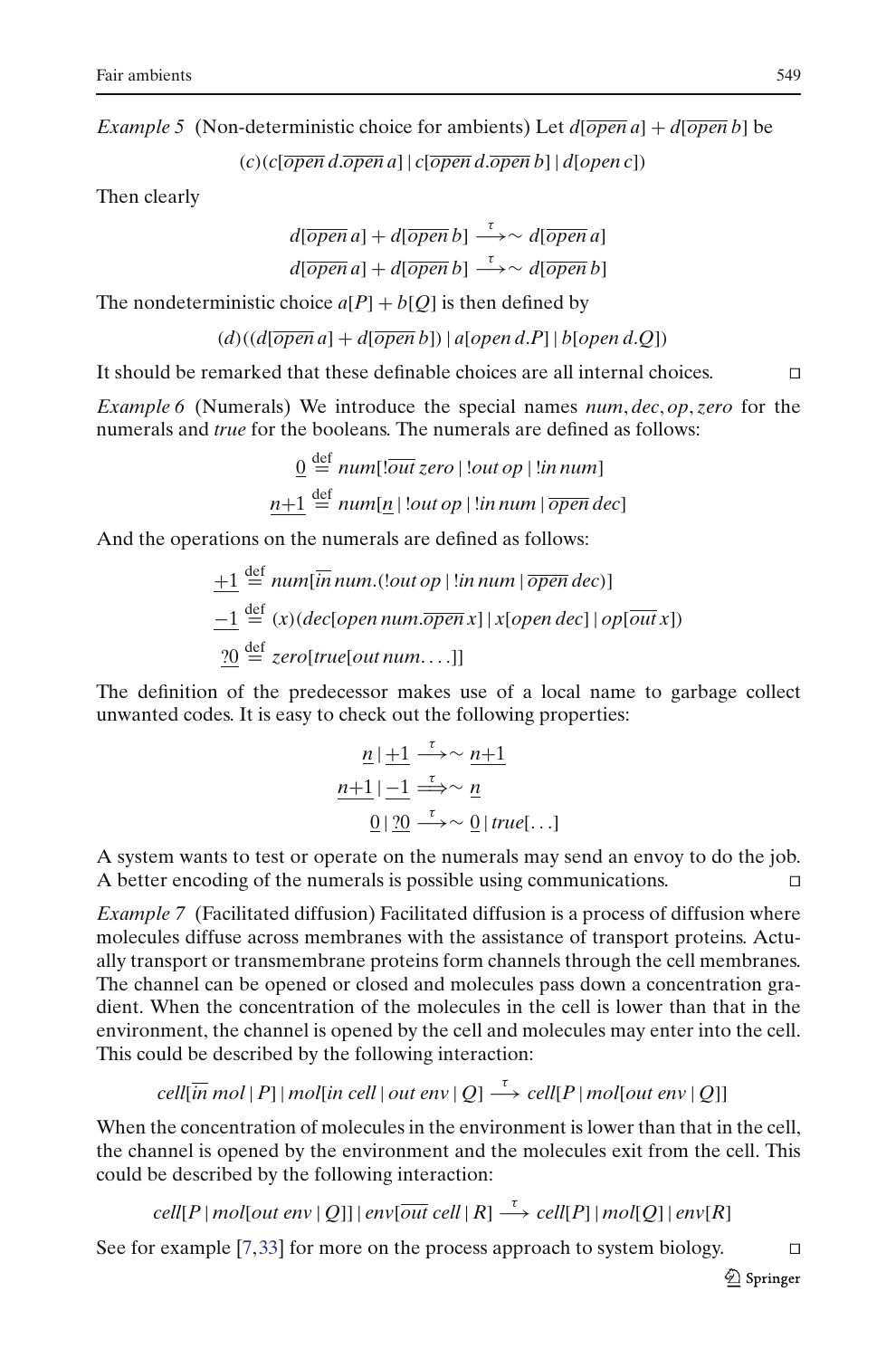<span id="page-15-2"></span>*Example 8* (Text encryption) Suppose that the sender *S* wants to send a text *T* to the receiver *R*. The text must be encrypted during transition. Let *S* be

*a*[*A* | *d*[*in k*.*out k*.*T*] | *k*[*in d*.*out b*.*in b*]]

and *R* be

 $b[B \mid \overline{out} \ a.\overline{in} \ k \mid k[\overline{out} \ k]]$ 

Then

$$
(k)(S | R) \xrightarrow{\tau} (k)(a[A | k[d[out k.T]] out b.in b]] | b[B | \overline{out a.in} k | k[ \overline{out} k]])
$$
  
\n
$$
\xrightarrow{\tau} (k)(a[A] | k[d[out k.T]] in b] | b[B | \overline{in} k | k[ \overline{out} k]])
$$
  
\n
$$
\xrightarrow{\tau} (k)(a[A] | b[B | k[d[out k.T]] | k[ \overline{out} k]])
$$
  
\n
$$
\xrightarrow{\tau} (k)(a[A] | b[B | d[T]])
$$

The sender and the receiver share the key *k*. The sender first encrypts the text with the key *k*. The encrypted text leaves the sender and is on its way to the receiver. The receiver then accepts the encrypted text. It decrypts the encrypted text using the  $key \; k.$ 

<span id="page-15-0"></span>*Example 9* (Firewall) Cardelli and Gordan give in [\[11\]](#page-58-1) an example of using MA to code up a firewall protocol. We are now adapting the example to FA. The firewall *Fw* and the Agent *ag* are defined as follows:

$$
Fw \stackrel{\text{def}}{=} (f)f[k[out.\overline{out} \text{ ag.}\overline{in} \text{ r.}\overline{open} \text{ f}]] \text{ open } k.M \mid P]
$$

$$
Ag \stackrel{\text{def}}{=} ag[r[out k.in k.R] \mid N]
$$

The system  $Fw | Ag$  have the following operational behavior:

$$
Ag \mid Fw \xrightarrow{\tau} ag[r[out k.in k.R] \mid N] \mid (f)(k[\overline{out} ag.\overline{in} r.\overline{open} f] \mid f[open k.M \mid P])
$$
  
\n
$$
\xrightarrow{\tau} ag[N] \mid r[\overline{in} k.R] \mid (f)(k[\overline{in} r.\overline{open} f] \mid f[open k.M \mid P])
$$
  
\n
$$
\xrightarrow{\tau} ag[N] \mid (f)(k[\overline{open} f \mid r[R]] \mid f[open k.M \mid P])
$$
  
\n
$$
\xrightarrow{\tau} ag[N] \mid (f)f[r[R] \mid M \mid P]
$$

The system *Fw* protected by a firewall intends to fetch a piece of resource *r*[*R*] from the agent *ag*. Since nobody is supposed to cross the border of the firewall, the system *Fw* sends out a legate  $k[\overline{out}$  ag. $\overline{in}$  r. $\overline{open}$  f]. The agent ag[ $r[out k.in k.R] | N]$  knows the watchword of the legate, and is happy to pass the resource to the legate. The latter then uploads the resource to the protected system.

<span id="page-15-1"></span>*Example 10* (Membrane fusion) Cellular membrane fusion is well known. It is one of the most common ways for molecules to enter or exit cells in processes like fertilization and viral infection. When two cells fuse together, their membranes come together at one location and create a connection between the cells that allows the exchange of materials between them. Eventually the two membranes form one single, continuous membrane surrounding the contents of both cells. We can describe for example the situation when a virus enters a cell by the following reduction:

$$
cell[open \, virus \, | \, P]
$$
 |  $virus[\overline{open} \, cell \, | \, Q]$   $\xrightarrow{\tau}$   $cell[P \, | \, Q]$ 

This is an example of using the local open capability.

 $\mathcal{Q}$  Springer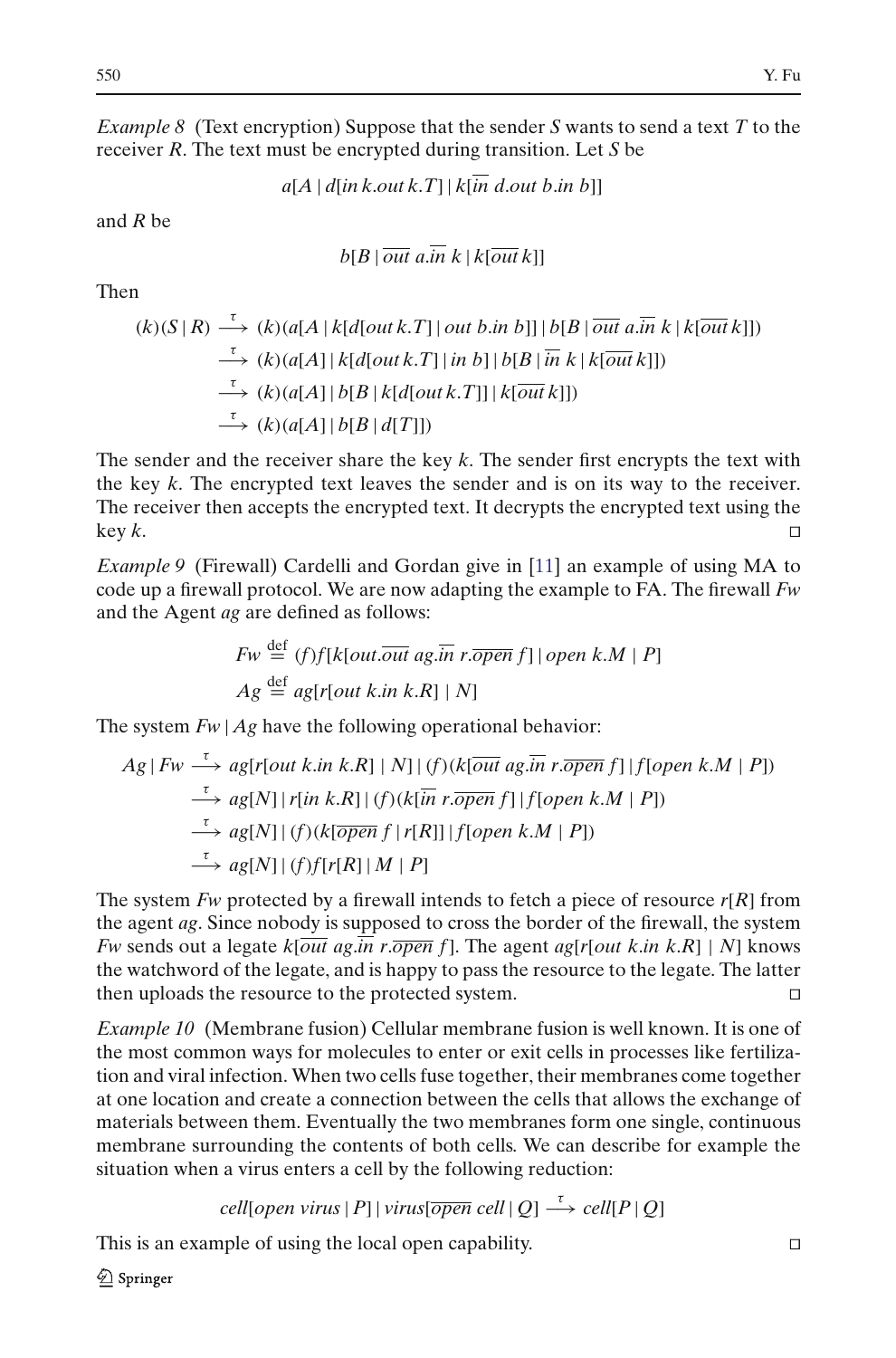## <span id="page-16-0"></span>**4 Bisimulation**

Process equivalences are observational in the sense that two processes are equivalent if no context can detect any difference between them. When a process is put in a context, the latter observes the former by interacting with it. To establish the equivalence of two processes one has to examine them in all contexts. The universal quantification implies that the observational equivalences are congruent. It also means that reasoning about the observational equivalences is not easy. Bisimulation equivalences ([\[26](#page-58-7),[28](#page-58-8)]) are proposed to approximate the observational equivalences with the aim to reduce the reference to contexts.

In view of the above remark, it is clear that the challenge of a bisimulation approach is to define an equivalence relation that meets two goals: (i) its dependency on contexts is minimal; (ii) it makes good sense from the observational point of view. What has to be kept in mind is that ambient interactions are of higher order in nature. An ambient action could send an ambient to the environment. It could also receive an ambient from the environment. When an ambient has left a host ambient, it still shares some local names with the ex-host. This means that from an observational point of view it is wrong to consider the ambient and the ex-host in isolation. So bisimulations for ambients can hardly be without any reference to contexts. But what kind of contexts should we consider? When an ambient has emigrated to another ambient it will be placed in an ambient context of the form *a*[*C*[\_]]. In ambient, the immigrant is to be put in an ambient context of the form *a*[*C*[\_]]. I placed in an ambient context of the form *a*[*C*[\_]]. When an ambient is importing an ambient, the immigrant is to be put in an ambient context of the form *a*[*C*[\_]]. In both cases  $C[\ ]$  is a static context. Now the ambient context  $a[C]$ ] is structurally difficult to see that we only have to consider contexts of the form  $a[ | O]$ , the standard ambient contexts.

We are now in a position to define the bisimulations for the ambients.

<span id="page-16-1"></span>**Definition 4.1** A symmetric relation  $\mathcal{R}$  on processes is a bisimulation if the followings hold whenever *PRQ*:

- 1. If  $P \xrightarrow{t} P'$  then  $Q \Longrightarrow Q' \mathcal{R} P'$  for some  $Q'$ .
- 2. If  $P \xrightarrow{k} P'$  then  $Q \xrightarrow{k} Q' \mathcal{R} P'$  for some  $Q'$ .
- 3. If  $P \xrightarrow{\lambda} P'$  and  $\lambda \in \{a[\overline{out}\,b], a[[\overline{out}\,b]] \mid a, b \in \mathcal{N}\}$  then  $Q \xrightarrow{\lambda} Q' \mathcal{R} P'$  for some  $Q'$ . 4. If  $P \xrightarrow{k} P'$  then  $Q \xrightarrow{k} Q'RP'$  for some  $Q'$ .<br>
3. If  $P \xrightarrow{\lambda} P'$  and  $\lambda \in \{a[outb], a[[outb]] \mid a, b \in N\}$  then  $Q \xrightarrow{\lambda} Q'RP'$  for some  $Q'$ .<br>
4. If  $P \xrightarrow{[outa]} (\widetilde{m}) \langle A \rangle P'$  then for every name *d* and every process *O* satisf
- If  $P \xrightarrow{\lambda} P'$  and  $\lambda \in \{a[\overline{out}b], a[[out b]] \mid a, b \in \mathcal{N}\}$  then  $Q \xrightarrow{\lambda} Q' \mathcal{R} P'$  for  $Q'$ .<br>
If  $P \xrightarrow{[out a]} (\widetilde{m}) \langle A \rangle P'$  then for every name *d* and every process *O* satisfying<br>  $fn(O) = \emptyset$  there exist some  $\widetilde{n}, B, Q', Q''$  ', Q'' such that  $Q \implies \stackrel{[OIII\,a]}{\longrightarrow} \widetilde{(n)} \langle B \rangle Q'$  and (*n*)(*B* | *d*[*Q*- *<sup>R</sup>* (*m*)(*<sup>A</sup>* <sup>|</sup> *<sup>d</sup>*[*P*- $Q'' \mathcal{R} (\tilde{m}) (A | d[P' | O]).$ 4. If  $P \stackrel{[out a]}{\longrightarrow} (\widetilde{m}) \langle A \rangle P'$ <br>  $\hat{m}(O) = \emptyset$  there e:<br>  $(\widetilde{n}) (B | d[Q' | O]) =$ <br>
5. If  $P \stackrel{a[in b]}{\longrightarrow} (\widetilde{m}) \langle A \rangle P'$ then for every name *d* and every process *O* satisfying  $\tilde{m} \cap$ <br>xist some  $\tilde{n}, B, Q', Q''$  such that  $Q \Longrightarrow^{\text{[out } d]}_{\longrightarrow} (\tilde{n})(B)Q'$  and<br> $\Rightarrow Q'' \mathcal{R} (\tilde{m})(A \mid d[P' \mid O]).$ <br>' then for every process *O* satisfying  $\tilde{m} \cap f n(O) = \emptyset$  $\pi(h(O) = \emptyset$  there exist some  $\tilde{n}, B, Q', Q''$  such that  $Q \Longrightarrow^{\text{[out a]}} \widetilde{n}$ <br>  $(\tilde{n})(B \mid d[Q' \mid O]) \Longrightarrow Q'' \mathcal{R} (\tilde{m})(A \mid d[P' \mid O]).$ <br>
If  $P \xrightarrow{a[\text{in }b]} (\tilde{m}) \langle A \rangle P'$  then for every process O satisfying  $\tilde{m} \cap f n$ <br>
exist some  $\tilde{n}, B$
- exist some  $\tilde{n}$ , *B*, *Q'*, *Q''* such that  $Q \Longrightarrow^{\alpha [in b]} (\tilde{n})(B)Q'$  and  $(\tilde{n})(Q' | b[B | O]) \Longrightarrow^{\alpha}$  $Q'' \mathcal{R} (\tilde{m}) (P' | b[A | O]).$  $P(\theta) = \theta$ <br>  $P(\theta | d[Q']|)$ <br> *R* (*m*)(*P'*<br>  $R(\theta | P')$ 6. If  $P \stackrel{a[in\ b]}{\longrightarrow} (\tilde{m}) \langle A \rangle P'$  then for every process *O* satisfying  $\tilde{m} \cap f n(O) = \emptyset$  there exist some  $\tilde{n}, B, Q', Q''$  such that  $Q \stackrel{a[in\ b]}{\longrightarrow} (\tilde{n}) \langle B \rangle Q'$  and  $(\tilde{n}) (Q' | b[B | O]) \stackrel{\longrightarrow}{\longrightarrow} Q'' R (\tilde{m}) (P' | b[A | O])$ .<br>6. If  $P \$  $Q \Longrightarrow^{a[\text{in }b]} (\tilde{n}) \langle B \rangle Q'$  and  $(\tilde{n}) \langle Q \rangle$ <br>very process O satisfying  $\tilde{m} \cap f$ <br> $\Longrightarrow^{a[\overline{open} b]} (\tilde{n}) \langle N \rangle Q'$  and  $(\tilde{n}) \langle Q \rangle$
- $\widetilde{n}, N, Q', Q''$  exist such that  $Q \implies^{\text{alopen }0} \widetilde{\theta}$   $(\widetilde{n}) \langle N \rangle Q'$  and  $(\widetilde{n}) (Q' | b[N | O]) \implies$  $Q'' \mathcal{R} (\widetilde{m}) (P' | b[M | O]).$  $R' \mathcal{R} \times (\widetilde{m})(P')$ <br>  $P \xrightarrow{a[\overline{open} b]}$ <br>  $N, Q', Q''$ <br>  $R \times (\widetilde{m})(P')$
- 7. If  $P \stackrel{a[\overline{in}b]}{\longrightarrow} C[\_]$  then for every *N* satisfying  $fn(N) \cap bn(C[\_]) = \emptyset$  there exist some  $C'[\_], Q'$  such that  $Q \Longrightarrow \stackrel{a(inb]}{\longrightarrow} C'[\_]$  and  $C'[b[N]] \Longrightarrow Q' \mathcal{R} C[b[N]]$ .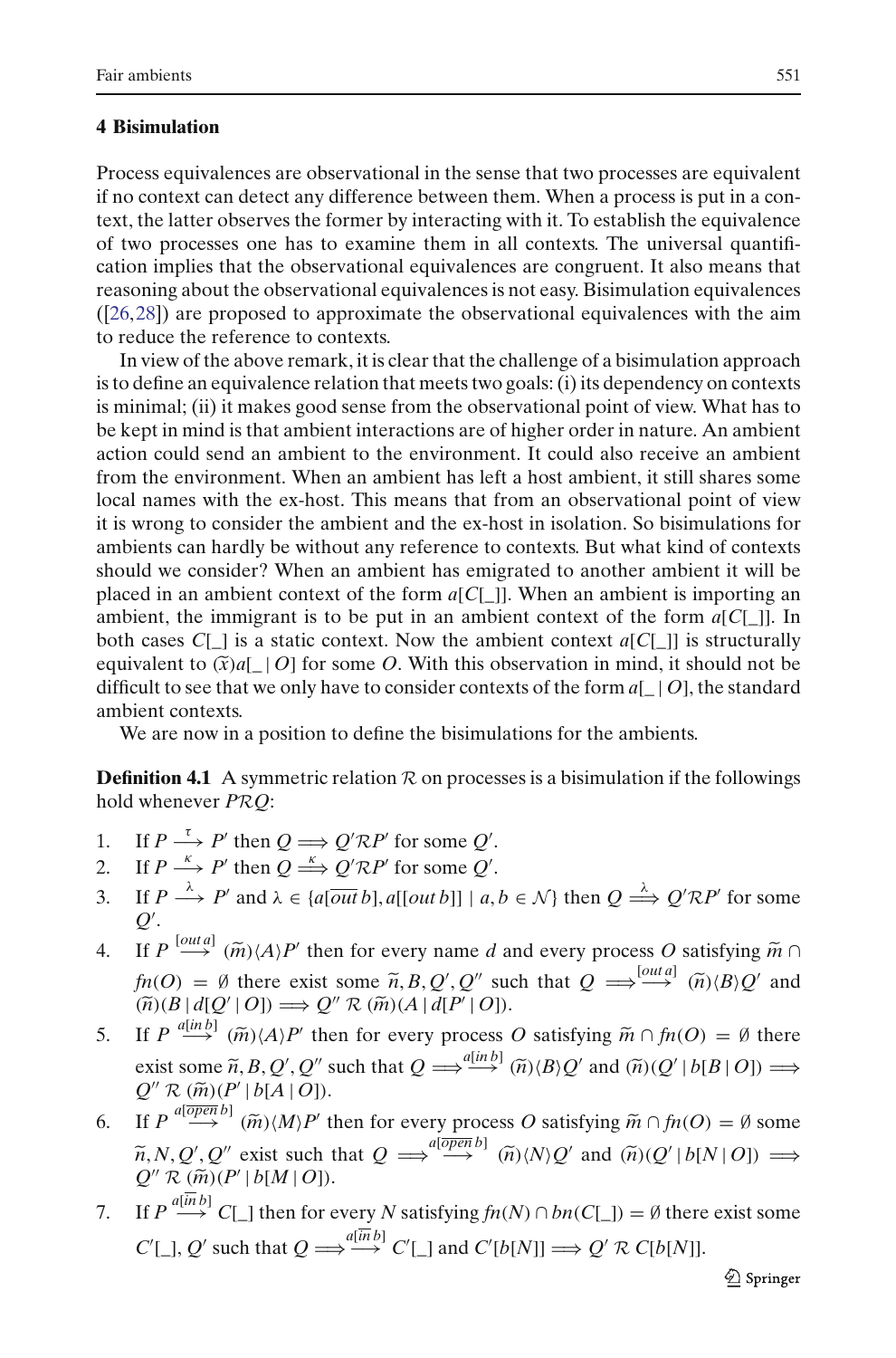8. If  $P \stackrel{a[open\,]}{\longrightarrow} C[\ ]$  then for every *N* satisfying  $fn(N) \cap bn(C[\ ]) = \emptyset$  there exist some  $C'[\_], Q'$  such that  $Q \Longrightarrow^{a[open\ b]} C'[\_]$  and  $C'[N] \Longrightarrow Q' \mathcal{R} C[N]$ .

The bisimilarity  $\approx$  is the largest bisimulation.

Here are some explanations about the definition:

- 1. Clause (1) is standard for bisimulations.
- 2. Clause (2) discusses the case when *P* can perform a capability  $\kappa$ . A capability invokes an ambient relocation. In FA all capabilities are exercised within ambients. A reasonable requirement is  $b[P' | O] \mathcal{R}b[Q' | O]$  for every name *b* and every process *O*. We shall see that the weaker condition  $P' \mathcal{R} Q'$  is sufficient.
- 3. Clause (3) implies that the effect of the *a*[*out b*] action or the *a*[[*out b*]] action is local.
- 4. Clause (4) deals with the case where the ambient *A* is to emigrate from an ambient *d*. To account for all possible structures of the contexts, the ambient *A* must be considered together with  $d[P' | O]$ .
- 5. Clause (5) describes the situation that an ambient *A* is capable of moving into an ambient named *b*. Without losing generality one could take this ambient to be  $b[\ ] O]$ . Then  $b[A | O]$  and P' should be considered in combination in simulation.
- 6. Clause (6) is similar to clause (5) except that the process exported is not an ambient but the internal resources of an ambient.
- 7. Clause (7) takes into account of the fact that if *P* can perform the action *a*[*in b*] then the ambients it may import must be of the form *b*[*N*].
- 8. Clause (8) is similar to clause (7) except that the process imported is not an ambient but the internal resources of an ambient.

The bisimulations defined by Definition [4.1](#page-16-1) is what one might call *early* bisimulations. This is clear from the clauses (4) through (8) of the definition. A late version of the clause (8) for instance is this:

If  $P \stackrel{a[open\, b]}{\longrightarrow} C[\_]$  then there exists some  $C'[\_]$  such that  $Q \stackrel{a[open\, b]}{\Longrightarrow} C'[\_]$  and  $C'[N]$  *R*  $C[N]$  for every *N* satisfying  $fn(N) \cap bn(C[\_]) = \emptyset$ .

We need to define the reductions of context to make sense of the notation  $Q \stackrel{a[open\,]}{\Longrightarrow}$ C'[]. But it is intuitively clear. Late bisimulations are desirable since they are simpler. We have not been able to show that the late bisimilarity coincides with the early one.

Let's now see some examples:

- $a[0] \approx c[a[0] | b[0]]$ . Both are equivalent to 0.
- (*a*)*a*[*out b*.*P*]  $\napprox$  **0** even if  $a \notin \mathcal{f}(P)$ . When putting in an ambient context like  $c[-] O]$ , the ambient  $(a)a[out b.P]$  could move out of the context if environments want it.
- $(a)$ *a*[*n*[*N*] | *in b*.*M*]  $\approx 0$ .
- $(a)$ *a*[ $n[N]$ ]  $out b.M$ ]  $\approx$   $(a)$ *a*[ $out b.(n[N] | M)$ ].
- $(c)a[b[out c.A]] \approx 0$  for fresh *c*. This is because all the ambient  $b[out c.A]$  can do is to move out of *a*. But this capability can not be invoked since no environment knows *c*. In general  $(c)C[\kappa.P] \approx C[0]$  if  $n(\kappa) = c$  and *c* does not occur in *C*[0]. The equivalence fails in the presence of communication.
- $(d)$ *b*[*out a.in d*] ≈ *c*[*out a*]. This is because  $(d)$ *b*[*out a.in d*]  $\stackrel{[out a]}{\longrightarrow}$   $(d)$ */b*[*in d*])**0** can be simulated by  $c[out a] \stackrel{[out a]}{\longrightarrow} \langle c[0] \rangle 0$ , and vice versa.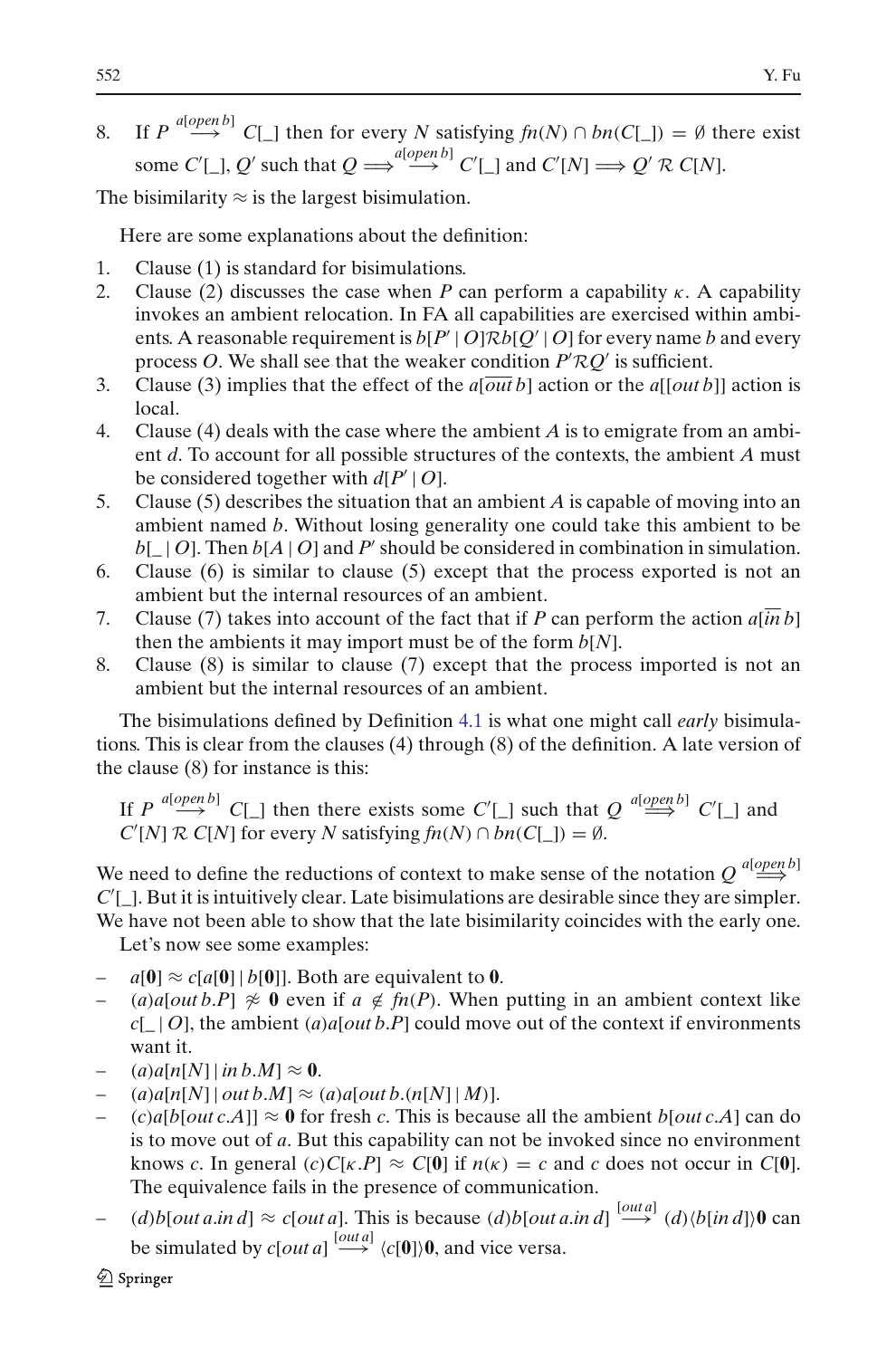It goes without saying that the observational equivalences must be equivalence relations. So we need to state the following fact before going further.

**Proposition 4.2** *The bisimilarity*  $\approx$  *is an equivalence.* 

A further justification of Definition [4.1](#page-16-1) is the following congruence theorem, whose proof is subsumed by the proof of Lemma [14.](#page-50-0)

**Theorem 4.3** *Suppose P*  $\approx$  *Q. Then the following holds:* 

(i) 
$$
\kappa.P \approx \kappa.Q;
$$

- $(iii)$   $P | R \approx Q | R;$
- (iii)  $(x)P \approx (x)Q;$
- $(iv)$   $a[P] \approx a[Q]$ ;

(v) 
$$
\downarrow P \approx \downarrow Q
$$
.

An often used technique to prove equivalence makes use of the bisimulation-up-to relations. Appendix A recalls two such relations relevant in this paper.

## <span id="page-18-0"></span>**5 Bisimulation lemma**

In the observational theory of the process calculi, processes are studied in terms of their external interactional behaviors. The internal interactions, the tau actions, can not be observed per se. But their effects can often be observed. Let's take a look at three situations. The first is when an internal action is of the form

$$
P_0 \stackrel{\tau}{\longrightarrow} P_1
$$

such that  $P_0$  does not have any other actions. In this case it is clear that  $P_0 \approx P_1$ . The second is the following situation

$$
P_2 \xleftarrow{\lambda} P_0 \xrightarrow{\tau} P_1
$$

where  $P_0$  can perform at least one other action  $\lambda$ . In this case the difference between  $P_0$  and  $P_1$  can normally be observed if there is a difference. The third situation is

$$
P_0 \xrightarrow{\tau} P_1 \xrightarrow{\tau} \cdots \xrightarrow{\tau} P_{n-1} \xrightarrow{\tau} P_n \xrightarrow{\tau} P_0
$$

where  $P_i$ , for  $i \in \{1, \ldots, n\}$ , may have other actions apart from the tau action. This case is interesting because of the following fact.

**Lemma 2** (O-Lemma) *If*  $P_0 \xrightarrow{\tau} P_1 \xrightarrow{\tau} \cdots \xrightarrow{\tau} P_{n-1} \xrightarrow{\tau} P_n \xrightarrow{\tau} P_0$  *then*  $P_0 \approx$  $P_1 \approx \ldots \approx P_{n-1} \approx P_n$ .

Why is  $P_i \approx P_j$ ? Because  $C[P_i] \stackrel{\lambda}{\longrightarrow} U$  can be simulated by  $C[P_j] \stackrel{\tau}{\Longrightarrow} C[P_i] \stackrel{\lambda}{\longrightarrow} U$  if *Pi* participates the action. The following is a consequence of the O-Lemma.

<span id="page-18-1"></span>**Corollary 5.1** *Suppose*  $P_0 \triangleright_Q P_1 \triangleright_Q \cdots P_{n-1} \triangleright_{n-1} P_n \triangleright_R P_0$  *where, for each i*  $\in \{1, \ldots, n\}$ *,*  $\triangleright_i$  *is either*  $\Longrightarrow$  *or*  $\approx$ *. Then*  $P_0 \approx P_1 \approx \ldots P_{n-1} \approx P_n$ .

A special form of Corollary [5.1](#page-18-1) is what we call Bisimulation Lemma.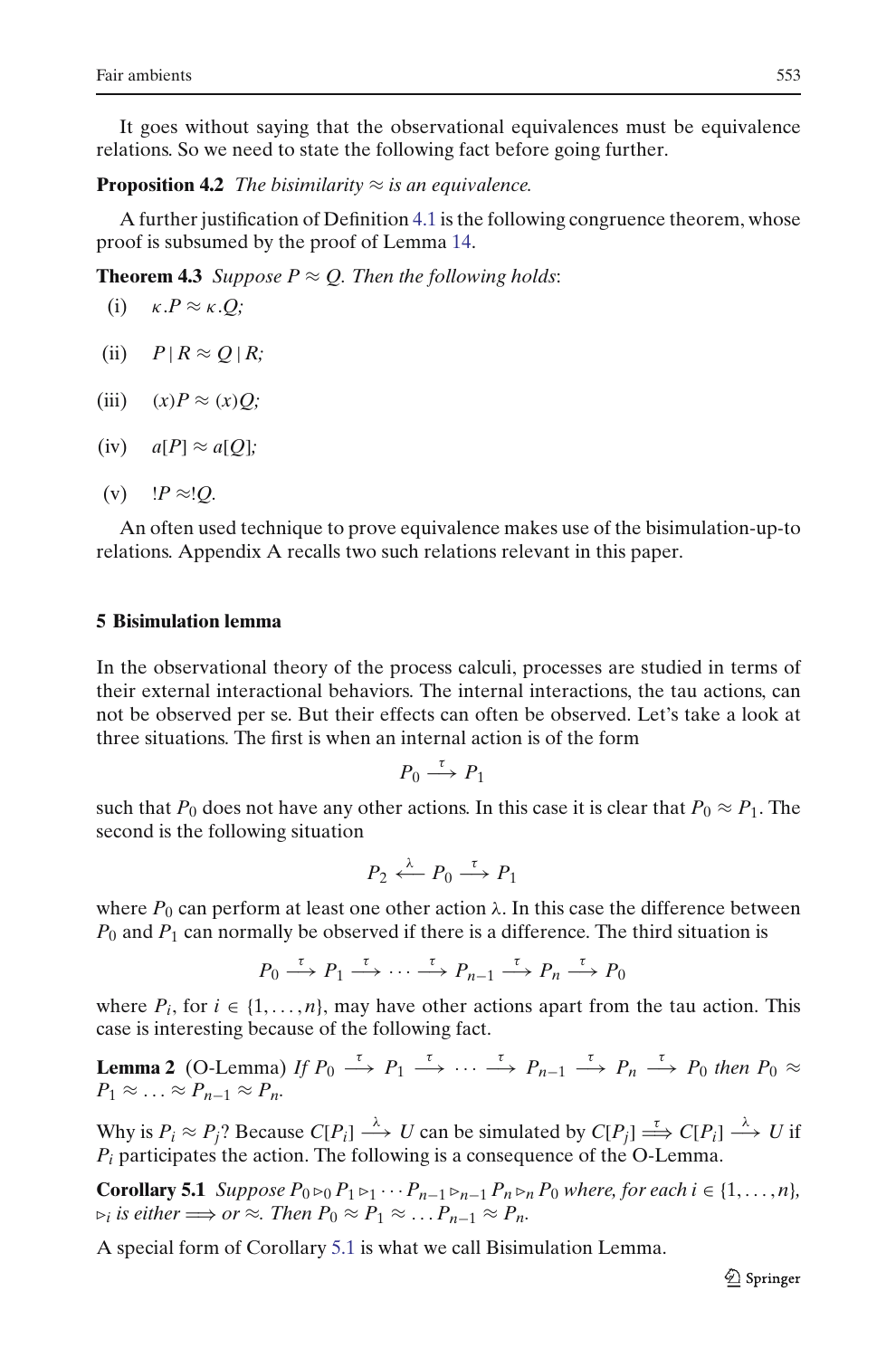<span id="page-19-1"></span>**Lemma 3** (Bisimulation lemma) *If*  $P \Longrightarrow P' \approx Q$  and  $Q \Longrightarrow Q' \approx P$  then  $P \approx Q$ .

The above lemma says that  $P \approx O$  if *P* and *Q* are related in the following manner

$$
P \Longrightarrow \approx Q
$$

$$
Q \Longrightarrow \approx P
$$

We call it Bisimulation lemma because the statement of the lemma reminds one of the bisimulation properties. It is a general result valid for all the equivalences we are aware of. Bisimulation lemma plays a crucial role in the studies of  $\pi$  and  $\chi$  carried out in [\[14](#page-58-9)] and [\[13](#page-58-10)[,17\]](#page-58-11) respectively. It also plays a crucial role in this paper.

#### <span id="page-19-0"></span>**6 Observable bisimulation**

A widely studied bisimulation equivalence is the so called barbed bisimilarity [\[29\]](#page-58-12), which is based on the notion of barbedness. For ambient calculi the question is how to define the barbedness. There are two ways:

− One is the syntactical approach. This is often used when the underlying operational semantics is presented in a reductional style. In [22,24] for instance, it is defined that *P* is barbed at *a* if  $P \equiv (\tilde{x})(a[open a.P'|R]|O)$ tional semantics is presented in a reductional style. In [\[22,](#page-58-5)[24](#page-58-13)] for instance, it is defined that *P* is barbed at *a* if

$$
P \equiv (\widetilde{x}) (a[\overline{open} \, a.P' \, | \, R] \, | \, O)
$$

where  $a \notin \tilde{x}$ . Other definitions are possible.

– The other is the observational approach. Barbs are defined in terms of the action labels. This is preferred if a labeled transition system is available. In  $\pi$ -calculus, a barb of a process is a channel through which the process may communicate. In ambient calculi a barb is the name of an ambient that *can act*. Take for instance the process *a*[**0**]. From an observational point of view, *a*[**0**] is as good as the inactive process **0**. Therefore *a*[**0**] does not have any barb.

The two approaches are not always equivalent. In some variants of MA, say SA, the two ambients *a*[*in n*] and *b*[*in n*] are barbed equivalent according to the first definition. They are not barbed equivalent according to the second definition. The point is that different process calculi and different variants of a process calculus may have different barbedness.

In this paper we study a bisimulation equivalence that is similar to but more robust than the barbed bisimilarity. The equivalence emphasizes the *observable actions* a process is able to perform at a particular state.

**Definition 6.1** A process P is observable at a non tau action  $\lambda$ , noted  $P \Downarrow \lambda$ , if  $P \Longrightarrow \xrightarrow{\lambda}$ *U* for some *U*. A process*P* is observable, notation *P*⇓, if *P*⇓λ for some λ. *P* ⇓ if not*P*⇓.

**Definition 6.2** A relation *R* is observable if  $PRQ \Rightarrow \forall \lambda . (P \Downarrow \lambda \Leftrightarrow Q \Downarrow \lambda)$ .

With these definitions we may define observable bisimulations as in the next definition.

 $\mathcal{Q}$  Springer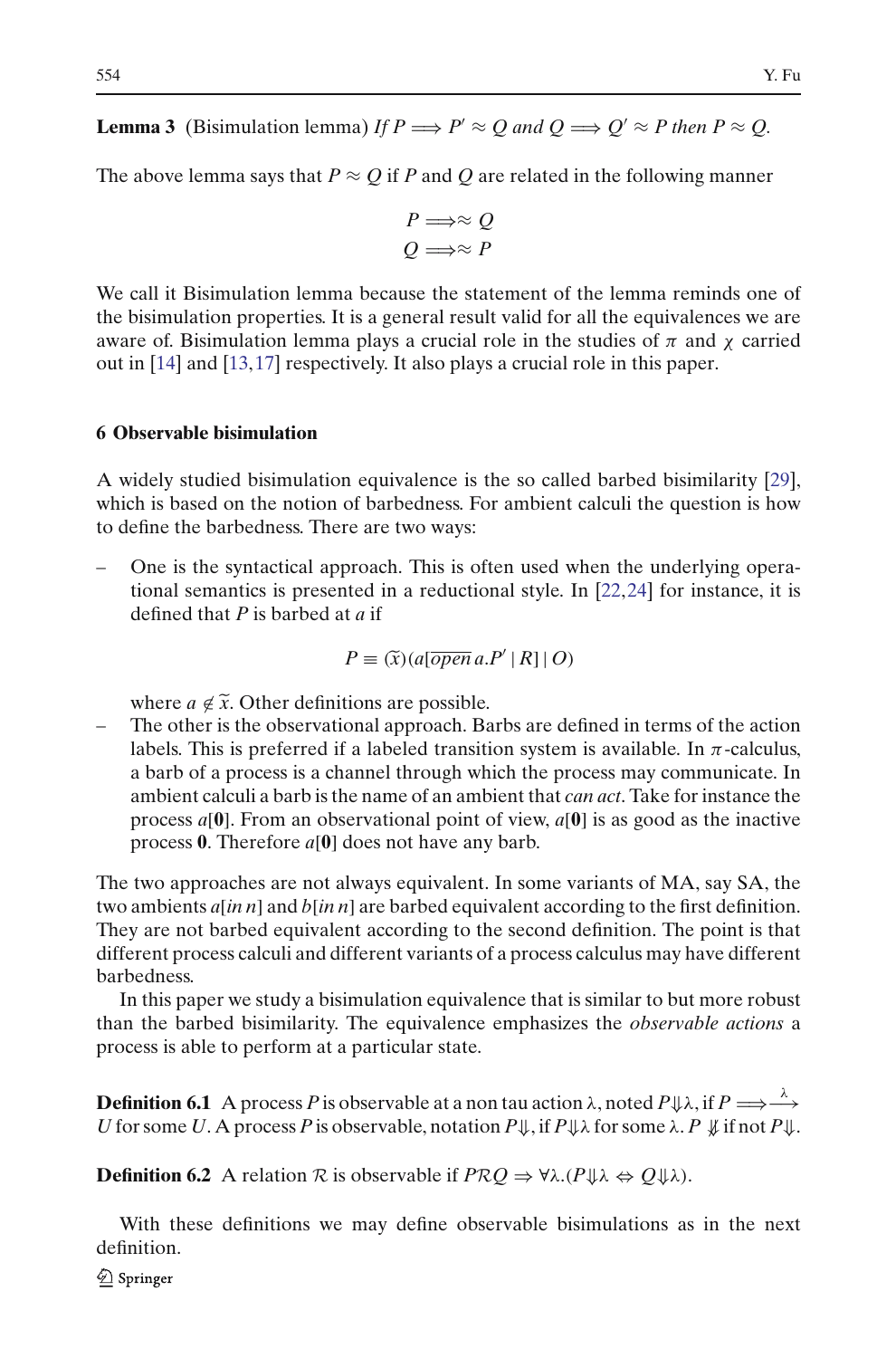<span id="page-20-3"></span>**Definition 6.3** A symmetric relation  $\mathcal{R}$  on processes is an observable bisimulation if the following properties hold:

- (i) It is observable and is closed under context;
- (ii) If  $Q\mathcal{R}P \stackrel{\tau}{\longrightarrow} P'$  then  $Q \Longrightarrow Q'\mathcal{R}P'$  for some  $Q'$ .

The observable bisimilarity  $\approx_{obs}$  is the largest observable bisimulation.

It should be clear that the bisimilarity  $\approx$  is an observable bisimulation. The rest of the section is devoted to the proof that  $\approx_{obs}$  is a bisimulation. First we prove a technical lemma.

**Lemma 4** *Suppose c is fresh. Then a*[*P* | *O*]  $\approx$ <sub>*obs</sub> a*[*Q* | *O*] *if either a*[*P* |  $\overline{in}$  *c.O*]  $\approx$ <sub>*obs*</sub></sub>  $a[Q|\overline{in}c.O]$  or  $a[P|\overline{out}c.O] \approx_{obs} a[Q|\overline{out}c.O]$  or  $a[P|\overline{open}c.O] \approx_{obs} a[Q|\overline{open}c.O]$ .

*Proof* It is clear that the following reduction  $a[P|\overline{in}c.O||c|in a] \rightarrow a[P|O]$  must be matched up by

$$
a[Q | \overline{in} c.O] | c[in a] \implies a[Q_1 | \overline{in} c.O] | c[in a] \n\overset{\tau}{\longrightarrow} a[Q_1 | O] \n\implies a[Q' | O'] \n\approx_{obs} a[P | O]
$$

A crucial observation is that the above reduction sequence can be rearranged as follows:

$$
a[Q | \overline{in} c.O] | c[in a] \stackrel{\tau}{\longrightarrow} a[Q | O] \n\Longrightarrow a[Q' | O'] \n\approx_{obs} a[P | O]
$$

<span id="page-20-0"></span>Consequently

$$
a[Q \mid O] \Longrightarrow \approx_{obs} a[P \mid O] \tag{21}
$$

<span id="page-20-1"></span>Symmetrically

$$
a[P \mid O] \Longrightarrow \approx_{obs} a[Q \mid O] \tag{22}
$$

It follows from [\(21\)](#page-20-0), [\(22\)](#page-20-1) and the Bisimulation lemma (Lemma [3\)](#page-19-1) that  $a[P|O] \approx_{obs}$  $a[Q|O]$ .

<span id="page-20-2"></span>The observable bisimulations are not very tractable. Results like the one given below are always useful.

**Lemma 5** If a[P| $\overline{open}$  $b$ ]  $\approx_{obs}$  a[Q| $\overline{open}$  $b$ ] for a fresh b then  $C[P] \approx_{obs} C[Q]$  for *every ambient context C*[*\_*]*.*

*Proof* For arbitrary *x* and *O* let  $C'[\ ]$  be the context

 $a[\ ]\overline{open}\ b]\ |b[open\ a.\overline{open}\ c]\ |c[open\ b.\overline{open}\ x.\overline{out}\ c]\ |x[open\ c.\overline{O}]\ |c[colut\ x]\$ 

where *c* is fresh. Then clearly

$$
C'[P] \xrightarrow{\tau} b[P | \overline{open} c] | c[open b. \overline{open} x. \overline{out} c] | x[open c. O] | c[c[out x]]
$$
  
\n
$$
\xrightarrow{\tau} c[P | \overline{open} x. \overline{out} c] | x[open c. O] | c[c[out x]]
$$
  
\n
$$
\xrightarrow{\tau} x[P | \overline{out} c | O] | c[c[out x]]
$$
  
\n
$$
\xrightarrow{\tau} x[P | O]
$$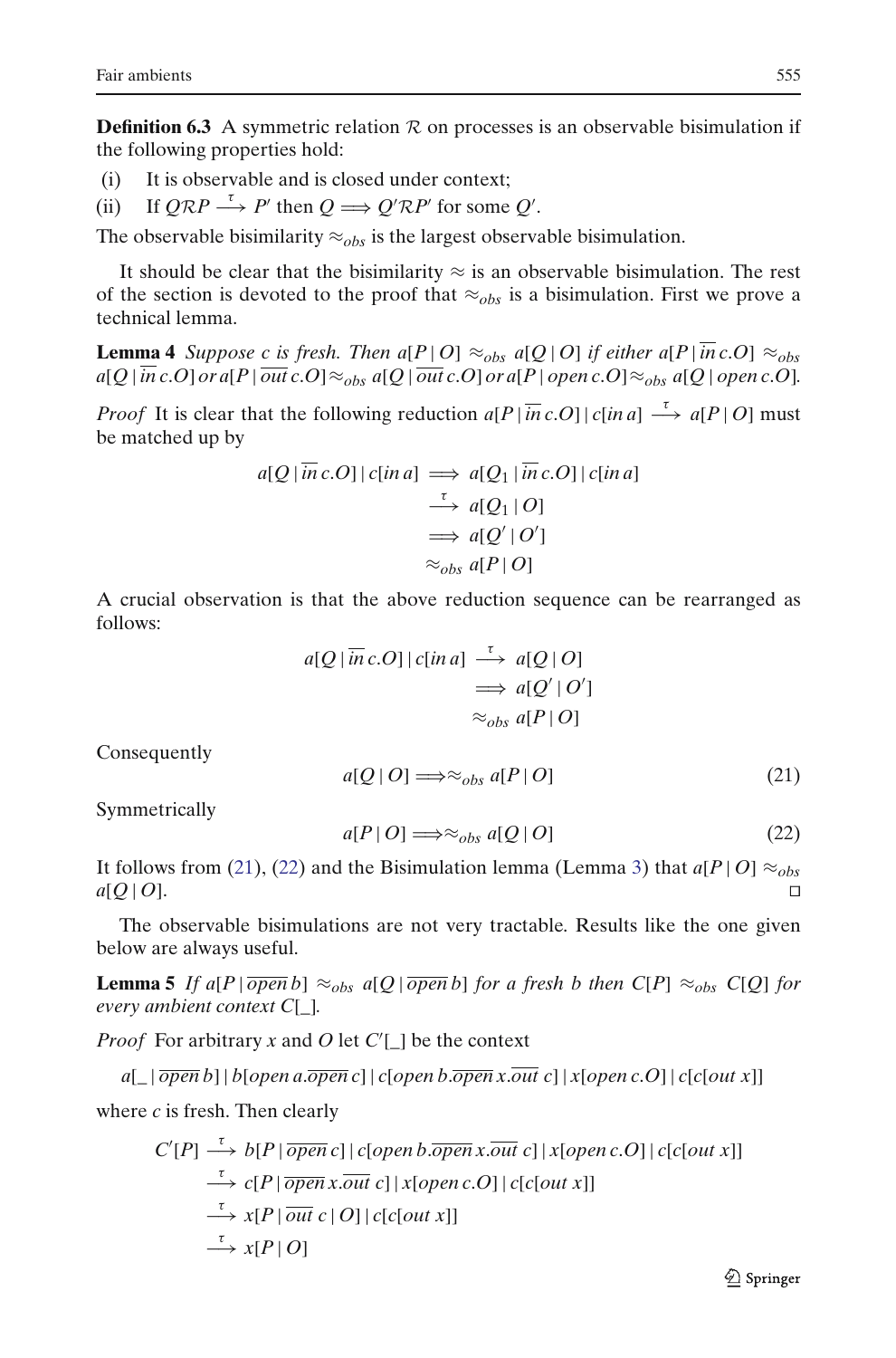Since  $C'[P] \approx_{obs} C'[Q]$ , the above reduction sequence must be simulated by

$$
C'[Q] \stackrel{\tau}{\Longrightarrow} x[Q' | O] \Longrightarrow Q''
$$

for some  $Q''$ , which could be rearranged as

$$
C'[Q] \stackrel{\tau}{\Longrightarrow} x[Q \mid O] \Longrightarrow x[Q' \mid O] \Longrightarrow Q''
$$

Therefore  $x[Q|O] \implies Q'' \approx_{obs} x[P|O]$ . Similarly one has  $x[P|O] \implies P'' \approx_{obs}$  $x[Q|O]$ . Thus  $x[P|O] \approx_{obs} x[Q|O]$  by Lemma [3.](#page-19-1) It is then easy to prove that  $C[P] \approx_{obs} C[Q].$ 

<span id="page-21-1"></span>We now come to the major result of this section. It relates the bisimilarity of two processes to the observable bisimilarity of the processes.

**Theorem 6.4** *P*  $\approx$ <sub>*obs*</sub> *Q if and only if P*  $\approx$  *Q*.

*Proof* Let *R* be the following relation

 $\{(P, Q) \mid c[P | \overline{open} d] \approx_{obs} c[Q | \overline{open} d]$  for fresh *d*}

We shall prove that  $R$  is a bisimulation. Suppose that  $\overline{QR}$  *P* and *P* does a  $\lambda$  action. It follows from the assumption  $c[P | \overline{open} d] \approx_{obs} c[Q | \overline{open} d]$  and Lemma [5](#page-20-2) that

<span id="page-21-0"></span>
$$
C[P] \approx_{obs} C[Q] \tag{23}
$$

for every ambient context  $C[\_]$ . We will make extensive use of [\(23\)](#page-21-0) without explicitly referring to it. The proof is a case analysis on  $\lambda$ .

$$
- \quad \lambda = \tau.
$$
 This case is simple.

 $\lambda = \text{in } b \text{ and } P \stackrel{\text{in } b}{\longrightarrow} P'$ . Let *C*[\_] be *c*[\_| *out e*. *open d*] | *b*[*in c*] | *e*[*out b*], where *e* is fresh. Then

$$
C[P] \stackrel{\tau}{\longrightarrow} b[c[P'] \text{ out } e.\overline{open} \text{ d}]] | e[\overline{out } b]
$$
  

$$
\stackrel{\tau}{\longrightarrow} c[P'] \overline{open} \text{ d}]
$$

It follows that the above reduction must be matched up by

$$
C[Q] \stackrel{\tau}{\Longrightarrow} c[Q' | \overline{open} d] \approx_{obs} c[P' | \overline{open} d]
$$

Hence  $Q \stackrel{inb}{\Longrightarrow} Q' \mathcal{R} P'$ .

 $\lambda = \overline{in} b$  and  $P \stackrel{inb}{\longrightarrow} P'$ . For a fresh *e*, let *C*[\_] be the context

$$
c[\ ]\overline{open}\ d]\ |b[in\ c.out\ e]\ |e[\overline{out}\ c]
$$

Then

$$
C[P] \xrightarrow{\tau} c[P' | b[out e] | \overline{open} d] | e[out c]
$$
  

$$
\xrightarrow{\tau} c[P' | \overline{open} d]
$$

The simulation must be  $C[Q] \stackrel{\tau}{\Longrightarrow} c[Q' | \overline{open} d] \approx_{obs} c[P' | \overline{open} d]$ . Thus  $Q \stackrel{inb}{\Longrightarrow}$  $Q'RP'$ .

2 Springer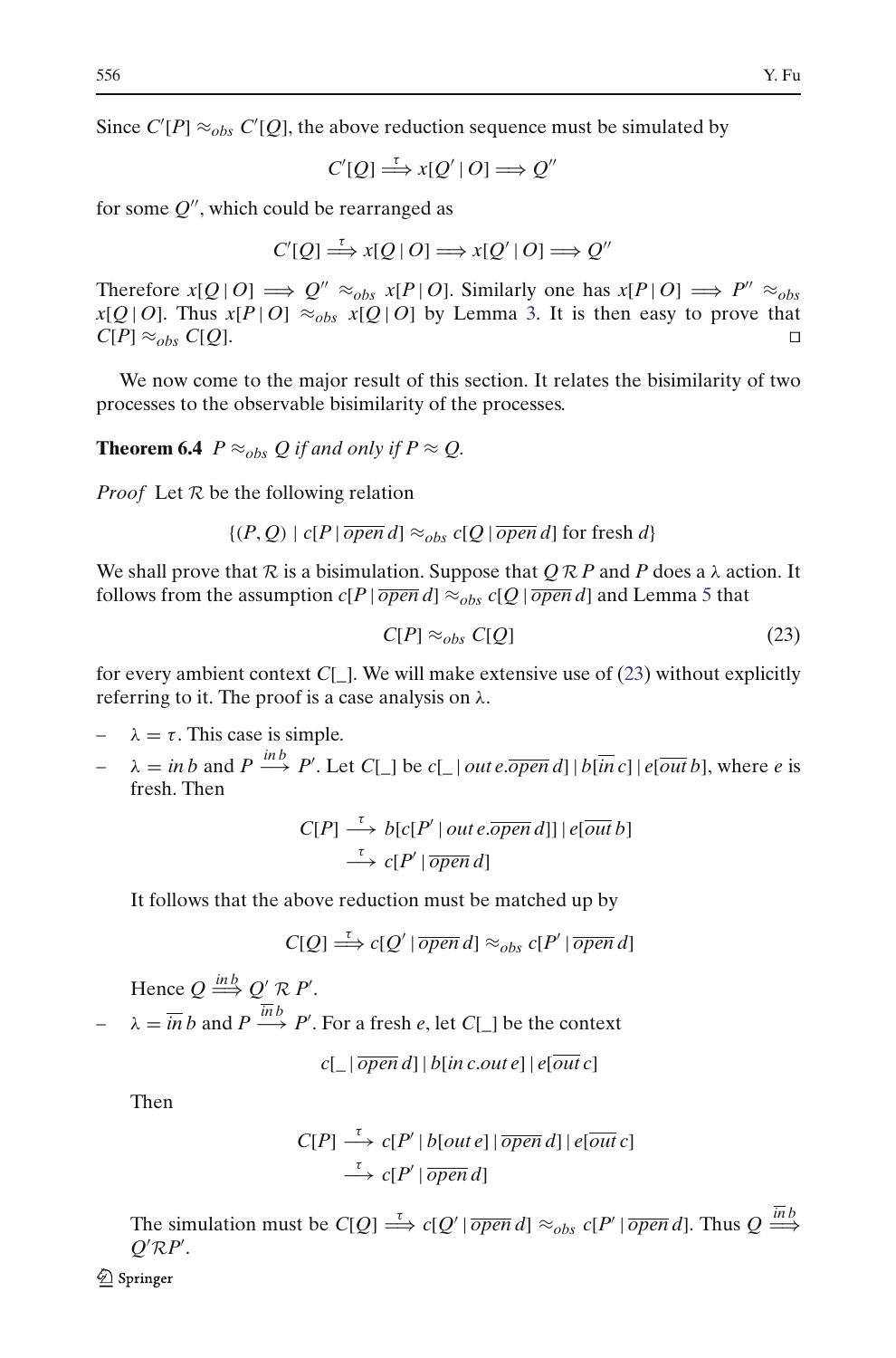$\lambda = outb$  and  $P \stackrel{outb}{\longrightarrow} P'$ . For a fresh *e*, let *C*[\_] be the context

$$
c[\ ]
$$
 in  $e.\overline{open}\,d]$  |  $e[\overline{in}\,c]$  |  $b[\overline{out}\,e]$ 

Then

$$
C[P] \stackrel{\tau}{\longrightarrow} e[c[P \mid \overline{open} \, d]] \mid b[\overline{out} \, e]
$$

$$
\stackrel{\tau}{\longrightarrow} c[P' \mid \overline{open} \, d]
$$

The simulation must be  $C[Q] \stackrel{\tau}{\Longrightarrow} c[Q' | \overline{open} d] \approx_{obs} c[P' | \overline{open} d]$ . Thus  $Q \stackrel{outb}{\Longrightarrow}$  $Q'RP'$ .

 $\rightarrow$   $\lambda = \overline{out} b$  and  $P \xrightarrow{out b} P'$ . For a fresh *e*, let *C*[\_] be

 $c$ [  $|\overline{open} d| |\overline{b}$ [*e*[*out c*.*e*[*out e*]]]  $|e$ [*out e*]

Then

$$
C[P] \xrightarrow{\tau} c[P' | \overline{open} d] | e[e[out e]] | e[out e]
$$
  

$$
\xrightarrow{\tau} c[P' | \overline{open} d]
$$

The simulation must be  $C[Q] \stackrel{\tau}{\Longrightarrow} c[Q' | \overline{open} d] \approx_{obs} c[P' | \overline{open} d]$ . Thus  $Q \stackrel{outb}{\Longrightarrow}$  $Q'RP'$ .

 $\rightarrow$   $\lambda = open b$  and  $P \stackrel{open b}{\longrightarrow} P'$ . For a fresh *e*, let *C*[\_] be

 $c$ [  $|\overline{open} d| |\overline{b| \overline{open}} c. open e| |\overline{e| \overline{open}} c|$ 

Then

$$
C[P] \xrightarrow{\tau} c[P' | open e | \overline{open} d] | e[\overline{open} c]
$$
  

$$
\xrightarrow{\tau} c[P' | \overline{open} d]
$$

The simulation must be  $C[Q] \stackrel{\tau}{\Longrightarrow} c[Q' | \overline{open} d] \approx_{obs} c[P' | \overline{open} d]$ . Thus  $Q \stackrel{open}{\Longrightarrow}$  $Q'RP'$ .

 $\rightarrow \quad \lambda = \overline{open} b$  and  $P \stackrel{\overline{open} b}{\longrightarrow} P'$ . For a fresh *e*, let *C*[\_] be

$$
e[\ ] | b[open e. \overline{open} c. \overline{open} d] | c[open b. \overline{out} e] | e[el out c]]
$$

Then

$$
C[P] \xrightarrow{\tau} b[P' | \overline{open} c.\overline{open} d] | c[open b.\overline{out} e] | e[e[out c]]
$$
  

$$
\xrightarrow{\tau} c[P' | \overline{open} d | \overline{out} e] | e[e[out c]]
$$
  

$$
\xrightarrow{\tau} c[P' | \overline{open} d]
$$

The simulation must be  $C[Q] \stackrel{\tau}{\Longrightarrow} c[Q' | \overline{open} d] \approx_{obs} c[P' | \overline{open} d]$ . Thus  $Q \stackrel{\overline{open}}{\Longrightarrow}$  $Q'RP'$ .

$$
- \lambda = a[\overline{out}\,b] \text{ and } P \stackrel{a[\overline{out}\,b]}{\longrightarrow} P'. \text{ For a fresh } e, \text{ let } C[\_] \text{ be}
$$

 $c[\ ]\ b[d[out a.out e]]\ \overline{open}\ d] \ |e[\overline{out}\ c]$ 

Then

$$
C[P] \xrightarrow{\tau} c[P' | d[out e] | \overline{open} d] | e[out c]
$$
  
\n
$$
\xrightarrow{\tau} c[P' | \overline{open} d]
$$

**◯** Springer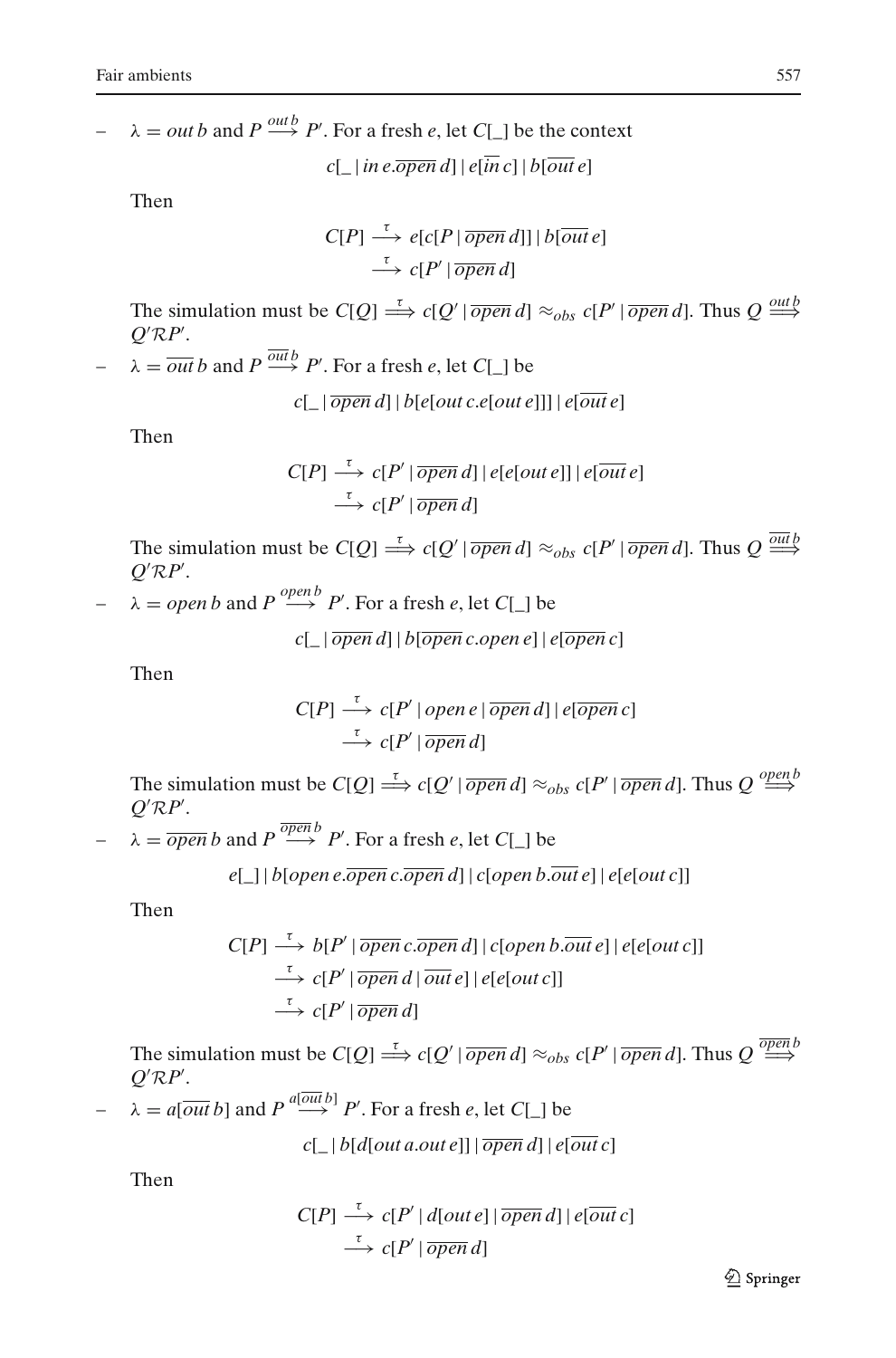The simulation must be  $C[Q] \stackrel{\tau}{\Longrightarrow} c[Q' | \overline{open} d] \approx_{obs} c[P' | \overline{open} d]$ . Thus  $Q \stackrel{a[out\, b]}{\Longrightarrow}$  $Q'RP'$ .

 $\rightarrow$   $\lambda = a[[out b]]$  and  $P \stackrel{a[[out b]]}{\longrightarrow} P'$ . For a fresh *e*, let *C*[\_] be

 $c[\ ]\ b[\overline{\it{out}}\ \it{a.out}\ \it{e}]\ |\ \overline{\it{open}}\ \it{d}]\ |\ \it{e}[\overline{\it{out}}\ \it{c}]$ 

Then

$$
C[P] \xrightarrow{\tau} c[P' | b[out e] | \overline{open} d] | e[out c]
$$
  

$$
\xrightarrow{\tau} c[P' | \overline{open} d]
$$

The simulation must be  $C[Q] \stackrel{\tau}{\Longrightarrow} c[Q' | \overline{open} d] \approx_{obs} c[P' | \overline{open} d]$ . So  $Q \stackrel{a[[outb]]}{\Longrightarrow}$  $Q'RP'$ .  $\longrightarrow$  *c*[*P*<br> *Q' RP'*.<br>  $\rightarrow$  *λ* = [*out a*] and *P*  $\stackrel{[out a]}{\longrightarrow}$  ( $\widetilde{m}$ )(*A*)*P'* The simulation must be  $C[Q] \stackrel{\tau}{\Longrightarrow} c[Q' | \overline{ope}$ <br> $Q'RP'.$ <br> $\lambda = [out a]$  and  $P \stackrel{[out a]}{\Longrightarrow} (\widetilde{m}) \langle A \rangle P'.$  Let *e* be  $\{\widetilde{m}\} \cap \mathfrak{fn}(O) = \emptyset$ . Define the context  $C[\_]$  by

. Let *e* be fresh and *O* be a process such that

It is clear that

$$
c[d[\underline{\ }|\overline{\it{out}}\,a.O]|a[\overline{\it{out}}\,d.d[\overline{\it{out}}\,d.\it{out}\,e]]|\overline{\it{open}}\,d]|e[\overline{\it{out}}\,c]
$$
\n
$$
c[P] \xrightarrow{\tau} c[(\widetilde{m})(A \mid d[P' | \overline{\it{out}}\,a.O]) |a[d[\overline{\it{out}}\,d.\it{out}\,e]]|\overline{\it{open}}\,d]|e[\overline{\it{out}}\,c]
$$
\n
$$
\xrightarrow{\tau} c[(\widetilde{m})(A \mid d[P' | O]) |d[\overline{\it{out}}\,e]|\overline{\it{open}}\,d]|e[\overline{\it{out}}\,c]
$$
\n
$$
\xrightarrow{\tau} c[(\widetilde{m})(A \mid d[P' | O]) |\overline{\it{open}}\,d]
$$

The simulation of the above reduction sequence can be rearranged as follows:

The simulation of the above reduction sequence can be rearranged as follow  
\n
$$
C[Q] \implies C[Q'] \qquad \xrightarrow{\tau} c[(\widetilde{n})(B \mid d[Q' \mid \overline{out} a.O]) \mid a[d[out d.out e]] \mid \overline{open} d] \mid e[\overline{out} c]
$$
\n
$$
\xrightarrow{\tau} c[(\widetilde{n})(B \mid d[Q' \mid O]) \mid d[out e] \mid \overline{open} d] \mid e[\overline{out} c]
$$
\n
$$
\xrightarrow{\tau} c[(\widetilde{n})(B \mid d[Q' \mid O]) \mid \overline{open} d]
$$
\n
$$
\xrightarrow{\tau} c[Q'' \mid \overline{open} d]
$$
\nIt then follows that  $Q \implies \xrightarrow{[out a]} (\widetilde{n})(B)Q'$  and  
\n
$$
(\widetilde{n})(B \mid d[Q' \mid O]) \implies Q'' \mathcal{R} (\widetilde{m})(A \mid d[P' \mid O])
$$

 $\begin{align} \text{Tr}[Q''\,|\,\overline{open}\,d\,, \ \text{at } Q &\Longrightarrow^{\text{Iou}} \ \text{(ii)}(B\,|\,d[Q') \end{align}$ 

$$
(\widetilde{n})(B \mid d[Q' \mid O]) \Longrightarrow Q'' \mathcal{R} \left( \widetilde{m}\right) \left( A \mid d[P' \mid O]\right)
$$

It then follows that  $Q \Longrightarrow^{\text{[out a]}} (\tilde{n}) \langle B \rangle Q'$  and<br>  $(\tilde{n}) (B | d[Q' | O]) \Longrightarrow Q'' \mathcal{R} (\tilde{m}) (A | d[P' | O])$ <br>  $\rightarrow \lambda = a[\text{in b}]$  and  $P \stackrel{a[\text{in b}]}{\longrightarrow} (\tilde{m}) \langle A \rangle P'$ . For process *O* and fresh *e*, let *C*[\_] be the context

$$
c[\_ | b[\overline{in} a.\overline{out} d.O] | d[d[outb.out e]] |\overline{open} d] | e[\overline{out} c]
$$

Now clearly the reduction sequence

$$
c[\_ | b[\overline{in} a.\overline{out} d.O] | d[d[outb.out e]] | \overline{open} d] | e[\overline{out} c]
$$
  
clearly the reduction sequence  

$$
C[P] \xrightarrow{\tau} c[(\widetilde{m})(P' | b[A | \overline{out} d.O]) | d[d[outb.out e]] | \overline{open} d] | e[\overline{out} c]
$$

$$
\xrightarrow{\tau} c[(\widetilde{m})(P' | b[A | O]) | d[out e] | \overline{open} d] | e[\overline{out} c]
$$

$$
\xrightarrow{\tau} c[(\widetilde{m})(P' | b[A | O]) | \overline{open} d]
$$

2 Springer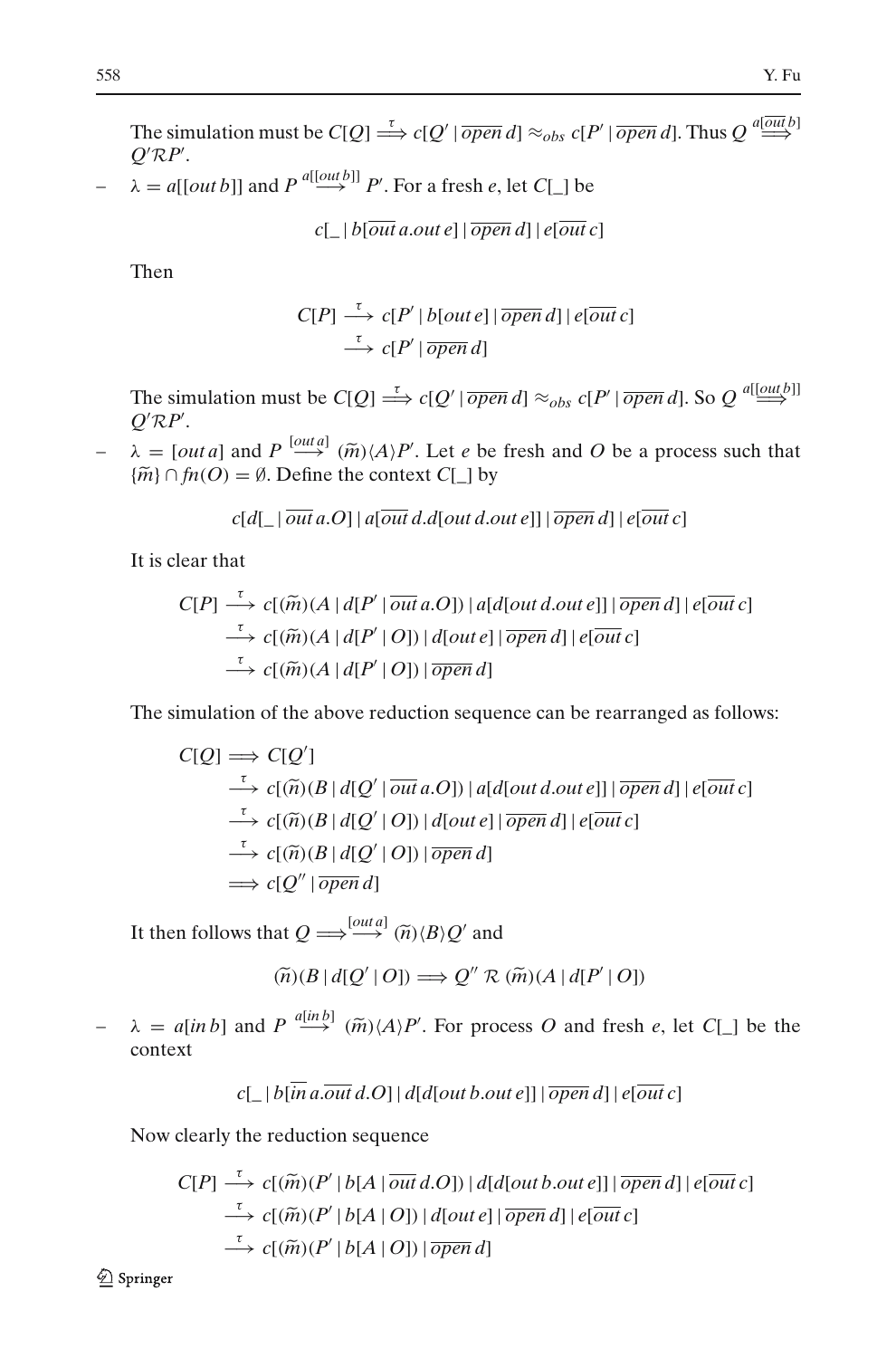follows:

must be matched up by 
$$
C[Q] \stackrel{\tau}{\Longrightarrow} c[Q' | \overline{open} d]
$$
, which can be rearranged as follows:  
\n
$$
C[Q] \Longrightarrow C[Q_1]
$$
\n
$$
\stackrel{\tau}{\Longrightarrow} c[(\widetilde{n})(Q' | b[B | \overline{out} d. O]) | d[d[out b.out e]] | \overline{open} d] | e[\overline{out} c]
$$
\n
$$
\stackrel{\tau}{\Longrightarrow} c[(\widetilde{n})(Q' | b[B | O]) | d[out e] | \overline{open} d] | e[\overline{out} c]
$$
\n
$$
\stackrel{\tau}{\Longrightarrow} c[(\widetilde{n})(Q' | b[B | O]) | \overline{open} d]
$$
\n
$$
\Longrightarrow c[Q'' | \overline{open} d]
$$
\nIt should be clear that  $Q \Longrightarrow^{a[in b]} (\widetilde{n})(B)Q'$  and  
\n
$$
(\widetilde{n})(Q' | b[B | O]) \Longrightarrow Q'' \mathcal{R} (\widetilde{m})(P' | b[A | O])
$$

$$
(\widetilde{n})(Q' | b[B | O]) \Longrightarrow Q'' \mathcal{R} \left( \widetilde{m}(P' | b[A | O]) \right)
$$

It should be clear that  $Q \Longrightarrow^{\{inh\}} (\widetilde{n}) \langle B \rangle Q'$  and<br>  $(\widetilde{n}) (Q' | b[B | O]) \Longrightarrow Q'' \mathcal{R} (\widetilde{m}) (P' | b[A | O])$ <br>  $\rightarrow \Delta = a[\overline{open} b]$  and  $P \stackrel{a[\overline{open} b]}{\longrightarrow} (\widetilde{m}) \langle M \rangle P'$ . For process *O* and fresh *e*, let the context  $C[\_]$  be  $C'[\_]$  *b*[*open a.out d.O*]] where  $C'[\_]$  is

 $c[\ ]\ d[d[outb.oute]]\ \overline{open}\ d][\ e[\overline{out}c]$ 

The rest of the argument is completely the same as in the previous case.

 $\lambda = a[open\ b]$  and  $P \stackrel{a[open\ b]}{\longrightarrow} C_1[\ ]$ . For process *N* and fresh *e*, let the context *C*[\_] be

$$
c[\_ | b[\overline{open} a.\overline{out} d.N] | d[d[out a.out e]] | \overline{open} d] | e[\overline{out} c]
$$

Then

$$
C[P] \xrightarrow{\tau} c[C_1[\overline{out} d.N] | d[d[out a.out e]] | \overline{open} d] | e[\overline{out} c]
$$
  
\n
$$
\xrightarrow{\tau} c[C_1[N] | d[out e] | \overline{open} d] | e[\overline{out} c]
$$
  
\n
$$
\xrightarrow{\tau} c[C_1[N] | \overline{open} d]
$$

which is simulated by *C*[*Q*] in the following manner

 $C[Q] \stackrel{\tau}{\Longrightarrow} c[C_2[N] | \overline{open} d] \stackrel{\tau}{\Longrightarrow} c[Q' | \overline{open} d]$ 

Thus  $Q \Longrightarrow \overset{a[open \, b]}{\longrightarrow} C_2[\_]$  and  $C_2[N] \Longrightarrow Q' \mathcal{R} C_1[N].$ 

 $\lambda = a[\overline{in} b]$  and  $P \stackrel{a[\overline{in} b]}{\longrightarrow} C_1[\_]$ . For process *N* and fresh names *e*, *f*, *g*, let the context *C*[\_] be defined by

 $c[\ ]\ b[\text{in }a(N \mid out f) \mid \overline{open} \text{ } e.out \text{ } e] \mid O]$ 

where *O* is  $e[open b | out g]$   $\overline{open} d$ . Then clearly

 $C[P] \xrightarrow{\tau} c[C_1[b] \cup [outf] \overline{open} \, e.out e]] \, | \, O]$ 

By Lemma [1,](#page-12-1) *C*1[\_] is an ambient context at *a*. The ambient *b*[*N* | *out f* | *opene*.*out e*] might get out of *a*. When it is out of *a* it could interact with the ambient *e*[*open b* | *out g*]. Thus we have the following important observation:

Either  $c[C_1[b[N] out f | \overline{open} e.out e]] | O]$  is observable at both  $c[out e]]$  and *c*[[*out f*]], or it is observable at neither *c*[[*out e*]] nor *c*[[*out f*]].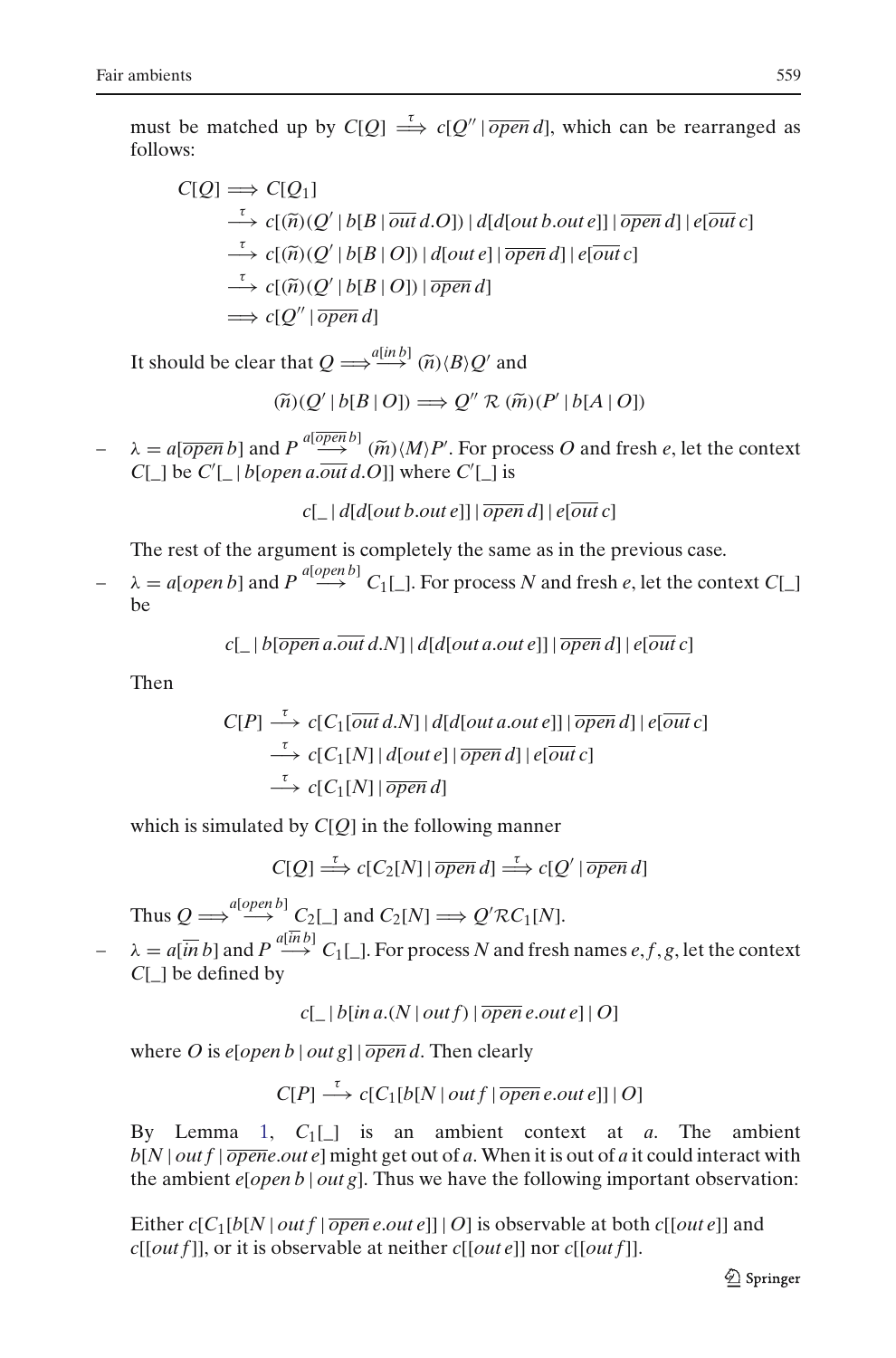Suppose that the above action of *C*[*P*] is simulated by

$$
C[Q] \Longrightarrow A
$$

It is impossible for *A* to take the form  $C[*O*<sub>1</sub>]$  since one would then have the following reduction

$$
A \stackrel{\tau}{\longrightarrow} c[Q_1 | e[in a.(N | out f) | out e | out g] | \overline{open} d]
$$
 (24)

<span id="page-25-0"></span>Here the component *in a*.(*N* | *out f*) gets stuck since *e* does not appear in  $Q_1$ . It should be clear that

$$
c[Q_1 | e[in a.(N | out f) | out e | out g] | \overline{open} d]
$$

is observable at *c*[[*out e*]]. It is however *not* observable at *c*[[*out f*]]. It follows that the reduction [\(24\)](#page-25-0) could not be matched up by any descendants of  $c[C_1[b]N | out f]$ *open e*.*out e*]] | *O*]. Based upon the above analysis one concludes that the simulation must take the following form for some contexts  $C_2[\ ]$ ,  $C_3[\ ]$ :

$$
C[Q] \Longrightarrow C[Q_1] \n\stackrel{\tau}{\longrightarrow} c[C_2[b[N] out f | \overline{open} e.out e]] | O] \n\Longrightarrow c[C_3[out f | \overline{open} e.out e] | O]
$$

By composing with the context  $|g[\overline{out} c]| b[\overline{open} e]$ , it follows easily from Lemma [3](#page-19-1) and the equivalence of the ambients  $c[C_1[b]N | outf |  $\overline{open} e.out e]$ ] | O]$ and  $c[C_3[outf \mid \overline{open} \, e.out \, e] \mid O]$  that

<span id="page-25-1"></span>
$$
c[C_1[b[N] out f | \overline{open} e.out e]] | \overline{open} d]
$$
 (25)

<span id="page-25-2"></span>is observable bisimilar to

$$
c[C_3[outf \,|\, \overline{open}\, e.out e] \,|\, \overline{open}\, d]
$$
\n
$$
(26)
$$

By applying the localization operator (*e*) and (*f*) to [\(25\)](#page-25-1) and [\(26\)](#page-25-2) one immediately sees that the ambient  $c[C_1[b[N]] \mid \overline{open} d]$  is observable bisimilar to the ambient  $c[C_3[0] | \overline{open} d]$ . We can now conclude that  $Q \Longrightarrow^{a[in\,]} C_2[\_]$  and

 $C_2[b[N]] \Longrightarrow C_3[0] \mathcal{R} C_1[b[N]]$ 

By using the closure property of  $\approx_{obs}$ , it follows that  $P \approx_{obs} Q$  implies  $P \approx Q$ . The implication of the other direction is straightforward by definition.  $\Box$ 

Theorem [6.4](#page-21-1) is significant not only in that it supports the bisimulation equivalence, but also in that its proof implies a property of local observability.

**Theorem 6.5** (Local observability)  $P \approx Q$  *if and only if*  $C[P] \approx C[Q]$  *for every ambient context C*[*\_*]*.*

Two processes are bisimilar if and only if they induce bisimilar ambient actions. In other words, the equivalence of two non-ambients is strong enough to be closed under ambient contexts, but weak enough to be deducible from the equivalence on ambients. The local observability is a strong support to Definition [4.1.](#page-16-1)

 $\mathcal{Q}$  Springer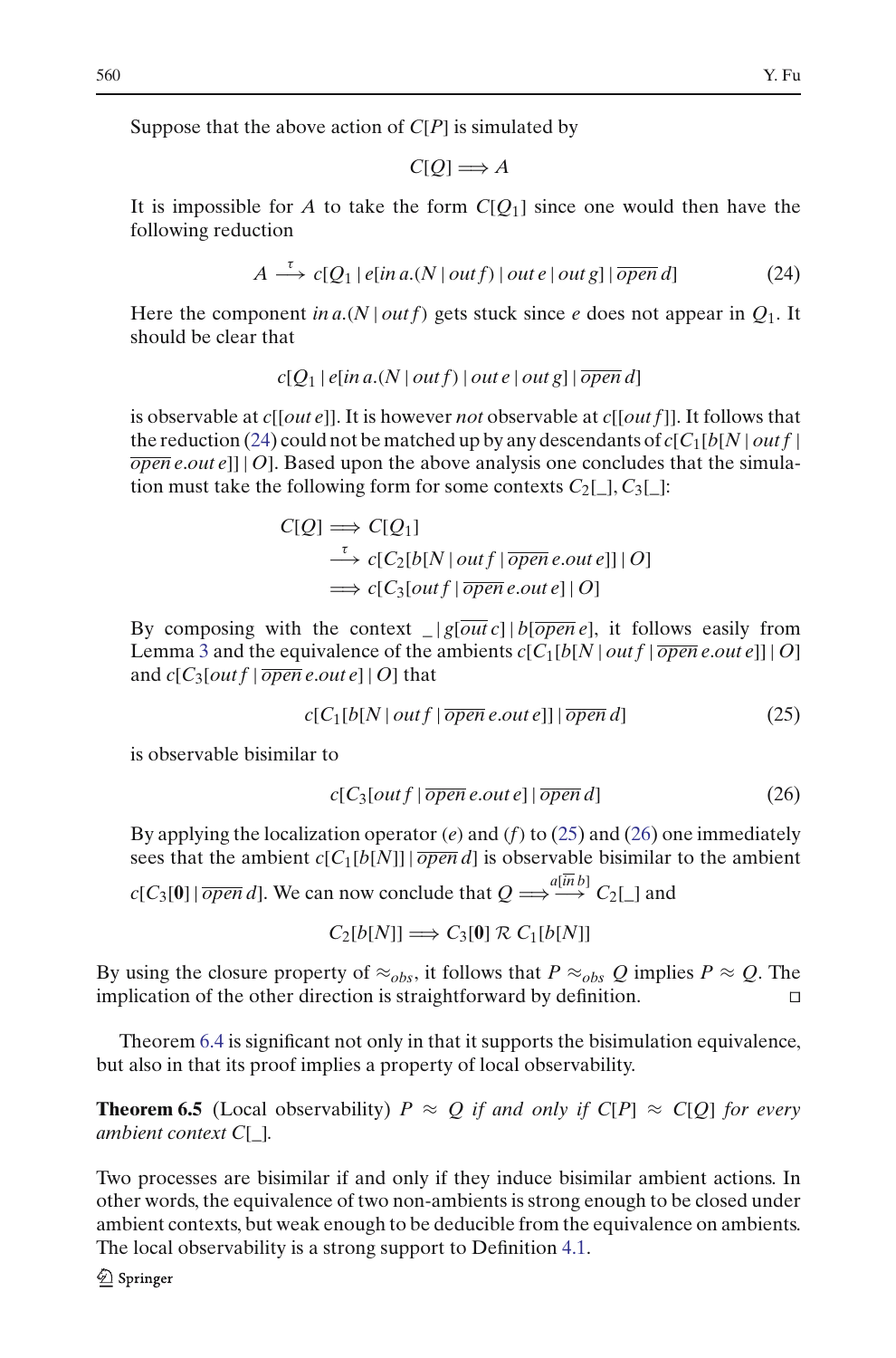In MA the local observability is a property too simple to be stated. As a matter of fact in MA a very strong property is forced upon us by the global open operator:

 $a[P]$  is equivalent to  $b[Q]$  if and only if  $a = b$  and P is equivalent to *Q*.

The above property is not at all a merit. It says that one can not determine the equivalence of two MA ambients by comparing their observable actions. One has to see through the ambients as it were. For instance  $a[b[0]]$  and  $a[c[0]]$  are not equivalent even though neither can perform any observable actions. In the spirit of the observational theory, MA is best seen as a sub-calculus of SA using the embedding mentioned in Sect. [1.](#page-0-0)

In FA,  $a[P] \approx a[Q]$  does not necessarily imply  $P \approx Q$  and it may well be that  $a[P] \approx b[Q]$  for  $a \neq b$ .

## <span id="page-26-0"></span>**7 Barbed bisimulation**

By exploring the labeled transition system, one could define in our framework the barbedness as follows:

**Definition 7.1** *P* is barbed at *a*, notation  $P \Downarrow a$ , if  $P \Longrightarrow^{\{a[k]\}} U$  for some  $\kappa$  and  $U$  or  $P \longrightarrow Q^a[\text{[out } b]]$  *V* for some *b* and *V*. A relation  $R$  is barbed if  $PRQ$  implies  $P \Downarrow a \Leftrightarrow Q \Downarrow a$ for every  $a \in \mathcal{N}$ .

<span id="page-26-1"></span>The barbed bisimulations are then defined in the standard manner.

**Definition 7.2** A symmetric relation  $R$  on processes is a barbed bisimulation if the following properties hold:

- (i) It is barbed and is closed under context;
- (ii) If  $Q\mathcal{R}P \stackrel{\tau}{\longrightarrow} P'$  then  $Q \Longrightarrow Q'\mathcal{R}P'$  for some  $Q'$ .

The barbed bisimilarity  $\approx_{brb}$  is the largest barbed bisimulation.

An observable relation is a barbed relation. It follows then that  $\approx_{obs} \subseteq \approx_{brb}$ . We will render the studies of the barbed bisimilarity unnecessary by proving that the reverse inclusion also holds. For that purpose we introduce a weaker form of the observable bisimilarity.

**Definition 7.3** A relation  $R$  is weakly observable if  $PRQ \Rightarrow (P \Downarrow \Leftrightarrow Q \Downarrow)$ .

<span id="page-26-2"></span>**Definition 7.4** A symmetric binary relation  $\mathcal{R}$  is a weak observable bisimulation if the following properties hold:

- (i) It is weakly observable and is closed under context;
- (ii) If  $Q\mathcal{R}P \stackrel{\tau}{\longrightarrow} P'$  then  $Q \Longrightarrow Q'\mathcal{R}P'$  for some  $Q'$ .

The weak observable bisimilarity  $\approx_{wob}$  is the largest weak observable bisimulation.

The barbed bisimilarity lies between the observable bisimilarity and the weak observable bisimilarity.

**Lemma 6**  $\approx_{obs}$ ⊂ $\approx_{brb}$ ⊆ $\approx_{wob}$ .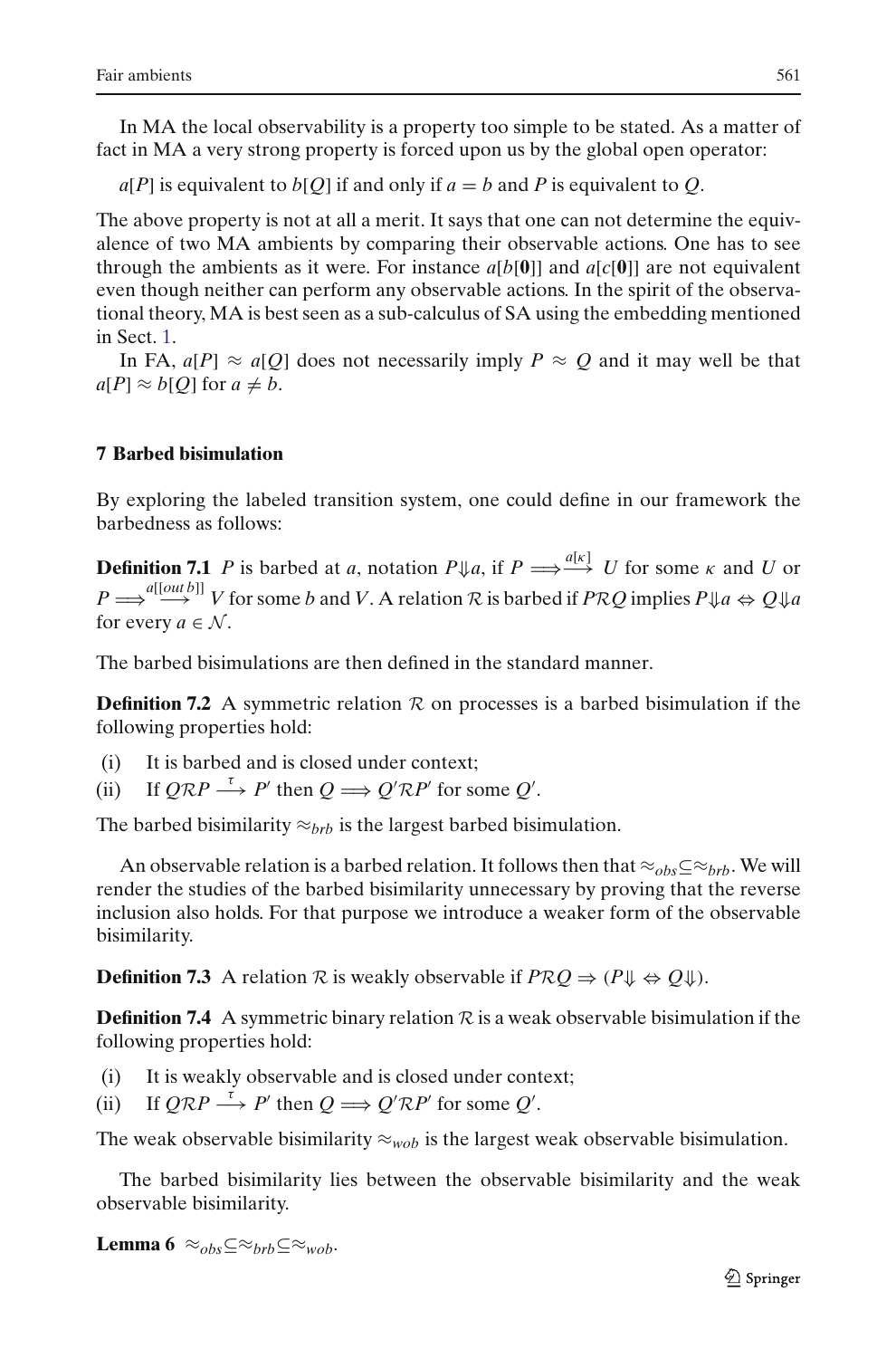*Proof* Suppose  $P \approx_{brb} Q$  and  $P \Downarrow \lambda$ . If  $\lambda$  is  $a[\kappa]$  or  $a[[out b]]$  then  $P \Downarrow a$ . If  $\lambda$  is  $\kappa$  or [*out a*] then  $c[P]\Downarrow c$ . It follows from  $P \approx_{brb} Q$  and  $c[P] \approx_{brb} c[Q]$  that either  $Q\Downarrow a$  or  $c[Q]\Downarrow c$ . Hence  $Q\Downarrow\lambda'$  for some  $\lambda'$ . So  $\approx_{brb}$  is a weak observable bisimulation.

The lemma is not just formally interesting. For us it suggests that more attention should be paid to  $\approx_{obs}$  and  $\approx_{wob}$  than to  $\approx_{brb}$ . The equivalence  $\approx_{obs}$  makes very good sense in the observation theory. The relation  $\approx_{wob}$  looks much weaker. However we have the following result. *Proof* Suppose  $P \approx_{wob} Q$  and  $P \Longrightarrow \rightarrow^{A} U$ . Let  $\tilde{x}$  be the free names in  $P \mid Q$  and let

**Theorem 7.5**  $\approx_{wob}$  *is the same as*  $\approx_{obs}$ .

<span id="page-27-0"></span>**Theorem 7.5**  $\approx_{wob}$  *is the same as*  $\approx_{obs}$ .<br>*Proof* Suppose  $P \approx_{wob} Q$  and  $P \Longrightarrow \stackrel{\lambda}{\longrightarrow} U$ . Let  $\tilde{x}$  be the free names in  $P | Q$  and let *d*, *e* be fresh. The idea of the proof is to find a context *C*[\_] of the f that the following conditions are met:

- $C[P] \Downarrow d$  [*in e*] and  $C[Q] \Downarrow d$  [*in e*].
- $-$  *C*[*P*]  $\implies$  *P'*  $\text{∄}$  for some *P'* where *P* has performed the λ action.

It follows from these two conditions and  $C[P] \approx_{wob} C[Q]$  that  $C[Q] \Longrightarrow Q' \nsubseteq$  for some *Q*- , from which one infers that *Q* must be able to perform a λ action. The proof is carried out by case analysis:

- $-\lambda = \kappa$ . Notice that  $a[P] \approx_{wob} a[Q]$  by definition and  $a[P] \Longrightarrow^{a[\kappa]} U'$  for some U'. So this case is subsumed by the following cases. is carried out by case analysis:<br>  $\lambda = \kappa$ . Notice that  $a[P] \approx_{wob} a[Q]$  by definition and  $a[P] \Longrightarrow^{a[\kappa]} U'$  for some U'.<br>
So this case is subsumed by the following cases.<br>  $\lambda = a[\overline{out}b]$ . Let  $C[\_]$  be the context defined b
- Then the reductions  $C[P] \stackrel{\tau}{=}$  $a[Q]$  by definition and  $a[P] \Longrightarrow^{a[\kappa]} U'$  for some U'.<br>he following cases.<br>e context defined by  $(\tilde{x})(\_ |b[e[out a.in d]] | d[in e])$ .<br> $\stackrel{\tau}{\Longrightarrow} (\tilde{x})(U | e[\overline{in} d] | d[in e]) \stackrel{\tau}{\Longrightarrow} (\tilde{x})U$  must be simu-So this case is subsumed by the following cases.<br>  $\lambda = a[\overline{out} b]$ . Let  $C[\_$  be the context defined by  $(\tilde{x})(\_)$ <br>
Then the reductions  $C[P] \stackrel{\tau}{\Longrightarrow} (\tilde{x})(U | e[\overline{in} d] | d[ine])$ <br>
lated by  $C[Q] \stackrel{\tau}{\Longrightarrow} (\tilde{x})V$  for some *V* such t  $λ = a[\overline{out}b]$ . Let *C*[\_] be the context defined by  $(\tilde{x})$ (\_|*b*[*e*[*out a*. $\overline{in}d$ ]] | *d*[ $\overline{in}e$ ]).<br>
Then the reductions *C*[*P*]  $\stackrel{\tau}{\Longrightarrow} (\tilde{x})(U | e[\overline{in}d] | d[in e]) \stackrel{\tau}{\Longrightarrow} (\tilde{x})U$  must be simulated by *C*[*Q*] eductions  $C[P] \stackrel{\tau}{\Longrightarrow} (\tilde{x})(U | \theta)$ <br>  $Q] \stackrel{\tau}{\Longrightarrow} (\tilde{x})V$  for some V such<br>  $Q$ ]  $\stackrel{\tau}{\Longrightarrow} (\tilde{x})(U | \theta[a[n]]) \psi$ . Thus
- that  $C[P] \stackrel{\tau}{\Longrightarrow} (\widetilde{x})(U | b[d|in e])) \nsubseteq$ . Thus ( $\tilde{x}$ )V for some V such that  $Q \stackrel{a \cancel{\overline{\text{out}}}}{\longrightarrow}$ <br>  $C[\_]$  be the context  $(\tilde{x})(\_]b[\overline{\text{out}}\ \overline{a}.\overline{b}$ <br>  $U | b[d[\text{in } e]]) \nsubseteq$ <br>  $(\tilde{x})(Q | b[\overline{\text{out } a}.\overline{\text{in }} d] | d[\text{in } b | \text{in } e]) \stackrel{\tau}{=}$

$$
(\widetilde{x})(Q \mid b[\overline{\text{out a}} \cdot \overline{\text{in } d}] \mid d[\text{in } b \mid \text{in } e]) \stackrel{\tau}{\Longrightarrow} Q' \nparallel
$$

for some Q'. It is then clear that  $Q \Downarrow a[[out b]]$ .

- $\lambda = [out b]$ . This is subsumed by the previous case.
- $(\tilde{x})(Q | b[\overline{out a} \cdot \overline{in} \, d] | d[\overline{in} \, b | \, \overline{in} \, e]) \Rightarrow Q' \nsubseteq \emptyset$ <br>for some *Q'*. It is then clear that  $Q \nsubseteq a[[out b]].$ <br> $\lambda = [\overline{out} \, b]$ . This is subsumed by the previous case.<br> $\lambda = a[\overline{in} \, b]$ . Use the context *C*[\_] defined bel (*x*)(\_ <sup>|</sup> *<sup>b</sup>*[*open a*.*open d*] | *<sup>d</sup>*[*open b* <sup>|</sup> *in e*])
- $\lambda = a[\overline{open} b]$ . Use the context *C*[\_] defined below

 $(\widetilde{x})(\_ | b[open \, a.open \, d] | d[open \, b | in \, e])$ <br>
context  $C[\_ ]$  defined below<br>  $(\widetilde{x})( | b[in \, a.out \, e] | e[out \, a.in \, d] | d[in \, e])$ 

 $\lambda = a[\overline{in} b]$ . Use the context  $C[\ ]$  defined below

 $\lambda = a$ [*open b*]. Use the context  $C[\_$ ] defined below

 $(\widetilde{x}) \subseteq b$ [*open a.open d*]  $|d$ [*open a* | *in e*])

We conclude that  $\approx_{wob}$  is an observable bisimulation.

One interpretation of Theorem [7.5](#page-27-0) is that there is very little overloading of semantics in the action labels. If two actions are different in syntax, they are different in semantics. In other words distinct actions have distinct impacts on the environments. If *P* can perform λ while *Q* can not, then they would have different impacts on the environments and therefore can be distinguished by the environments.

Theorem [7.5](#page-27-0) adds additional weight to the labeled transition semantics.

 $\mathcal{Q}$  Springer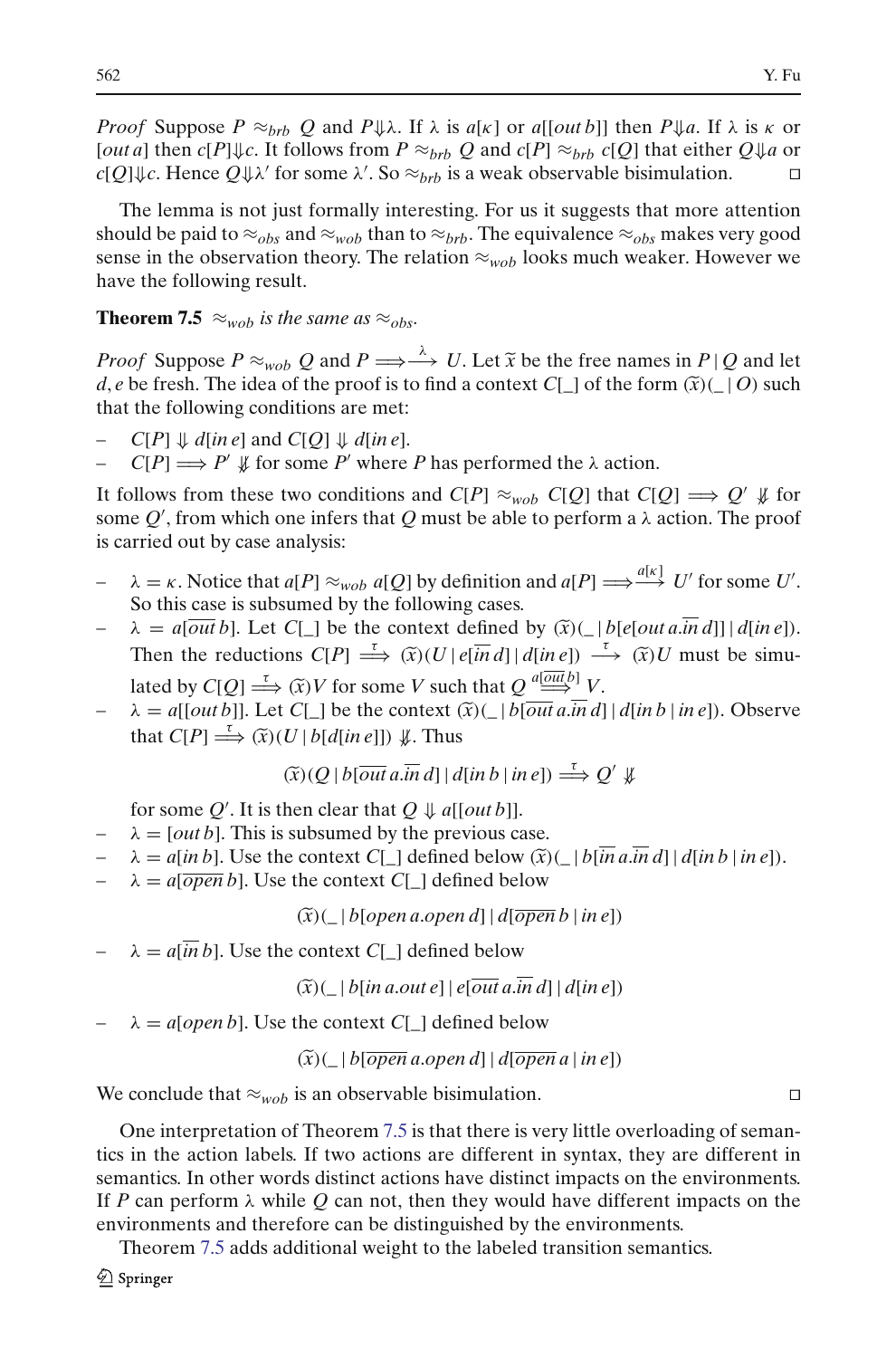#### <span id="page-28-0"></span>**8 Communication**

MA was proposed as a model for mobility. As a computational model MA is Turing complete. From a programming point of view, the capacity to express the Turing computability is one thing, the ability to support particular computing structures or even programming methodologies is another issue. In MA all computations are interpreted in terms of ambient mobility. This is fine if one thinks of MA as a basic model for mobility. A different attitude is to regard MA as providing an open framework to support the computing mobility of all shapes and forms. The open-ended view is what a programming practitioner tends to adopt.

A well studied programming paradigm is the functional one. Both the  $\lambda$ -terms and the  $\pi$ -processes are functional programs reincarnated in different frameworks. Cardelli and Gordon have looked at the functional applications, or communications, in MA. They introduced two new forms of processes. One is (*x*).*P*, which can instantiate the bound name *x* by a received name, say *y*, and then evolves as  $P\{y/x\}$ . Another is  $\langle x \rangle$ that may release the name *x* to whoever wants it before terminating. Computations of these new processes are basically the functional applications in a concurrent fashion. The reduction rule is the following:

<span id="page-28-1"></span>
$$
(x).P \mid \langle y \rangle \longrightarrow P\{y/x\} \tag{27}
$$

where  $P\{y/x\}$  is obtained from *P* by replacing *x* by *y* throughout *P*. One criticism to [\(27\)](#page-28-1) is that there is no way to tie up the two interacting parties. In the process  $(x)$ .  $P | \langle y \rangle | \langle z \rangle$ for example it is completely nondeterministic which name (*x*).*P* is going to receive. In  $λ$ -calculus the terms *M*, *N* in *MN* are tightly coupled. In  $π$ -calculus one could specify a particular name to channel the interaction as in  $(a)(a(x).P | \bar{a}y.Q)$ . In MA the only control over communications is that two communicating processes must be in one ambient.

In this section we study the functional computation in the framework of FA. We shall stick to the three principles advocated in Sect. [1.](#page-0-0) The reduction defined in [\(27\)](#page-28-1) has to be rejected since the interactions are not between two ambients. So we abandon the view that communications are local actions. As alternatives we propose two new capabilities that induce the interactions of ambients.

- The input capability  $a(x)$  introduces processes of the form  $a(x)$ . *P*. This is the process that is able to receive a name, say *y*, *from* ambient *a*, instantiates the bound name *x* by *y*, and then proceeds as  $P\{y/x\}$ .
- The output capability  $\overline{a}x$  introduces processes of the form  $\overline{a}x.P$ . The process  $\overline{a}x.P$ is capable of releasing the name *x to* ambient *a* and then continues as *P*.

Like the other capability operators, the interactional behaviors of the new capability operators can only be invoked from within ambients. The functional interactions they define are as follows:

$$
a[L | b(x).P] | b[N | \overline{a}y.Q] \xrightarrow{\tau} a[L | P\{y/x\}] | b[N | Q]
$$
  

$$
a[b(x).P] | b[y] \overline{a}y.Q] \xrightarrow{\tau} (y)(a[P\{y/x\}] | b[Q])
$$

The syntax and the semantics of the functional aspects of FA are prescribed in Fig. [2.](#page-29-0) The extended language will be called functional FA. In the rules the symbol  $\alpha$ ranges over the set  $\mathcal{N} \cup \{\overline{a} \mid a \in \mathcal{N}\}\.$  The name *x* in  $a(x)$ . P is bound. The input operator *a*(*x*). introduces *dummy* names, whereas the restriction operator (*x*) introduces *local*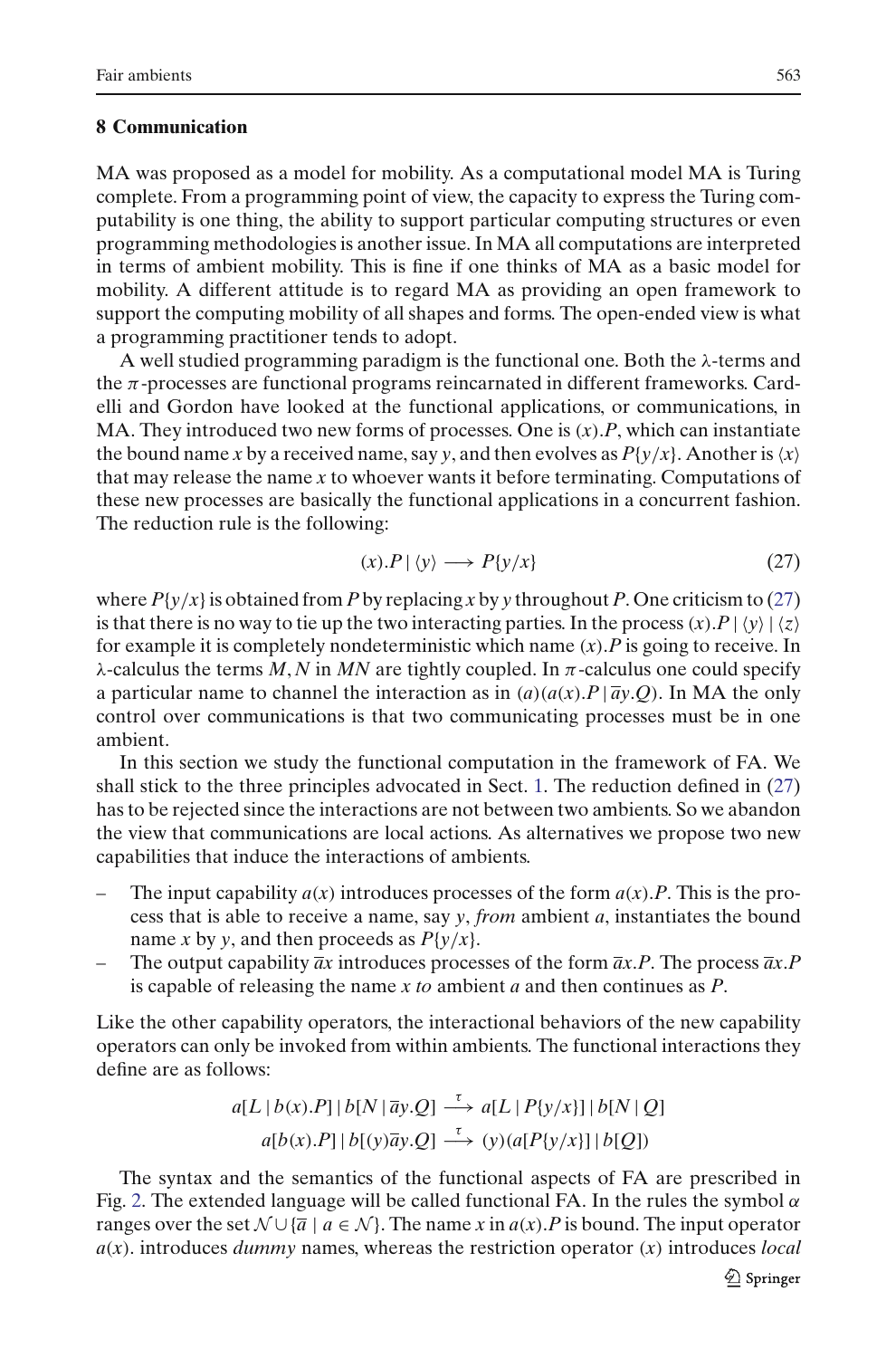$\overline{D} \overline{a}(x)$   $\overline{D'}$ 

**Process with Communication** 

 $P := \ldots |a(x).P| \overline{a}x.P$ 

**Operational Semantics of Communication** 

| P                                                                                                  | P                                                                                               | P                                                    | P                                          |
|----------------------------------------------------------------------------------------------------|-------------------------------------------------------------------------------------------------|------------------------------------------------------|--------------------------------------------|
| $a(x).P \xrightarrow{\alpha} P\{y/x\}$                                                             | $\overline{ax.P} \xrightarrow{\overline{ax} P}$                                                 | $b[P] \xrightarrow{b[\alpha x]} b[P']$               | $\overline{p^{\alpha x}} P'$               |
| $\overline{ax.P} \xrightarrow{\overline{ax} P}$                                                    | $b[P] \xrightarrow{b[\alpha x]} b[P']$                                                          | $b[P] \xrightarrow{(\text{b})[\overline{ax}]} b[P']$ |                                            |
| $\overline{ax.P} \xrightarrow{\overline{a}x} P'$                                                   | $P \xrightarrow{b[\alpha x]} P'$                                                                | $P \xrightarrow{b[\alpha x]} P'$                     | $Q \xrightarrow{\alpha[\overline{b}x]} Q'$ |
| $\overline{P Q \xrightarrow{\overline{a}} P' \ Q} \xrightarrow{\overline{(x)a[\overline{b}x]} Q'}$ | $P \xrightarrow{p \underline{b[\alpha x]} P' \ Q} \xrightarrow{\overline{a[\overline{b}x]} Q'}$ |                                                      |                                            |
| $P \xrightarrow{p \underline{b[\alpha x]} P' \ Q} \xrightarrow{\overline{(x)a[\overline{b}x]} Q'}$ | $x \notin f_n(P)$                                                                               |                                                      |                                            |

<span id="page-29-0"></span>**Fig. 2** Functional FA

names. Both are bound names. The notation  $bn(P)$  stands for the set of bound names in  $P$ ; and  $f_n(P)$  denotes the set of free, or non-bound, names in  $P$ . We shall abbreviate  $(x)\overline{a}x$ .*P* to  $\overline{a}(x)$ .*P*. When  $x \notin f_n(P)$ , we write  $\alpha$ .*P* for  $\alpha(x)$ .*P*.

The labeled transition system introduces six new kinds of labels. The intended meanings of these labels are as follows:

- "*ax*" reads "import the name *x* from *a*".
- "*ax*" reads "export the name *x* to *a*".
- $\sqrt{\overline{a}}(x)$ " reads "export the bound name *x* to *a*".
- "*a*[*bx*]" reads "ambient *a* imports the name *x* from ambient *b*".
- " $a\overline{b}x$ ]" reads "ambient *a* exports the name *x* to ambient *b*".
- " $(x)a[\overline{b}x]$ " reads "ambient *a* exports the bound name *x* to ambient *b*".

The actions denoted by these new labels will be called functional actions. Accordingly the new capabilities will be called functional capabilities.

The functional capability provides a simple mechanism to synchronize the concurrent computations of ambients in the following manner:

$$
a[b.P] | b[\overline{a}.Q] \stackrel{\tau}{\longrightarrow} a[P] | b[Q]
$$

A special case of the above synchronization is

$$
a[a.P] \mid a[\overline{a}.Q] \stackrel{\tau}{\longrightarrow} a[P] \mid a[Q]
$$

The ambient *a*[*a*.*P*] is almost like the CCS process *a*.*P*. It will be clear in the next section that CCS can be embedded into the functional FA.

8.1 More examples

Three examples are given in this subsection to demonstrate the expressiveness of the communications between ambients. A more fundamental example illustrating the expressive power of the functional FA will be given in the next section.

 $\hat{\mathcal{D}}$  Springer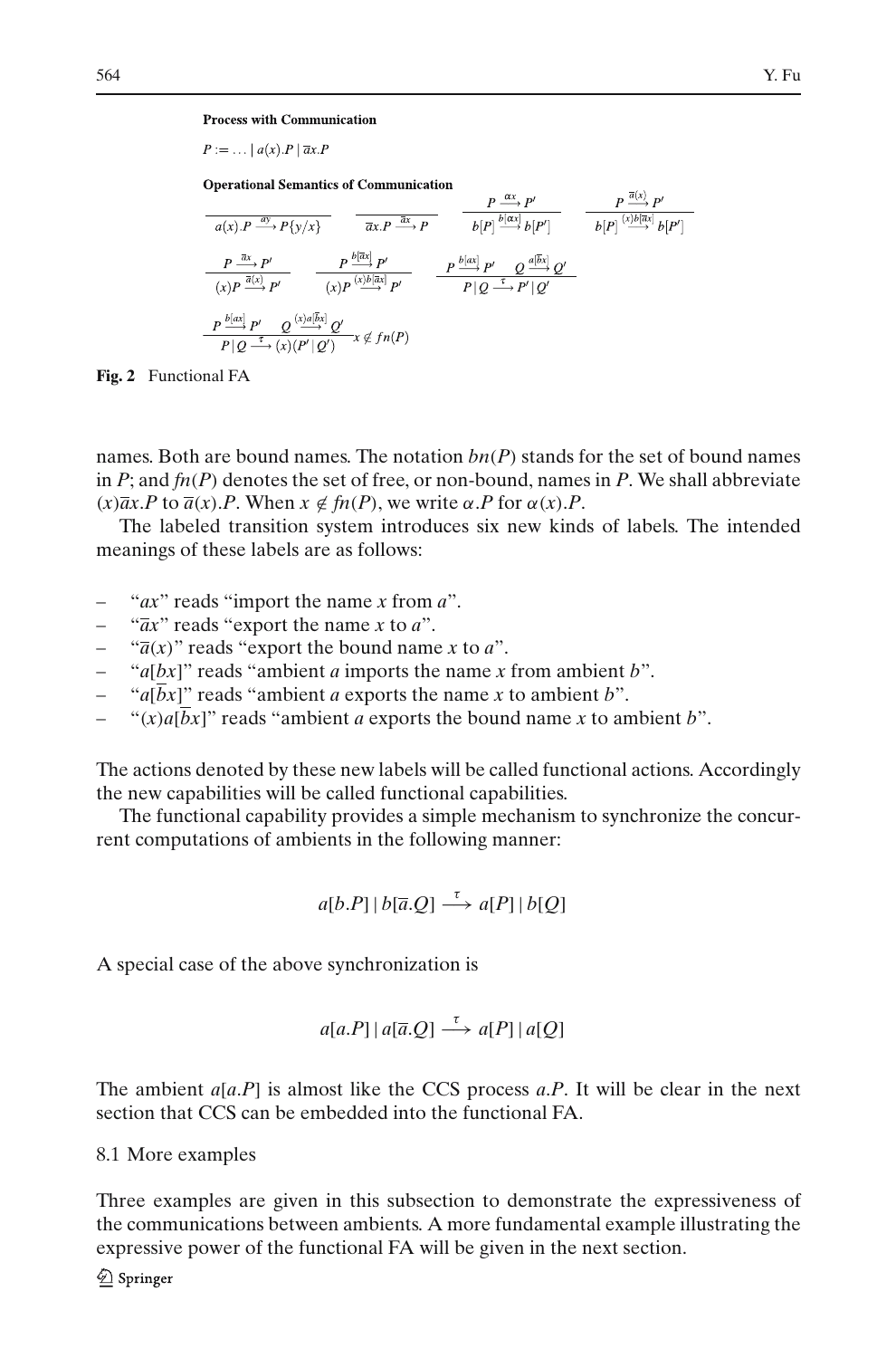*Example 11* Using the functional capabilities, the transportation of resources from one ambient to another ambient can be made more secure as in the following example:

$$
a[N | (v)\overline{b}v.v[out b.\overline{open} b.P]] | b[a(x).\overline{out} a.open x.Q]
$$
  
\n
$$
\xrightarrow{\tau} (v)(a[N | v[out b.\overline{open} b.P]] | b[\overline{out} a.open v.Q])
$$
  
\n
$$
\xrightarrow{\tau} (v)(v[\overline{open} b.P] | a[N] | b[open v.Q])
$$
  
\n
$$
\xrightarrow{\tau} (v)(a[N] | b[P| Q])
$$

The communication of a local name makes sure that an ambient will not choose a wrong target in the middle of the movement from one ambient to another.

*Example 12* Using the functional capability one could give a much better modeling of the firewall protocol defined in Example [9.](#page-15-0) An agent intends to upload a piece of resource to a host. The host is protected by a firewall. The two are defined as follows:

$$
Firewall \stackrel{\text{def}}{=} (fw)(b)fw[K_0 | b(y).open | y | F]
$$
  
Agent 
$$
\stackrel{\text{def}}{=} (k_{ag})(c)ag[K_1 | V | c(f).open | f | r[R]]
$$

where

$$
K_0 \stackrel{\text{def}}{=} k_0[out.k_1(k).k[out.k_1(n).k_1(z).\overline{n}z.\overline{out} n.k_{ag}(c).X]]
$$
  
\n
$$
X \stackrel{\text{def}}{=} b[out.\overline{fwn}] | c[out.\overline{n}fw]
$$
  
\n
$$
K_1 \stackrel{\text{def}}{=} k_1[out.\overline{k_0}(k).\overline{kag}.\overline{k}k_{ag}.c[out.\overline{ag}k]]
$$
  
\n
$$
V \stackrel{\text{def}}{=} c(k).k(z).(v)(k_{ag}[\overline{v}.out k.\overline{k}c] | v[z])
$$

Let *Sys* be the system *Firewall* | *Agent*. The system *Sys* can engage in a sequence of talks between its two subsystems:

$$
Sys \longrightarrow^* (fw)(b)(fw[...] | k_0[k_1(k)...]) | (k_{ag})(c)(ag[...] | k_1[k_0(k)...])
$$
  
\n
$$
\longrightarrow (k)((fw)(b)(fw[...] | k_0[k[out...]]) | (k_{ag})(c)(ag[...] | k_1[kag...]))
$$
  
\n
$$
\longrightarrow (k)((fw)(b)(fw[...] | k[k_1(n)...]) | (k_{ag})(c)(ag[...] | k_1[kag...]))
$$
  
\n
$$
\longrightarrow (k)((fw)(b)(fw[...] | k[k_1(z)...]) | (k_{ag})(c)(ag[...] | k_1[kag...]))
$$
  
\n
$$
\longrightarrow (k)(k_{ag})(((fw)(b)(fw[...] | k[\overline{ag}k_{ag}...]) | (c)(ag[...] | k_1[c[out.\overline{ag}k]]))
$$
  
\n
$$
\longrightarrow (k)(k_{ag})(((fw)(b)(fw[...] | k[\overline{ag}k_{ag}...]) | (c)(ag[c(k)...] | c[\overline{ag}k]))
$$
  
\n
$$
\longrightarrow (k)(k_{ag})(((fw)(b)(fw[...] | k[\overline{ag}k_{ag}...]) | (c)(ag[k(z)...])
$$
  
\n
$$
\longrightarrow (k)(k_{ag})(((fw)(b)(fw[...] | k[\overline{out} a g...]) | (c)(ag[k_{ag}[out k.\overline{k}c] | ...])
$$
  
\n
$$
\longrightarrow (k)(k_{ag})(((fw)(b)(fw[...] | k[\overline{out} a g...]) | (c)(ag[k_{ag}[out k.\overline{k}c] | ...])
$$
  
\n
$$
\longrightarrow (k)(k_{ag})(((fw)(b)(fw[...] | k[kout.\overline{j}wg] | c(out.\overline{ag}fw)] | ag[...]))
$$
  
\n
$$
\longrightarrow^* (fw)(b)(c)(fw[by].open y | F] | b[\overline{f}wag] | c[\overline{ag}fw] | ag[c(f).\overline{open} f | r[R]])
$$
  
\n
$$
\longrightarrow^* (fw)(fw[open a g | F] | ag[\overline{open} f w.r[R]])
$$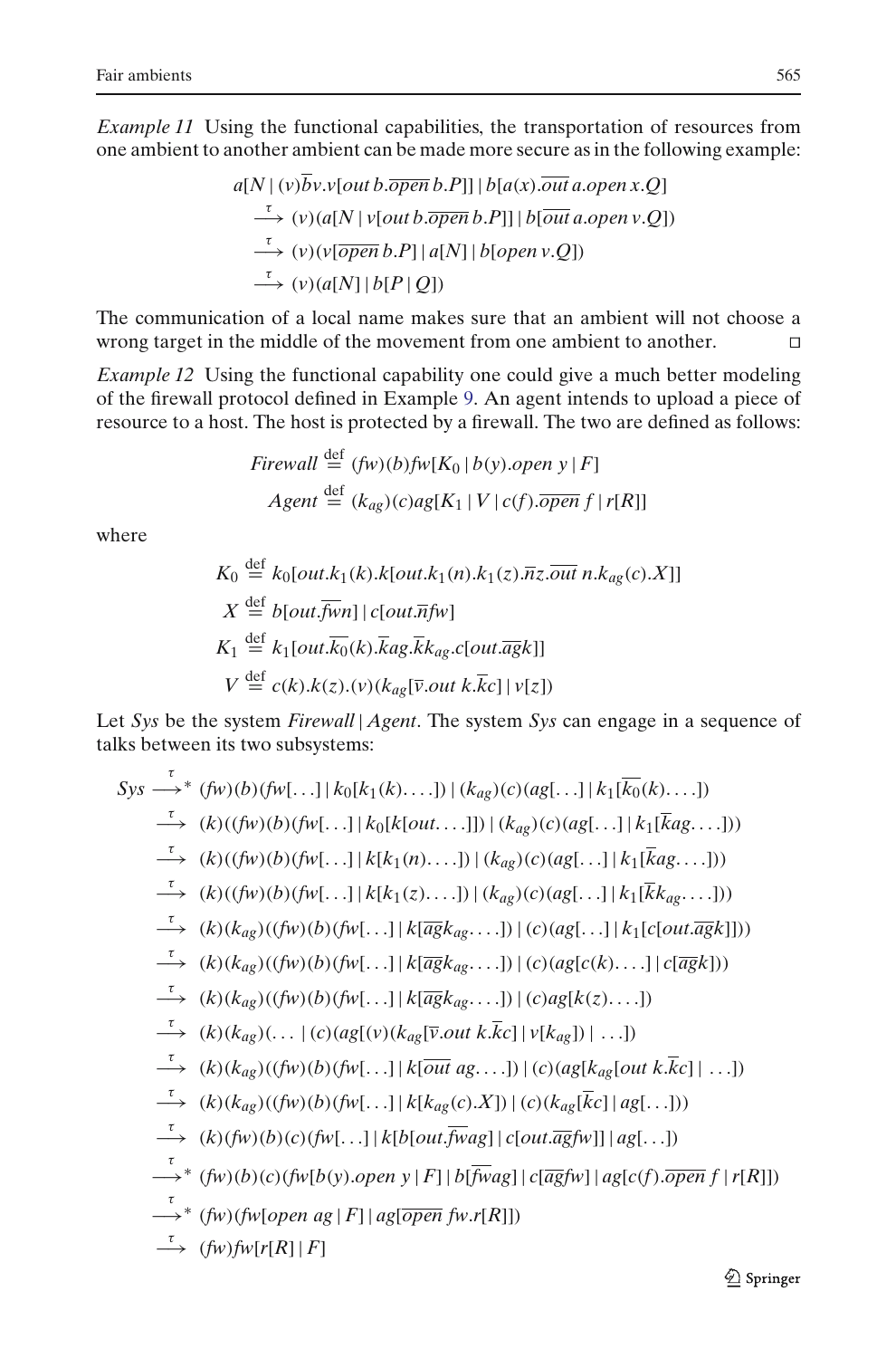For the agent to successfully upload the resource  $r[R]$  to the anonymous ambient, it has to pass a sequence of authentications:

- 1. The protected ambient *fw* releases an *fw*-envoy with the key *k*0; the agent *ag* releases an *ag*-envoy with the key  $k_1$ ; The pair  $k_0$ ,  $k_1$  of keys are used to initiate an negotiation;
- 2. The envoys, who know each other's keys, establish a link with a secret key *k*;
- 3. The *fw*-envoy starts to use the secret key *k* for further communication with the *ag*-envoy;
- 4. The *fw*-envoy receives the name of the agent from the *ag*-envoy;
- 5. The *fw*-envoy receives a secret key  $k_{ag}$  of the agent from the *ag*-envoy;<br>6. The *ag*-envoy discards the key  $k_1$ :
- The *ag*-envoy discards the key  $k_1$ ;
- 7. The agent *ag* receives the secret key *k*;
- 8. The *fw*-envoy sends the secret key  $k_{a}$ , received from the  $a$ g-envoy, back to the agent;
- 9. The agent verifies the received key  $k_{ag}$ ;
- 10. After the successful verification, the agent signals this message to the *fw*-envoy;
- 11. Then the personal key of the agent is used to pass the password of the agent to the *fw*-envoy;
- 12. The *fw*-envoy releases two subenvoys and dissolves itself;
- 13. The subenvoys establish a direct link between the protected host and the agent;
- 14. Finally the transmission of the resource can happen.

The purpose of this example is to explain how communications between ambients can be explored to specify protocols.

<span id="page-31-0"></span>*Example 13* (Signal transduction) Signal transduction at the cellular level refers to the movement of signals from outside the cell to inside. The movement of signals can be simple. Upon ligand interaction, a cell would open a channel to allow signals to be passed in the form of small ion movement, either into or out of the cell. These ion movements result in changes in the electrical potential of the cells that, in turn, propagates the signal along the cell. The following describes a situation when an ion, as a signal, enters a cell:

$$
Env | Cell | Ion \xrightarrow{\tau} env[P_1] | cell[\overline{in} \text{ ion}.P_2 | ligand[out env' | P_3] | P_4] | ion[\overline{in} \text{ cell} | P_5]
$$
  

$$
\xrightarrow{\tau} env[P_1] | cell[P_2 | ligand[out env' | P_3] | P_4 | ion[P_5]]
$$

where

$$
Env \stackrel{\text{def}}{=} env[\overline{cellling} and .P_1]
$$
  
Cell 
$$
\stackrel{\text{def}}{=} cell[\text{env}(lig and).(\overline{in} \text{ ion}.P_2 | lig and[\text{out} \text{ env}' | P_3]) | P_4]
$$
  
Ion 
$$
\stackrel{\text{def}}{=} \text{ion}[\text{in} \text{ cell} | P_5]
$$

This example makes use of a global communication between two ambients.

## 8.2 Observational theory

In the rest of this section we shall focus on the observational theory of FA. Let  $\kappa$  range over the extended set of capabilities and  $\lambda$  over the extended set of labels. If we simply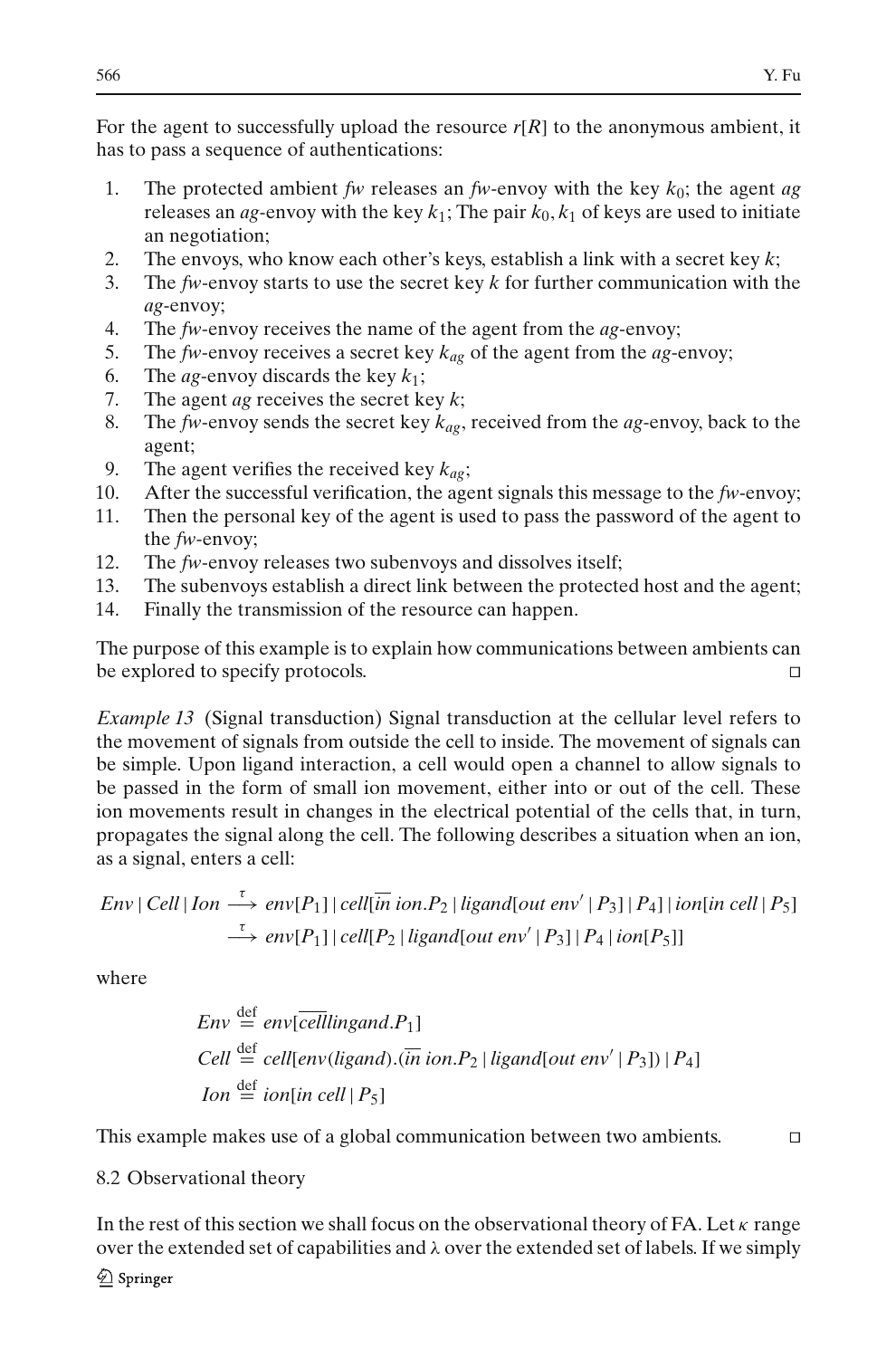modify Definition [4.1](#page-16-1) by replacing the third clause by the following requirement:

If  $P \stackrel{\lambda}{\longrightarrow} P'$  and  $\lambda$  is a label in the following set  ${a[\overline{out}\,b], a[\overline{out}\,b], a[bx], a[\overline{b}x], (x)a[\overline{b}x] \mid a, b \in \mathcal{N}}$ 

then  $Q \stackrel{\lambda}{\Longrightarrow} Q' \mathcal{R} P'$  for some  $Q'$ .

We would get an equivalence relation for the functional ambients. But it fails to be a congruence. This is obvious for people familiar with the  $\pi$ -calculus. The process  $(a)(a[\overline{in} x] | b[in a.out x])$  is bisimilar to 0 in the sense of Definition [4.1.](#page-16-1) However  $d(x)$ .(*a*)(*a*[*in x*] | *b*[*in a*.*out x*]) is not bisimilar to  $d(x)$ . In the literature on  $\pi$ -calculus several bisimulation congruence relations have been proposed. In our opinion the most attractive bisimulation congruence is the open bisimilarity of Sangiorgi [\[37\]](#page-58-14). For some special  $\pi$ -processes the open bisimilarity is too strong to be reasonable from an observational viewpoint. A rectified version, the quasi open bisimilarity, is proposed by Sangiorgi and Walker [\[40](#page-58-15)] and further studied by Fu [\[15](#page-58-16)]. The reader is advised to consult [\[40](#page-58-15),[15](#page-58-16)] for more information. Appendix C summarizes some relevant definitions and results on the quasi open bisimulations of the  $\pi$ -calculus.

Before defining bisimulations for the functional FA, some notations have to be fixed. A substitution σ of name, or simply substitution, is a map from *N* to *N* such that the set  $\{x \mid x \neq \sigma(x)\}$  is finite. The set of substitutions will be ranged over by  $\sigma$ . We write  $P\sigma$  for the result of applying  $\sigma$  to P. The finite subset relation is denoted by  $\subseteq$ *f*.

A well known difficulty for bisimulations on the  $\pi$ -processes is how to define the simulations for the bound output actions. In functional FA, the question is how to simulate  $P \stackrel{\bar{a}(x)}{\longrightarrow} P'$  and  $P \stackrel{(x) a [bx]}{\longrightarrow} P'$ . The caution must be paid not to confuse the name  $x$  in  $P'$  with any other free names. Now if bisimulations are closed under all environments, they must also be closed under substitution of names. That suggests that some mechanism should be designed that only admits substitutions that suggests<br>that some mechanism should be designed that only admits substitutions that respect<br>local names. The motto is that we treat the local name local names. The motto is that we treat the local names as if they were free names, but we have to respect them. This is why we need the following definition.

Another important issue is how to make sure that bisimulations for the functional FA give rise to a congruence relation. A congruence is a relation closed under all contexts. Now for functional FA the contexts are redefined to take into account the functional capability:

- A context defined in Definition [2.1](#page-10-0) is an open context;
- If  $C[\ ]$  is an open context then  $a(x)$ .  $C[\ ]$  and  $\overline{a}x$ .  $C[\ ]$  are open contexts.

The observable bisimilarity, the barbed bismilarity and the weak observable bisimilarity for the functional FA are defined by replacing the phrase "context" in Definition [6.3,](#page-20-3) Definition [7.2](#page-26-1) and Definition [7.4](#page-26-2) respectively by the phrase "open context". We write  $\approx_{obs}^f$ ,  $\approx_{brb}^f$  and  $\approx_{wob}^f$  for the three respective bisimilarities on the functional FA processes.

For the counterpart of Definition [4.1](#page-16-1) in the functional FA one can not simply require that bisimulations are closed under contexts since that would defeat the definition. Closure under the functional capabilities implies the closure of substitutions of names. This brings us to Sangiorgi's open approach.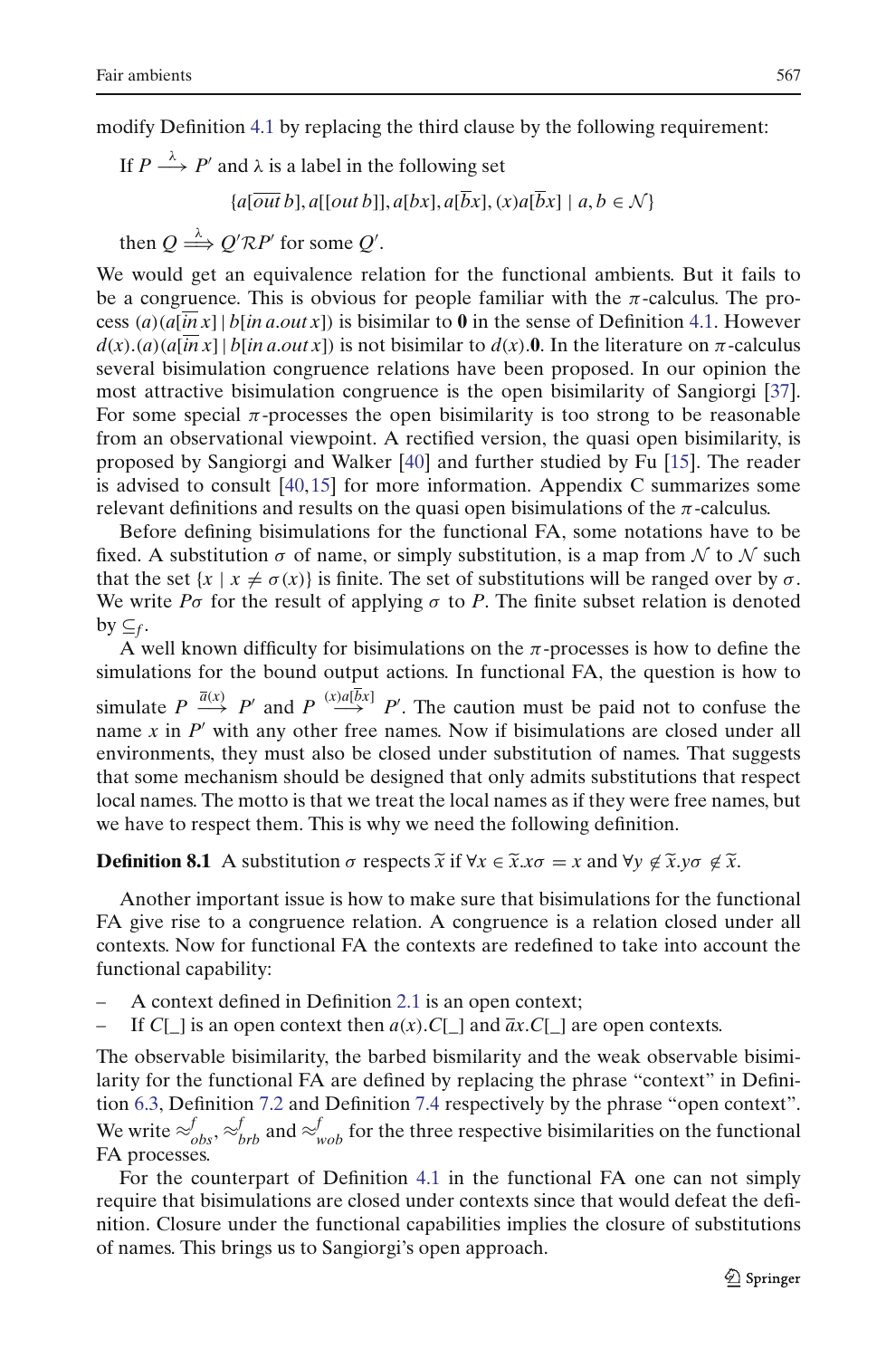The above discussions lead us to combine Definition [4.1](#page-16-1) with the definition of the quasi open bisimulations of the  $\pi$ -calculus for the purpose of defining a bisimulation equivalence for the functional FA.

<span id="page-33-0"></span>quasi open bisimulations of the  $\pi$ -calculus for the purpose of defining a bisimulation<br>equivalence for the functional FA.<br>**Definition 8.2** A family of symmetric relations  $\{\mathcal{R}^{\tilde{z}}\}_{\tilde{z}\subseteq_f\mathcal{N}}$  on processes is hold: bisimulation if whenever  $PR^{\tilde{z}}O$  and  $\sigma$  respects  $\tilde{z}$  then  $P\sigma R^{\tilde{z}}O\sigma$  and the followings 3. If  $P \xrightarrow{\tau} P'$  then  $Q \Longrightarrow Q' \mathcal{R}^{\tilde{z}}P'$  for some *Q'*.<br>2. If  $P \xrightarrow{\kappa} P'$  and  $\kappa$  is not of the form  $\overline{a}(x)$ , then  $Q \xrightarrow{\kappa} Q' \mathcal{R}^{\tilde{z}}P'$  for some *Q'*.

- 1. If  $P \stackrel{\tau}{\longrightarrow} P'$  then  $Q \Longrightarrow Q' \mathcal{R}^{\tilde{z}} P'$  for some  $Q'$ .
- 3. If  $P \xrightarrow{\tau} P'$  then  $Q \Longrightarrow Q' \mathcal{R}^{\tilde{z}}P'$  for some  $Q'$ .<br>
3. If  $P \xrightarrow{\tilde{\alpha}} P'$  and  $\kappa$  is not of the form  $\overline{a}(x)$ , then<br>
3. If  $P \xrightarrow{\overline{a}(x)} P'$  then  $Q \xrightarrow{\overline{a}(x)} Q' \mathcal{R}^{\tilde{z}x}P'$  for some  $Q'$ .
- 
- 4. If  $P \stackrel{\lambda}{\longrightarrow} P'$  and  $\lambda$  is a label in the following set

 ${a[\overline{out}\,b], a[\overline{out}\,b], a[\overline{b}x], a[\overline{b}x] \mid a, b \in \mathcal{N}}$ 

If  $P \longrightarrow P'$  and  $\lambda$  is a label in the<br>  $\{a\overline{out}b\}, a[\overline{out}$ <br>
then  $Q \stackrel{\lambda}{\Longrightarrow} Q'R^{\tilde{\chi}}P'$  for some  $Q'$ .

- ${a[out b], a[out b], a[bx], a[bx]}$ <br>
then  $Q \stackrel{\lambda}{\Longrightarrow} Q' \mathcal{R}^{\tilde{z}} P'$  for some *Q'*.<br>
5. If  $P \stackrel{(x)a[\bar{b}x]}{\Longrightarrow} P'$  then  $Q \stackrel{(x)a[\bar{b}x]}{\Longrightarrow} Q' \mathcal{R}^{\tilde{x}} P'$  for some *Q'*.
- 6. If  $P \xrightarrow{(\alpha) a[\overline{b}x]} P'$  then  $Q \xrightarrow{(\alpha) a[\overline{b}x]} P'$  for some  $Q'$ .<br>
5. If  $P \xrightarrow{(\alpha) a[\overline{b}x]} P'$  then  $Q \xrightarrow{(\alpha) a[\overline{b}x]} Q' \mathcal{R}^{z}x P'$  for some  $Q'$ .<br>
6. If  $P \xrightarrow{[\alpha u] a]} (\widetilde{m}) \langle A \rangle P'$  then for every name *d* and every *f*<sub>*f*</sub>  $Q \xrightarrow{\sim} Q' \mathcal{R}^{\overline{z}} P'$  for some *Q'*.<br> *H*  $P \xrightarrow{(\text{val}\overline{b}x)} P'$  then  $Q \xrightarrow{(\text{val}\overline{b}x)} Q' \mathcal{R}^{\overline{z}x} P'$  for some *Q'*.<br> *H*  $P \xrightarrow{[outa]} (\widetilde{m}) \langle A \rangle P'$  then for every name *d* and every process *O* satisf ', Q'' such that  $Q \Longrightarrow^{\text{[out a]}} (\widetilde{n}) \langle B \rangle Q'$  and If  $P \stackrel{(x)a[\bar{b}x]}{\longrightarrow} P'$  then  $Q \stackrel{(x)a[\bar{b}x]}{\longrightarrow} Q' \mathcal{R}^{\tilde{z}x} P'$  for<br>
If  $P \stackrel{[out,a]}{\longrightarrow} (\tilde{m}) \langle A \rangle P'$  then for every na<br>  $\{\tilde{m}\} \cap f n(O) = \emptyset$  there exist some  $\tilde{n}, B, Q'$ <br>  $(\tilde{n}) (B | d[Q' | O]) \Longrightarrow Q'' \mathcal{R}^{\tilde{z}} (\tilde{m}) (A | d[P'$  $Q'' \mathcal{R}^{\tilde{z}}(\tilde{m}) (A | d[P' | O]).$ 6. If *P*  $\stackrel{\text{[out a]}}{\longrightarrow}$  ( $\tilde{m}$ )/*A*)*P*' then for every name *d* and every process *O* satisfying { $\tilde{m}$ } ∩ *fn*(*O*) = Ø there exist some  $\tilde{n}$ , *B*, *Q*', *Q*" such that  $Q \rightleftharpoons \stackrel{\text{[out a]}}{\longrightarrow}$  ( $\tilde{n}$ )/*B*  $\{\widetilde{m}\}\cap \text{fn}(O) = \emptyset$  there exist some  $\widetilde{n}$ , *B*, *Q'*, *Q''* such that  $Q \Longrightarrow^{\text{[out a]}} (\widetilde{n})\langle B \rangle Q'$  and  $(\widetilde{n})\langle B | d[Q' | O] \rangle \Longrightarrow Q'' \mathcal{R}^{\widetilde{z}}(\widetilde{m})(A | d[P' | O]).$ <br>If  $P \stackrel{a[\text{in }b]}{\longrightarrow} (\widetilde{m})\langle A \rangle P'$  then for every proc
- $Q'' R^{\tilde{z}}(\tilde{m}) (P' | b[A | O]).$  $P(\mathcal{B} | d[Q'] | \theta) = P \stackrel{a[inb]}{\longrightarrow} (\widetilde{m})$ <br>ist some  $\widetilde{n}$ ,<br>ist some  $\widetilde{n}$ , 7. If  $P \stackrel{a[in\ b]}{\longrightarrow} (\tilde{m}) \langle A \rangle P'$  th<br>
exist some  $\tilde{n}$ ,  $B$ ,  $Q'$ ,  $Q'$ <br>  $Q'' R^{\tilde{z}} (\tilde{m}) (P' | b[A])$ <br>
8. If  $P \stackrel{a[oporb]}{\longrightarrow} (\tilde{m}) \langle M \rangle P'$ then for every process *O* satisfying  $\{\tilde{m}\} \cap f n(O) = \emptyset$  there<br>
" such that  $Q \Longrightarrow^{a[\tilde{m}b]} (\tilde{n}) \langle B \rangle Q'$  and  $(\tilde{n}) (Q' | b[B | O]) \Longrightarrow$ <br>
(7).<br>
" then for every process *O* satisfying  $\{\tilde{m}\} \cap f n(O) = \emptyset$  some  $\overline{a}$  $Q \Longrightarrow^{a[\text{in }b]} (\tilde{n}) \langle B \rangle Q'$  and  $(\tilde{n}) \langle Q \rangle$ <br>
very process O satisfying  $\{\tilde{m}\} \cap j$ <br>  $\Longrightarrow^{a[\overline{Op}p\bar{b}]} (\tilde{n}) \langle N \rangle Q'$  and  $(\tilde{n}) \langle Q \rangle$
- $\widetilde{n}, N, Q', Q''$  exist such that  $Q \implies^{\text{alopen }D_1} \widetilde{n} \times N, Q'$  and  $\widetilde{n}(Q' | b[N | O]) \implies$  $Q'' R^{\tilde{z}}(\tilde{m}) (P' | b[M | O]).$  $R^{\mathcal{Z}}(\widetilde{m})(P')$ <br>  $R^{\mathcal{Z}}(\widetilde{m})(P')$ <br>  $R^{\mathcal{Z}}(\widetilde{m})(P')$ <br>  $R^{\mathcal{Z}}(\widetilde{m})(P')$
- 9. If  $P \stackrel{a[in b]}{\longrightarrow} C[\_]$  then for every *N* satisfying  $fn(N) \cap bn(C[\_]) = \emptyset$  there exist some  $C'[\_], Q'$  such that  $Q \Longrightarrow^{\{injh\}} C'[\_]$  and  $C'[b[N]] \Longrightarrow Q'$ *R*<sup> $\bar{z}$  *C*[*b*[*N*]].</sup>
- 10. If  $P \stackrel{a[open\,]}{\longrightarrow} C[\_]$  then for every *N* satisfying  $fn(N) \cap bn(C[\_]) = \emptyset$  there exist some  $C'[\_], Q'$  such that  $Q \Longrightarrow^{a[open\, b]} C'[\_]$  and  $C'[N] \Longrightarrow Q'$  $C[b[N]]$ .<br>  $B = \emptyset$  the<br>  $B' \mathcal{R}^{\tilde{z}} C[N]$ . 10. If  $P \stackrel{a[open\,]}{\longrightarrow} C[\_]$  then for every *N* satisfying  $fn(N) \cap bn(C[\_]) = \emptyset$  there exist some  $C'[\_]$ ,  $Q'$  such that  $Q \stackrel{a[open\,]}{\Longrightarrow} C'[\_]$  and  $C'[N] \stackrel{\sim}{\Longrightarrow} Q' \mathcal{R}^{\tilde{z}} C[N]$ .<br>We write  $\{\approx \tilde{z}\}_{\tilde{z} \subseteq_f \mathcal{N}}$  for the

 $\widetilde{z}$ -bisimilarity. The open bisimilarity  $\approx_{opn}^f$  is the open Ø-bisimilarity  $\approx^g$ . We write  $\{\approx \tilde{i}\}_{\tilde{i} \leq f, \mathcal{N}}$  for the largest open bisimulation and refer to  $\approx \tilde{i}$  as the open  $\tilde{i}$ -bisimilarity. The open bisimilarity  $\approx^{\theta} g$ .<br>In Definition [8.2](#page-33-0) the clause 3 calls for a little explanatio *P* write  $\{\approx^2\}_{\approx\leq f,N}$  for the largest open bisimulation and refer to  $\approx^2$  as the open  $\tilde{z}$ -bisimilarity. The open bisimilarity  $\approx^f_{\rho pn}$  is the open  $\emptyset$ -bisimilarity  $\approx^{\emptyset}$ .<br>In Definition 8.2 the clause

 $\tilde{z}$ -bisimilarity. The open bisimilarity  $\approx_{opn}^{f}$  is the open  $\emptyset$ -bisimilarity  $\approx^{\emptyset}$ .<br>In Definition 8.2 the clause 3 calls for a little explanation. Now  $PR^{\tilde{z}}Q$  means that  $P$  and  $Q$  are equivalent under names that have been opened up by restricted output actions. After both *P* and *Q* open up the local name  $x$ , it must be kept distinct in further comparison since in reality environments can have absolutely no effects on *x*. That's why we require that  $P'R^{\tilde{x}x}Q'$ . The same intuition is behind clause 5. *R*<br>**R**<br>*R*<sub>*zx*</sub></sup>*Q*<sup>-*R*</sup><br>*R*<sup>*zx*</sup>*Q*<sup>-</sup>

<span id="page-33-1"></span>The open bisimilarity is a congruent equivalence, the proof of which can be found in Appendix B.

**Proposition 8.3** The equivalence  $\approx_{opn}^f$  is congruent.

2 Springer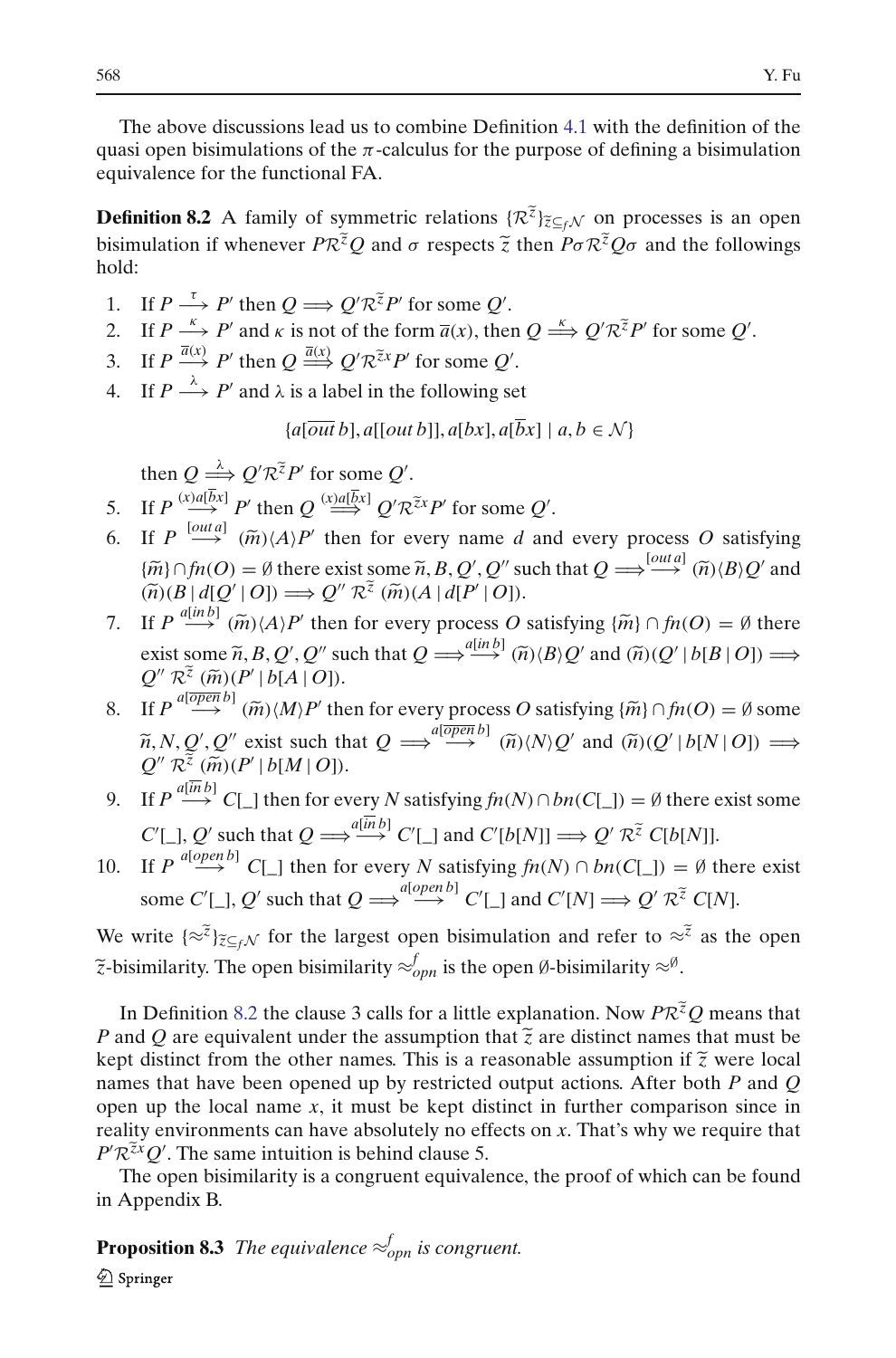The observational theory of the functional FA calls for some technical lemmas, some of which are stated below. The proofs of these lemmas are straightforward applications of the Bisimulation lemma.

<span id="page-34-3"></span>**Lemma 7** *Suppose* (*x*)( $P | a[\overline{b}x]$ )  $\approx^f_{obs}$  (*x*)( $Q | a[\overline{b}x]$ ) for distinct names a and b. If either *a or b is fresh then*  $(x)(P | c[ $\bar{d}x$ ]) \approx_{obs}^f (x)(Q | c[ $\bar{d}x$ ]) for arbitrarily distinct fresh names$ *c*, *d.*

*Proof* For fresh *c*, *d*, one has that

 $(x)(P | a[bx]) | b[a(z).\overline{c}z] | c[b(z).dz] \implies (x)(P | c[dx])$ 

Now  $(x)(P | c[*d*x]) \approx^f_{obs} (x)(Q | c[*d*x])$  follows by standard argument using Bisimulation lemma.

<span id="page-34-0"></span>**Lemma 8** *If* (*x*)(*P* |  $a[\overline{b}x]$ )  $\approx^f_{obs}$  (*x*)(*Q* |  $a[\overline{b}x]$ ) *for distinct fresh names a and b, then*  $(x)P \approx_{obs}^{f}(x)Q$ .

*Proof* Use the context  $\lfloor b[a(z)] \rfloor$  to consume the ambient  $a[\overline{b}x]$ .

<span id="page-34-1"></span>**Lemma 9**  $(x)(y)(P | a[\overline{b}x] | c[\overline{d}x] | e[\overline{f}y])$  and  $(x)(y)(Q | a[\overline{b}x] | c[\overline{d}y] | e[\overline{f}y])$  are not *bisimilar if a*, *b*, *c*, *d*, *e*, *f are fresh and pairwise distinct.*

*Proof* The context  $|d[c(z), \overline{f}_z]|f[e(z), d(v), (\overline{z}|v.f)]$  is able to observe the difference between the two processes.

<span id="page-34-2"></span>**Corollary 8.4** *If a, b, c, d are fresh and pairwise distinct then*  $(x)(Q | a | \overline{b}x] | c | \overline{d}x|)$  *is not bisimilar to*  $(x)(y)(P | a|b]$  $c|d$  $y$ ])*.* 

*Proof* The non-equivalence follows immediately from Lemmas [8](#page-34-0) and [9.](#page-34-1) □

<span id="page-34-5"></span>**Corollary 8.5**  $(x)(P | a[\overline{b}x]) \not\approx_{obs}^f Q | a[\overline{b}y]$  *if a*, *b* are fresh and distinct.

*Proof* Had  $(x)(P \mid a[\overline{b}x]) \approx_{obs}^{f} Q \mid a[\overline{b}y]$  been held, then  $(x)(y)(P \mid a[\overline{b}x] \mid c[\overline{d}y]) \approx_{obs}^{f}$  $(y)(Q | a[\overline{b}y] | c[\overline{d}y])$  would have been held for fresh *c*, *d*, which would contradict to Corollary [8.4.](#page-34-2)

<span id="page-34-4"></span>The proof of the next result is omitted since it is similar to the proof of Lemma [5.](#page-20-2) We remark that the property is stable under substitution of name.

**Lemma 10** *Suppose d, a*<sub>1</sub>*,..., a*<sub>n</sub>, *b*<sub>1</sub>*,..., b*<sub>n</sub> *are fresh and pairwise distinct names. If the ambient*  $(x_1, \ldots, x_n)$   $(c[P | \overline{open} d] | a_1[\overline{b_1}x_1]| \ldots | a_n[\overline{b_n}x_n])$  *is observable bisimilar to the ambient*  $(x_1, \ldots, x_n)$  (*c*[*Q* |  $\overline{open} d$ ] |  $a_1[\overline{b}_1x_1] \ldots$  |  $a_n[\overline{b}_n x_n]$ )*, then* 

 $(x_1, \ldots, x_n)(C[P] | a_1[\overline{b}_1x_1] | \ldots | a_n[\overline{b}_nx_n])$ 

*is observable bisimilar to the ambient*  $(x_1, \ldots, x_n)(C[Q] | a_1[\overline{b}_1x_1]| \ldots | a_n[\overline{b}_nx_n])$  *for every ambient context C*[*\_*] *that does not contain*  $a_1, \ldots, a_n, b_1, \ldots, b_n$ *.* 

<span id="page-34-6"></span>We are now ready to prove that the bisimilarities we introduced for FA also coincide in the functional FA. The following theorem states a special Local Observability.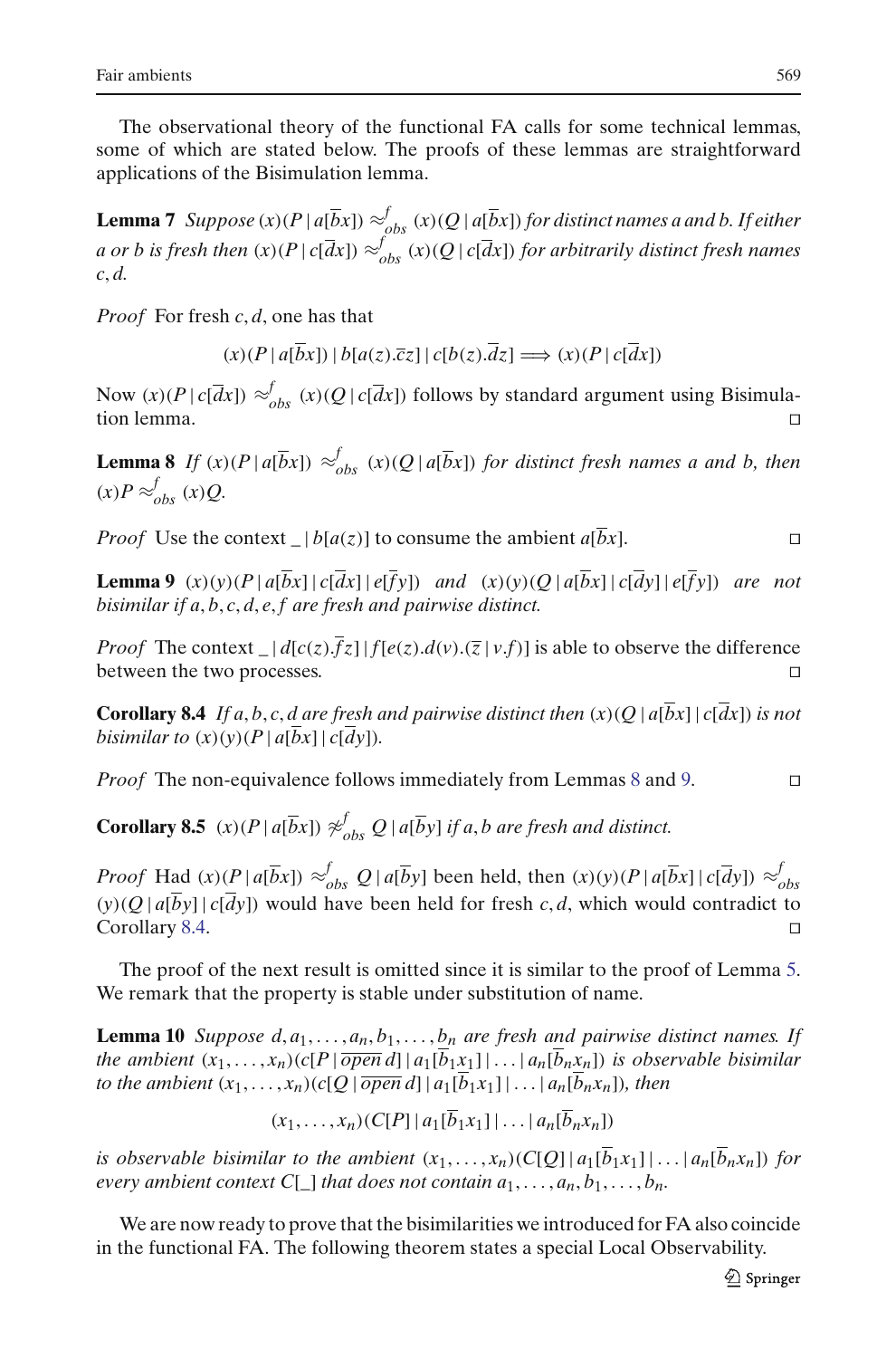**Theorem 8.6** *Suppose d,*  $a_1, \ldots, a_n, b_1, \ldots, b_n$  *are fresh names that are pairwise distinct. If*  $(x_1, \ldots, x_n)$   $(c[P | \overline{open} d] | a_1[\overline{b_1}x_1]| \ldots | a_n[\overline{b_n}x_n])$  *is observable bisimilar to*  $(x_1, \ldots, x_n)$  (*c*[*Q* |  $\overline{open} d$ ] |  $a_1[\overline{b}_1x_1]$  | ... |  $a_n[\overline{b}_n x_n]$ )*, then*  $P \approx_{opn}^{f} Q$ . **Theorem 8.6** Suppose  $d, a_1, ..., a_n, b_1, ..., b_n$  are fresh names that are pairwise distinct. If  $(x_1, ..., x_n)$   $(c[P | \overline{open} d] | a_1[\overline{b_1}x_1]|... | a_n[\overline{b_n}x_n])$  is observable bisimilar to  $(x_1, ..., x_n)$   $(c[Q | \overline{open} d] | a_1[\overline{b_1}x_1]|... | a_n[\overline{b_n$ 

by the following relation (*x*)(*c*[*P* |  $\overline{open} d$ ] |  $a_1[\overline{b}_1x_1]$  | ... |  $a_n[\overline{b}_nx_n]$ ) |  $\ddot{\phantom{a}}$ 

relation  
\n
$$
\begin{cases}\n(P, Q) \begin{pmatrix}\n\widetilde{x} \cdot (c[P \mid \overline{open} d] \mid a_1[\overline{b}_1 x_1] \mid \dots \mid a_n[\overline{b}_n x_n]) \\
\widetilde{x} \cdot b_1 \\
\widetilde{x} \cdot (c[Q \mid \overline{open} d] \mid a_1[\overline{b}_1 x_1] \mid \dots \mid a_n[\overline{b}_n x_n]) \\
\text{where } d, a_1, \dots, a_n, b_1, \dots, b_n \text{ are fresh} \\
\text{and pairwise distinct, and } \widetilde{x} = x_1, \dots, x_n\n\end{cases}\n\end{cases}
$$

Using Lemma [7](#page-34-3) it is easy to show that the family  $\{R^{\tilde{x}}\}_{\tilde{x}\subseteq f}$  *N* is closed under substitutions in the sense that if *PR*<sup>*x*</sup>Q and *o* respects  $\tilde{x}$  then *Po*  $R^{\tilde{x}}$ <sub>*x*⊂*f*</sub>, $\gamma$ </sub> is closed under substitutions in the sense that if *PR*<sup>*x*</sup>Q and *o* respects  $\tilde{x}$  then *Po*  $R^{\tilde{x}}$ Q*o*. This observation Using Lemma 7 it is easy to show that the family  $\{\mathcal{R}^{\tilde{x}}\}_{\tilde{x}\subseteq_f\mathcal{N}}$  is closed under substitutions in the sense that if  $P\mathcal{R}^{\tilde{x}}Q$  and  $\sigma$  respects  $\tilde{x}$  then  $P\sigma \mathcal{R}^{\tilde{x}}Q\sigma$ . This observation red Using Lemma / it is easy to show that the rainity { $\kappa$ <sup>-</sup>  $j\tilde{x}\epsilon_f\mathcal{N}$  is closed under substitutions:<br>in the sense that if  $P\mathcal{R}^{\tilde{x}}Q$  and  $\sigma$  respects  $\tilde{x}$  then  $P\sigma \mathcal{R}^{\tilde{x}}Q\sigma$ . This observation reduc  $\int_{\mathcal{C}}^{\infty} Q$  and  $\sigma$  respects x then  $P\sigma \kappa^{\infty} Q\sigma$ . Intervalse proof that  $\{\mathcal{R}^{\tilde{x}}\}_{\tilde{x}\subseteq_f\mathcal{N}}$  is an open bisimular bid long expressions, we introduce the following expressions, we introduce the followi

$$
Q \mathcal{R}^{\tilde{x}} P \xrightarrow{\lambda} P'.
$$
 To avoid long expressions, we introduce the following abbreviations:  
\n
$$
A \stackrel{\text{def}}{=} (\tilde{x})(c[P | \overline{open} d] | a_1[\overline{b}_1 x_1] | \dots | a_n[\overline{b}_n x_n])
$$
\n
$$
A' \stackrel{\text{def}}{=} (\tilde{x})(c[P' | \overline{open} d] | a_1[\overline{b}_1 x_1] | \dots | a_n[\overline{b}_n x_n])
$$
\n
$$
B \stackrel{\text{def}}{=} (\tilde{x})(c[Q | \overline{open} d] | a_1[\overline{b}_1 x_1] | \dots | a_n[\overline{b}_n x_n])
$$
\nIt follows from Lemmas 7 and 10 and the fact  $A \approx_{obs}^{f} B$  that  $C[P] \mathcal{R}^{\tilde{x}} C[Q]$  for every

ambient context *C*[\_]. We will carry out a case analysis for the functional actions.

 $\lambda = ax$ . This case is simple.

 $\lambda = \overline{a}(x)$ . Then for fresh *e*, *k*, one has that

$$
A | a[c(z). \overline{out} k. \overline{e}z] | k[k[out a]] \stackrel{\tau}{\Longrightarrow} (x) (A' | a[\overline{e}x])
$$

Thus  $B | a[c(z). \overline{out} k.\overline{e}z] | k[k[out a]] \Longrightarrow N$  and  $N \approx_{obs}^{f}(x) (A' | a[\overline{e}x])$  for some *N*. By Corollary [8.5,](#page-34-5) N can not be of the form  $B' | a[\overline{ev}]$  for some free *v*. So N is of the form  $(x)(B' | a[\overline{e}x])$  for some *B'*. It follows from Lemma [7](#page-34-3) that

$$
(x)(A' | a'[\overline{b'}x]) \approx_{obs}^{f} (x)(B' | a'[\overline{b'}x])
$$

 $(x)(A' | a'[\overline{b'}x])$ <br>
for fresh *a'*, *b'*. Thus  $Q \stackrel{\overline{a}(x)}{\Longrightarrow} Q' \mathcal{R}^{\overline{x}x} P'$ . (x)(A' | a'[ $\overline{b}$ 'x]) <sup>2</sup><br>
for fresh a', b'. Thus  $Q \stackrel{\overline{a}(x)}{\Longrightarrow} Q' \mathcal{R}^{\tilde{x}x} P'.$ <br>  $\lambda = \overline{a}x$  and  $x \notin \tilde{x}$ . The proof is similar.

- 
- $\lambda = \overline{a}x_i$ . Then for fresh *e*, *k*, one has that

$$
A | a[c(z). \overline{out} k. \overline{e}z] | k[k[out a]] \stackrel{\tau}{\Longrightarrow} (x_i) (A' | a[\overline{e}x_i])
$$

By Corollary [8.5](#page-34-5) the reductions can not be simulated by

$$
B | a[c(z). \overline{out} k. \overline{e} z] | k[k[out a]] \Longrightarrow L | a[\overline{e} w]
$$

for some free *w*. By Corollary [8.4](#page-34-2) the reductions can not be simulated by

$$
B | u[c(z).out k. \varepsilon z] | k[k[out a]] \implies E | u[ew]
$$
  
we we. By Corollary 8.4 the reductions can not be simulate  

$$
B | a[c(z).out k. \overline{\varepsilon} z] | k[k[out a]]
$$

$$
\implies (y) (\widetilde{x}) (c[Q_1 | \overline{open} d] | a_1[\overline{b}_1 x_1] | \dots | a_n[\overline{b}_n x_n] | a[\overline{e}y])
$$

 $\mathcal{Q}$  Springer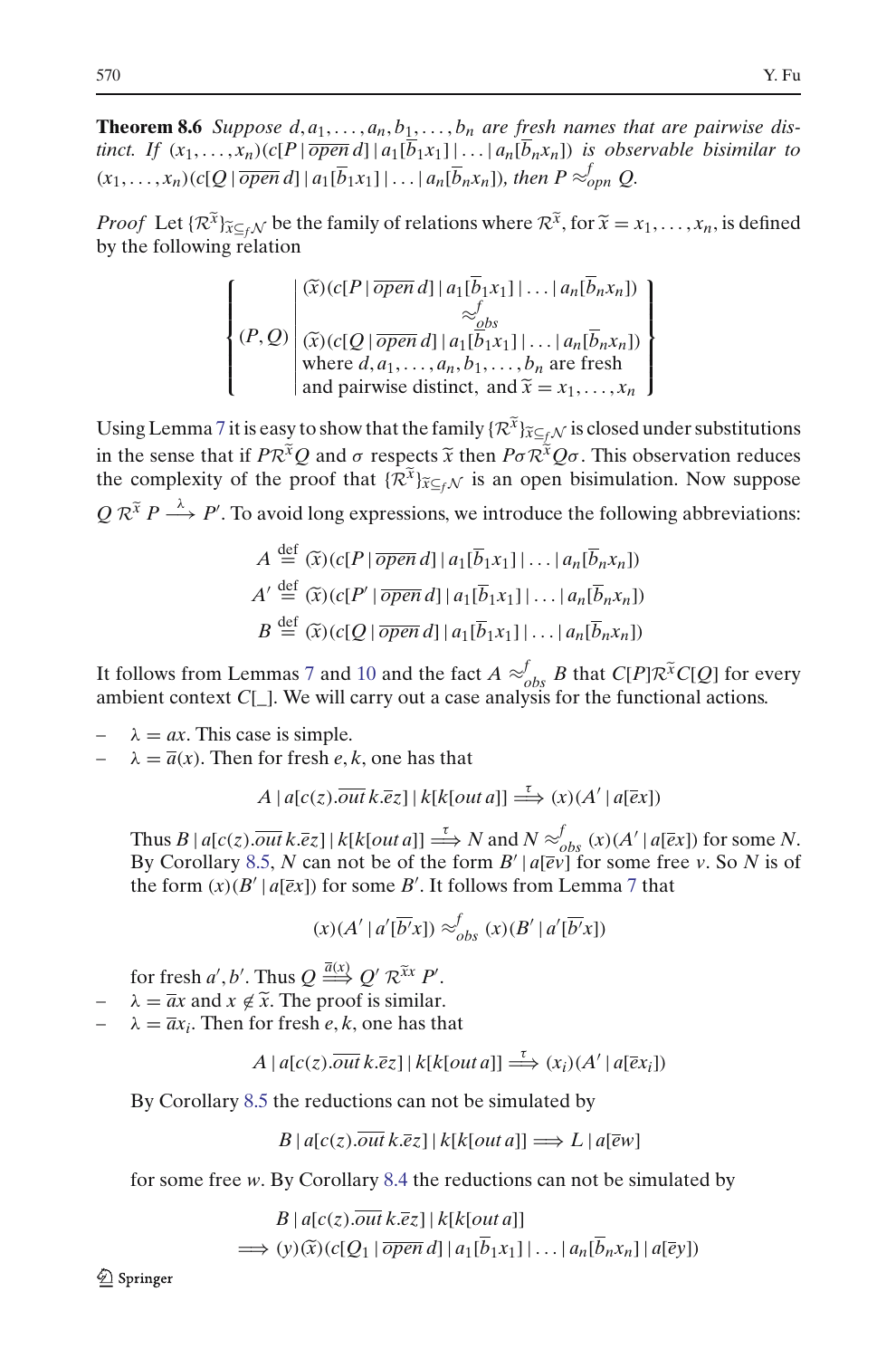for some local *y*. By Lemma [9](#page-34-1) the reductions can not be simulated by

1 y. By Lemma 9 the reductions can not be simulated by  
\n
$$
B | a[c(z). \overline{out} k. \overline{e}z] | k[k[out a]]
$$
\n
$$
\implies (\widetilde{x})(c[Q_2 | \overline{open} d] | a_1[\overline{b}_1 x_1] | \dots | a_n[\overline{b}_n x_n] | a[\overline{e}x_j])
$$

for some  $j \neq i$ . It follows that the reductions can only be simulated by

$$
\Rightarrow (x)(c[Q_2 \mid open a] \mid a_1 [b_1 x_1] \mid ... \mid a_n [b_n x_n] \mid a [ex_j])
$$
  
for some  $j \neq i$ . It follows that the reductions can only be simulated by  

$$
B \mid a[c(z). \overline{out } k.\overline{e}z] \mid k[k[out a]]
$$

$$
\Rightarrow (\widetilde{x})(c[Q' \mid \overline{open } d] \mid a_1 [\overline{b}_1 x_1] \mid ... \mid a_n [\overline{b}_n x_n] \mid a [\overline{e}x_i])
$$
  
for some  $Q'$ . It then follows from Lemmas 7 and 8 that  $Q \stackrel{\overline{a}x_i}{\Longrightarrow} Q' \mathcal{R}^{\widetilde{x}} P'$ .  

$$
\Rightarrow b[ax]. Let C[] be the context  $(\widetilde{x})(C'[\ ]\mid a_1 [\overline{b}_1 x_1] \mid ... \mid a_n [\overline{b}_n x_n])$
$$

- 
- $\mathbb{Z}[\Box] | a_1[b_1x_1] | \dots | a_n[b_nx_n] | e[\overline{out} c],$ where  $C'[\ ]$  is  $c[\ ] | a[\overline{b}x.out e] | open d]$  and *e* is fresh. Now  $C[P] \stackrel{\tau}{\longrightarrow} \stackrel{\tau}{\longrightarrow} A'$  must for some *Q'*. It then follows from Lemmas 7 and 8 that  $Q \xrightarrow{\bar{a}x_i} Q' \mathcal{R}^{\bar{x}} P'$ .<br>  $\lambda = b[ax]$ . Let  $C[\_]$  be the context  $(\tilde{x})(C'[\_] | a_1[\overline{b}_1x_1]| \dots | a_n[\overline{b}_nx_n]) | e[\overline{out} c]$ ,<br>
where  $C'[\_]$  is  $c[\_]a[\overline{b}x.out e] | open d]$  an way that  $Q \stackrel{b[ax]}{\Longrightarrow} Q' \mathcal{R}^{\tilde{x}} P'$ . *R*<sub>*R*</sub>  $\lambda = b[a\alpha]$ . Let *C*[\_] be the context  $(x)(C$  where  $C'[L]$  is  $c[L|a[\overline{b}x.out e]|open d]$  and be simulated by  $C[Q] \stackrel{\tau}{\Longrightarrow} (\tilde{x})(c[Q'] \overline{open}$  way that  $Q \stackrel{b[a\alpha]}{\Longrightarrow} Q' \mathcal{R}^{\tilde{x}} P'$ .<br> $-\lambda = b[\overline{a}x]$  and  $x \notin \tilde{x}$ . Let  $C[L]$ by  $C[\begin{matrix} x \\ y \\ z \end{matrix}]$   $Q'$   $\mathcal{F}$ <br> $x \notin \widetilde{x}$ .<br> $(\widetilde{x})(C')$
- 

$$
(\widetilde{x})(C'[\_]\,|a_1[\overline{b}_1x_1]\,|\ldots|a_n[\overline{b}_nx_n])\,|\,e[\overline{out}\,c.\overline{out}\,a\,|\,\overline{x}]
$$

where  $C'[\ ]$  is  $c[\ ] | a[b(z).out e.z[out e.e]] | open d]$  and *e* is fresh. Now

$$
(\widetilde{x})(C'[\_] | a_1[\overline{b}_1x_1]| \dots | a_n[\overline{b}_nx_n])| e[\overline{out} c.\overline{out} a | \overline{x}]
$$
  
where  $C'[\_]$  is  $c[\_] a[b(z).\overline{out} e.z[\overline{out} e.e]] | open d]$  and  $e$  is fresh. Now  

$$
C[P] \xrightarrow{\tau} (\widetilde{x})(c[P' | a[\overline{out} e.x[\overline{out} e.e]] | open d]| \dots
$$

$$
\xrightarrow{\tau} (\widetilde{x})(c[P' | open d] | a[x[\overline{out} e.e]] | \dots) | e[\overline{out} a | \overline{x}]
$$

$$
\xrightarrow{\tau} (\widetilde{x})(c[P' | open d] | x[e] | \dots) | e[\overline{x}]
$$

$$
\xrightarrow{\tau} (\widetilde{x})(c[P' | open d] | a_1[\overline{b}_1x_1]| \dots | a_n[\overline{b}_nx_n])
$$
  
must be simulated by  $C[Q] \xrightarrow{\tau} (\widetilde{x})(c[Q' | open d] | a_1[\overline{b}_1x_1]| \dots | a_n[\overline{b}_nx_n]).$  Thus

 $Q \stackrel{b[\bar{a}x]}{\Longrightarrow} Q' \mathcal{R}^{\widetilde{x}} P'.$ *imula*<br> $R^{\tilde{X}}P'$ (*x*)(*C*<sup> $\overline{x}$ </sup>)(*C*<sup> $\overline{x}$ </sup>)(*C*<sup> $\overline{x}$ )</sup>

 $\lambda = (y)b[\overline{a}y]$ . Let the context *C*[\_] be defined by

$$
(\widetilde{x})(C'[\_]\,|a_1[\overline{b}_1x_1]\,|\ldots|a_n[\overline{b}_nx_n])\,|\,e[\overline{out}\,c\,|\,\overline{out}\,a]
$$

where  $C'[\ ]$  is  $c[\ ]a[b(z).out\ e.k[out\ e.hz]]$  *open d*] and  $e, h, k$  are fresh. We have the following similar reductions:  $(\hat{x})(C'|_q)|a_1|b_1$ <br>  $\Box$  is  $c|_q|a[b(z).out e]$ <br> *C*[*P*]  $\xrightarrow{\tau} (\hat{x})(y)(c[P])$ 

$$
\begin{aligned}\n\Box \text{ is } c[\_\text{a}[b(z).out \, e.k[out \, e.hz]]] \, \text{open d] and } e, h, k \text{ are fresh} \\
\text{ving similar reductions:} \\
C[P] \xrightarrow{\tau} (\widetilde{x})(y)(c[P' | a[out \, e.k[out \, e.hy]] | open \, d] | \, \dots \\
\xrightarrow{\tau} (\widetilde{x})(y)(c[P' | open \, d] | a[k[out \, e.hy]] | \, \dots) | e[\overline{out} \, a] \\
\xrightarrow{\tau} (\widetilde{x})(y)(c[P' | open \, d] | k[hy] | a_1[\overline{b}_1x_1] | \dots | a_n[\overline{b}_nx_n]) \\
\end{aligned}
$$
\n
$$
\text{ction must take the following form} \\
C[Q] \implies (\widetilde{x})(y)(c[Q' | open \, d] | k[\overline{h}y] | a_1[\overline{b}_1x_1] | \dots | a_n[\overline{b}_nx_n])
$$

The reduction must take the following form

$$
C[Q] \Longrightarrow (\widetilde{x})(y)(c[Q' | open d] | k[\overline{h}y] | a_1[\overline{b}_1x_1] | \dots | a_n[\overline{b}_nx_n])
$$

According to Corollary [8.4](#page-34-2) the local name *z* is distinct from any of  $x_1, \ldots, x_n$ .  $\lambda = b[\overline{a}x_i]$ . Let the context *C*[\_] be defined by  $\Rightarrow$  ( $\widetilde{x}$ )<br>orolla<br>the co<br> $(\widetilde{x})(C')$ 

$$
(\widetilde{x})(C'[\_]\,|a_1[\overline{b}_1x_1]\,|\ldots|a_n[\overline{b}_nx_n])\,|e[\overline{out}\,c\,|\,\overline{out}\,a]
$$

where  $C'[\ ]$  is  $c[\ ] | a[b(z).out e.k[out e.hz]]$  | *open d*] and *e*, *h*, *k* are fresh. Then the argument is similar to the one in the previous case. where  $C'[\_]$  is  $c[\_] | a[b(z).out e.k[out e.\overline{h}z]] | open d]$  and  $e, h, k$  are fresh. Then the argument is similar to the one in the previous case.<br>We conclude that  $\{R^{\tilde{x}}\}_{\tilde{x}\subseteq_f\mathcal{N}}$  is an open bisimulation.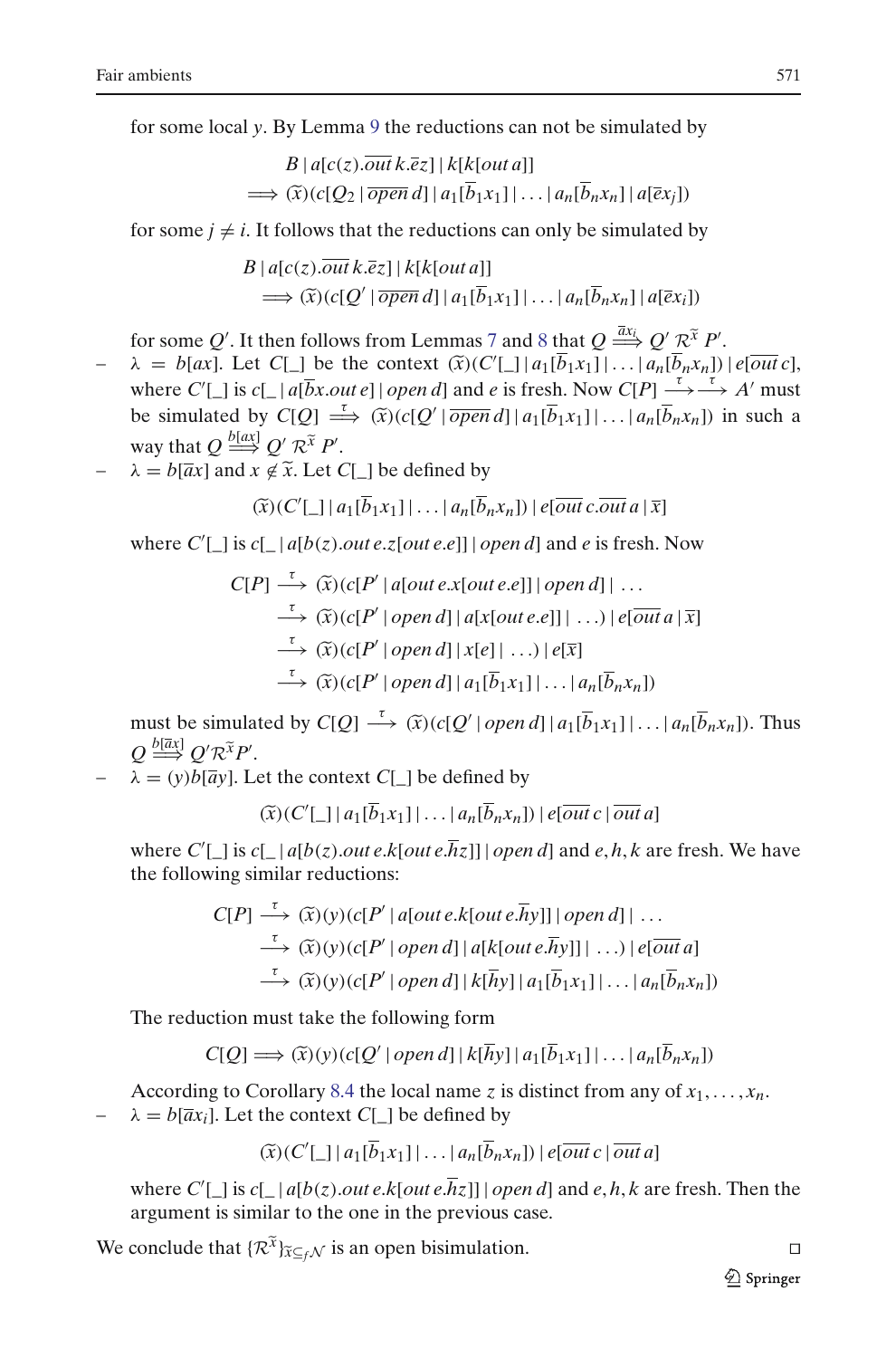Theorem [8.6](#page-34-6) is significant in that it justifies Definition [8.2](#page-33-0) by supporting the following result.

## **Theorem 8.7** In the functional FA the equivalence relations  $\approx_{oppn}^f$ ,  $\approx_{obs}^f$ ,  $\approx_{brb}^f$  and  $\approx_{wob}^f$ *are the same.*

*Proof* The inclusion  $\approx^f_{opp} \subseteq \approx^f_{obs}$  follows from Proposition [8.3](#page-33-1) and the inclusion  $\approx$ <sup>*f*</sup></sup><sub>*obs*</sub>⊆≈<sup>*f*</sup><sub>*opn*</sub> follows from Theorem [8.6.](#page-34-6) The proofs of  $\approx$ <sup>*f*</sup><sub>*obs*</sub>=≈<sup>*f*</sup><sub>*wob*</sub> are almost the same as the ones given in Sect. [7.](#page-26-0) The idea is to show that  $\approx^f_{wob}$  is contained in  $\varepsilon$ <sup>*f*</sup><sub>obs</sub>. The extra work is to do with the functional capabilities. Suppose for example  $\approx^f_{obs} \subseteq \approx^f_{oppn}$  follows from Theorem 8.6. The proofs of  $\approx^f_{obs} = \approx^f_{brb} = \approx^f_{wob}$  are almost<br>the same as the ones given in Sect. 7. The idea is to show that  $\approx^f_{wob}$  is contained in<br> $\approx^f_{obs}$ . The extra work is t the same as the ones given in Sect. 7. The idea is to show that  $\approx_{wob}^{f}$  is contained  $\approx_{wob}^{f}$ . The extra work is to do with the functional capabilities. Suppose for exam that  $Q \approx_{wob}^{f} P \xrightarrow{\overline{a}(x)} P'$ . Let  $\tilde{x}$ *w*(*z*). *i w*(*z*) *e <i>w*(*x*) *e i e i w*(*x*) *i e <i>w*(*x*) *i*) as to be simulated by  $C[Q] \implies (\tilde{x})(x)(a[Q'] | e[dx])$   $\implies (\tilde{x})(a[Q'] | e[dx])$   $\implies (\tilde{x})(a[Q'] | e[dy])$  for some  $Q'$  and  $y \in \tilde{x}$ . Using similar fs o  $C[P] \implies (\tilde{x})(x)(a[P'] | e[dx])$  has to be simulated by  $C[Q] \implies (\tilde{x})(x)(a[Q'] | e[dx])$ he extra work is to do with the functional capabilities. Suppose for  $\approx_{wob}^{f} P \stackrel{\overline{a}(x)}{\longrightarrow} P'$ . Let  $\tilde{x}$  be the free names in  $P | Q$  and  $d, e$  be fresh  $\Box$  be  $(\tilde{x})(a[\Box] | a[a(z).\overline{open} e.\overline{d}z] | e[open a.e] | e[\overline{e}])$ . By the for some Q' or by  $C[Q] \Longrightarrow (\widetilde{x})(a[Q'] | e[\overline{d}y])$  for some Q' et  $\tilde{x}$  be the free names in  $P | Q$  and  $d, e$  be fresh names.<br> *z*).*open e*.*dz*] | *e*[*open a.e*] | *e*[*e*]). By the definition of  $\approx$  *v*<sub>*wob*</sub></sub>,  $\tilde{x}$ ] has to be simulated by  $C[Q] \implies (\tilde{x})(x)(a[Q'] | e[dx])$ <br>  $\Rightarrow (\$ arguments as in the proofs of Corollaries [8.4](#page-34-2) and [8.5,](#page-34-5) one can rule out the possibility of the reductions  $C[Q] \Longrightarrow (\tilde{x})(a[Q'] | e[dy])$  as a simulation. Thus  $Q \Downarrow \overline{a}(x)$ .

We will write  $\approx$ <sup>*f*</sup> for any of  $\approx$ <sup>*f*</sup><sub>*opn*</sub>,  $\approx$ <sup>*f*</sup><sub>*obs*</sub>,  $\approx$ <sup>*f*</sup><sub>*brb*</sub> and  $\approx$ <sup>*f*</sup><sub>*wob*</sub> and we will simply read " $P \approx^f Q$ " as " $P$  is bisimilar to  $Q$ ".

**Corollary 8.8** (Local observability) *For functional FA processes P*, *Q it holds that P* ≈<sup>*f*</sup> *Q if and only if C*[*P*] ≈<sup>*f*</sup> *C*[*Q*] *for every ambient context C*[\_].

## <span id="page-37-0"></span>**9 Pi as a subcalculus of FA**

The  $\lambda$ -calculus [\[2](#page-57-2)] is an operational model of the functional programming. It has been used as a test bed for the descriptive power of a computing model. Milner has given in [\[27](#page-58-17)] a translation that relates the  $\lambda$ -calculus and the  $\pi$ -calculus. More precisely Milner's translation interprets the β-reduction of the lazy  $\lambda$ -calculus [\[1](#page-57-3)] by the communication of the  $\pi$ -calculus. At the semantic level, the force of the translation is witnessed by the full abstraction result proved by Sangiorgi [\[36\]](#page-58-18), which states that two λ-terms are open applicative bisimilar if and only if their translations are bisimilar as  $\pi$ -processes.

We prove in this section that the lazy  $\lambda$ -calculus can also be embedded in the functional FA. We shall establish this fact by showing that the  $\pi$ -calculus is a sub-calculus of the functional FA. The syntax and the semantics of the  $\pi$ -calculus is formulated in Fig. [3.](#page-38-0) This variant of the  $\pi$ -calculus has all the machinery to code up the lazy λ-calculus.

We need to define a map  $[\![\ ]\!]$  that translates a  $\pi$ -process to an FA system. The crux of the matter is how to interpret the  $\pi$ -processes with the input/output prefixes. Using the terminologies of the functional FA, one can read the  $\pi$ -process  $a(x)$ . *P* as 'an ambient that receives a name *from* ambient *a* before continuing as  $P'$ , and the  $\pi$ -process *ay*.*Q* as 'an ambient that sends the name *y to* ambient *a* before continuing as *Q*'. This suggests to define  $[a(x).P]$  by  $a[a(x).[P]]$  and  $[\overline{a}y.Q]$  by  $a[\overline{a}y.[Q]]$ . Unfortunately this straightforward translation does not work. The communication would have been modeled by the following reduction:

$$
a[a(x),[[P]]] | a[\overline{a}y,[[Q]]] \xrightarrow{\tau} a[[[P\{y/x\}]]] | a[[Q]]]
$$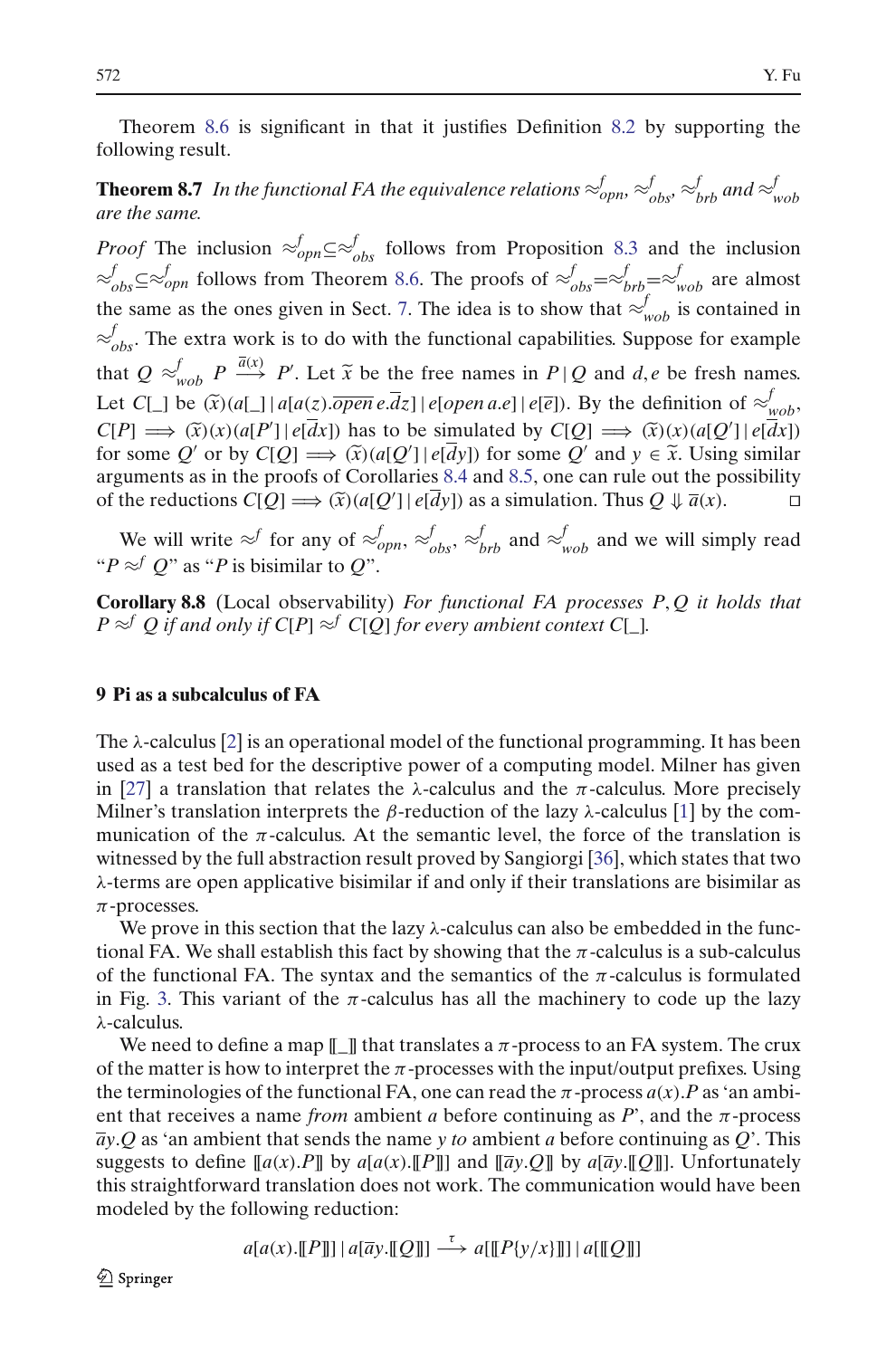#### The  $\pi$ -Process

 $M := 0 |a(x).P|\overline{a}x.P|P|P'| (x)P|!a(x).P$ 

**The Operational Semantics** 

$$
\frac{P \xrightarrow{\overline{\alpha}} P'}{(x)P \xrightarrow{\overline{\alpha}} P} \qquad \frac{P \xrightarrow{\overline{\alpha}} P'}{(x)P \xrightarrow{\overline{\alpha}} P'} \qquad \frac{P \xrightarrow{\overline{\lambda}} P'}{(x)P \xrightarrow{\overline{\lambda}} P'} \qquad \frac{P \xrightarrow{\lambda} P'}{(x)P \xrightarrow{\lambda} P'}(x)P' \xrightarrow{x} \notin n(\lambda)
$$
\n
$$
\frac{P \xrightarrow{\lambda} P'}{P|Q \xrightarrow{\lambda} P'|Q} \qquad \frac{P \xrightarrow{\alpha} P'}{P|Q \xrightarrow{\overline{\lambda}} P'|Q'} \qquad \frac{P \xrightarrow{\alpha} P'}{P|Q \xrightarrow{\overline{\lambda}} (x) (P'|Q')}
$$
\n
$$
\frac{I(a(x).P \xrightarrow{\alpha} P\{y/x\} | \{a(x).P\}
$$

<span id="page-38-0"></span>**Fig. 3** The  $\pi$ -calculus

It is clear that the system on the right hand side is wrong since the two translations stay inside *a*. Ideally the right hand side should be  $[ P \{ \gamma / x \} ] [ Q ] ]$ . The unsuccessful attempt leads us to define the translation in such a way that things can be pulled out after a communication has been simulated. We first define an auxiliary translation relative to a fresh name *u*:

$$
\begin{aligned}\n\llbracket \mathbf{0} \rrbracket_u & \stackrel{\text{def}}{=} \mathbf{0} \\
\llbracket a(x).P \rrbracket_u & \stackrel{\text{def}}{=} (v)(a[out u.v.a(x).[[P]]_v] | v[out u.\overline{a}].\overline{out} a]) \\
\llbracket \overline{a}y.Q \rrbracket_u & \stackrel{\text{def}}{=} (v)(a[out u.v.\overline{a}y.[[Q]]_v] | v[out u.\overline{a}].\overline{out} a]) \\
\llbracket P \mid Q \rrbracket_u & \stackrel{\text{def}}{=} (\llbracket P \rrbracket_u | [[Q]]_u \\
\llbracket (x)P \rrbracket_u & \stackrel{\text{def}}{=} (v)(a[out u.v.!a(x).[[P]]_v] | v[out u.\overline{a}].\overline{out} a])\n\end{aligned}
$$

Intuitively the name *u* in the above translation is a handle that can be used to pull out the translations as it were from the surrounding ambients. In the definition of  $[[a(x).P]]_u$  the two ambients  $a[out u.v.a(x).[P]]_v]$  and  $v[out u.\overline{a}.\overline{out}a]$  must both be pulled out and synchronize before  $a[outu.v.a(x)$ . [[P][v] can interact with anybody. The translation would be correct, and even more concise, without the synchronization. But the current translation is easy to reason about. Using the auxiliary definition, we can formally define the translation as follows:

$$
\llbracket \mathbf{0} \rrbracket \stackrel{\text{def}}{=} \mathbf{0}
$$
\n
$$
\llbracket a(x).P \rrbracket \stackrel{\text{def}}{=} (v) (a[a(x).[[P]]_v] | v[!\overline{\text{out } a}])
$$
\n
$$
\llbracket \overline{a}y.Q \rrbracket \stackrel{\text{def}}{=} (v) (a[\overline{a}y.[[Q]]_v] | v[!\overline{\text{out } a}])
$$
\n
$$
\llbracket P \mid Q \rrbracket \stackrel{\text{def}}{=} [P] \parallel [\hspace{-0.3ex}[ Q] \rrbracket
$$
\n
$$
\llbracket (x)P \rrbracket \stackrel{\text{def}}{=} (x) [\hspace{-0.3ex}[ P] \rrbracket
$$
\n
$$
\llbracket !a(x).P \rrbracket \stackrel{\text{def}}{=} (v) (a[!a(x).[[P]]_v] | v[!\overline{\text{out } a}])
$$

The encoding is not only structural, it is also stable in the sense of the following lemma, the proof of which is a simple structural induction.

**Lemma 11**  $[P]\sigma \equiv [P\sigma]$  *and*  $[P]\sigma \equiv [P\sigma]$ *v if v*  $\notin n(\sigma)$ *.*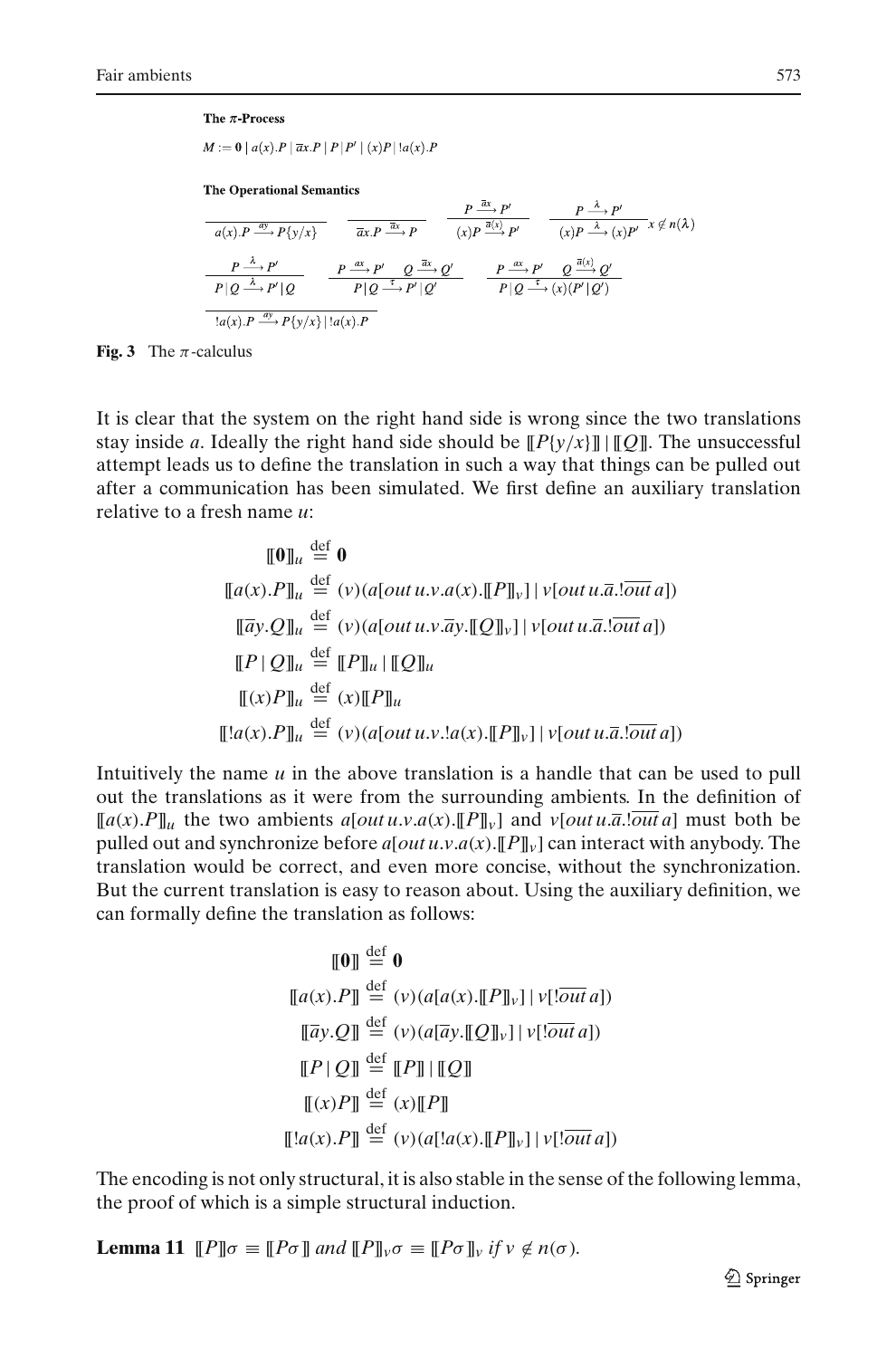The stability is a necessary condition for the translation to behave properly on the input prefix processes.

Let's see how to model communications in the functional FA. The interpretation of  $a(x)$ .*P* |  $\overline{a}y$ .*Q* simulates the  $\pi$ -communication in the very first step:

 $\lceil \lceil \lceil \lceil \sqrt{a} \rceil \rceil$   $\lceil \lceil \sqrt{a} \rceil \rceil$   $\to$   $\lceil \sqrt{a} \rceil \lceil \lceil \lceil \sqrt{a} \rceil \lceil \lceil \sqrt{a} \rceil \rceil}$   $a]$ )  $\lceil \sqrt{a} \lceil \lceil \mathcal{Q} \rceil \rceil$   $w$  $\lceil \lceil \sqrt{a} \rceil$   $a]$ )

If  $P\{y/x\}$  can not perform any observable actions, then it is bisimilar to 0. In this case  $(v)(a[[P{y/x}]]_v] | v[!\overline{\omega}u]$  is bisimilar to **0**. If  $P{y/x}$  is of the form  $b(z)$ . P' then

 $(v)$ ( $a$ [[[*P*{ $v/x$ }]] $v$ [ $\overline{out}$  $a$ ])  $\xrightarrow{\tau} \overline{\rightarrow} \rightarrow \infty$  [[*P*{ $v/x$ }]]

In other words,  $[$ [*P*{ $y/x$ }] $]_v$  must come out of *a* before it can simulate *b*(*z*).*P*<sup>'</sup>. This is the general idea of the translation.

By definition the translation  $\llbracket P \rrbracket$  of a  $\pi$ -process P, and all its descendants can only perform four kinds of actions, the  $\tau$ -actions, actions of the form  $a[ax]$ , actions of the form  $a[\overline{a}x]$ , and actions of the form  $(x)a[\overline{a}x]$ . These correspond respectively to the four kinds of the actions of the  $\pi$ -calculus.

The first step to understand the translation is to prove the following lemmas.

<span id="page-39-0"></span>**Lemma 12** *Suppose the only possible observable actions O can perform are either* [*out v*] *or functional actions. Then the two processes in the following reduction*

 $(v)(a[b[out v.P]|O]|v[!\overline{out}a]) \xrightarrow{\tau} (v)(b[P]|a[O]|v[!\overline{out}a])$ 

*are bisimilar. Moreover an action of* (*v*)(*a*[*b*[*out v*.*P*] | *O*] | *v*[!*out a*]) *can be simulated by*  $(v)(b[P] | a[O] | v![\overline{out} a])$  *in no more than one action step.* 

*Proof* By assumption it is clear that

 $(v)(a[b[out v.P]|O]|v[:out a]) \xrightarrow{\tau} (v)(b[P]|a[O]|v[:out a])$ 

Now there is no interactions between *b*[*out v*.*P*] and *O*. And every action of

 $(v)(b[P] | a[O] | v![\overline{out} a])$ 

can be simulated by the same action of  $(v)(a[b[out v.P]] O] | v[1]ow1a]$ . On the other hand, if  $(v)(a[b[out v.P] | O] | v[out a])$  performs an action caused by  $b[out v.P]$ , then the action can be simulated by  $(v)(b[P] | a[O] | v[1] \overline{out} a])$  vacuously. If

 $(v)(a[b[out v.P]] | O] | v[!out a])$ 

performs an action caused by *O* then  $(v)(b[P] | a[O] | v[Out a])$  can do the same action.

<span id="page-39-1"></span>**Lemma 13** *Suppose P is a* π*-process and the only possible observable actions O can perform are either* [*out v*] *or functional actions. Then some P*- *exists such that*

 $(\nu)(a[[P]]_{\nu} | O] | \nu[!\overline{out} a]) \Longrightarrow P' \sim [[P]] | (\nu)(a[O] | \nu[!\overline{out} a])$ 

*and*  $(v)(a[[P]_v \mid O] \mid v[*out* a])$  *is bisimilar to*  $[[P] \mid (v)(a[O] \mid v[*out* a]).$ 

*Proof* The proof is carried out by structural induction.

2 Springer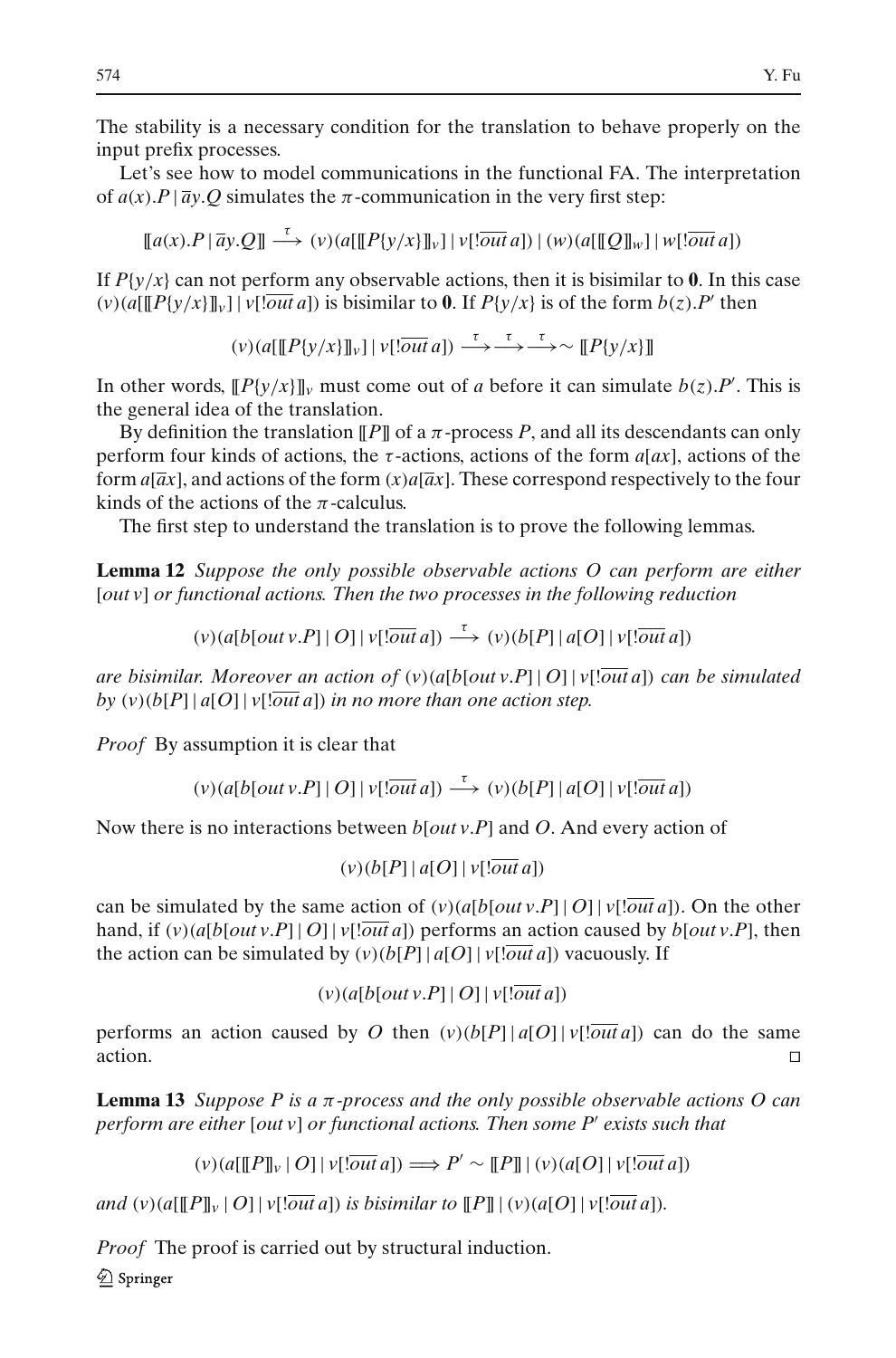$-P$  is  $b(x).P'$ . Then  $[[P]]_v$  is  $(w)(b[out v.w.b(x).[P']]_w] | w[out v.\overline{b}.\overline{lout}b])$ . It is clear that

$$
(v)(a[[P]]_v | O] | v[!\overline{out} a])
$$
\n
$$
\xrightarrow{\tau} (v)((w)(b[w.b(x).[[P']]_w)] a[w[out v.\overline{b}.\overline{out} b] | O]) | v[!\overline{out} a])
$$
\n
$$
\xrightarrow{\tau} (v)((w)(b[w.b(x).[[P']]_w)] w[\overline{b}.\overline{out} b]) | a[O] | v[!\overline{out} a])
$$
\n
$$
\xrightarrow{\tau} (v)((w)(b[b(x).[[P']]_w)] w[!\overline{out} b]) | a[O] | v[!\overline{out} a])
$$
\n
$$
\xrightarrow{\tau} [[P]] | (v)(a[O] | v[!\overline{out} a])
$$

One gets the equivalence between the first and the third processes by applying Lemma [12](#page-39-0) to the first two reductions. Notice that the only action the system  $(w)(b[w.b(x).[[P']]_w] | w[\overline{b}].\overline{out}b])$  can perform is the tau action. Therefore it has to be bisimilar to  $(w)(b[b(x)][P']_w] | w[!\overline{out}\,b]).$ 

- $-P$  is  $\overline{b}y.P'$  or  $!b(x).P'$ . The arguments are similar.
- $-P$  is  $(x)P'$  or  $P' | P''$ . In these cases we resort to the induction hypothesis.
- *P* is **0**. This case is easy.

This completes the proof.

Lemma [13](#page-39-1) is useful since it relates  $[$ *P* $]_v$  to  $[$ *P* $]_v$ , both operationally and observationally.

The second step is to prove that the translation preserves the operational semantics.

<span id="page-40-0"></span>**Proposition 9.1** (Preservation)*The translation* [[*\_*]] *preserves the operational semantics in the following sense*:

(i) If 
$$
P \xrightarrow{\tau} P'
$$
 then  $[[P]] \xrightarrow{\tau} \Longrightarrow \sim [[P']]$ ;

(ii) If 
$$
P \xrightarrow{ax} P'
$$
 then  $[P] \xrightarrow{a[ax]} \longrightarrow \sim [P']$ ;

(iii) If 
$$
P \xrightarrow{\bar{a}x} P'
$$
 then  $[[P]] \xrightarrow{a[\bar{a}x]} \Longrightarrow \sim [[P']]$ ;

(iv) If 
$$
P \xrightarrow{\bar{a}(x)} P'
$$
 then  $[[P]] \xrightarrow{(x)a[\bar{a}x]} \Longrightarrow \sim [[P']]$ .

*Proof* The proof is carried out by induction on the derivations of reduction. The base case is when *P* is of the form  $a(x)$ .*P'*, or  $\overline{a}x$ .*P'* or  $a(x)$ .*P'*. Take for instance the process !*a*(*x*).*P*- . By Lemma [13](#page-39-1)

$$
\begin{array}{rcl}\n[[!a(x).P']] & \equiv & (v)(a[!a(x).[P']]_v] \mid v[!\overline{\it{out}} \, a]) \\
& \xrightarrow{a[ay]} & (v)(a[[P'(y/x)]]_v \mid !a(x).[P']_v] \mid v[!\overline{\it{out}} \, a]) \\
& \Longrightarrow \sim [P'(y/x)][\mid [[!a(x).P']] \\
& \equiv & [[P'(y/x)] \mid !a(x).P']\n\end{array}
$$

The other cases are also simple.

<span id="page-40-1"></span>As a matter of fact the translation is better than what is stated in Proposition [9.1.](#page-40-0) It actually reflects the operational semantics.

**Proposition 9.2** (Reflection) *The translation* [[*\_*]] *reflects the operational semantics in the following sense*: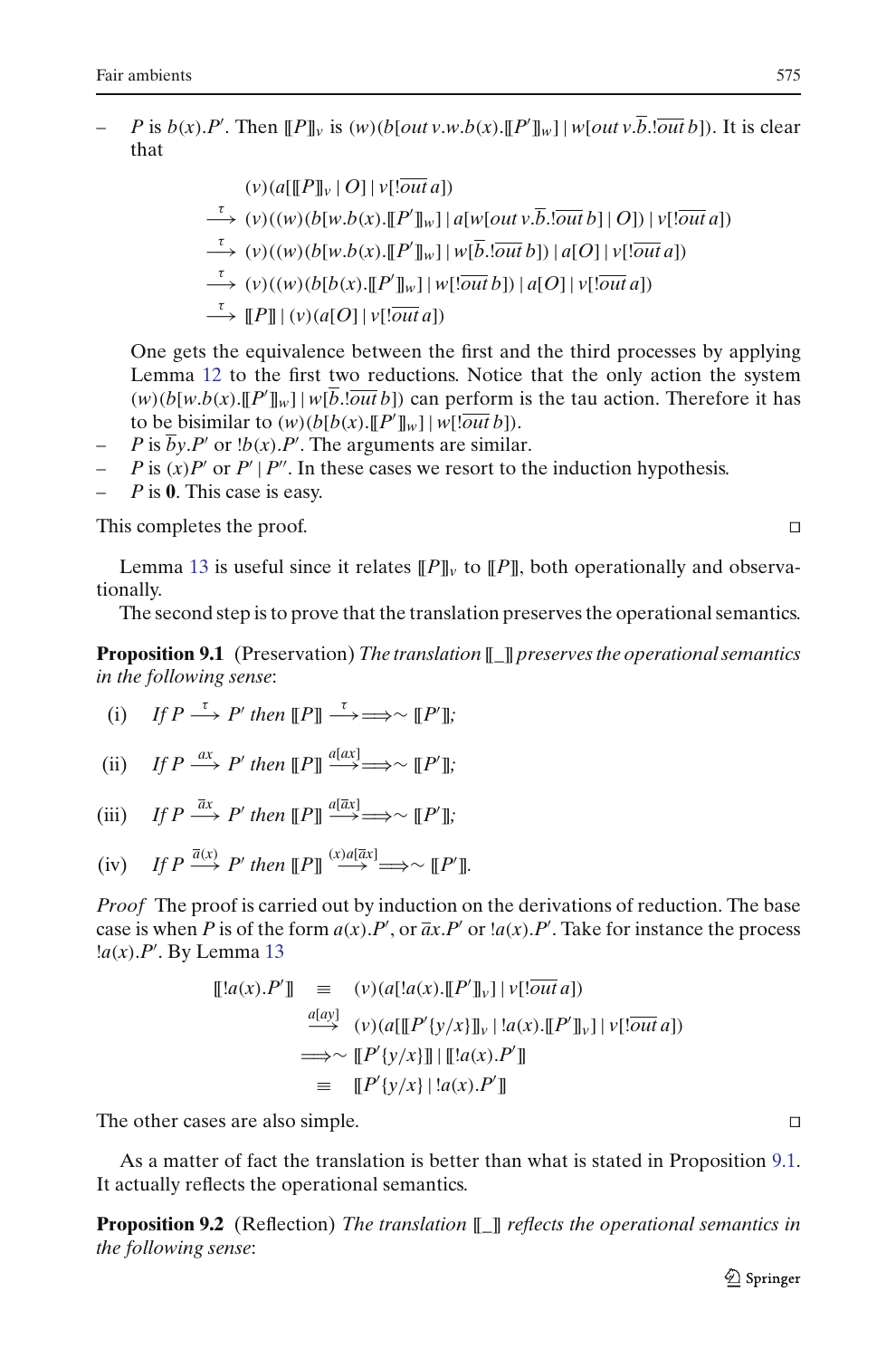- (i) *If*  $[$ *P* $]\longrightarrow$  *S* then *P*  $\xrightarrow{\tau}$  *P'* for some *P'* such that *S*  $\Longrightarrow$   $\sim$   $[$ *P'* $]$  and *S*  $\approx$ <sup>*f*</sup>  $[$ *P'* $]$ ;
- (ii) *If*  $[$ *P* $]\stackrel{a[ax]}{\longrightarrow}$  *S* then *P*  $\xrightarrow{ax}$  *P*<sup>*'*</sup> for some *P'* such that *S*  $\Longrightarrow$   $\sim$   $[$ *P'* $]\,$ *and S*  $\approx$ <sup>*f*</sup>  $[$ *P'* $]\,$ *j*,
- (iii) *If*  $[$ *P* $]\stackrel{a[\bar{a}x]}{\longrightarrow}$  *S* then *P*  $\xrightarrow{\bar{a}x}$  *P'* for some *P'* such that *S*  $\implies$   $\sim$   $[$ *P'* $]\,$  and *S*  $\approx$ <sup>*f*</sup>  $[$ *P'* $]\,$ ;

(iv) If 
$$
\llbracket P \rrbracket \stackrel{(x)a[\overline{a}x]}{\longrightarrow}
$$
 S then  $P \xrightarrow{\overline{a}(x)} P'$  for some P' such that  $S \Longrightarrow \sim \llbracket P' \rrbracket$  and  $S \approx^f \llbracket P' \rrbracket$ .

*Proof* The proof is carried out by mutual structural induction. Suppose  $[|P|] \xrightarrow{\tau} S$ . Obviously *P* can be neither a prefix operation nor a replication. If  $P \equiv (x)P'$  then  $S \equiv (x)S'$  and  $[ [P'] ] \longrightarrow S'$ . We are done by induction hypothesis on (i). If  $P \equiv P' | P''$ then there are three cases:

- $\vdash$  [[*P*]]  $\stackrel{\tau}{\longrightarrow}$  *S* is caused by a tau action of [[*P*<sup>†</sup>]]. We are done by applying the induction hypothesis on (i).
- $[$   $[P]] \stackrel{\tau}{\longrightarrow} S$  is caused by a tau action of  $[$ *P* $']$ . We are done by applying the induction hypothesis on (i).
- $-$  [*P*]]  $\stackrel{\tau}{\longrightarrow} S$  is caused by an interaction between [*P'*]] and [*P'*]]. In this case we can use the induction hypothesis on (ii), (iii) and (iv).

For another example, suppose  $[[P]] \xrightarrow{a[\alpha x]} S$ . If  $P \equiv a(z) \cdot P'$  then

$$
S \equiv (v) (a \left[ \left[ \left[ P' \{x/z\} \right] \right] \right] \mid v \left[ \left[ \overline{out} \, a \right] \right)
$$

and

$$
\llbracket P \rrbracket \stackrel{a[ax]}{\longrightarrow} (v)(a[\llbracket P'\{x/z\}\rrbracket_v] \mid v[\overline{out}\,a]) \Longrightarrow \sim \llbracket P'\{x/z\}\rrbracket
$$

and  $(v)(a[[P'(x/z)]]_v] | v[! \overline{out} a]) \approx^f [P'(x/z)]]$  by using Lemma [13.](#page-39-1) If *P* is in any other form then we can simply resort to the induction hypothesis.

The proofs of the other cases are similar.

<span id="page-41-0"></span>The next corollary is a more general statement of the reflection property that is more useful in the reasoning of the bisimulations.

**Corollary 9.3** *The translation* [[*\_*]] *reflects the operational semantics in the following sense*:

(i) *If*  $[$ *P* $]\Longrightarrow$  *S* then  $P \Longrightarrow P'$  for some P' such that  $S \Longrightarrow \sim [P']$  and  $S \approx^f [P']$ ;

(ii) *If*  $[$ *P* $] \stackrel{a[ax]}{\Longrightarrow} S$  *then P*  $\stackrel{ax}{\Longrightarrow} P'$  *for some P' such that S*  $\Longrightarrow \sim [P']$  *and S*  $\approx$   $f$   $[$ *P'* $]$ *,* 

(iii) *If*  $[$ *P* $]\stackrel{a[\bar{a}x]}{\Longrightarrow}$  *S* then  $P \stackrel{\bar{a}x}{\Longrightarrow} P'$  for some P' such that  $S \Longrightarrow \sim [P']$  and  $S \approx^f [P']$ ;

(iv) If 
$$
\llbracket P \rrbracket \stackrel{(x) a[ax]}{\Longrightarrow} S
$$
 then  $P \stackrel{\overline{a}(x)}{\Longrightarrow} P'$  for some P' such that  $S \Longrightarrow \sim \llbracket P' \rrbracket$  and  $S \approx^f \llbracket P' \rrbracket$ .

*Proof* Suppose  $[$ [*P* $] \longrightarrow S_1 \longrightarrow S$ . By Proposition [9.2](#page-40-1) some *P*<sup> $\prime$ </sup> exists such that *P*  $\stackrel{\tau}{\longrightarrow}$  *P*' and *S*<sub>1</sub>  $\approx$ <sup>*f*</sup> [[*P*<sup>'</sup>]]. It follows from Lemma [12](#page-39-0) that *S*<sub>1</sub>  $\Rightarrow$  *S* can be simulated by  $[$ [*P*<sup> $\prime$ </sup>]  $\implies$  *S'*  $\approx$ <sup>*f*</sup> *S* for some *S'* in such a way that the length of  $[$ [*P*<sup> $\prime$ </sup>]  $\implies$  *S'* is no more than the length of  $S_1 \longrightarrow S$ . So by induction hypothesis we must have some P<sup>''</sup> such that  $P' \implies P''$  and  $S' \approx^f [P'']$ . Conclude that  $P \stackrel{\tau}{\implies} P''$  and  $S \approx^f [P'']$ . This suffices to give the general picture of the proof.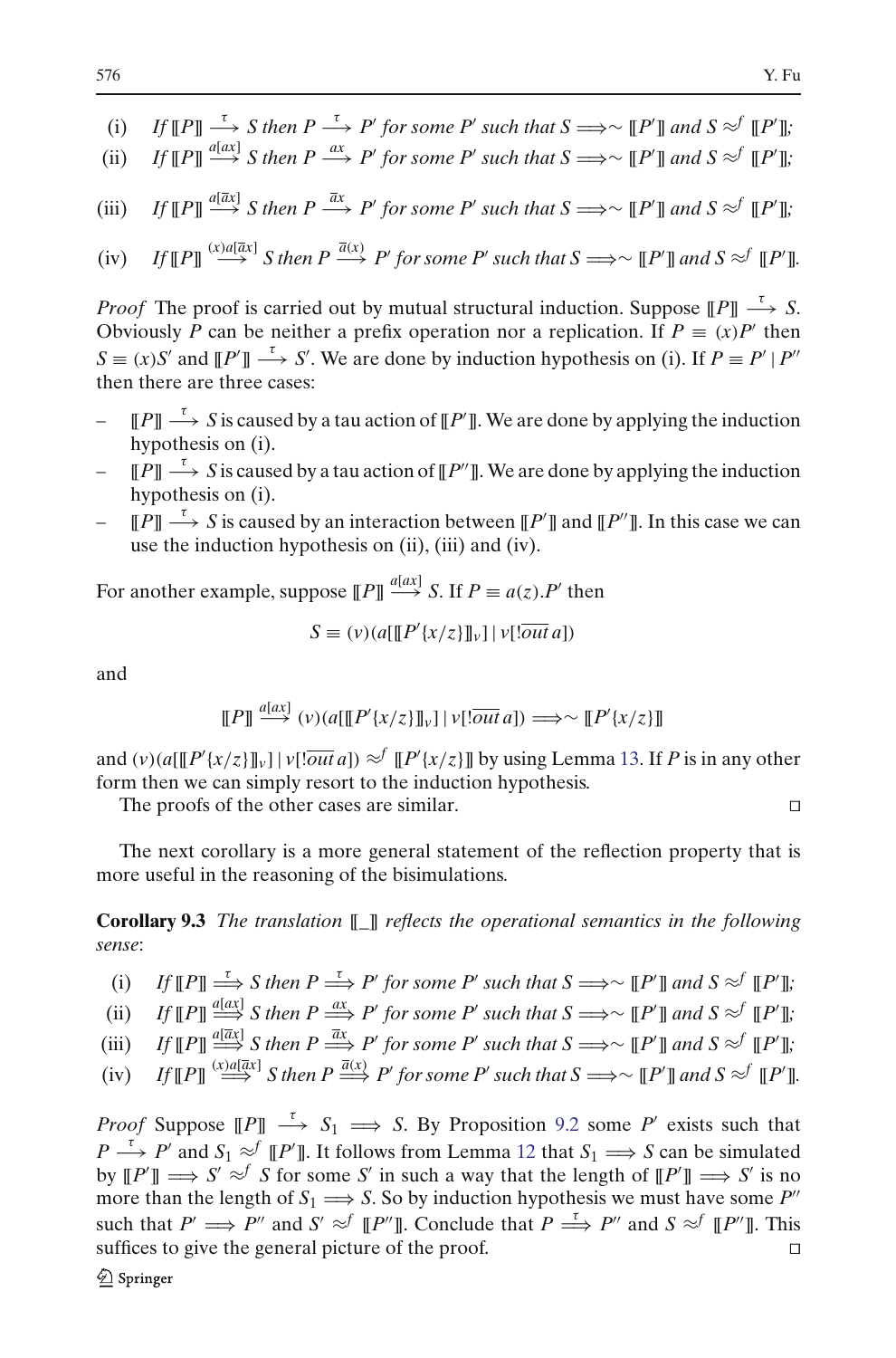The close correspondence between the two operational semantics is only half the story. It is apparent that the operational correspondence should support an algebraic correspondence. Therefore the third step is to establish a full abstraction result. In The close correspondence between the two operational semantics is only half the story. It is apparent that the operational correspondence should support an algebraic correspondence. Therefore the third step is to establis Appendix C reviews some background materials on this equivalence. The following theorem,  $≈^{\tilde{x}}_{\pi}$  denotes Sangiorgi and Walker's quasi open  $\tilde{x}$ -bisimilarity.<br>Appendix C reviews some background materials on this equivalence.<br>**Theorem 9.4** (Full abstraction) *Suppose P*, *Q* ar

*only if* [*P*]  $\propto$   $\tilde{x}$  [*Q*]]*.*<br>*only if* [[*P*]]  $\approx$   $\tilde{x}$  [*Q*]]. **Theorem 9.4** (Full abstraction) Suppose P, Q are  $\pi$ -proconly if  $[[P]] \approx \tilde{x}$   $[[Q]]$ .<br>*Proof* Let  $\{R^{\tilde{x}}\}_{\tilde{x} \subseteq_f \mathcal{N}}$  be the family of relations defined by

the family of relations defined by  
\n
$$
\mathcal{R}^{\widetilde{\chi}} \stackrel{\text{def}}{=} \{([\llbracket P \rrbracket, [\llbracket Q \rrbracket) \mid P \approx_{\pi}^{\widetilde{\chi}} Q \text{ in } \pi \}
$$

*Suppose*  $S \approx^{\tilde{x}} R^{\tilde{x}} \approx^{\tilde{x}} T$ *. Then*  $[[P]]$ *,*  $[Q]]$  *exist such that*  $\begin{bmatrix} \mathbb{F} & \mathbb{F} \\ \mathbb{F} & \mathbb{F} \end{bmatrix}$  *R*<sub>*P*</sub>  $\mathbb{F}$  *R*<sup>2</sup> *R*<sub>*R*</sub> *I R*<sup>2</sup> *R*<sup>2</sup> *I R*<sup>3</sup> *IQ*<sub>*I*</sub>  $\approx$  <sup>7</sup> *T* 

$$
S \approx^{\widetilde{x}} \llbracket P \rrbracket \mathcal{R}^{\widetilde{x}} \llbracket Q \rrbracket \approx^{\widetilde{x}} T
$$

Suppose  $S \approx^{\mathcal{X}} \mathcal{R}^{\mathcal{X}} \approx^{\mathcal{X}} T$ . Then  $[|P]$ ,  $[|Q]$  exist such that<br>  $S \approx^{\widetilde{\mathcal{X}}} [P] \mathcal{R}^{\widetilde{\mathcal{X}}} [Q] \approx^{\widetilde{\mathcal{X}}} T$ <br>
If  $S \stackrel{(z)a[\overline{a}z]}{\longrightarrow} S'$  then  $[|P] \stackrel{(z)\underline{a}[\overline{a}z]}{\longrightarrow} L$  and  $S' \approx^{\widetilde{\mathcal{X}}z} L$  $S \approx^{\tilde{x}} \llbracket P \rrbracket \mathcal{R}^{\tilde{x}} \llbracket Q \rrbracket \approx^{\tilde{x}} T$ <br>
If  $S \stackrel{(z) a[\bar{a}z]}{\longrightarrow} S'$  then  $\llbracket P \rrbracket \stackrel{(z) a[\bar{a}z]}{\longrightarrow} P'$ ,  $L \Longrightarrow \llbracket P' \rrbracket$  and  $L \approx \llbracket P' \rrbracket$ . Since  $P \approx^{\tilde{x}}_{\tilde{x}} Q$ , there must exist<br>
exists such that  $P \stackrel{\bar{$ If  $S \stackrel{(z)a[\bar{a}z]}{\longrightarrow} S'$  then  $[IP] \stackrel{(z)a[\bar{a}z]}{\longrightarrow} L$  and  $S' \approx^{\tilde{x}z} L$  for some *L*. By Corollary 9.3 some *P'* exists such that  $P \stackrel{\bar{a}(z)}{\longrightarrow} P', L \implies [P']$  and  $L \approx [P']$ . Since  $P \approx^{\tilde{x}}_{\pi} Q$ , there must exist some *Q'* some *N*. It then follows that  $T \stackrel{(z)a[\bar{a}z]}{\Longrightarrow} T' \approx \tilde{x} \in N$  for some  $T'$ . Thus *x M N*  $\approx$  *MP*<sup>*I*</sup> *MP*<sup>*I*</sup> *MP*<sup>*n*</sup> *MP*<sup>*n*</sup> *M<sub></sub> N*<sup>*z*<sub>*z*</sub> *X*<sup>*z*</sup> *N* for some *T*<sup>*n*</sup></sup> By Proposition 9<br>
<sup>*r*</sup>  $\approx \tilde{x}z$ </sup> *N* for som<br> *r*  $\approx \tilde{x}z$   $\mathcal{R}^{\tilde{x}z} \approx \tilde{x}z$  *S'* 

$$
T \stackrel{(z) \bar{a}[\bar{a}z]}{\Longrightarrow} T' \approx^{\widetilde{x}z} \mathcal{R}^{\widetilde{x}z} \approx^{\widetilde{x}z} S'
$$

some *N*. It then follows that  $T \stackrel{(z) \text{ and } z}{\sim} T' \approx xz$  *N* for some *T'*. Thus<br> $T \stackrel{(z) \text{ and } z}{\sim} T' \approx xz \approx xz$  *S'*<br>The proofs for the other three cases are similar. Conclude that  $\{\approx^{\tilde{x}} R^{\tilde{x}} \approx \tilde{x}\}_{\tilde{x} \subseteq \mathcal{N}}$  i  $T \stackrel{(z)\text{ and } \overline{z} \text{ and } T'}{\longrightarrow} T' \approx^{\tilde{x}z} \mathcal{R}^{\tilde{x}z} \approx^{\tilde{x}z} S'$ <br>The proofs for the other three cases are similar. Conclude that  $\{\approx^{\tilde{x}} \mathcal{R}^{\tilde{x}} \approx^{\tilde{x}}\}_{\tilde{x} \subseteq \mathcal{N}}$  is an open bisimulation. It is then clear The proofs<br>open bisin<br>from  $P \approx \tilde{X}$ from  $P \approx \tilde{X} Q$ . e proofs for the other three cases are similar. Con<br>en bisimulation. It is then clear that  $\mathcal{R}^{\tilde{x}} \subseteq \approx^{\tilde{x}} \mathcal{R}^{\tilde{x}} \approx^{\tilde{y}} m P \approx^{\tilde{x}} g$ .<br>Let  $\{S^{\tilde{x}}\}_{\tilde{x} \subseteq f\mathcal{N}}$  be the family of relations defined by

Let  $\{S^{\tilde{x}}\}_{\tilde{x}\subset f}$  be the family of relations defined by

$$
\mathcal{S}^{\widetilde{x}} \stackrel{\text{def}}{=} \{ (P, Q) \mid [\![P]\!] \approx \widetilde{x} \; [\![Q]\!] \text{ in functional FA} \}
$$

We show that it is a quasi open bisimulation. Suppose that  $P \xrightarrow{\bar{a}(z)} P'$  in the  $\pi$ -calculus.<br>By Proposition 9.1, one has  $[[P]] \xrightarrow{(z)a[\bar{a}z]} P_1 \Longrightarrow \sim [P']$  and  $P_1 \approx^{\text{f}} [P']$  for some FA process  $P_1$ . It follows that som By Proposition [9.1,](#page-40-0) one has  $[[P]] \stackrel{(z)a[\bar{a}z]}{\longrightarrow} P_1 \Longrightarrow \sim [[P']]$  and  $P_1 \approx^f [P']$  for some FA process  $P_1$ . It follows that some FA process  $Q_1$  exists such that  $\llbracket Q \rrbracket \stackrel{(z) \cdot a[\bar{a}z]}{\Longrightarrow} Q_1 \approx \tilde{x}^z P_1$ . By Corollary [9.3,](#page-41-0) some π-process  $Q'$  exists such that  $Q \stackrel{\overline{a}(z)}{\Longrightarrow} Q'$  and  $Q_1 \approx^f \llbracket Q' \rrbracket.$  Now process  $P_1$ . It follows that some FA process  $Q_1$  exists such that  $[Q] \stackrel{(z)_{\text{all}}[z]}{\longrightarrow} Q_1 \approx^{\tilde{x}_z} P_1$ .<br>By Corollary 9.3, some  $\pi$ -process  $Q'$  exists such that  $Q \stackrel{\overline{a}(z)}{\Longrightarrow} Q'$  and  $Q_1 \approx^f [Q']$ . Now<br>we have  $[$ bisimulation, which means that *P* ≈<sup>*x*</sup><sub>*x*</sub></sub> *Q'* sizes such that *Q*  $\frac{\bar{a}(z)}{z}$  *Q'* and *Q*<sub>1</sub> ≈<sup>*x*</sup> [[*Q'*]]. Now we have [[*P'*]] ≈<sup>*x*</sup><sup>*x*</sup> [*Q'*]]. Hence *Q*  $\frac{\bar{a}(z)}{z}$  *Q' s*<sup>*x*</sup><sub>*x*</sub> *P'*. Conclu

In summary the  $\pi$ -calculus is a sub-calculus of the functional FA. As far as we know this is the best result so far about the relationship between the  $\pi$ -calculus and the ambient calculi.

The full abstraction result is established with respect to the open bisimilarity. To our understanding there is no reason why it can not be proved for other bisimulation equivalences like for instance the early bisimilarity. The details however remain to be verified.

An interesting point about the translation is that, in addition to the functional capabilities, only the out and co-out capabilities are used. That is to say that from the point of view of modeling the  $\pi$ -calculus the in and open capabilities are not necessary. In our opinion the example shows that the out capability is essential for the ambient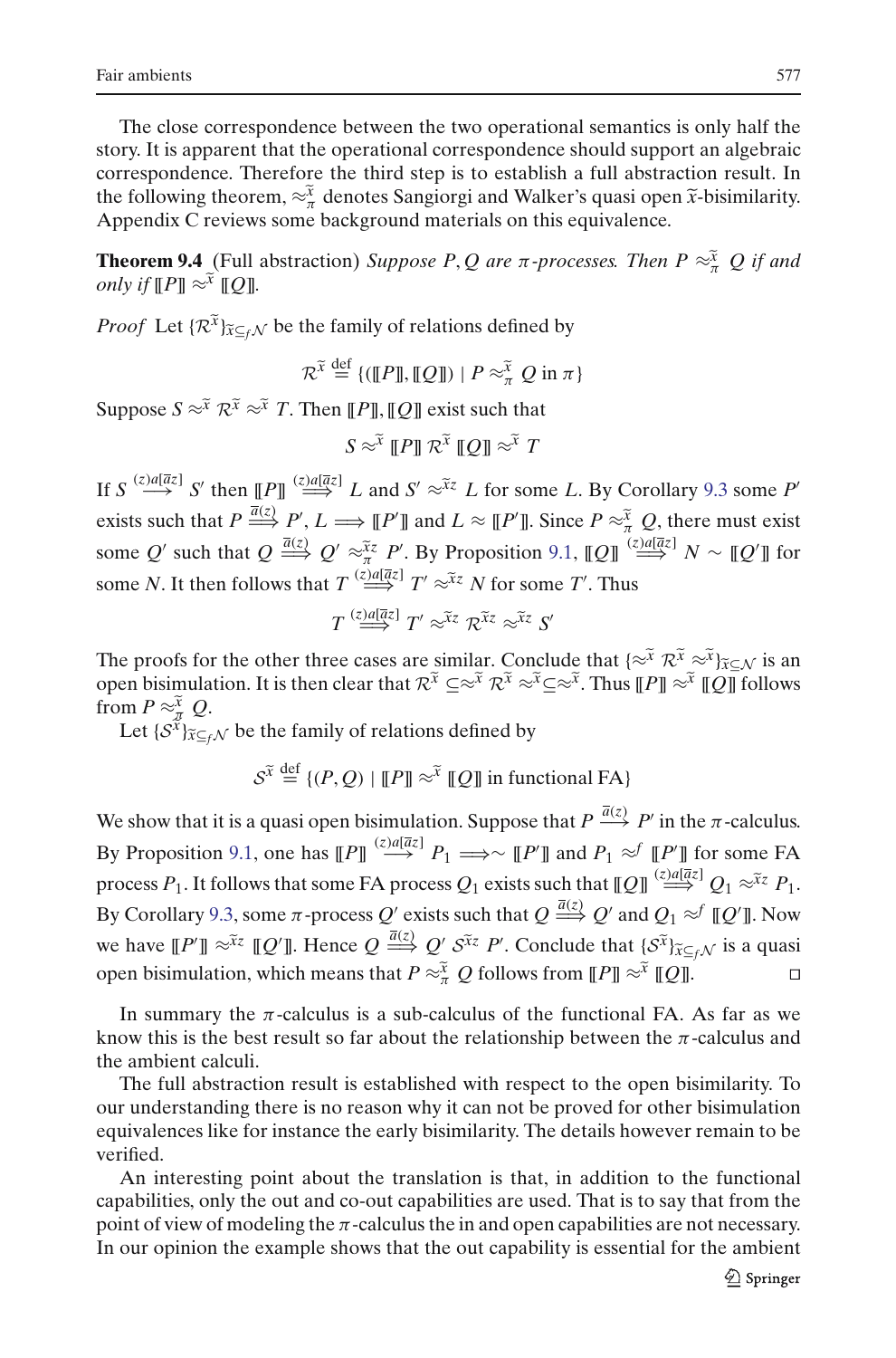calculi. Without the operator all the ambients can do is to suck ambients, which would reduce the observability of the ambients considerably.

The translation also suggests that the operational semantics we have chosen for the out capability is reasonable. The local name *u* in the definitions of  $\llbracket a(x), P \rrbracket$ *u* and  $[[a(x).P]]$  for example is crucial. It makes sure that  $[[P]]$  can not be interfered by the environment in an uncontrolled way. It only does what it is supposed to do. Had we used the semantics defined in [\(14\)](#page-3-3) we would have had

<span id="page-43-1"></span>
$$
[[a(x).P]] \stackrel{\text{def}}{=} (v)(a[a(x).[[P]]_a] | v[!\overline{out} a]) \tag{28}
$$

The problem with [\(28\)](#page-43-1) is that the component  $v$ [*!out a*] can interact with the environments, which has to be wrong. We have not been able to work out a sound translation using [\(14\)](#page-3-3).

#### <span id="page-43-0"></span>**10 Conclusion, related work and further research**

The philosophy of FA is that computing with ambients is about transferring computing resources from one place to another. The resources could be anything inside an ambient, like an ambient, a process or an interface. The role of the capability operators is to lay down the rules for the transportation of resources. These rules guarantee the subject reduction property for ambients. The investigation of the paper has come up with results that support our computing mechanism. Three aspects are particularly worth mentioning:

- 1. The operational semantics is cleanly defined by a pure labeled transition system and is subject to the standard bisimulation studies. The simplicity of the operational semantics is largely due to the design principles we set up for FA. On the other hand, the operational simplicity reinforces the principles we proposed for the ambients. The most crucial design decision of FA is concerned with the out capability. It is this new semantics of the out operation that facilitates the nice proof of the congruence property and the coincidence results.
- 2. The observational theory is supported by the results characterizing the bisimilarity in terms of the observational bisimilarity. It is also enforced by the Local Observability property. Local Observability is in our opinion a fundamental property of ambients that calls for more attention. We know with hindsight that the design of the variants of the ambient calculus has been driven by the desire to separate the observational semantics from the syntax. The success of such an endeavor is manifested by a Local Observability Theorem. The property essentially states that putting a syntactical entity in an ambient neither increases nor decreases its interactive ability. It is a consequence of the well-definedness of the calculus as well as the well-definedness of the observational equivalences. For FA it would be interesting to investigate the validity of the Local Observability property in the absence of the open capability. It is also interesting to see if the property holds for the other variants of the MA when the open capability is ignored.
- 3. An expressiveness result is established by proving that the  $\pi$ -calculus is a subcalculus of FA. This is in our opinion a major contribution of the paper. It formally relates two well known frameworks of distributed mobile computing, the  $\pi$ framework and the ambient framework. This has enforced our intuition that the  $\pi$ -calculus and the ambient calculi should have a close relationship. As a model for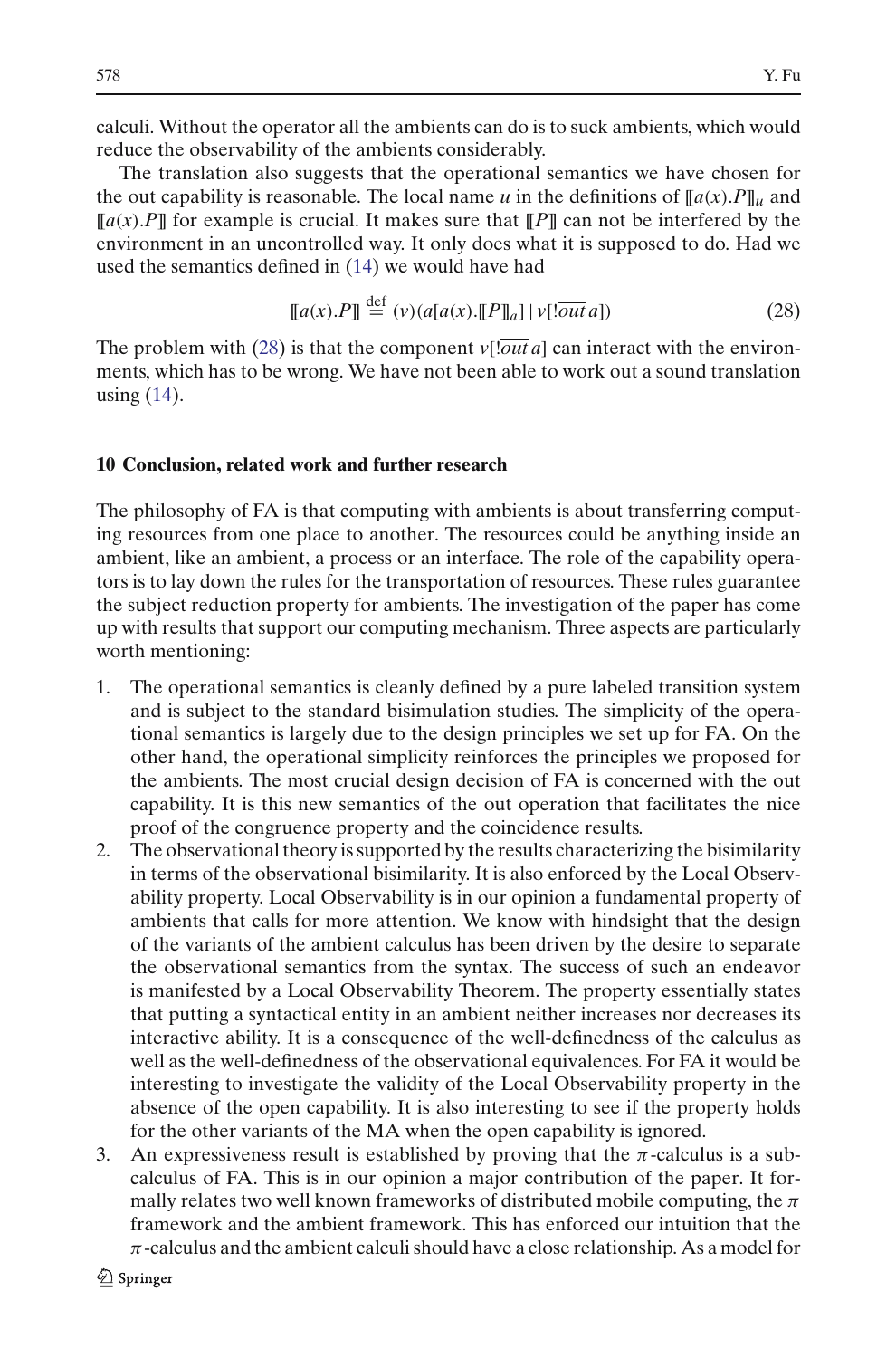distributed mobile computing FA encompasses a broader picture of computing than the  $\pi$ -calculus. The interpretation of  $\pi$  gives immediately an interpretation of the lazy λ-calculus in FA. It is our hope that the Full Abstraction Theorem will invite more efforts to investigate the ambient calculi.

The proofs appeared in this paper are interesting not only in that they make extensive use of the Bisimulation lemma but also in that they substantiate our choice of the semantics. Some of the proofs are facilitated by the particular computing mechanism of FA. The proof of Theorem [6.4](#page-21-1) for instance depends crucially on the operational semantics we have chosen for the out capability. The proof of the Local Observability property makes full use of the operational semantics of the open capability. From the point of view of the observational semantics, these proofs have also exploited the properties of the bisimulations in an essential way. It is with the help of the bisimilarities that we have been able to discover, and prove, the sub-model relationship between  $\pi$  and FA. In summary the paper offers a proof technique whose prominent feature is the heavy use of the Bisimulation lemma.

FA represents another step towards a better understanding of the calculi for mobile computing. To cast more light on what have been achieved in this paper and what aspects of FA remain to be investigated, we take a look at some related work and issues:

- The algebraic theory of MA has been studied in the framework of reductional semantics [\[11](#page-58-1),[19](#page-58-19)]. This approach is basically based on a reductional operational semantics, a structural congruence and a notion of successful test. Although intuitively straightforward, it is not comfortable to work with the reductional equivalences since one needs to consider all contexts of some form in order to test the equivalence of two ambients. The bisimulation approach to the semantics of the ambient calculi has been studied by several researchers. The SAP of Merro and Hennessy introduced a labeled transition semantics for a variant of SA in [\[22,](#page-58-5)[23\]](#page-58-20), where the bisimulation theory of SAP was studied. FA appears more streamlined than SAP. The congruence theorem in [\[22,](#page-58-5)[23\]](#page-58-20) relies on the fact that the capability operators come with passwords. In [\[24](#page-58-13)[,25\]](#page-58-21) Merro and Zappa Nardelli study the bisimulation equivalence for MA using a two level semantics. The congruence is proved to be the same as the reduction barbed equivalence. It is worth remarking that in the labeled transition semantics of MA the ambient *a*[**0**] can perform an action! This is a clear indication that the ambients of MA are best seen as abbreviations of some variants of MA with co-actions. Vigliotti and Phillips have looked at the barbed congruence in [\[43](#page-59-0)] for Safe Ambients. They proved that various definitions of barbedness induce the same congruence. This result is added with more weight by Theorem [7.5.](#page-27-0)
- The relationship between the  $\pi$ -Calculus and the ambient calculi is a question that has to be settled [\[30](#page-58-22)]. Due to its significance, a lot of attentions have been attracted to it. Results that have been obtained previously vary in shape and strength. A minimal requirement for a translation from the  $\pi$ -Calculus to ambient calculi is that the reductional behavior of the former is simulated by that of the latter. The translation in [\[11](#page-58-1)] falls in this category. The simulation of the operational semantics may also be required to preserve types [\[9](#page-58-23),[12](#page-58-24)[,20\]](#page-58-3). A translation meeting the minimal condition neither preserves nor reflects the observational equalities between processes. A stronger but reasonable requirement is that the translation reflects the operational semantics. An important consequence of the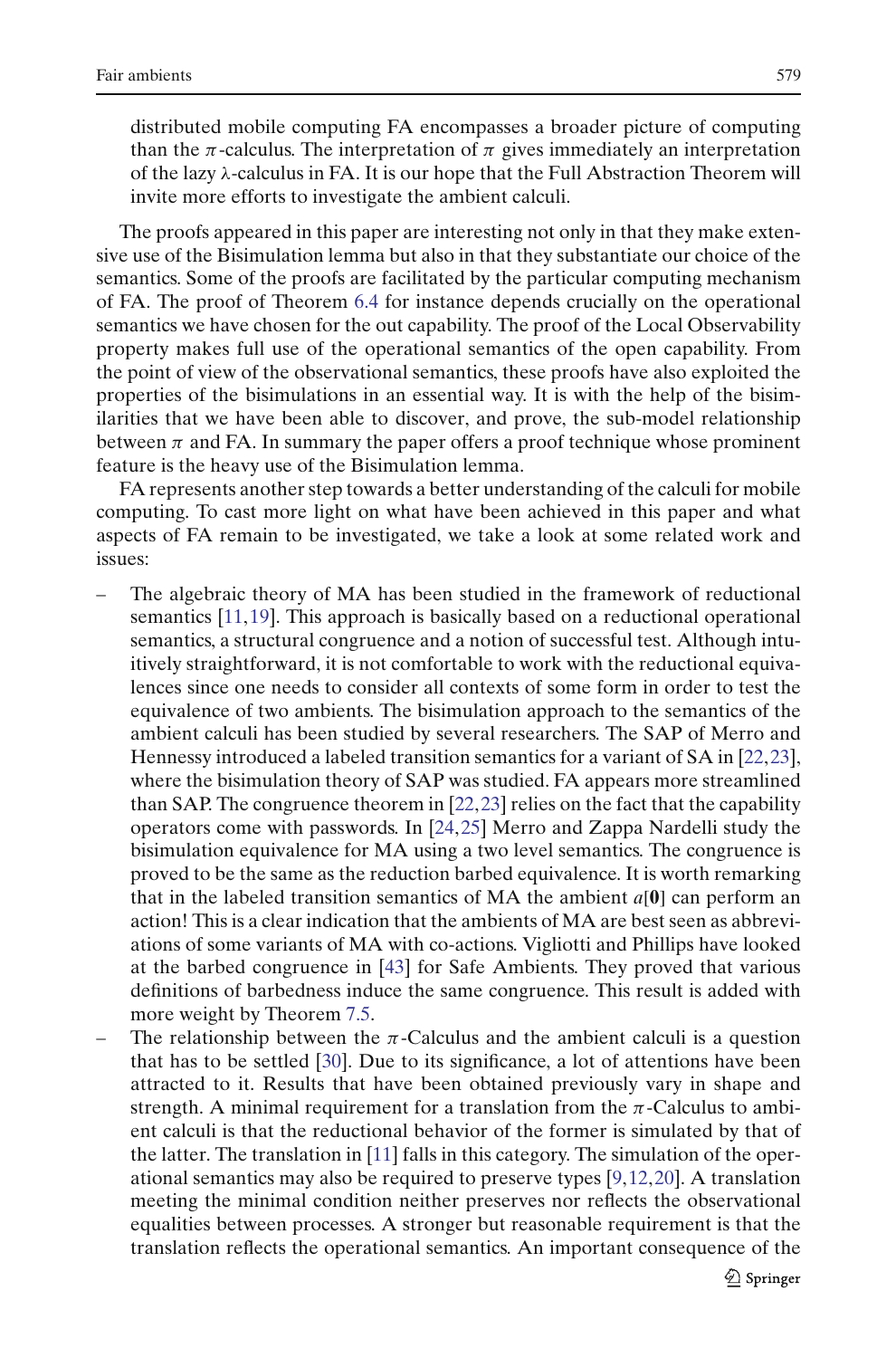stronger property is the full abstraction result about the translation. None of the previous encodings of the (asynchronous)  $\pi$ -Calculus in the ambient calculi satisfies the stronger requirement. The full abstraction result about our translation of the  $\pi$ -Calculus into FA represents a significant progress in the comparative study of the two models of mobile computing.

Analogously previous interpretations of the lazy λ-Calculus are weak in that they do not relate the equivalence of the λ-terms to the equivalence of the interpretations of the  $\lambda$ -terms. Our translation and Milner's encoding of the lazy  $\lambda$ -Calculus immediately give rise to a translation from the lazy  $\lambda$ -Calculus to FA that preserves the  $\beta$ -conversion. In [\[36](#page-58-18)] Sangiorgi discovered that Milner's encoding is actually fully abstract with respect to the open applicative bisimilarity, an extension of the applicative bisimilarity of Abramsky  $[1]$  $[1]$  to the open  $\lambda$ -terms. It follows that the encoding of the lazy  $\lambda$ -Calculus in FA is also fully abstract with regards to the open applicative bisimilarity.

– Apart from the calculi we have mentioned in the introduction, other variants of MA have been discussed. The Boxed Ambients [\[4](#page-57-4)] of Bugliesi, Castagna and Crafa for instance abandon the open capability in favor of more flexible communications. The communications in Boxed Ambients could either be horizontal (between siblings) or vertical (between parents and children). In FA the vertical communications can be achieved by global communications. To get the idea of the encodings it suffices to give the following example:

$$
a[\downarrow(x).P \mid c[\uparrow y.C]] \stackrel{\text{def}}{=} (k)a[k(x).P \mid k[c(v).out.\overline{a}v] \mid c[\overline{k}y.C]]
$$
  
\n
$$
\xrightarrow{\tau} (k)a[k(x).P \mid k[out.\overline{a}y] \mid c[C]]
$$
  
\n
$$
\xrightarrow{\tau} (k)(k[\overline{a}y] \mid a[k(x).P \mid c[C]])
$$
  
\n
$$
\xrightarrow{\tau} a[P\{y/x\} \mid c[C]]
$$

where *out* is the derived operator defined in Example [3.](#page-13-0) This is an example of a child sending a message to its parent. Using similar idea one could express the other three forms of vertical communication as well as the local communications of Cardelli and Gordon.

The Controlled Ambients [\[42\]](#page-59-1) of Teller, Zimmer and Hirschcoff impose the condition that the transmission of an ambient should be consented by both the sender and the receiver. Using the notations developed in this paper the semantics of the Controlled Ambients can be described as follows:

$$
a[in b.L | A] | b[in a.M | B] | c[letin a.N] \xrightarrow{\tau} b[a[L | A] | M | B] | c[N]
$$

$$
a[c[\overline{out} b.M | B] | letout c.L | A] | b[\overline{out} a.N | C] \xrightarrow{\tau} a[L | A] | c[M | B] | b[N | C]
$$

These three-party interactions can be achieved in two phases: First the present environment consents for an ambient to leave; and second the target environment consents for the ambient to come. This can be done in FA as follows:

$$
a[c.in b.L | A] | b[\overline{in} a.M | B] | c[\overline{a}.N] \longrightarrow^* b[a[L | A] | M | B] | c[N]
$$
  

$$
a[c[\uparrow.out b.M | B] | \downarrow L | A] | b[\overline{out} a.N | C] \longrightarrow^* a[L | A] | c[M | B] | b[N | C]
$$

where we have used the encodings of the vertical communications in FA explained above. This example and the previous one are meant to illustrate how to achieve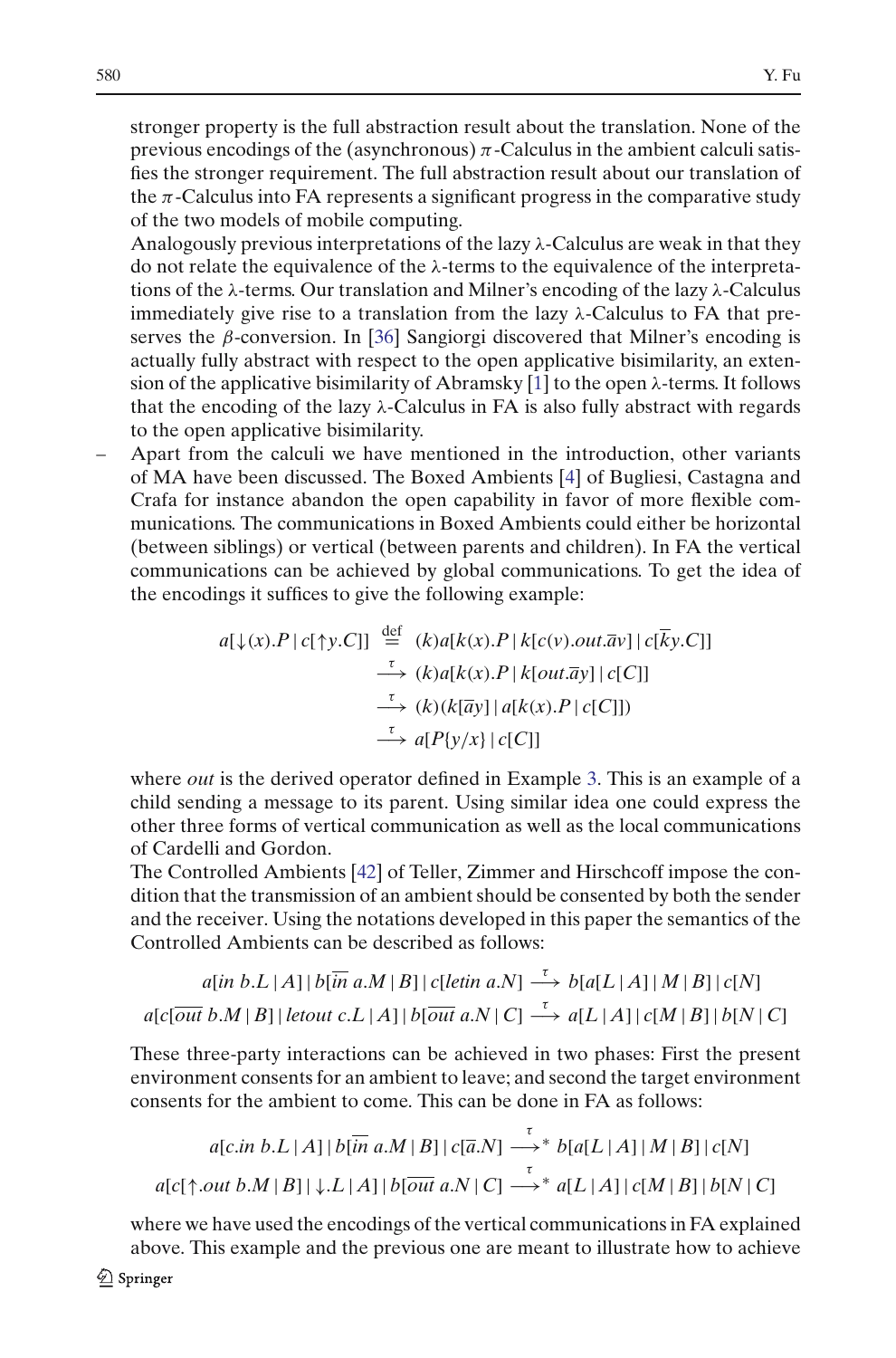in FA the various enhancements of the controlling power of ambients proposed in literature.

– Another way to harness the misbehavior of the ambients is to use types. Type systems of almost all the variants of MA have been proposed. The philosophy of types is best explained by the following slogan:

$$
Types = Interfaces = Protocols
$$

A type specifies the way a process may interact with the environments, which can also be seen as a protocol between the process and the environments. It is a beneficial exercise to look at the type systems for FA.

– There are a number of papers discussing the expressive power of the ambients. The Turing completeness of the ambient calculi have been established in [\[44](#page-59-2)[,45,](#page-59-3) [3,](#page-57-5)[5,](#page-57-6)[21\]](#page-58-25). Maffeis and Phillips proved in [\[21](#page-58-25)] that the ambients with only *in* and *out* capabilities but without restrictions are Turing complete. They also showed that termination is a decidable property for the subcalculus with only the *in* (or *out*) capability. In [\[32\]](#page-58-26) Phillips and Vigliotti showed that the Pure Ambient Calculus without restriction admits symmetric electoral systems. The Full Abstraction Theorem implies that the subcalculus of FA consisting of the out capability and communications is Turing complete. It would be interesting to study the expressive power of the subcalculi of FA in a systematic way.

A lot of interesting issues about FA await studies. We outline some of them below:

- A fundamental question is how much more expressive FA is over  $\pi$ . In other words, is there an encoding from FA to  $\pi$  that preserves and reflects the interactability. The key problem is how to interpret the nested structures (the structure in depth) of the ambients by the flat structure of the  $\pi$ -calculus. It is likely though that the interactional ability of the ambients can not be fully captured by the  $\pi$ -processes.
- Another important question is how orthogonal the capability operators of FA are and how much redundancy there is. To explain what we mean, let FA−*in* denote the subcalculus of FA that drops the in and co-in operators. If there is an encoding from FA−*in* to FA, say the inclusion map, that preserves and reflects the interactability, then the *in* and *in* operators are orthogonal to the other three pairs of operators in the sense that the presence of *in* and *in* does not increase the expressiveness of the other three pairs of operators. If on the other hand there is an encoding from FA to FA−*in* that preserves and reflects the interactability, then the pair *in*, *in* are redundant in terms of the interactional behavior. In a larger scale the characterizations of the expressiveness of the subcalculi of FA are also important to better our understanding of the ambients. We are currently looking at these issues.
- At a technical level, the question of the coincidence of the late semantics with the early semantics is nontrivial. Here the analogy with the higher order  $\pi$ -calculus [\[35,](#page-58-27)[38](#page-58-28),[41](#page-58-29)] breaks down. The reason that the early semantics and the late semantics coincide for the higher order  $\pi$ -calculus is that one can always prefix a transmitted higher order variable to control its firing after it lands on the target places. On the other hand there is no way to stop a transmitted ambient from action once it is in position.
- A question hard to answer is concerned with the axiomatization of  $\approx$  for the finite FA. Ambient calculi are of higher order. The Turing completeness of the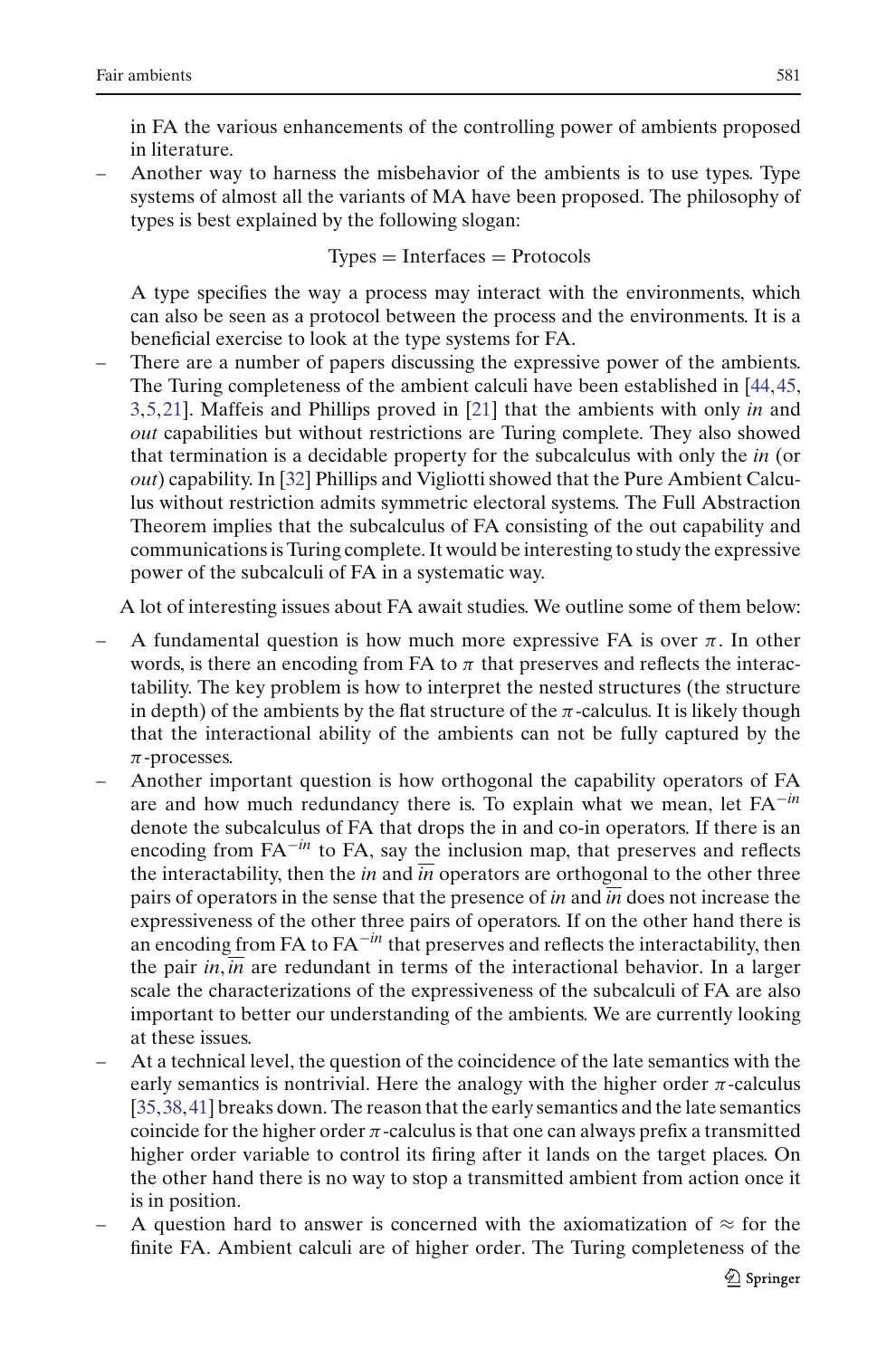higher order communications, like that in the higher order  $\pi$ -calculus, defeats any attempt to obtain a (decidable) complete system. But if we restricts to linear higher order calculus, complete system can be achieved. In [\[16](#page-58-30)] a complete equational system is constructed for the Linear Higher Order  $\pi$ . The ambient interactions of FA are linear in the sense that a transmitting ambient is not duplicated when it arrives at the target ambient. Despite of the linearality though, the problem remains untouched.

– From a programming point of view, efforts are called for to see how FA, with or without syntactical sugars, can be used as a core language for web applications, protocol designs, security related issues. In these applications it is extremely useful to have the *if* \_*then*\_*else* construct. This construct does not really make sense in the ambient calculi previously studied. But thanks to the global communications, FA can be extended with the processes of the form

## **if**  $\varphi$  **then** *M* **else** *N*

where  $\varphi$  is a conjunction of match  $x = y$  and mismatch  $x \neq y$ . In this aspect FA opens up a new avenue for applying the ambients to practical programming.

The reports on the progress of attacking some of the above issues would have to occur elsewhere.

**Acknowledgment** The author is supported by The National Distinguished Young Scientist Fund of NNSFC (60225012), The National 973 Project (2003CB317005) and The National Nature Science Foundation of China (60473006 and 60573002). He wishes to thank X. Cai, X. Dong, H. Long and H. Zhu for their proof reading. Examples [7,](#page-14-0) [10](#page-15-1) and [13](#page-31-0) were pointed to us by X. Dong. Example [8](#page-15-2) was pointed to us by H. Lv. The author is grateful to the referees for their constructive comments and suggestions.

## **Appendix A: Two auxiliary definitions**

The "bisimulation up to" is a technique widely used in process theory [\[26\]](#page-58-7). This is the approach to establish bisimulation equalities up to some known equivalence. In this section we recall two well-known (bi)simulation-up-to relations used in the paper. We first define the strong bisimilarity.

<span id="page-47-0"></span>**Definition A.1** A symmetric relation  $\mathcal{R}$  on processes is a strong bisimulation if it is closed under substitution and the followings hold whenever *PRQ*:

- 1. If  $P \stackrel{\lambda}{\longrightarrow} P'$  and  $\lambda$  is in the set  $\{\tau,\kappa\} \cup \{a[\overline{out}\,b], a[[out\,b]], a[bx], a[\overline{b}x], (x)a[\overline{b}x]\}$  $a, b, x \in \mathcal{N}$  then  $Q \stackrel{\lambda}{\longrightarrow} Q' \mathcal{R} P'$  for some  $Q'$ . 2. If  $P \stackrel{\lambda}{\longrightarrow} P'$  and  $\lambda$  is in the set  $\{\tau, \kappa\} \cup \{a[\overline{out}b], a[[out b]], a[bx], a[\overline{b}x], (x)a[\overline{b}x] \}$ <br>
2. If  $P \stackrel{[out a]}{\longrightarrow} (\widetilde{m}) \langle A \rangle P'$  then for every name *d* and every process *O* satisfying  $\widetilde{m} \cap$
- *f f <i>P*  $\rightarrow$  *P'* and  $\lambda$  is in the set { $\tau, \kappa$ }  $\cup$  { $a[outb]$ ,  $a[outb]$ ,  $a[bx]$ ,  $a[\overline{bx}]$ ,  $(x)\alpha$ ,  $a, b, x \in \mathcal{N}$ } then  $Q \rightarrow Q'RP'$  for some  $Q'$ .<br> *ff*  $P \stackrel{[outa]}{\longrightarrow} (\widetilde{m})(A)P'$  then for every name *d* and every p  $(\widetilde{n})\langle B\rangle Q'$  and  $(a, b, x \in \mathcal{N} \text{ then } Q \xrightarrow{\lambda} Q' \mathcal{R} P'$ <br>
If  $P \stackrel{[out,a]}{\longrightarrow} (\widetilde{m}) \langle A \rangle P'$  then for ev<br>  $\hat{m}(O) = \emptyset$  there exist some<br>  $(\widetilde{n})(B | d[Q' | O]) \mathcal{R} (\widetilde{m}) (A | d[P']$  $(\widetilde{n})(B | d[Q' | O]) \mathcal{R} (\widetilde{m})(A | d[P' | O]).$ 2. If  $P \stackrel{\text{[out a]}}{\longrightarrow} (\widetilde{m}) \langle A \rangle P'$ <br>  $\hat{m}(O) = \emptyset$  there e:<br>  $(\widetilde{n})(B | d[Q' | O]) \mathcal{R}$ <br>
3. If  $P \stackrel{a[in b]}{\longrightarrow} (\widetilde{m}) \langle A \rangle P'$ then for every name *d* and every process *O* satisfying  $\tilde{m} \cap$ <br>xist some  $\tilde{n}, B, Q'$  such that  $Q \stackrel{[out a]}{\longrightarrow} (\tilde{n}) \langle B \rangle Q'$  and<br> $(\tilde{m}) (A | d[P' | O]).$ <br>' then for every process *O* satisfying  $\tilde{m} \cap f n(O) = \emptyset$  there
- $f_n(O) = \emptyset$  there exist some  $\tilde{n}, B, Q'$  such that  $Q \stackrel{[out a]}{\longrightarrow} (\tilde{n}) \langle B \rangle Q'$  and  $(\tilde{n}) \langle B | d[Q' | O] \rangle \mathcal{R}(\tilde{m}) (A | d[P' | O]).$ <br>If  $P \stackrel{a[in b]}{\longrightarrow} (\tilde{m}) \langle A \rangle P'$  then for every process *O* satisfying  $\tilde{m} \cap f_n(O) = \emptyset$  there exi  $(P' | b[A | O]).$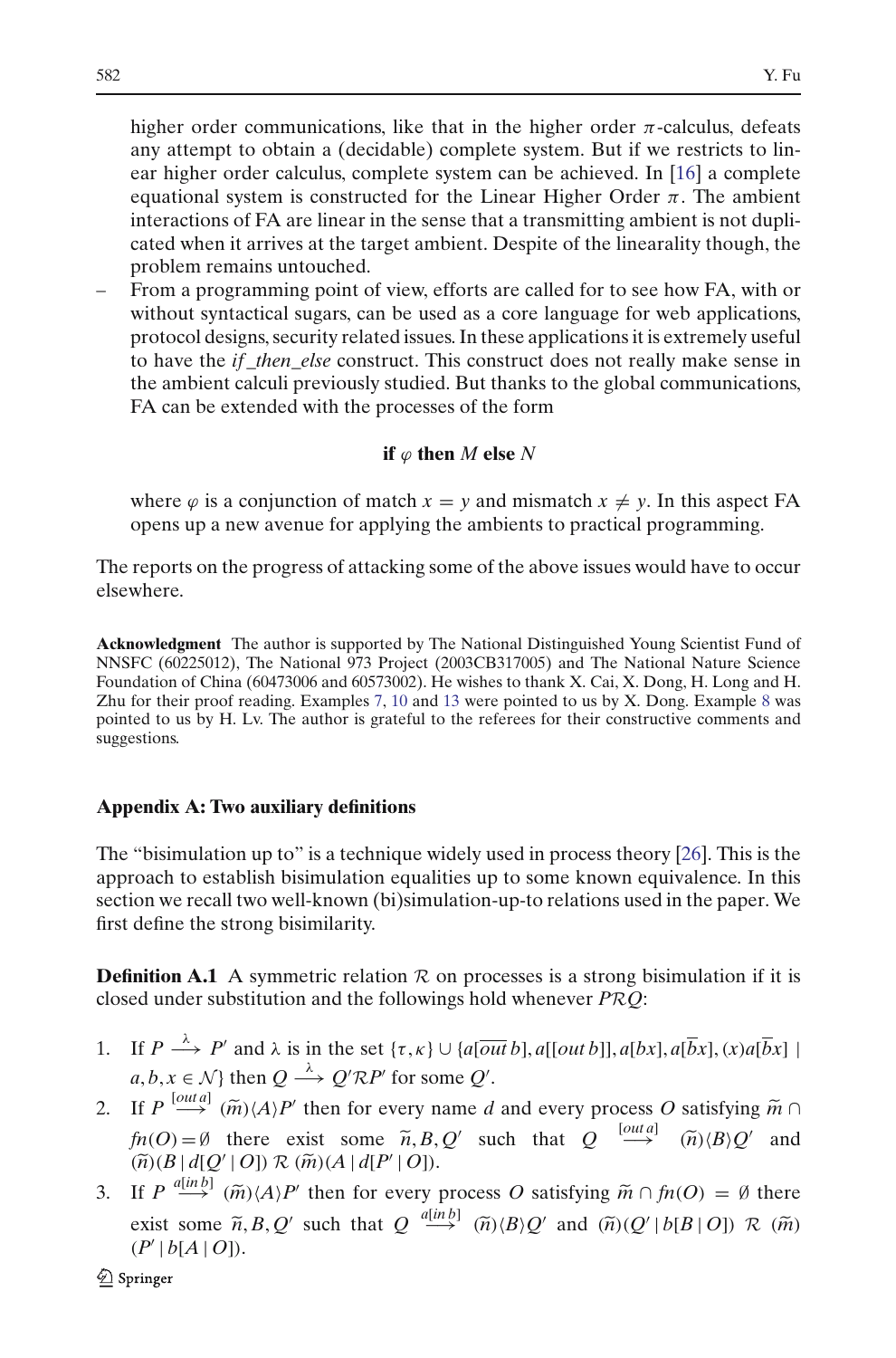- Fair ambients 583<br>
4. If  $P \xrightarrow{a[\overline{open} b]} (\widetilde{m}) \langle M \rangle P'$  then for every process *O* satisfying  $\widetilde{m} \cap f n(O) = \emptyset$  there For  $\lim_{n \to \infty} \frac{1}{n}$ <br>
If  $P \xrightarrow{a[\overline{open} b]} (\widetilde{m}) \langle M \rangle P'$  then for every process O satisfying  $\widetilde{m} \cap f n(O) = \emptyset$  there<br>
exist some  $\widetilde{n}, N, Q'$  such that  $Q \xrightarrow{a[\overline{open} b]} (\widetilde{n}) \langle N \rangle Q'$  and  $(\widetilde{n}) (Q' | b[N | O]) \mathcal{R} (\widetilde{m})$  $(P' | b[M | O]).$
- 5. If  $P \stackrel{a[\overline{in}b]}{\longrightarrow} C[\_]$  then for every *N* satisfying  $fn(N) \cap bn(C[\_]) = \emptyset$  there exists some  $C'[\ ]$  such that  $Q \stackrel{a[in b]}{\longrightarrow} C'[\ ]$  and  $C'[b[N]] \mathcal{R} C[b[N]]$ .
- 6. If  $P \xrightarrow{a[open\ b]} C[\ ]$  then for every *N* satisfying  $fn(N) \cap bn(C[\ ]) = \emptyset$  there exists some  $C'[\_]$  such that  $Q \stackrel{a[open\,]}{\longrightarrow} C'[\_]$  and  $C'[N] \mathcal{R} C[N]$ .

The strong bisimilarity ∼ is the largest strong bisimulation.

The basic algebraic properties of  $\sim$  are guaranteed by the following proposition.

## **Proposition A.2** *The strong bisimilarity* ∼ *is a congruence.*

In observational theories the equivalence  $\sim$  will be explored to iron out the difference between structurally equivalent processes. Technically this is done by using the proof method of 'bisimulation up to ∼'. The definition of the 'bisimulation up to ∼' and the proof of the next lemma can be found in [\[26](#page-58-7)]. In our framework the definition is as follows:

**Definition A.3** A family of symmetric relations  $\{R^{\tilde{z}}\}_{\tilde{z}\subseteq f\mathcal{N}}$  on processes is an open simand the proof of the next lemma can be found in [26]. In our framework the definition<br>is as follows:<br>**Definition A.3** A family of symmetric relations  $\{R^{\tilde{z}}\}_{\tilde{z}\subseteq_f\mathcal{N}}$  on processes is an open sim-<br>ulation up to hold:  $\frac{Z}{Z}Q$  and σ re:<br>' ∼  $R^z$  ∼  $P'$ Lation up to ∼ if whenever  $PR^2Q$  and *σ* respects *z* then  $Pσ'R^2Qσ$  and the followings old:<br>
1. If  $P \xrightarrow{\tau} P'$  then  $Q \Rightarrow Q' \sim R^{\tilde{z}} \sim P'$  for some  $Q'$ .<br>
2. If  $P \xrightarrow{\kappa} P'$  and *κ* is not of the form  $\bar{a}(x)$ , then

- 1. If  $P \stackrel{\tau}{\longrightarrow} P'$  then  $Q \Longrightarrow Q' \sim R^{\tilde{z}} \sim P'$  for some  $Q'$ .
- $Q'$ .  $\sqrt{\sim R^2 \sim P'}$ <br>of the form  $\overline{a}$ <br> $\sqrt{\sim R^{\tilde{z}x}} \sim P'$
- 3. If  $P \stackrel{\overline{a}(x)}{\longrightarrow} P'$  then  $Q \stackrel{\overline{a}(x)}{\longrightarrow} Q' \sim R^{\tilde{z}x} \sim P'$  for some  $Q'$ .
- 4. If  $P \stackrel{\lambda}{\longrightarrow} P'$  and  $\lambda$  is a label in the following set  $\{a[\overline{out}\,b], a[[out\,b]], a[bx], a[\overline{b}x]\}$  $a, b \in \mathcal{N}$  then  $Q \stackrel{\lambda}{\Longrightarrow} Q' \sim \mathcal{R}^{\tilde{z}} \sim P'$  for some  $Q'$ .  $Q' \sim R^{\tilde{z}x} \sim$ <br>bel in the fo<br> $Q' \sim R^{\tilde{z}} \sim P'$ **he following**<br>
∼ *P'* for sor<br>  $V \sim R^{\tilde{z}x} \sim P'$ 6. If  $P \xrightarrow{\Lambda} P'$  and  $\lambda$  is a label in the following set  $\{a[\overline{out}b], a[[out b]], a[bx], a[\overline{b}x] \mid a, b \in \mathcal{N}\}$  then  $Q \xrightarrow{\lambda} Q' \sim \mathcal{R}^{\tilde{z}} \sim P'$  for some  $Q'$ .<br>5. If  $P \xrightarrow{[\text{out } a]} P'$  then  $Q \xrightarrow{(\text{out } a]} Q' \sim \mathcal{R}^{\tilde{z}x} \sim P'$
- 5. If  $P \stackrel{(x)a[bx]}{\longrightarrow} P'$  then  $Q \stackrel{(x)a[\overline{b}x]}{\longrightarrow} Q' \sim R^{\tilde{z}x} \sim P'$  for some  $Q'$ .
- *a*, *b* ∈ *N*} then  $Q \xrightarrow{\triangle} Q' \sim R^{\tilde{z}} \sim P'$  for some  $Q'$ .<br>
If  $P \xrightarrow{(\alpha \mu \bar{b}_x)} P'$  then  $Q \xrightarrow{(\alpha \mu \bar{b}_x)} Q' \sim R^{\tilde{z}x} \sim P'$  for some  $Q'$ .<br>
If  $P \xrightarrow{[out a]} (\tilde{m}) \langle A \rangle P'$  then for every name *d* and every process *O* sa  $\tilde{m} \cap \tilde{m}(O) = \emptyset$  there exist some  $\tilde{n}$ ,  $B$ ,  $Q'$ ,  $Q''$  such that  $Q \Longrightarrow^{[out a]} (\tilde{n}) \langle B \rangle Q'$  and  $(\tilde{n}) (B | d[Q' | O]) \Longrightarrow Q'' \sim \mathcal{R}^{\tilde{z}} \sim (\tilde{m}) (A | d[P' | O]).$ <br>If  $P \stackrel{a(in b]}{\longrightarrow} (\tilde{m}) \langle A \rangle P'$  then for every process *O* satisfy If  $P \xrightarrow{\text{(x) a [b,x]}} P'$  then  $Q \xrightarrow{\text{(x) a [b,x]}} Q' \sim R^{\tilde{z}x} \sim P'$  for<br>
If  $P \xrightarrow{\text{(out a)}} (\tilde{m}) \langle A \rangle P'$  then for every name d<br>  $\tilde{m} \cap f n(O) = \emptyset$  there exist some  $\tilde{n}, B, Q', Q''$  su<br>  $(\tilde{n}) (B | d[Q' | O]) \Longrightarrow Q'' \sim R^{\tilde{z}} \sim (\tilde{m}) (A | d[P']$  $Q'' \sim \mathcal{R}^{\tilde{z}} \sim (\tilde{m})(A | d[P' | O]).$ 6. If  $P \stackrel{[outa]}{\longrightarrow} (\tilde{m}) \langle A \rangle P'$  then for every name *d* and every process *O* satisfying  $\tilde{m} \cap \tilde{m}(O) = \emptyset$  there exist some  $\tilde{n}, B, Q', Q''$  such that  $Q \Longrightarrow^{\text{[outa]}} (\tilde{m}) \langle B \rangle Q'$  and  $(\tilde{n}) (B | d[Q' | O]) \Longrightarrow Q'' \sim \mathbb{R}^{\tilde{z$
- $\widetilde{n}$ , *B*, *Q'*, *Q''* exist such that  $Q \Longrightarrow^{\alpha[\text{in }b]} (\widetilde{n}) \langle B \rangle Q'$  and  $(\widetilde{n}) (Q' | b[B | O]) \Longrightarrow Q'' \sim$ If  $P \stackrel{a[in\{b\}}{\longrightarrow} \widetilde{(m)} \langle A \rangle P'$  then for every process O satisfying  $\widetilde{m} \cap f_n(O) = \emptyset$  some  $\mathcal{R}^{\mathcal{Z}} \sim (\widetilde{m})(P' | b[A | O]).$ 8. If  $P \stackrel{a[in\ b]}{\longrightarrow} (\tilde{m}) \langle A \rangle P'$  then for every process *O* satisfying  $\tilde{m} \cap f n(O) = \emptyset$  some  $\tilde{n}, B, Q', Q''$  exist such that  $Q \stackrel{a[in\ b]}{\longrightarrow} (\tilde{n}) \langle B \rangle Q'$  and  $(\tilde{n}) (Q' | b[B | O]) \implies Q'' \sim R^{\tilde{z}} \sim (\tilde{m}) (P' | b[A | O]).$ <br>8. If  $P \stackrel$  $\overset{a[in\,b]}{\longrightarrow}$   $(\widetilde{n})\langle B\rangle Q'$  and  $(\widetilde{n})(Q' | b[B$ <br>
very process O satisfying  $\widetilde{m} \cap f$ <br>  $\Rightarrow^{a[\overline{open} b]}$   $(\widetilde{n})(N)Q'$  and  $(\widetilde{n})(Q')$
- $\widetilde{n}, N, Q', Q''$  exist such that  $Q \implies^{\text{alopen}} \widetilde{\rightarrow}^{\text{al}}(\widetilde{n}) \langle N \rangle Q'$  and  $(\widetilde{n})(Q' | b[N | O]) \implies$  $Q'' \sim \mathcal{R}^{\tilde{z}} \sim (\tilde{m})(P' | b[M | O]).$  $\overline{P}$   $\sim \frac{\overline{(m)}(P'|b[A])}{(m \overline{P}^{a[open]b]}}$ <br>  $P^{a[open]b]}$   $\sim \overline{R^2}$   $\sim \overline{R^2}$   $\sim \overline{R^2}$   $\sim \overline{R^2}$
- 9. If  $P \stackrel{a[inb]}{\longrightarrow} C[\_]$  then for every *N* satisfying  $fn(N) \cap bn(C[\_]) = \emptyset$  there exist some  $C'[\_], Q'$  such that  $Q \Longrightarrow \stackrel{a[\overline{in}b]}{\longrightarrow} C'[\_]$  and  $C'[b[N]] \Longrightarrow Q'$  $I$ ) = Ø there exist so<br>  $V \sim R^{\tilde{z}} \sim C[b[N]]$ .
- $R^{\tilde{z}} \sim C[b[N]]$ .<br>  $\vert \psi \rangle = \emptyset$  there exis<br>  $\psi' \sim R^{\tilde{z}} \sim C[N]$ . 10. If  $P \stackrel{a[open\ b]}{\longrightarrow} C[\ ]$  then for every *N* satisfying  $fn(N) \cap bn(C[\ ]) = \emptyset$  there exist some  $C'[\_], Q'$  such that  $Q \Longrightarrow^{a[open\, b]} C'[\_]$  and  $C'[N] \Longrightarrow Q'$  $\hat{\mathfrak{D}}$  Springer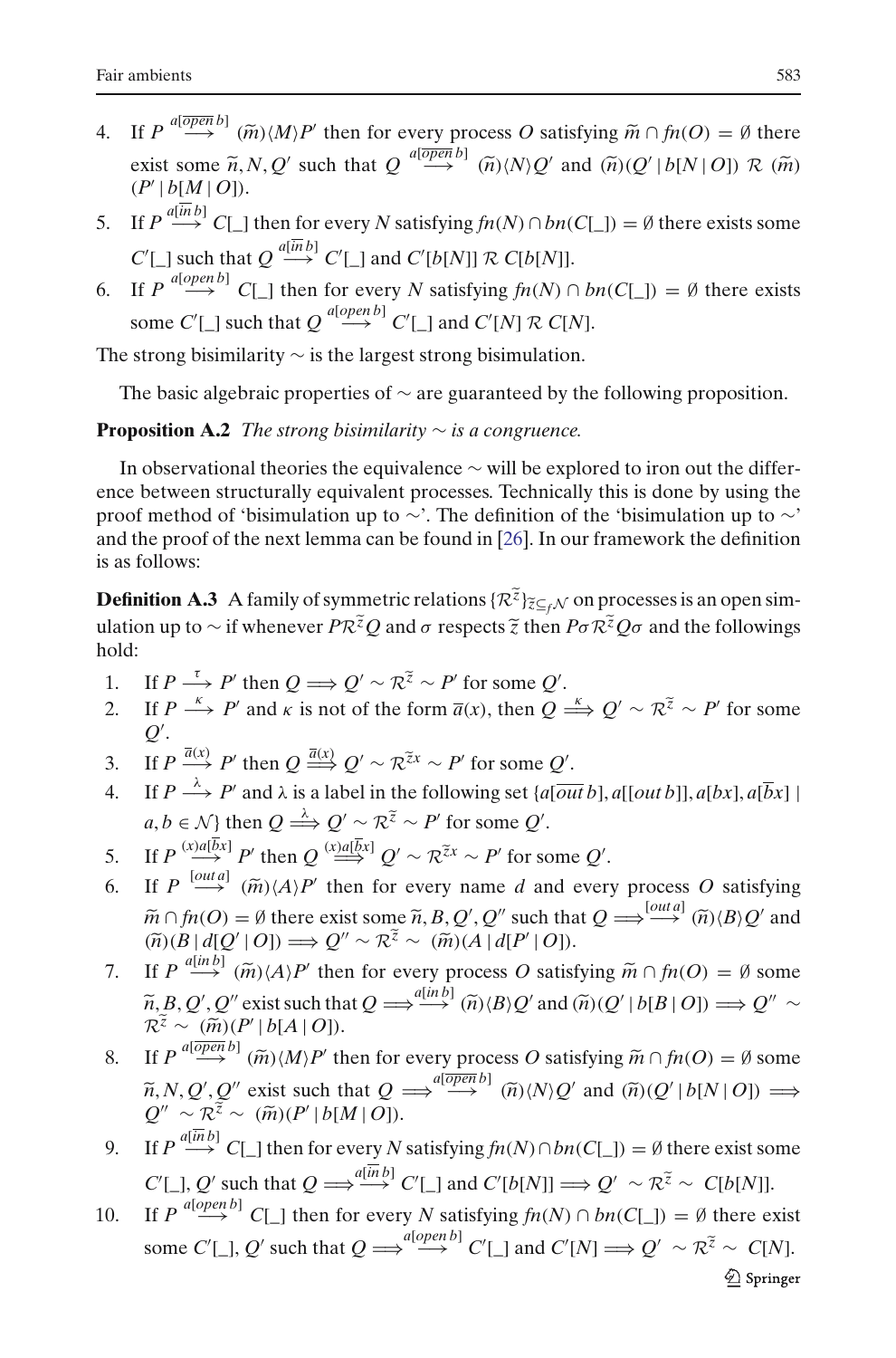<span id="page-49-0"></span>**Proposition A.4** *If* {*R*<sup>*z*</sup>}*z*⊆*f N is an open bisimulation up to* ∼ *then R*<sup> $z$ </sup> ⊆≈<sup>*z*</sup> *for all finite sequences*  $\tilde{z}$  *of names.* 

As is pointed out in [\[39](#page-58-31)] (open) bisimulations up to  $\approx$  fail a proposition like Proposition [A.4.](#page-49-0) Many useful alternatives have been proposed though. The next definition provides one such alternative.

ition A.4. Many useful alternatives have been proposed though. The next definition<br>provides one such alternative.<br>**Definition A.5** A family of symmetric relations  $\{\mathcal{R}^{\tilde{z}}\}_{\tilde{z}\subseteq_f\mathcal{N}}$  on processes is an open<br>s followings hold: simulation up to  $\{\approx \tilde{z}\}_{\tilde{z}\subset \epsilon\mathcal{N}}$  if whenever  $P\mathcal{R}^{\tilde{z}}Q$  and  $\sigma$  respects  $\tilde{z}$  then  $P\sigma\mathcal{R}^{\tilde{z}}Q\sigma$  and the 2. If  $P \xrightarrow{k} P'$  then  $Q \Longrightarrow Q' \approx \bar{z} R^{\bar{z}}P'$  for some *Q'*.<br>
2. If  $P \xrightarrow{k} P'$  and  $\kappa$  is not of the form  $\bar{a}(x)$ , then  $Q \xrightarrow{k} Q' \approx \bar{z} R^{\bar{z}}P'$  for some *Q'*.

- 1. If  $P \stackrel{\tau}{\longrightarrow} P'$  then  $Q \Longrightarrow Q' \approx \tilde{z} \mathcal{R}^{\tilde{z}}P'$  for some  $Q'$ .
- 
- 3. If  $P \xrightarrow{\kappa} P'$  then  $Q \Longrightarrow Q' \approx \tilde{z} R^{\tilde{z}}P'$  for some  $Q'$ .<br>
2. If  $P \xrightarrow{\kappa} P'$  and  $\kappa$  is not of the form  $\overline{a}(x)$ , then  $Q =$ <br>
3. If  $P \xrightarrow{\overline{a}(x)} P'$  then  $Q \xrightarrow{\overline{a}(x)} Q' \approx \tilde{z}^x R^{\tilde{z}x}P'$  for some  $Q'$ .
- 4. If  $P \stackrel{\lambda}{\longrightarrow} P'$  and  $\lambda$  is a label in the following set  $\{a[\overline{out}\,b], a[[out\,b]], a[bx], a[\overline{b}x]\}$  $a, b \in \mathcal{N}$  then  $Q \stackrel{\lambda}{\Longrightarrow} Q' \approx^{\tilde{z}} \mathcal{R}^{\tilde{z}}P'$  for some  $Q'$ .  $Q' \approx \tilde{z}^{\chi} R$ <br>bel in the<br> $\chi' \approx \tilde{z}^{\chi} R^{\tilde{\chi}} P'$ 4. If  $P \xrightarrow{\lambda} P'$  and  $\lambda$  is a label in the following set  $\{a \overline{[out\, b]}$ <br>  $a, b \in \mathcal{N}\}$  then  $Q \xrightarrow{\lambda} Q' \approx \overline{\lambda}^2 R^2 P'$  for some  $Q'$ .<br>
5. If  $P \xrightarrow{(x)a[\overline{b}x]} P'$  then  $Q \xrightarrow{(x)a[\overline{b}x]} Q' \approx \overline{\lambda}^x R^2 P'$  for some  $Q'$ . 6. If  $P \xrightarrow{\Lambda} P'$  and  $\lambda$  is a label in the following set  $\{a[\overline{out}b], a[[out b]], a[bx], a[\overline{b}x] \mid a, b \in \mathcal{N}\}$  then  $Q \xrightarrow{\lambda} Q' \approx \overline{\lambda} \mathcal{R}^{\overline{\lambda}} P'$  for some  $Q'$ .<br>5. If  $P \xrightarrow{(\lambda)a[\overline{b}x]} P'$  then  $Q \xrightarrow{(\lambda)a[\overline{b}x]} Q' \approx \overline{\lambda} \math$
- 
- *a*, *b* ∈ *N*} then  $Q \xrightarrow{\triangle} Q' \approx^{\overline{z}} R^{\overline{z}} P'$  for some  $Q'$ .<br>
If  $P \xrightarrow{(\alpha \mathbf{i} \overline{b}x]} P'$  then  $Q \xrightarrow{(\alpha \mathbf{i} \overline{b}x]} Q' \approx^{\overline{z}x} R^{\overline{z}x} P'$  for some  $Q'$ .<br>
If  $P \xrightarrow{[out a]} (\widetilde{m}) \langle A \rangle P'$  then for every name *d* and  $\tilde{m} \cap \tilde{m}(O) = \emptyset$  there exist some  $\tilde{n}, B, Q', Q''$  such that  $Q \Longrightarrow^{[outa]} (\tilde{n}) \langle B \rangle Q'$  and  $(\tilde{n}) \langle B | d[Q' | O] \rangle \Longrightarrow Q'' \approx^{\tilde{z}} \tilde{k}^{\tilde{z}} (\tilde{m}) (A | d[P' | O]).$ <br>If  $P \xrightarrow{a[inb]} (\tilde{m}) \langle A \rangle P'$  then for every process *O* satisfying  $\$ If  $P \xrightarrow{(\mathbf{x}) \mathbf{d}[\overline{\mathbf{b}}\mathbf{x}]} P'$  then  $Q \xrightarrow{(\mathbf{x}) \mathbf{d}[\overline{\mathbf{b}}\mathbf{x}]} Q' \approx \overline{\mathbf{x}} \mathbf{x} \mathbf{d} \mathbf{x} P'$  for <br>If  $P \xrightarrow{[\mathbf{out}]} (\widetilde{m}) \langle A \rangle P'$  then for every name  $\widetilde{m} \cap f n(O) = \emptyset$  there exist some  $\widetilde{n}, B, Q', Q''$  s<br> $(\$  $Q'' \approx \tilde{z} \mathcal{R}^{\tilde{z}}(\tilde{m})(A | d[P' | O]).$ 6. If  $P \stackrel{[outa]}{\longrightarrow} (\widetilde{m})\langle A \rangle P'$  then for every name *d* and every process *O* satisfying  $\widetilde{m} \cap f n(O) = \emptyset$  there exist some  $\widetilde{n}, B, Q', Q''$  such that  $Q \Longrightarrow^{[outa]} (\widetilde{n})\langle B \rangle Q'$  and  $(\widetilde{n})\langle B | d[Q' | O] \rangle \Longrightarrow Q'' \approx \widetilde{z} \mathcal{R}$
- $\widetilde{n}, B, Q', Q''$  exist such that  $Q \implies^{\mathcal{A}[n] \times D} \widetilde{n} \times (B \times Q' \text{ and } \widetilde{n} \times (Q' \mid b[B \mid O]) \implies$  $Q'' \approx \tilde{z} \mathcal{R}^{\tilde{z}}(\tilde{m})(P' | b[A | O]).$  $P \frac{a_{\text{lin}}(B)}{B} (\widetilde{B} \mid d[Q' \mid O]) =$ <br>  $P \frac{a_{\text{lin}}(B)}{B} (\widetilde{m}) \langle A \rangle$ <br>  $B, Q', Q'' \text{ exist}$ <br>  $\approx \frac{a_{\text{lin}}(B)}{B} (\widetilde{m}) (P')$ 8. If  $P \stackrel{a[in\ b]}{\longrightarrow} (\tilde{m}) \langle A \rangle P'$  then for every process *O* satisfying  $\tilde{m} \cap f n(O) = \emptyset$  some  $\tilde{n}, B, Q', Q''$  exist such that  $Q \stackrel{a[in\ b]}{\longrightarrow} (\tilde{n}) \langle B \rangle Q'$  and  $(\tilde{n}) (Q' | b[B | O]) \stackrel{a[on\ c]}{\longrightarrow} Q'' \approx \tilde{i} R^{\tilde{i}} (\tilde{m}) (P' | b[A | O]).$  $\tilde{u}$  $\Longrightarrow^{\text{a}(inb)} (\widetilde{n})\langle B \rangle Q'$  and  $(\widetilde{n})(Q')$ <br>
very process *O* satisfying  $\widetilde{m} \cap f$ <br>  $\Longrightarrow^{\text{a}(\overline{open}\,b)} (\widetilde{n})\langle N \rangle Q'$  and  $(\widetilde{n})(Q')$
- $\widetilde{n}$ , *N*, *Q'*, *Q''* exist such that  $Q \implies \overset{a[open]}{\rightarrow} \widetilde{n}$   $\widetilde{n}$  $\langle N \rangle Q'$  and  $\widetilde{n}$  $\gamma(Q'|b[N|O]) \implies$  $Q'' \approx \tilde{z} \mathcal{R}^{\tilde{z}}(\tilde{m})(P' | b[M | O]).$  $\widetilde{z} \times \widetilde{z} \times \widetilde{z} \times \widetilde{m}$  (*P*)<br>  $P \xrightarrow{a(\overline{open}} b] (\widetilde{m}) \langle P \rangle$ <br>  $N, Q', Q'' \text{ exist}$ <br>  $\widetilde{z} \times \widetilde{z} (\widetilde{m}) (P')$
- 9. If  $P \stackrel{a[inb]}{\longrightarrow} C[\_]$  then for every *N* satisfying  $fn(N) \cap bn(C[\_]) = \emptyset$  there exist some  $C'[\_], Q'$  such that  $Q \Longrightarrow \stackrel{a[in\ b]}{\longrightarrow} C'[\_]$  and  $C'[b[N]] \Longrightarrow Q'$  $\vec{v}$  =  $\theta$  there exist<br>  $\vec{v}$   $\approx \vec{v}$   $\vec{v}$   $\vec{v}$   $C[b[N]]$ .
- 10. If  $P \stackrel{a[open\ b]}{\longrightarrow} C[\ ]$  then for every *N* satisfying  $fn(N) \cap bn(C[\ ]) = \emptyset$  there exist some  $C'[\_], Q'$  such that  $Q \Longrightarrow^{a[open\, b]} C'[\_]$  and  $C'[N] \Longrightarrow Q'$  $R^{\tilde{z}}$  *C*[*b*[*N*]].<br>  $\beta$  = *Ø* there ex<br>  $\gamma \approx \tilde{z}$   $R^{\tilde{z}}$  *C*[*N*].

<span id="page-49-1"></span>By using the following lemma, the above definition can be exploited to establish bisimulation equalities.

By using the following lemma, the above definition can be exploited to establish<br>bisimulation equalities.<br>**Proposition A.6** If both  $\{\mathcal{R}^{\tilde{z}}\}_{\tilde{z}\subseteq_f\mathcal{N}}$  and  $\{(\mathcal{R}^{\tilde{z}})^{-1}\}_{\tilde{z}\subseteq_f\mathcal{N}}$  are open simula **Proposition A.6** *If both*  $\{R^z\}_{\overline{z}\subseteq_f\mathcal{N}}$  *and*  $\{(R^z)^{\perp}\}_{\overline{z}\subseteq_f\mathcal{N}}$  *are open simulations up to*  $\{\approx \overline{z}\}_{\overline{z}\subseteq_f\mathcal{N}}$  *then*  $R^{\overline{z}} \subseteq \approx \overline{z}$  *for all finite sequences*  $\overline{z}$  *of names.*<br>*Pr* 

 $\{\approx^z\}_{\approx\leq_f N}$  then  $\mathcal{R}^z \subseteq \approx^z$  for all finite sequences  $\widetilde{z}$  of names.<br>*Proof* Suppose for instance  $P \approx^{\widetilde{z}} \mathcal{R}^{\widetilde{z}} \approx^{\widetilde{z}} Q \stackrel{a[in\ b]}{\longrightarrow} (\widetilde{x})(A)N$ . By repeated use of definitions of  $\mathcal{R}^{\wid$ definitions of  $\mathbb{R}^{\tilde{z}}$  and  $\approx \tilde{z}$ , it is not difficult to see that for every O some  $\tilde{y}$ , B, M, P' exist such that  $P \Longrightarrow^{a[in\,]} (\tilde{y}) \langle B \rangle M$  and for instance  $P \approx \tilde{z}$ <br>  $\tilde{z}$  and  $\approx \tilde{z}$ , it is not d<br>  $\frac{a(lnb)}{(y)(B)}$  and<br>  $\tilde{y}$ )(*M* | *b*[*B* | *O*]) =  $\approx \tilde{z}$   $Q \xrightarrow{a | m | D} (\tilde{x}) \langle A \rangle N$ . By repult to see that for every *O* som<br>  $\approx \tilde{z}$   $\pi \tilde{z} \approx \tilde{z}$  ( $\tilde{m}$ )( $N | b[A | O]$ )

$$
\widetilde{\mathbf{y}}(M | b[B | O]) \Longrightarrow P' \approx \widetilde{z} \mathcal{R}^{\widetilde{z}} \approx \widetilde{z} \quad (\widetilde{m})(N | b[A | O])
$$

In this manner one could prove that  $\{z^{\tilde{z}} \mathcal{R}^{\tilde{z}} \approx \tilde{z}\}_{\tilde{z} \subseteq f}$  is a bisimulation.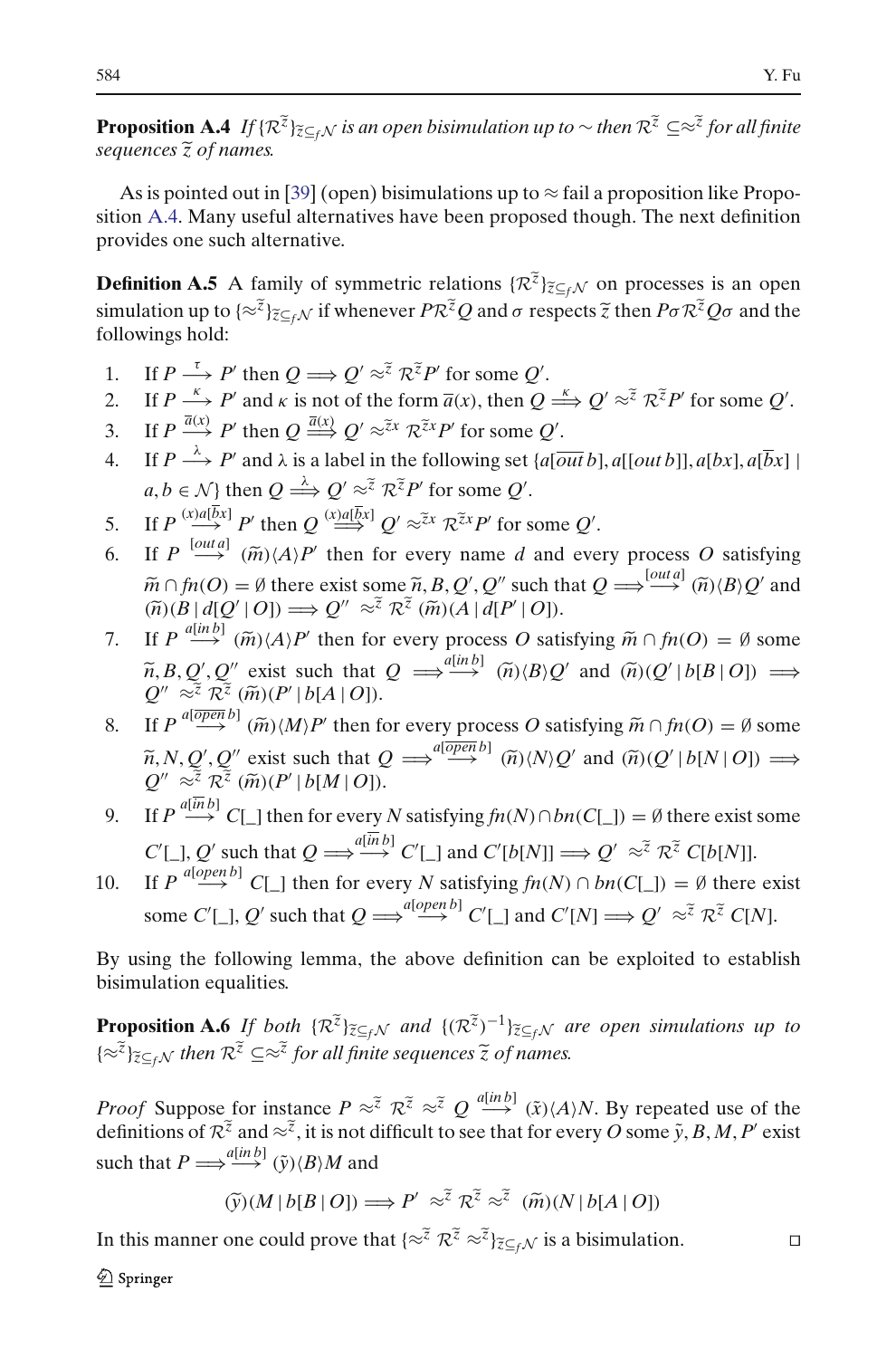## **Appendix B: The proof of Proposition [8.3](#page-33-1)**

In this appendix we prove that  $\approx_{opn}^{f}$  is a congruence equivalence. The idea of the proof is the same as the one in [\[22\]](#page-58-5). Before proving the result, we define an order relation on transitions.

Suppose  $t = (t_1, \ldots, t_n)$  is a tree with subtrees  $t_1, \ldots, t_n$  and *s* is another tree. We say that *s* is order less than *t* if either of the following properties hold:

- the depth of  $s$  is less than the depth of  $t$ ;
- $s = (t_1, \ldots, t_{i-1}, s_i, t_{i+1}, \ldots, t_n)$  and  $s_i$  is order less than  $t_i$ .

The tree order is the transitive closure of the order less relation. Now the derivations can be ordered by imposing the tree order on them. Since every transition has a unique derivation, we thus have an order relation on the transitions.  $s = (t_1, \ldots, t_{i-1}, s_i, t_{i+1}, \ldots, t_n)$  and  $s_i$  is order less than  $t_i$ .<br>
e tree order is the transitive closure of the order less relation. Now the detain be ordered by imposing the tree order on them. Since every transitio

<span id="page-50-0"></span>**Lemma 14** *The following properties hold:*

(i) The following lemma states the congruence property of the  $\tilde{x}$ -bisimilar **and**  $\tilde{x}$ -bisimilar **and**  $\tilde{x}$  *If P*  $\approx$ <sup>*x*</sup> *Q* then  $\kappa$ *.P*  $\approx$ <sup>*x*</sup>  $\kappa$ *x*.*Q provided that*  $\kappa$  *is not of the form a*(

**Lemma 14** The following properties  
\n(i) If 
$$
P \approx^{\tilde{x}} Q
$$
 then  $\kappa.P \approx^{\tilde{x}} \kappa.Q$  pre  
\n(ii) If  $P \approx^{\tilde{x}} Q$  then  $P \mid O \approx^{\tilde{x}} Q \mid O$ ;

- (iii) *If*  $P \approx^{\tilde{x}} Q$  *then*  $a[P] \approx^{\tilde{x}} a[Q]$ ;
- (iii) *If*  $P \approx^{\tilde{x}} Q$  then  $a[P] \approx^{\tilde{x}} a[Q]$ ;<br>(iv) *If*  $P \approx^{\tilde{x}} Q$  then (y)  $P \approx^{\tilde{x}} (y)Q$ ; (iv) *If*  $P \approx^{\tilde{x}} Q$  then  $(y)P \approx^{\tilde{x}} (y)$ <br>(v) *If*  $P \approx^{\tilde{x}} Q$  then  $!P \approx^{\tilde{x}} !Q$ .
- 

*Proof* (i) The proof is straightforward.<br>
(ii,iii,iv) Construct a series of relatio<br>  $S_0^{\tilde{\chi}} \stackrel{\text{def}}{=} \approx_{opn}^{f}$ 

(ii,iii,iv) Construct a series of relations as follows: ⎧

$$
\mathcal{S}_0^{\tilde{z}} \stackrel{\text{def}}{=} \mathcal{L}_{opn}
$$
\n
$$
\vdots
$$
\n
$$
\mathcal{S}_{i+1}^{\tilde{z}} \stackrel{\text{def}}{=} \left\{ \begin{array}{l} (P|N, Q|N) \\ ((x)P, (x)Q) \\ (a[P], a[Q]) \end{array} \middle| P \mathcal{S}_i^{\tilde{z}} Q \right\}
$$
\n
$$
\vdots
$$
\n
$$
i \in \omega \mathcal{S}_i^{\tilde{z}}. Clearly \mathcal{S}^{\tilde{z}} is the relation
$$

Let  $\mathcal{S}^{\widetilde{z}}$  be  $\bigcup$ 

$$
∴
$$
  
early  $S^z$  is the relation  
{ $(C[P], C[Q]) | P \approx^z Q, C[]$  a context}

Let  $S^{\tilde{z}}$  be  $\bigcup_{i \in \omega} S_i^{\tilde{z}}$ . Clearly  $S^{\tilde{z}}$  is the relation<br>{(*C*[*P*], *C*[*Q*]) |  $P \approx^{\tilde{z}} Q$ , *C*[\_] a context}<br>We prove by structural induction that { $S^{\tilde{z}}$ } $_{\tilde{z} \subseteq_f \mathcal{N}}$  is an open bisimula inductive proof is carried out in two steps: We prove by structural induct<br>inductive proof is carried out in<br>1. *Base Step*: The pairs in  $S_{0}^{\tilde{z}}$ We prove by structural induction that  $\{S^z\}_{\tilde{z}\subseteq_f\mathcal{N}}$  is an open bisimulation up to ∼. The inductive proof is carried out in two steps:<br>1. *Base Step*: The pairs in  $S_0^{\tilde{z}}$  satisfy the bisimulation up to ∼ p

- *Base Step*: The pairs in  $S_0^{\tilde{z}}$  satisfy the bisimulation up to ∼ property;
- inctive proof is a<br> *Base Step*: The<br> *Induction Step*<br>
the pairs in  $S_{i+1}^{\tilde{z}}$ the pairs in  $S_{i+1}^{\overline{z}}$  satisfy the bisimulation up to ∼ property.

Since  $\approx_{opn}^f$  satisfies the bisimulation property by definition, we only have to prove the the pairs in  $S_{i+1}^{\bar{z}}$  is an  $S_{i+1}^{\bar{z}}$  is an open bisimulation up to ∼ property.<br>Since  $\approx_{opn}^{f}$  satisfies the bisimulation property by definition, we only have to prove the induction step. Notice that we are stratifying the elements of  $S^z$ .<br>Since  $\approx_{opn}^{f}$  satisfies the bisimu<br>induction step. Notice that we<br>stratifying the elements of  $S^z$ .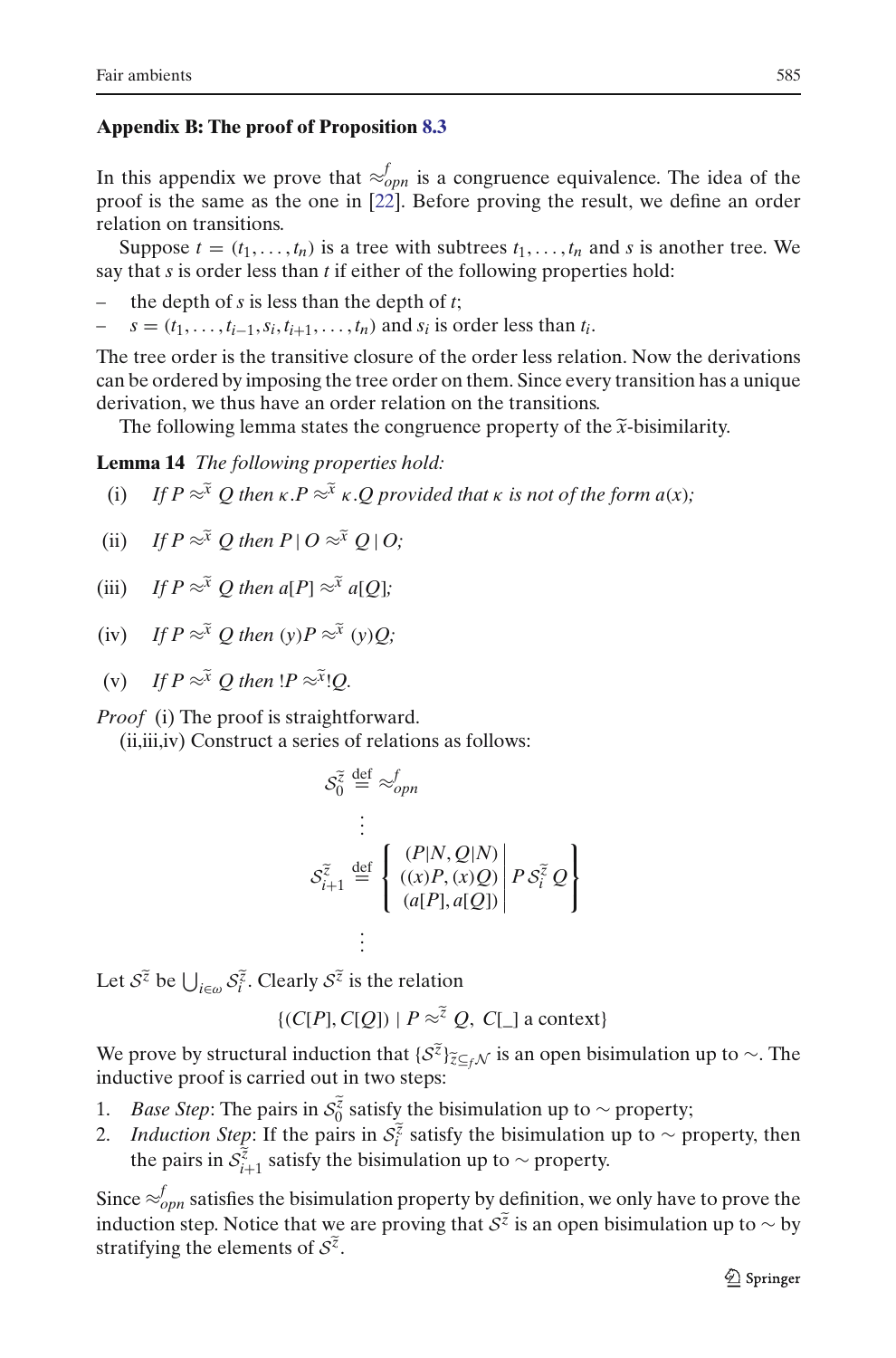Now suppose that the pairs in  $S_i^{\tilde{z}}$  satisfy the bisimulation up to ∼ property and that  $\tilde{C}_i^{\tilde{z}}Q$ . That is we have the following *induction hypotheses*:<br>
If  $P \xrightarrow{\tau} P'$  then  $Q \Longrightarrow Q' \sim S^{\tilde{z}} \sim P'$  for some  $Q'$ <sup>586</sup><br>
Now suppose that the pairs in  $S_i^{\tilde{z}}$  satisfy the bisimulation<br>  $PS_i^{\tilde{z}}Q$ . That is we have the following *induction hypotheses*:

- 1. If  $P \stackrel{\tau}{\longrightarrow} P'$  then  $Q \Longrightarrow Q' \sim S^{\tilde{z}} \sim P'$  for some  $Q'$ .
- 2. If *P*  $\xrightarrow{\kappa} P'$  then  $Q \Longrightarrow Q' \sim S^{\tilde{z}} \sim P'$  for some *Q'*.<br>
2. If *P*  $\xrightarrow{\kappa} P'$  and *k* is not of the form  $\overline{a}(x)$ , then  $Q \xrightarrow{\kappa} Q' \sim S^{\tilde{z}} \sim P'$  for some  $Q'$ . 3. If  $P \xrightarrow{\kappa} P'$  then  $Q \Longrightarrow Q' \sim S^2 \sim P'$  for some  $Q'$ .<br>  $Q'$ .<br>
3. If  $P \xrightarrow{\bar{a}(x)} P'$  then  $Q \xrightarrow{\bar{a}(x)} Q' \sim S^{\tilde{z}x} \sim P'$  for some  $Q'$ .
- 
- 4. If  $P \stackrel{\lambda}{\longrightarrow} P'$  and  $\lambda$  is a label in the following set  $\{a[\overline{out}\,b], a[[out\,b]], a[bx], a[\overline{b}x]\}$  $a, b \in \mathcal{N}$  then  $Q \stackrel{\lambda}{\Longrightarrow} Q' \sim S^{\tilde{z}} \sim P'$  for some  $Q'$ .  $Q' \sim S^{\tilde{z}x} \sim$ <br>bel in the foll<br> $Q' \sim S^{\tilde{z}} \sim P'$  $\hat{P}$  *i* ∼ *P'* for sor<br> $\hat{P}$  ∼  $S^{\tilde{z}x}$  ∼ *P'* 4. If  $P \xrightarrow{\Lambda} P'$  and  $\lambda$  is a<br>  $a, b \in \mathcal{N}$  then  $Q \xrightarrow{\lambda}$ <br>
5. If  $P \xrightarrow{(\lambda a | \bar{b}x) } P'$  then  $Q$ <br>
6. If  $P \xrightarrow{[out a]} (\widetilde{m})(A)P'$
- 5. If  $P \stackrel{(x) a [bx]}{\longrightarrow} P'$  then  $Q \stackrel{(x) a [bx]}{\longrightarrow} Q' \sim S^{\tilde{z}x} \sim P'$  for some  $Q'$ .
- then for every name *d* and every process *O* satisfying  $a, b \in \mathcal{N}$  then  $Q \xrightarrow{\leftrightarrow} Q' \sim S^{\overline{z}} \sim P'$  for<br>
If  $P \xrightarrow{(x)a[\overline{b}x]} P'$  then  $Q \xrightarrow{(x)a[\overline{b}x]} Q' \sim S^{\overline{z}x}$ <br>
If  $P \xrightarrow{[outa]} (\widetilde{m}) \langle A \rangle P'$  then for every n<br>  $\widetilde{m} \cap f n(O) = \emptyset$  there exist some  $\widetilde{n}, B, Q'$  $\widetilde{m} \cap fn(O) = \emptyset$  there exist some  $\widetilde{n}$ ,  $B$ ,  $Q'$ ,  $Q''$  such that  $Q \Longrightarrow^{[out a]} (\widetilde{n}) \langle B \rangle Q'$  and  $\Rightarrow$   $\frac{[out a]}{=}$   $\widetilde{(n)}$   $\widetilde{(B)}$   $Q'$ If  $P \xrightarrow{(\mathbf{x}) \mathbf{d}(\overline{\mathbf{b}}\mathbf{x})} P'$  then  $Q \xrightarrow{(\mathbf{x}) \mathbf{d}(\overline{\mathbf{b}}\mathbf{x})} Q' \sim S^{\overline{z}\mathbf{x}} \sim P'$  for If  $P \xrightarrow{[\mathbf{out}]} (\widetilde{m}) \langle A \rangle P'$  then for every name  $d \widetilde{m} \cap f n(O) = \emptyset$  there exist some  $\widetilde{n}, B, Q', Q''$  su  $(\widetilde{n})(B | d[$  $Q'' \sim S^{\tilde{z}} \sim (\tilde{m})(A \mid d[P' \mid O]).$ 6. If  $P \stackrel{[outa]}{\longrightarrow} (\widetilde{m})\langle A \rangle P'$  then for every name *d* and every process *O* satisfying  $\widetilde{m} \cap f n(O) = \emptyset$  there exist some  $\widetilde{n}, B, Q', Q''$  such that  $Q \Longrightarrow^{\text{[outa]}} (\widetilde{n})\langle B \rangle Q'$  and  $(\widetilde{n})\langle B | d[Q' | O] \rangle \Longrightarrow Q'' \sim S^{\widetilde{z}}$  $\tilde{\alpha} \in \tilde{n}$ ,  $B$ ,  $Q'$ ,  $Q''$  such that  $Q = \tilde{\alpha} \in (\tilde{m}) (A | d[P' | O]).$ <br>every process O satisfying  $\Rightarrow \frac{a(inb)}{(m)(B)Q'}$  and  $(\tilde{n})(Q')$
- $\widetilde{n}, B, Q', Q''$  exist such that  $Q \Longrightarrow^{\mathcal{A}(m|D)} \widetilde{n}, B,Q'$  and  $\widetilde{n}, Q' | b[B|Q] \Longrightarrow Q'' \sim$  $\widetilde{n}$  ( $\widetilde{n}$ )(*B*|d[Q'|<br>
If  $P \stackrel{a[in\ b]}{\longrightarrow} (\widehat{n}$ <br>  $\widetilde{n}$ , *B*, Q', Q'' e<br>  $S^{\widetilde{z}} \sim \frac{(\widetilde{m})(P')}{(P')}$  $S^{\tilde{z}} \sim (\tilde{m})(P'|b[A|O]).$ 8. If  $P \stackrel{a[in\ b]}{\longrightarrow} (\tilde{m}) \langle A \rangle P'$  then for every process O satisfying  $\tilde{m} \cap f n(O) = \emptyset$  some  $\tilde{n}, B, Q', Q''$  exist such that  $Q \stackrel{a[in\ b]}{\Longrightarrow} (\tilde{n}) \langle B \rangle Q'$  and  $(\tilde{n}) (Q' | b[B | O]) \Longrightarrow Q'' \sim S^{\tilde{z}} \sim (\tilde{m}) (P' | b[A | O]).$ <br>8. If  $P \stackrel{a[$ at  $Q \Longrightarrow^{a[in\,b]} (\widetilde{n})\langle B\rangle Q'$  and  $(\widetilde{n})(\widetilde{n})$ <br>
ten for every *O* satisfying  $\widetilde{m} \cap f$ <br>  $\Longrightarrow^{a[\overline{op} \widetilde{en} \widetilde{b}]} (\widetilde{n})\langle N\rangle Q'$  and  $(\widetilde{n})(Q')$
- , Q'' exist such that  $Q \implies \stackrel{a[open]}{\longrightarrow} \widehat{n}(N)Q'$  and  $\widehat{n}(Q' | b[N| O]) \implies Q'' \sim$  $S^{\tilde{z}} \sim (\tilde{m})(P')$ <br> *S*<sup> $\tilde{z} \sim (\tilde{m})(P')$ <br> *S*<sup> $\tilde{z} \sim (\tilde{m})(P')$ <br> *S*<sup> $\tilde{z} \sim (\tilde{m})(P')$ </sup></sup></sup>  $S^{\tilde{z}} \sim (\tilde{m})(P'|b[M|O]).$
- 9. If  $P \stackrel{a[inb]}{\longrightarrow} C[\_]$  then for every *N* satisfying  $fn(N) \cap bn(C[\_]) = \emptyset$  there exist some  $C'[\_], Q'$  such that  $Q \Longrightarrow \stackrel{a[in\ b]}{\longrightarrow} C'[\_]$  and  $C'[b[N]] \Longrightarrow Q'$  $J$  = *S*<sup>*z*</sup> ∼ *C*[*b*[*N*]].<br> $\sim$  *S*<sup>*z*</sup> ∼ *C*[*b*[*N*]].
- 10. If  $P \stackrel{a[open\,]}{\longrightarrow} C[\_]$  then for every *N* satisfying  $fn(N) \cap bn(C[\_]) = \emptyset$  there exist some  $C'[\_], Q'$  such that  $Q \Longrightarrow^{a[open\, b]} C'[\_]$  and  $C'[N] \Longrightarrow Q'$  $S^{\tilde{z}} \sim C[b[N]]$ .<br>  $\vert \tilde{z} \vert = \emptyset$  there exis<br>  $\vert \tilde{z} \vert \sim S^{\tilde{z}} \sim C[N].$

We need to verify that the pairs  $(P|N, Q|N)$ ,  $((x)P, (x)Q)$ ,  $(a[P], a[Q])$ , which are in Some  $C'[\ ]$ ,  $Q'$  such that  $Q \rightleftharpoons^{a[open]} C'[\ ]$  and  $C'[N] \rightleftharpoons Q' \sim S^z \sim C[N]$ .<br> *S*<sup>2</sup> we need to verify that the pairs  $(P|N, Q|N)$ ,  $((x)P, (x)Q)$ ,  $(a[P], a[Q])$ , which are in  $S_{i+1}^z$ , satisfy the bisimulation up to ∼ propert each of the above ten bisimulation properties persists through structural composition. In what follows, we enumerate for each structural composition, say (*P*|*N*, *Q*|*N*), all the possible interactive effects of each of the above ten bisimulations and show that the interactions always result in bisimulations under the induction hypotheses.

- $(P|L, Q|L)$ .
- interactions always result in bisimulations under the induction hypotheses.<br>  $(P|L, Q|L)$ .<br>
1.  $P \stackrel{\tau}{\longrightarrow} P'.P | L \stackrel{\tau}{\longrightarrow} P' | L$  is simulated by  $Q | L \Longrightarrow Q' | L \sim S^{\tilde{z}} \sim P' | L$ .
	- 2. *P*  $\stackrel{\kappa}{\longrightarrow}$  *P'* and  $\kappa$  is not of the form  $\overline{a}(x)$ . *P* | *L*  $\stackrel{\kappa}{\longrightarrow}$  *P'* | *L* is simulated by  $P \xrightarrow{\tau} P'.P | L \xrightarrow{\tau} P' | L$  is sim<br>  $P \xrightarrow{\kappa} P'$  and  $\kappa$  is not of the<br>  $Q | L \xrightarrow{\kappa} Q' | L \sim S^{\tilde{z}} \sim P' | L$ . 1.  $P \to P'.P | L \to P' | L$  is simulated by  $Q | L \Rightarrow Q' | L \sim S^* \sim P' |$ <br>
	2.  $P \xrightarrow{K} P'$  and  $\kappa$  is not of the form  $\overline{a}(x). P | L \xrightarrow{K} P' | L$  is simula<br>  $Q | L \xrightarrow{\kappa} Q' | L \sim S^{\tilde{\kappa}} \sim P' | L$ .<br>
	3.  $P \xrightarrow{\overline{a}(x)} P'. P | L \xrightarrow{\overline{a}(x)} P' | L$  is simula
	-
	- 4. *P*  $\stackrel{\lambda}{\longrightarrow}$  *P'* and  $\lambda$  is a label in the following set  $\{a[\overline{out}\,b], a[[out\,b]], a[bx], a[\overline{b}x]\}$  $a, b \in \mathcal{N}$ ,  $P \mid L \stackrel{\lambda}{\longrightarrow} P' \mid L$  is simulated by  $Q \mid L \stackrel{\lambda}{\Longrightarrow} Q' \mid L \sim S^{\tilde{z}} \sim P' \mid L$ .  $\mu \sim S^{\tilde{z}x} \sim P'|L$ <br>|a[[out b]], a[bx]<br>| | L ~  $S^{\tilde{z}} \sim P'$ 4.  $P \xrightarrow{\lambda} P'$  and  $\lambda$  is a label in the following set  $\{a[\overline{out} b], a[[out b]], a[bx], a[\overline{b}x] \mid a, b \in \mathcal{N}\}\)$ .<br>  $a, b \in \mathcal{N}\}$ ,  $P|L \xrightarrow{\lambda} P'|L$  is simulated by  $Q|L \xrightarrow{\lambda} Q'|L \sim S^{\tilde{z}} \sim P'|L$ .<br>
	5.  $P \xrightarrow{(x)a[\overline{b}x]} P'. P|L \xrightarrow{(x)a[\overline{b}x$ 4.  $P \xrightarrow{\wedge} P'$  and  $\lambda$  is a label in the following set  $\{a[\overline{out}b], a[[out b]], a[bx], a[\overline{bx}]\}$ <br>  $a, b \in \mathcal{N}\}$ ,  $P | L \xrightarrow{\lambda} P' | L$  is simulated by  $Q | L \xrightarrow{\lambda} Q' | L \sim S^{\tilde{z}} \sim P' | L$ .<br>
	5.  $P \xrightarrow{(\textit{val}[\overline{bx}]} P'. P | L \xrightarrow{(\textit{valid}]} P' | L \text{ is simulated by }$
	-
	- $a, b \in \mathcal{N}$ ;  $P | L \xrightarrow{\lambda} P' | L$  is simulated by  $Q | L \xrightarrow{\lambda} Q' | L \sim S^{\tilde{z}} \sim P' | L$ .<br>  $P \xrightarrow{(x)a[\bar{b}x]} P'. P | L \xrightarrow{(x)a[\bar{b}x]} P' | L$  is simulated by  $Q | L \xrightarrow{(x)a[\bar{b}x]} Q' | L \sim S^{\tilde{z}x} \sim P' | L$ .<br>  $P \xrightarrow{[outa]} (\tilde{m}) \langle A \rangle P'. P | L \xrightarrow{[outa]} (\tilde{m}) \langle$  $Q''$  such that  $Q''$  $(A | d[P' | L | O]).$

Springer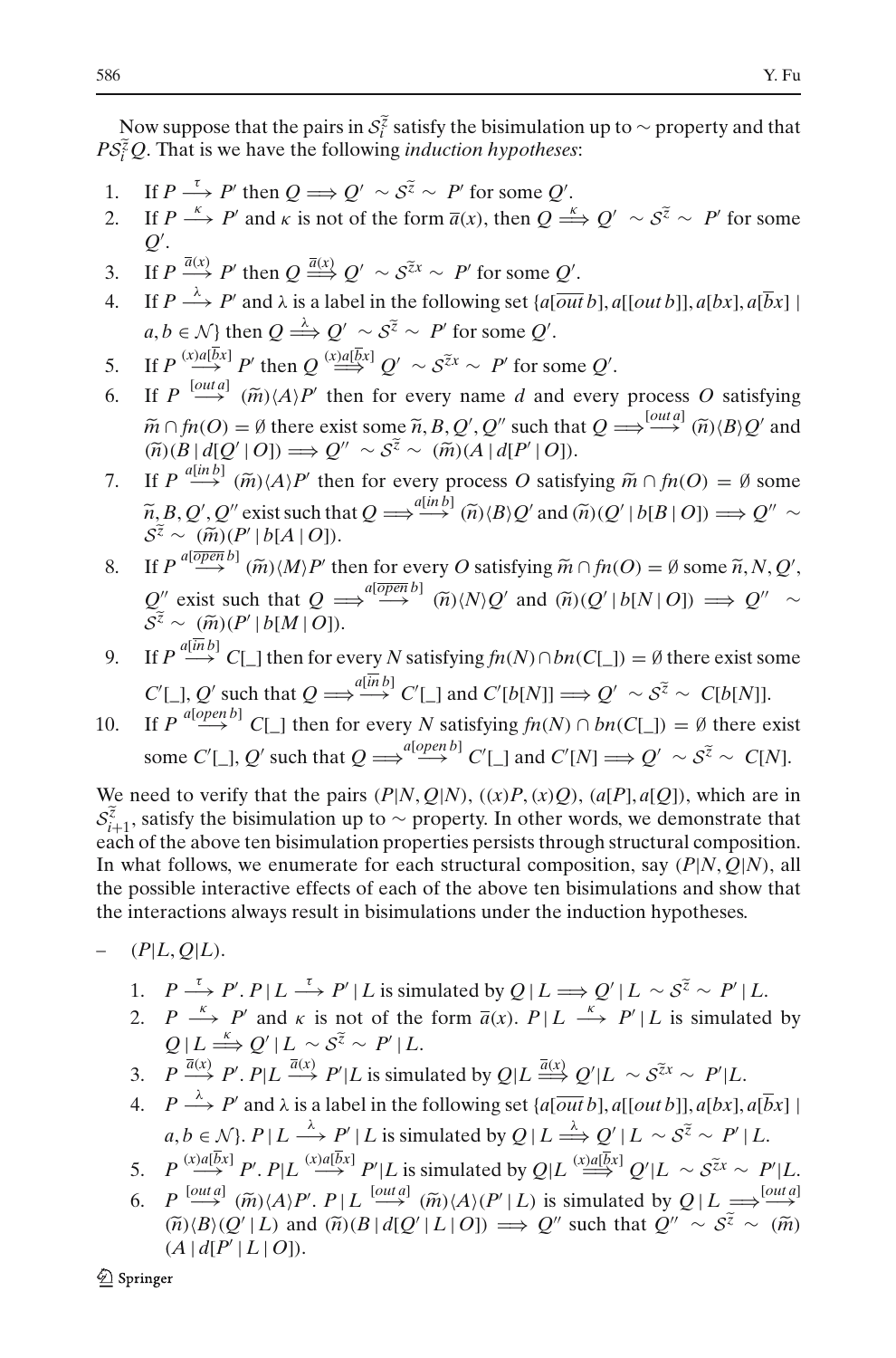ambients<br>
7.  $P \stackrel{a(in b]}{\longrightarrow} (\widetilde{m}) \langle A \rangle P'$ . Two cases: ents<br> *P* <sup>*a*[*in b*]</sup> ( $\widetilde{m}$ ) $\langle A \rangle P'$ . Two cas<br> *- P* | *L* <sup>*a*[*in b*] ( $\widetilde{m}$ ) $\langle A \rangle (P'')$ </sup> | 587<br>  $\text{SBS:}$ <br>  $\mathcal{L} | L$  is simulated by  $Q | L \implies \stackrel{a[in b]}{\longrightarrow} \widetilde{(n)} \langle B \rangle \langle Q' | L \rangle$ and (*n*)(*A*)(*P'* | *L*) is simulated by *Q*<br>
( $\tilde{n}$ )(*Q'* | *L* | *b*[*B* | *O*]) ~ ( $\tilde{n}$ )(*Q'*  $\prime$   $|b[B \mid O])|L$  $\Longrightarrow Q'' | L$  $\sim$  ( $\widetilde{n}$ )( $Q'$ <br>  $\Rightarrow$   $Q''$  |  $L$ <br>  $S^{\widetilde{z}}$  ( $\widetilde{m}$ )( $P'$  $S^{\tilde{z}}$   $(\tilde{m})(P'|b[A|O])|L$  $\sim \pi$  ( $\tilde{m}$ )( $Q'$ <br>  $\Rightarrow Q'' | L$ <br>  $S^{\tilde{z}}$  ( $\tilde{m}$ )( $P'$ <br>  $\sim \pi$ )( $P'$  $\sim$   $(\tilde{m})(P'|L|b[A|O])$  $\Rightarrow$  *Q* + *L*<br>  $S^{\tilde{z}}$  ( $\tilde{m}$ )(*P'* | *b*[*A* | *O*]) | *L*<br>  $\sim$  ( $\tilde{m}$ )(*P'* | *L* | *b*[*A* | *O*])<br>  $-$  *L*  $\stackrel{b[\bar{m}a]}{\rightarrow}$  *C*[\_]. In this case *P* | *L*  $\stackrel{\tau}{\rightarrow}$  ( $\tilde{m}$ )(*P'* | *C*[*A*]) is simula  $Q \mid L \implies (\widetilde{n})(Q' \mid C[B])$  $\sim$  ( $\widetilde{m}$ )<br>  $\rightarrow$  ( $\widetilde{m}$ )( $P'$ <br>  $\Rightarrow$  ( $\widetilde{n}$ )( $Q'$  ⇒∼ *Q*-- *L* →  $(\widetilde{m})(P' | C[A])$  i<br>  $\implies$   $(\widetilde{n})(Q' | C[B])$ <br>  $\implies$   $Q''$ <br>  $\sim$   $S^{\widetilde{z}} \sim (\widetilde{m})(P' | C[A])$ 8.  $P \stackrel{a[open \, b]}{\longrightarrow} (\widetilde{m}) \langle M \rangle P'$ . Two cases:  $P \stackrel{a[\overline{open} b]}{\longrightarrow} (\widetilde{m}) \langle M \rangle P'.$  Two contribution  $P|L \stackrel{a[\overline{open} b]}{\longrightarrow} (\widetilde{m}) \langle M \rangle (P')$  $\sim S^{\tilde{z}} \sim (\tilde{m})(P' | C[A])$ <br>
asses:<br>  $\langle L | L \rangle$  is simulated by  $Q | L \Longrightarrow^{a[\overline{open} b]} (\tilde{m}) \langle N \rangle (Q' | L)$ and *F*. Iwo cases:<br>  $\widetilde{m}$ )(*M*)(*P'*|*L*) is simulated by *Q*<br>
( $\widetilde{n}$ )(*Q'* | *L* | *b*[*N* | *O*]) ∼ ( $\widetilde{n}$ )(*Q'*  $(\widetilde{n})(Q'|L|b[N|O]) \sim (\widetilde{n})(Q'|b[N|O])|L$  $\Rightarrow Q'' | L$  $\sim$  ( $\widetilde{n}$ )( $Q' | b[N | O]) | L$ <br>  $\Rightarrow$   $Q'' | L$ <br>  $S^{\widetilde{z}}$  ( $\widetilde{m}$ )( $P' | b[M | O]) | L$  $\sim \pi$  ( $\tilde{m}$ )( $Q'$ <br>  $\Rightarrow Q'' | L$ <br>  $S^{\tilde{z}}$  ( $\tilde{m}$ )( $P'$ <br>  $\sim \pi$ )( $P'$  $\sim$   $(\widetilde{m})(P'|L|b[M|O])$  $\Rightarrow Q^{\top} | L$ <br>  $S^{\tilde{z}}(\tilde{m}) (P' | b[M | O]) | L$ <br>
→  $(\tilde{m}) (P' | L | b[M | O])$ <br>
- *L* <sup>b[open a]</sup> C[\_]. In this case  $P | L \stackrel{\tau}{\longrightarrow} (\tilde{m}) (P' | C[M])$  is simulated by  $Q \mid L \implies (\widetilde{n})(Q' \mid C[N])$  $\sim$  ( $\widetilde{m}$ )<br>  $L \stackrel{\tau}{\Longrightarrow} (\widetilde{m})(\mathcal{Q})$ <br>  $\Rightarrow$  ( $\widetilde{n}$ )( $\mathcal{Q}'$ ) ⇒∼ *Q*--  $P|L \rightarrow \tilde{m}(i)$ <br>  $\Rightarrow \tilde{m}(Q')$ <br>  $\Rightarrow \sim Q''$ <br>  $\sim S^{\tilde{z}} \sim (\tilde{m})(P')$  $\sim S^{\tilde{z}} \sim (\tilde{m})(P'|C[M])$ 9.  $P \stackrel{a[\overline{in}b]}{\longrightarrow} C[\_]$ . Two cases:  $P \mid L \stackrel{a[in\ b]}{\longrightarrow} C \sqcup \mid L$  is simulated by  $Q \mid L \Longrightarrow^{a[in\ b]} C' \sqcup \mid L$  and  $C'[b[N]] | L \Longrightarrow Q'$  $y Q | L \Longrightarrow^{\widehat{a[n]} b]} C'[\ ] | L$ <br>' |  $L \sim S^{\widetilde{z}} \sim C[b[N]] | L$ *–*  $P|L \xrightarrow{a[\overline{in}b]} C[\_] | L$  is simulated by  $Q|L$ <br>  $C'[b[N]] | L \Longrightarrow Q'| L \sim$ <br> *-*  $L \xrightarrow{b[\text{ind}]} (\widetilde{x})(B)L'. P | L \xrightarrow{\tau} (\widetilde{x})(C[B]| L')$ '.  $P|L \longrightarrow (\tilde{x})(C[B]|L')$  is simulated by  $Q \mid L \implies (\widetilde{x})(C'[B] \mid L')$  $Q' | L \sim S^{\tilde{z}}$ <br>  $C[B] | L'$ ) is<br>  $\Rightarrow \quad (\tilde{x})(C')$  $\implies$   $(\widetilde{x})(Q'|L')$  $C[B]|L'$  is<br>  $\Rightarrow$   $\widehat{x}(C' \Rightarrow \widehat{x})(Q'$  $\widetilde{x}$  (*C*[*B*] | *L'* ) is simula<br>  $\implies$   $\widetilde{x}$  (*C'*[*B*] | *L'*<br>  $\implies$   $\widetilde{x}$  ( $\widetilde{x}$ )( $Q'$  | *L'*)<br>  $\sim S^{\widetilde{z}} \sim (\widetilde{x}) (C[B] | L')$ 10.  $P \stackrel{a[open\,]}{\longrightarrow} C[\_].$  Two cases:

$$
P \stackrel{a[open\,]}{\longrightarrow} C[\_].
$$
 Two cases:  
-  $P|L \stackrel{a[open\,]}{\longrightarrow} C[\_] | L$  is simulated by  $Q|L \Longrightarrow^{a[open\,]} C'[\_] | L$  and  
 $C'[N]|L \Longrightarrow Q'|L \sim S^{\tilde{z}} \sim C[N]|L$ 

 $\hat{\mathfrak{D}}$  Springer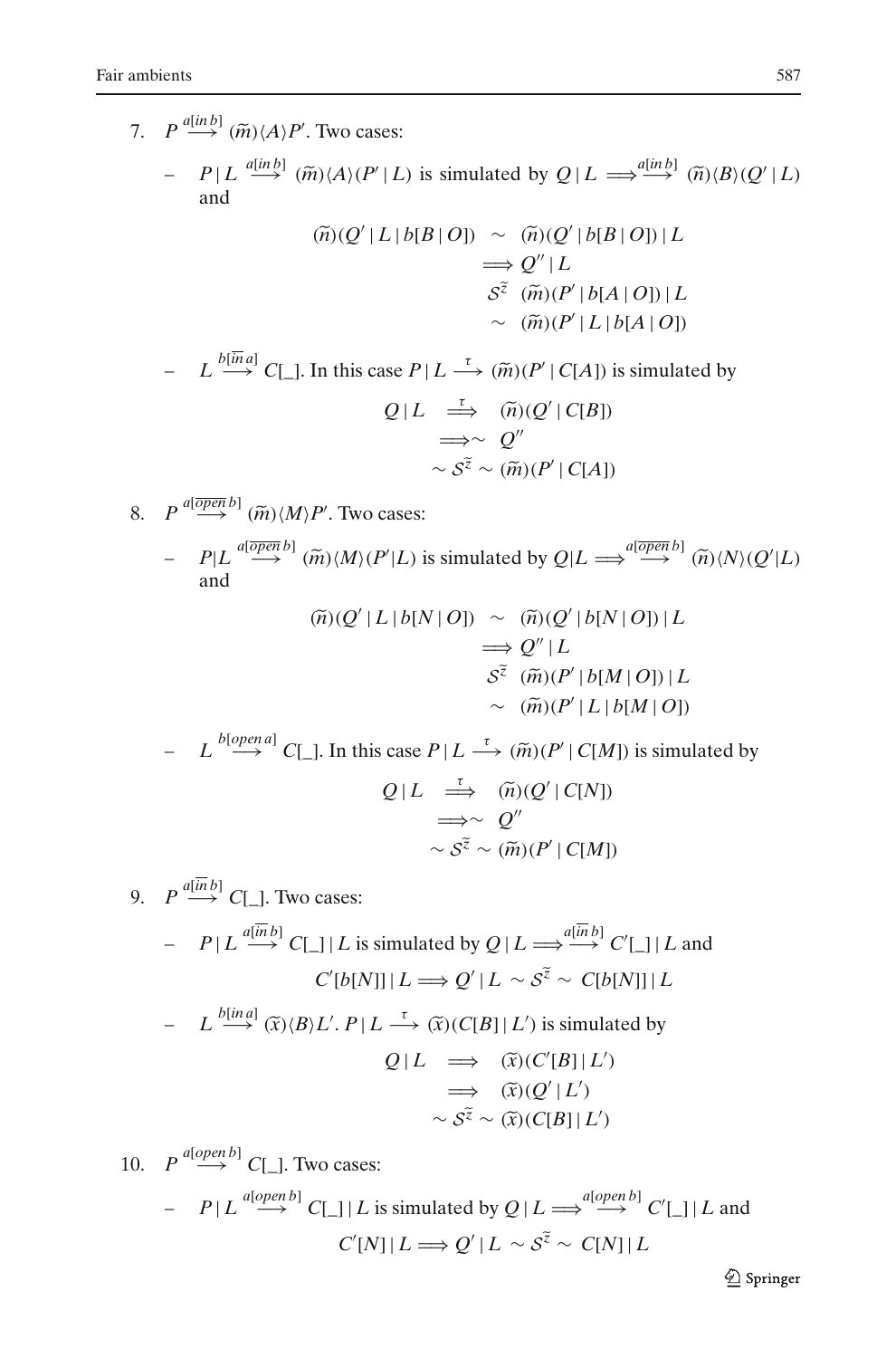.

.

7. Fu  
\n
$$
L \stackrel{b[\overline{open}]}{\longrightarrow} (\widetilde{x})(M)L'. P | L \stackrel{\tau}{\longrightarrow} (\widetilde{x})(C[M] | L') \text{ is simulated by}
$$
\n
$$
Q | L \implies (\widetilde{x})(C'[N] | L')
$$
\n
$$
\implies (\widetilde{x})(C'[N] | L')
$$
\n
$$
\sim \widetilde{S}^{\widetilde{z}} \sim (\widetilde{x})(C[M] | L')
$$
\n
$$
\sim \widetilde{S}^{\widetilde{z}} \sim (\widetilde{x})(C[M] | L')
$$
\n(10) 
$$
P \stackrel{\tau}{\longrightarrow} P'. \quad (v) P \stackrel{\tau}{\longrightarrow} (v) P' \text{ is simulated by } (v) Q \implies (v) Q' \sim S^{\widetilde{z}} \sim (v) P'.
$$
\n2. 
$$
P \stackrel{\kappa}{\longrightarrow} P' \text{ and } \kappa \text{ is not of the form } \overline{a}(x). \quad (x) P \stackrel{\kappa}{\longrightarrow} (x) P' \text{ is simulated by}
$$
\n
$$
(x) Q \stackrel{\kappa}{\longrightarrow} (x) Q' \sim (x) P'.
$$
\n3. 
$$
P \stackrel{\overline{a}(x)}{\longrightarrow} P'. \quad (v) P \stackrel{\overline{a}(x)}{\longrightarrow} (v) P' \text{ is simulated by } (v) Q \stackrel{\overline{a}(x)}{\longrightarrow} (v) Q' \sim S^{\widetilde{z}x} \sim (v) P'.
$$
\n4. 
$$
P \stackrel{\lambda}{\longrightarrow} P' \text{ and } \lambda \text{ is a label in the following set } \{a[\overline{out} b], a[[out b]], a[bx], a[\overline{b}x] \mid a, b \in \mathcal{N}\}.
$$
\n4. 
$$
P \stackrel{\lambda}{\longrightarrow} P' \text{ and } \lambda \text{ is a label in the following set } \{a[\overline{out} b], a[[out b]], a[bx], a[\overline{b}x] \mid a, b \in \mathcal{N}\}.
$$
\n5. 
$$
P \stackrel{(x)a[\overline{b}x]}{\longrightarrow} P'. \quad (y) P \stackrel{(x)a[\overline{b}x]}{\longrightarrow} (y) P' \text{ is simulated by } (y) Q \stackrel{\ell}{\longrightarrow} (y) Q' \sim S^{\widetilde{z}x} \
$$

\n- (v) 
$$
P'
$$
.
\n- (v)  $P$  is simultaneously defined by  $P$  for  $P$  is simultaneously defined either by  $(v)Q \Longrightarrow^{\text{[out }d]} (v)({\tilde{m}})\langle A\rangle P'$  or  $(v)P \stackrel{\text{[out }d]}{\longrightarrow} ({\tilde{m}})\langle A\rangle(v)P'$  is simultaneously. If  $(v)({\tilde{n}})(B \mid d[Q' \mid O]) \Longrightarrow (v)Q'' \sim S^{\tilde{z}} \sim (v)({\tilde{m}})(A \mid d[P' \mid O])$  or by  $(v)Q \Longrightarrow^{\text{[out }d]} ({\tilde{n}})\langle B\rangle(v)Q'$  and
\n

$$
(v)(\widetilde{n})(B \mid d[Q' \mid O]) \Longrightarrow (v)Q'' \sim \mathcal{S}^{\widetilde{z}} \sim (v)(\widetilde{m})(A \mid d[P' \mid O])
$$

$$
(v)(\widetilde{n})(B | d[Q' | O]) \Longrightarrow (v)Q'' \sim \mathcal{S}^{\widetilde{z}} \sim (v)(\widetilde{m})(A | d[P' | O])
$$
  
or by  $(v)Q \Longrightarrow^{[out\mathfrak{a}]} (\widetilde{n})\langle B\rangle(v)Q'$  and  

$$
(\widetilde{n})(B | d[(v)Q' | O]) \sim (v)(\widetilde{n})(B | d[Q' | O])
$$

$$
\Longrightarrow (v)Q''
$$

$$
\sim \mathcal{S}^{\widetilde{z}} \sim (v)(\widetilde{m})(A | d[P' | O])
$$
7.  $P \xrightarrow{a[in\mathfrak{b}]} (\widetilde{m})\langle A\rangle P'. (v)P \xrightarrow{a[in\mathfrak{b}]} (v)(\widetilde{m})\langle A\rangle P' \text{ or } (v)P \xrightarrow{a[in\mathfrak{b}]} (\widetilde{m})\langle A\rangle(v)P' \text{ is simu-}$ 

 $\Rightarrow$  (*v*)(<br>  $P \xrightarrow{a[\text{in }b]} (\widetilde{m}) \langle A \rangle P'. (v) P \xrightarrow{a[\text{in }b]} (v) (\widetilde{m}) \langle A \rangle P' \text{ or (}$ <br>
lated either by (*v*)( $Q \xrightarrow{a[\text{in }b]} (v) (\widetilde{n}) \langle B \rangle Q'$  and  $(\widetilde{m})\langle A \rangle P$ <br>ther by (*v*)<br> $(\widetilde{v})(\widetilde{n})\langle Q \rangle$ *S*<sup>*z*</sup> *S<sup><i>z*</sup> ∞ (*v*)*P*<sup>*a*</sup> $\xrightarrow{a$ [*nb*] (*i*)<br>*S*)*Q'* and<br><sup>*'</sup>* ∼ *S*<sup> $\tilde{z}$  ∼ (*v*)( $\tilde{m}$ )(*P*<sup>*'*</sup></sup></sup>  $\Rightarrow$   $\overset{a[in\ b]}{\rightarrow}$   $(v)$ <br>  $\Rightarrow$   $\overset{a[in\ b]}{\rightarrow}$   $\overset{b)}{\rightarrow}$   $\overset{a[in\ b]}{\rightarrow}$   $\overset{a[in\ b]}{\rightarrow}$   $\overset{a)}{\rightarrow}$   $\overset{a[in\ b)}{\rightarrow}$   $\overset{a)}{\rightarrow}$   $\overset{a)}{\rightarrow}$   $\overset{b)}{\rightarrow}$   $\overset{b)}{\rightarrow}$ 

$$
(v)(\widetilde{n})(Q' | b[B | O]) \Longrightarrow (v)Q'' \sim \mathcal{S}^{\widetilde{z}} \sim (v)(\widetilde{m})(P' | b[A | O])
$$

$$
(v)(\widetilde{n})(Q' | b[B | O]) \Longrightarrow (v)Q'' \sim \mathcal{S}^{\widetilde{z}} \sim (v)(\widetilde{m})(P' | b[A | O])
$$
  
or by  $(v)Q \Longrightarrow^{\alpha[inb]}_{\text{max}} (\widetilde{n})(B)(v)Q'$  and  
 $(\widetilde{n})(v)Q' | b[B | O]) \sim (v)(\widetilde{n})(Q' | b[B | O])$   
 $\Longrightarrow (v)Q''$   
 $\sim \mathcal{S}^{\widetilde{z}} \sim (v)(\widetilde{m})(P' | b[A | O])$   
8.  $P \xrightarrow{a[\overline{open} b]} (\widetilde{m})(M)P', (v)P \xrightarrow{a[\overline{open} b]} (v)(\widetilde{m})(M)P' \text{ or } (v)P \xrightarrow{a[\overline{in} b]} (\widetilde{m})(M)(v)P' \text{ is}$ 

 $\Rightarrow$   $(v)Q$ <br>  $\sim S^{\tilde{z}} \sim (v)(\tilde{m})(P')$ <br>  $P \xrightarrow{a[\overline{open} b]} (\tilde{m}) \langle M \rangle P'$ .  $(v)P \xrightarrow{a[\overline{open} b]} (v)(\tilde{m}) \langle M \rangle P'$  or  $(v)$ <br>
simulated either by  $(v)Q \Longrightarrow^{a[\overline{open} b]} (v)(\tilde{m}) \langle N \rangle Q'$  and  $\widetilde{m}^{[b]}(\widetilde{m})\langle M\rangle P'.$  (*v*) $P \stackrel{a[\overline{open}b]}{\rightarrow} (v)(\widetilde{m})\langle M\rangle P'$  or (*v*) $P \stackrel{a}{\rightarrow}$ <br>
ed either by (*v*) $Q \stackrel{a[\overline{open}b]}{\rightarrow} (v)(\widetilde{n})\langle N\rangle Q'$  and<br>
(*v*) $(\widetilde{n})(Q'|b[N|O]) \Longrightarrow (v)Q'' \sim S^{\widetilde{z}} \sim (v)(\widetilde{m})(P')$  $\Rightarrow$   $\begin{aligned} \n\text{there by } (v)Q &\Longrightarrow^{\text{al}}\overrightarrow{open} \\ \n\text{O}(Q' \mid b[N \mid O]) &\Longrightarrow (v) \\ \n\Rightarrow \n\stackrel{\text{al}{open}}{\longrightarrow} \n\left(\widetilde{n}\right) \langle N \rangle(v)Q' \n\end{aligned}$ 

$$
(v)(\widetilde{n})(Q' | b[N | O]) \Longrightarrow (v)Q'' \sim \mathcal{S}^{\widetilde{z}} \sim (v)(\widetilde{m})(P' | b[M | O])
$$

$$
(v)(\widetilde{n})(Q' | b[N | O]) \Longrightarrow (v)Q'' \sim \mathcal{S}^{\widetilde{z}} \sim (v)(\widetilde{m})(P' | b[M | O])
$$
  
or by  $(v)Q \Longrightarrow^{a[\overline{open}\,b]} (\widetilde{n})(N)(v)Q'$  and  

$$
(\widetilde{n})(v)Q' | b[N | O]) \sim (v)(\widetilde{n})(Q' | b[N | O])
$$

$$
\Longrightarrow (v)Q''
$$

$$
\sim \mathcal{S}^{\widetilde{z}} \sim (v)(\widetilde{m})(P' | b[M | O])
$$

2 Springer

 $1.$ 

 $2.$ 

 $\overline{3}$ .

 $4.$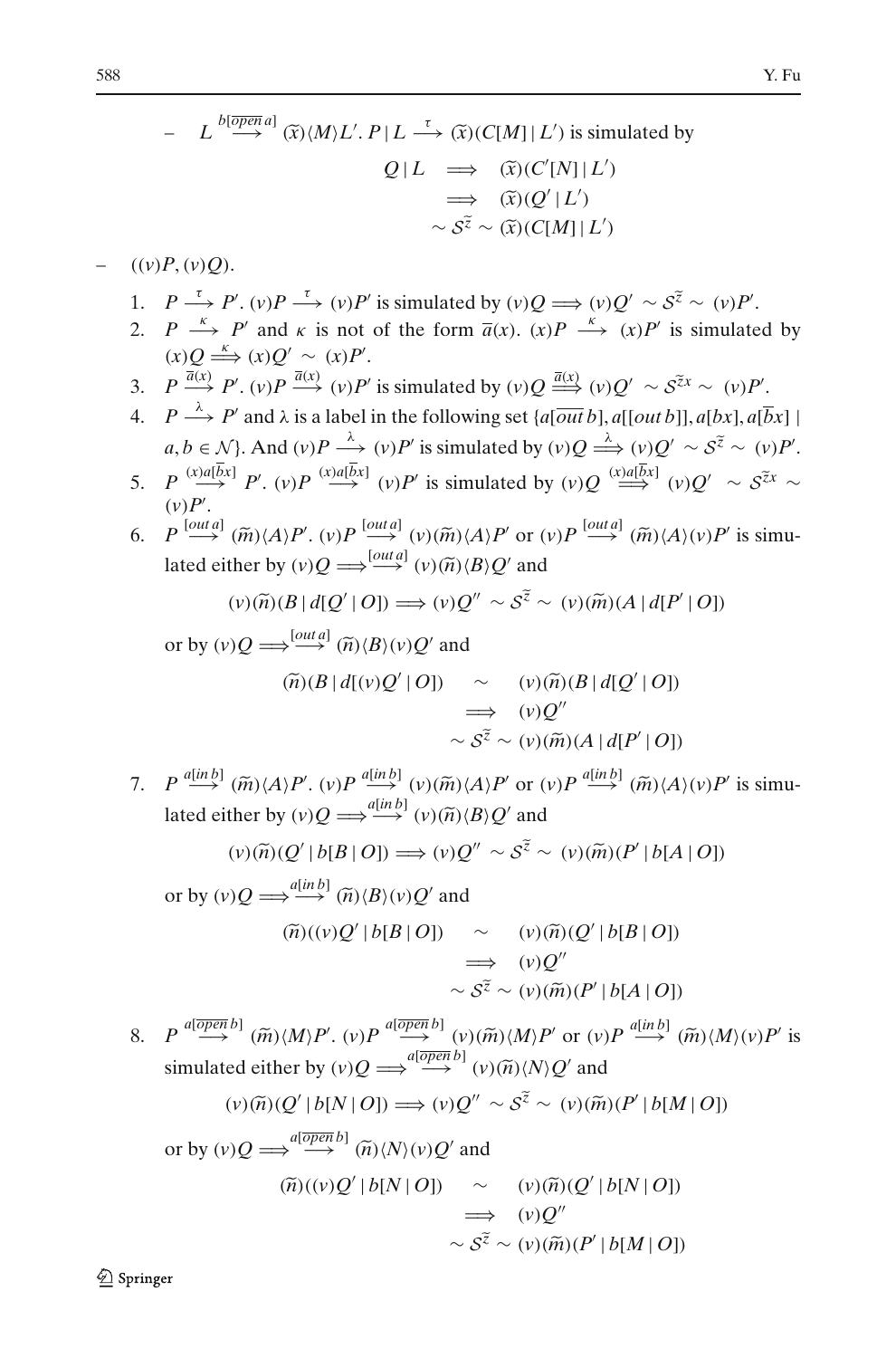9. 
$$
P \stackrel{d(\overline{n}b)}{\longrightarrow} C[\_,](v)P \stackrel{d(\overline{n}b)}{\longrightarrow} (v)C[\_,]
$$
 is simulated by  $(v)Q \Rightarrow \stackrel{d(\overline{n}b)}{\longrightarrow} (v)C'[\_,]$  and  $(v)C[b|B]\longrightarrow (v)Q' \sim S^{\overline{z}} \sim (v)C[b|B]\longrightarrow (v)C'[\_,]$  and  $(v)C[N] \Rightarrow (v)Q' \sim S^{\overline{z}} \sim (v)C[N]$   
\n10.  $P \stackrel{d(\overline{n}b)}{\longrightarrow} C[\_,](v)P \stackrel{d(\overline{n}b)}{\longrightarrow} (v)C[\_,]$  is simulated by  $(v)Q \Rightarrow \stackrel{d(\overline{n}b)}{\longrightarrow} (v)C'[\_,]$  and  $(v)C[N] \Rightarrow (v)Q' \sim S^{\overline{z}} \sim (v)C[N]$   
\n1.  $P \stackrel{\tau}{\longrightarrow} P'$ . Six cases:  
\n $- P \stackrel{\overline{m}a}{\longrightarrow} P'$ .  $c[P]$  is simulated by  $c[Q] \Rightarrow c[Q'] \sim S^{\overline{z}} \sim c[P']$ .  
\n2.  $P \stackrel{\overline{m}a}{\longrightarrow} P'$ .  $c[P] \stackrel{\overline{t}[\overline{m}a]}{\longrightarrow} (P')\overline{0}$  is simulated by  $c[Q] \Rightarrow \stackrel{\overline{t}[\overline{m}a]}{\longrightarrow} (Q_1)\overline{0}$  and  $d[c[Q_1]|O] \Rightarrow d[c[Q']|O] \sim S^{\overline{z}} \sim a[e] \sim (Q_1)\overline{0}$  and  $d[Q_1|O] \Rightarrow d[Q'|O] \sim S^{\overline{z}} \sim a[P']\overline{0}$   
\n $- P \stackrel{\overline{m}a}{\longrightarrow} P'$ .  $c[P] \stackrel{\overline{t}[\overline{m}a]}{\longrightarrow} c[$ .  $|P']$  is simulated by  $c[Q] \Rightarrow \stackrel{\overline{t}[\overline{m}a]}{\longrightarrow} c[$ .  $|Q_1]$  and  $c[a[1]|Q_1] \Rightarrow c[a[A]|Q'] \sim S^{\overline{z}} \sim c[a[A]|P']$   
\n $- P \stackrel{\overline{v}qm}{}^{open} P'$ . <

lated by  
\n
$$
c[Q] \stackrel{c[[out b]]}{\Longrightarrow} (\widetilde{n})(B \mid c[Q'])
$$
\n
$$
\Rightarrow Q''
$$
\n
$$
\sim S^{\widetilde{z}} \sim (\widetilde{m})(A \mid c[P'])
$$
\n7.  $P \stackrel{a[in b]}{\Longrightarrow} (\widetilde{m}) \langle A \rangle P'$ . This is prohibited by  $c[P]$ .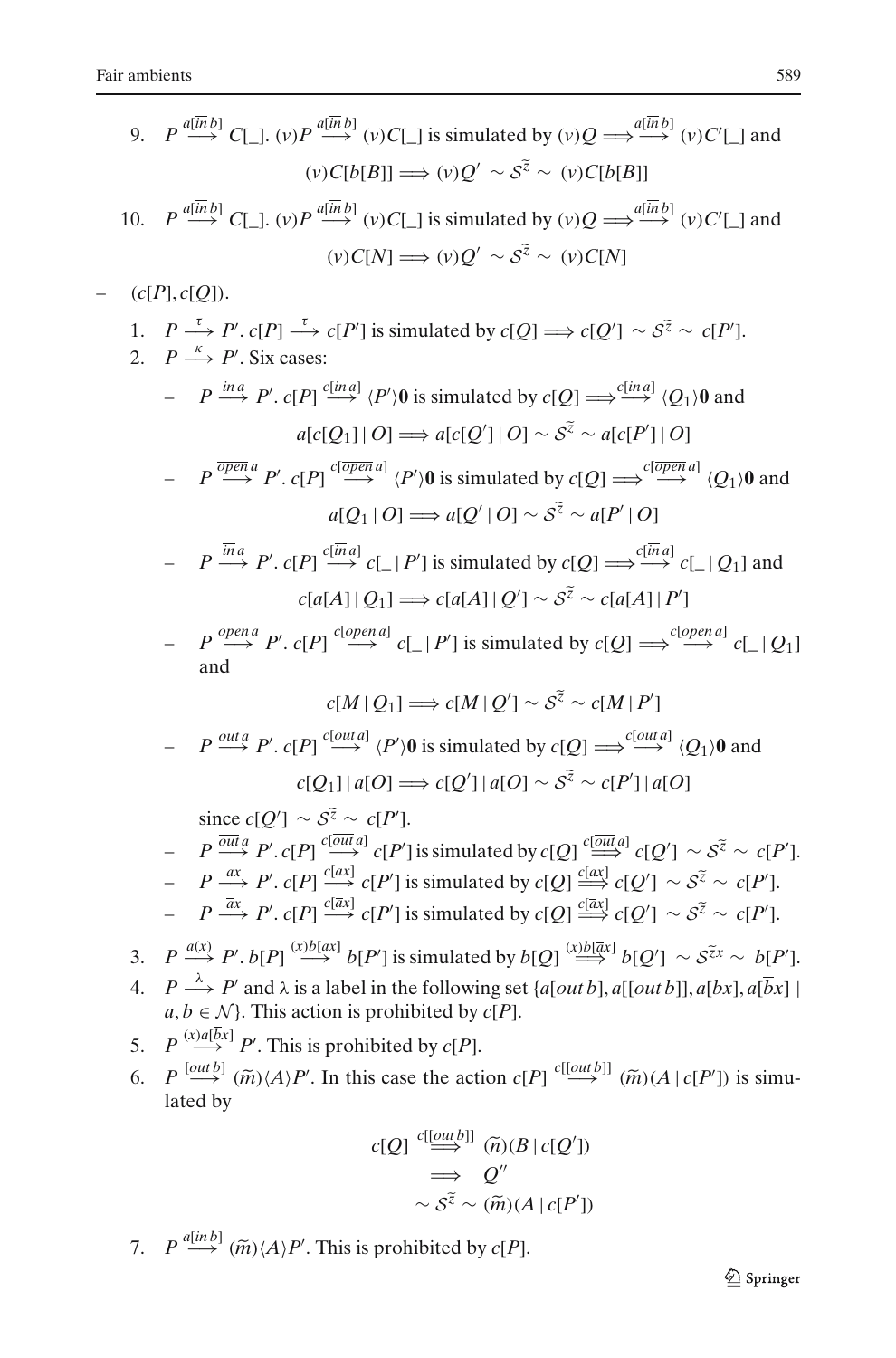- 8.  $P \stackrel{a[\overline{open} b]}{\longrightarrow} (\widetilde{m}) \langle M \rangle P'$ . This is prohibited by *c*[*P*].
- 9.  $P \stackrel{a[\overline{in}b]}{\longrightarrow} C$ [ ]. This is prohibited by *c*[*P*].
- 

10. *P* <sup>*a*[*open b*] *C*[\_]. This is prohibited by *c*[*P*].<br>We have proved that all pairs in  $S^{\tilde{z}}$  satisfy the bisir<br>in Definition [A.1.](#page-47-0) Thus  $S^{\tilde{z}} \subseteq \tilde{z}^{\tilde{z}}$  by Proposition [A.4.](#page-49-0)</sup> 9.  $P \xrightarrow{a[mp]} C[\_]$ . This is prohibited by *c*[*P*].<br>
10.  $P \xrightarrow{a[openb]} C[\_]$ . This is prohibited by *c*[*P*].<br>
We have proved that all pairs in *S*<sup> $\tilde{z}$ </sup> satisfy the bisimulation up to ∼ property defined We have proved that all pairs in  $S^{\tilde{z}}$  satisfy th<br>Definition A.1. Thus  $S^{\tilde{z}} \subseteq \approx^{\tilde{z}}$  by Propositio<br>(v) Let  $\mathcal{R}^{\tilde{x}}$  be the following binary relation in Definition A.1. Thus  $S^{\tilde{z}} \subseteq \approx^{\tilde{z}}$  by Proposition A.4.<br>(v) Let  $\mathcal{R}^{\tilde{x}}$  be the following binary relation

$$
\{ (C[!P], C[!Q]) \mid P \approx^x Q, C[\_\] \text{ a context} \}
$$

We prove that  ${R^x \choose k}$  is an open simulation up to  ${(\infty^x)_{\overline{z} \subseteq f\mathcal{N}}}$ . This is done by using induction on the derivations. Now suppose  $C[I \cdot P] \propto \tilde{x}^T Q$ ,  $C[\_$  a context}<br>induction on the derivations. Now suppose  $C[I \cdot P] \propto \tilde{x}^T C[I \cdot Q]$  and *a*[*in b*]  $\pi^{x}$ <br>*a*[*in b*]  $\pi^{x}$ <br>*a*[*in b*]  $\pi^{y}$ 

<span id="page-55-0"></span>
$$
C[!P] \stackrel{a[in\,]}{\longrightarrow} (\widetilde{m}) \langle A \rangle P' \tag{29}
$$

If the action [\(29\)](#page-55-0) is solely caused by the context, then the bisimulation is easy to establish. If *P* participates in the above action then  $\alpha$  action then<br>action then<br> $\alpha \rightarrow \alpha \rightarrow a[\rightarrow b]$   $(\widetilde{m}) \langle A \rangle P'$ 

<span id="page-55-2"></span><span id="page-55-1"></span>
$$
C[P \mid !P] \stackrel{a[in\,]}{\longrightarrow} (\widetilde{m}) \langle A \rangle P' \tag{30}
$$

with a smaller derivation order. By induction hypothesis it follows that for each *O* with a smaller some  $\tilde{n}$ , *B*, *Q*<sup> $\prime$ </sup>  $Q''$  exist such that the action in [\(30\)](#page-55-1) can be matched up by *a*  $\Rightarrow$   $\frac{a_{1}^{[in]b_{1}}}{a_{1}^{[in]b_{1}}}$  ( $\tilde{n}$ ) $\langle B \rangle Q'$ 

$$
C[P \mid !Q] \Longrightarrow^{a[inb]} (\widetilde{n})\langle B \rangle Q'
$$
(31)  

$$
B \mid O] \Longrightarrow Q'' \mathcal{R}^{\widetilde{x}} (\widetilde{m})(P' \mid b[A \mid O])
$$

and

$$
C[P \mid !Q] \Longrightarrow^{a[in\,]} (\tilde{n})\langle B \rangle Q'
$$

$$
(\tilde{n})(Q' \mid b[B \mid O]) \Longrightarrow Q'' \mathcal{R}^{\tilde{x}} (\tilde{m})(P' \mid b[A \mid O])
$$

But  $C[P \mid Q] \approx^{\tilde{x}} C[Q \mid Q] \sim C[Q]$  by (ii) through (iv). Therefore [\(31\)](#page-55-2) can be simu- $(\widetilde{n})(Q' | b[B | O]) \implies Q'' R^{\widetilde{x}} (\widetilde{m})(P' | b[A | O])$ <br>
But *C*[*P*|!*Q*] ≈<sup> $\widetilde{x}$  *C*[*Q*|!*Q*] ~ *C*[!*Q*] by (ii) through (iv). Therefore (31) can be simulated by *C*[!*Q*]. That is to say that some  $\widetilde{n_1}$ , *B*<sub>1</sub>, *Q*<sup>1</sup></sup> But  $C[P|!]$ <br>lated by  $C[\tilde{n_1}\rangle\langle B_1\rangle Q_1'$  $\frac{7}{1}$  and (*x*<sup>x</sup> *C*[*Q*| !*Q*] ~ *C*[!*Q*] by (ii) through (iv). That is to say that some  $\tilde{n_1}$ ,  $B_1$ ,  $Q'_1$ ,  $Q''_1$  exi<br>
( $\tilde{n_1}$ )( $Q'_1$  |  $b[B_1 | O]$ )  $\implies Q''_1 \approx \tilde{x}^T R^{\tilde{x}}$  ( $\tilde{m}$ )( $P'$ 

$$
(\widetilde{n_1})(Q'_1 | b[B_1 | O]) \Longrightarrow Q''_1 \approx^{\widetilde{x}} \mathcal{R}^{\widetilde{x}}(\widetilde{m})(P' | b[A | O])
$$

The arguments for the other actions are similar.

The intuition behind the above proof is this: Since every action of !*P* is caused by a finite number of *P*'s, the action in [\(29\)](#page-55-0) is essentially the action  $C[P | \cdots | P | !P] \xrightarrow{\lambda} U_1$ <br>in which !*P* does not participate in the action. Then the following observation<br> $C[!P] \sim C[P | \cdots | P | !P] \mathcal{R}^{\tilde{x}} C[P | \cdots | P | !Q] \approx^$ in which !*P* does not participate in the action. Then the following observation

$$
C[!P] \sim C[P] \cdots |P|!P] \mathcal{R}^{\tilde{X}} C[P] \cdots |P|!Q] \approx^{\tilde{X}} C[!Q]
$$

immediately suggests the proof.

 $C[!P] \sim C[P| \cdots | P | !P] \mathcal{R}^{\tilde{x}} C[P| \cdots | P | !Q] \approx^{\tilde{x}} C[!Q]$ <br>mediately suggests the proof.<br>So we have established that both  $\{S^{\tilde{x}}\}_{\tilde{z}\subseteq_f\mathcal{N}}$  and  $\{(\tilde{S}^{\tilde{x}})^{-1}\}_{\tilde{z}\subseteq_f\mathcal{N}}$  are open simulations immediately suggests the proof.<br>So we have established that both  $\{S^{\tilde{x}}\}_{\tilde{z}\subseteq_f\mathcal{N}}$  and  $\{(S^{\tilde{x}})^{-1}\}_{\tilde{z}\subseteq_f\mathcal{N}}$  are open simulations up to  $\{\approx \tilde{x}\}_{\tilde{z}\subseteq_f\mathcal{N}}$ . We are done by applying Proposition A. **Lemma 15** *If P* ≈<sup>*x*</sup> *Q then P* ≈<sup>*y*</sup> *Q whenever*  $\tilde{x}$  ⊆  $\tilde{y}$ .<br>**Lemma 15** *If P* ≈<sup>*x*</sup> *Q then P* ≈<sup>*y*</sup> *Q whenever*  $\tilde{x}$  ⊆  $\tilde{y}$ .

Proposition [8.3](#page-33-1) then follows from the above lemma and the following two lemmas.

2 Springer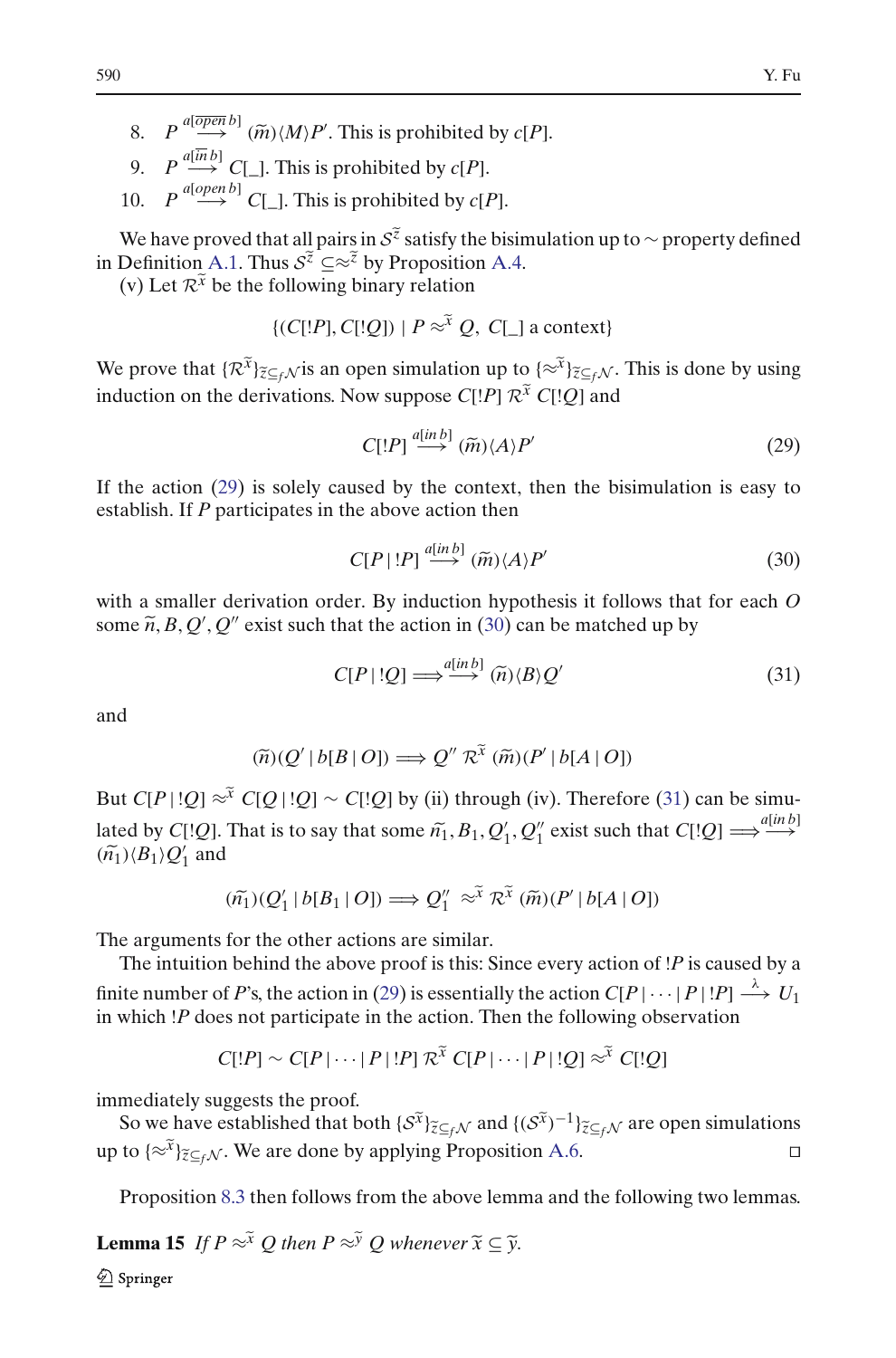*Pair ambients*<br>*Proof* Let  $\{R^{\tilde{z}}\}_{\tilde{z}\subseteq_f \mathcal{N}}$  be the family of relations where each  $R^{\tilde{z}}$  is defined by the following set:  ${ (P,Q)|P \approx \tilde{Y} Q}$  whenever  $\tilde{y} \subseteq \tilde{z}$ 

$$
{P,Q)|P \approx \tilde{Y} Q \text{ whenever } \tilde{y} \subseteq \tilde{z}}
$$

It is routine to show that  $\{R^{\tilde{z}}\}_{\tilde{z}\subset f}$  is an open bisimulation.

**Lemma 16** *If*  $P \approx \tilde{X}^y$  *Q* for  $y \notin \text{fn}(P|O)$  *then*  $P \approx \tilde{X}$  *Q*.

*Proof* Let  ${R^z}_{\geq f}$  *Proof* Let  ${R^z}_{\geq f}$  *Proof* Let  ${R^z}_{\geq f}$  *Proof* Let  ${R^z}_{\geq f}$  *R*<sup>*z*</sup>  $\geq f$  *Rroof* Let  ${R^z}_{\geq f}$  *R<sup>z</sup>* is defined by the following set:  $\approx^{xy} Q$  *for*  $y \notin fn(P|Q)$  *then*  $P \approx^x Q$ .<br>  $\approx_{f} N$  be the family of relations where each  $\mathcal{R}^{\tilde{z}}$  is  $\approx$   $\{(P\sigma, Q\sigma)|P \approx^{\tilde{z}y} Q, y \notin fn(P|Q) \text{ and } \sigma \text{ respects } \tilde{z}\}\$ *Proof* Let  $\{\mathcal{R}^{\tilde{z}}\}_{\tilde{z}\subseteq_f\mathcal{N}}$  be the family of relations where each  $\mathcal{R}^{\tilde{z}}$  is defined b<br>lowing set:<br> $\{(P\sigma, Q\sigma)|P \approx \tilde{z}^y Q, y \notin \textit{fn}(P|Q) \text{ and } \sigma \text{ respects } \tilde{z}\}$ <br>Now suppose  $P \approx \tilde{z}^y Q, y \notin \textit{fn}(P|Q)$ 

$$
\{(P\sigma, Q\sigma)|P \approx \tilde{z}^y Q, y \notin fn(P|Q) \text{ and } \sigma \text{ respects } \tilde{z}\}\
$$

(*P*σ, *Qσ*)|*P* ≈<sup>*zy*</sup> *Q*, *y* ∉ *fn*(*P*|*Q*) and *σ* respects  $\tilde{z}$ }<br>Now suppose *P* ≈<sup> $\tilde{z}y$ </sup> *Q*, *y* ∉ *fn*(*P*|*Q*) and *σ* respects  $\tilde{z}$ . There are three cases:<br> $\sigma$  does not contain *y*. Then *σ* re

- $\sigma$  does not contain y. Then  $\sigma$  respects  $\tilde{\zeta}$ y. This case is simple because  $P\sigma \approx \tilde{\zeta}$ y  $Q\sigma$ .
- $-$  *y* is in the domain of σ but not in the range of σ. In this case  $Pσ ≡ Pσ'$  and  $Q\sigma \equiv Q\sigma'$  for some  $\sigma'$  $\not\in f_n(P|Q)$  and  $\sigma$  respects  $\tilde{z}$ . There are three or Then  $\sigma$  respects  $\tilde{z}y$ . This case is simple becau  $\sigma$  but not in the range of  $\sigma$ . In this case is also simple.
- $-$  *y* is in the range of  $\sigma$ . In this case there are some substitution  $\sigma'$  and some name *x* such that  $\sigma = \sigma'(y/x)$  and  $\sigma'$ to cases where substitutions are of the form  $\{y/x\}$ . Now suppose  $\sigma = \{y/x\}$  and *P*<sub>*Q*</sub>  $\sigma$  *z a*<sup>*d*</sup> *for some*  $\sigma'$  *that respects <i>zy*. So this case is also simple.<br> *y* is in the range of  $\sigma$ . In this case there are some substitution  $\sigma'$  and some<br>
name *x* such that  $\sigma = \sigma'(y/x)$  and  $\sigma'$  r *O* satisfying  $\tilde{m} \cap f_n(O) = \emptyset$  there exist  $\tilde{n}, B, Q', Q''$  such that  $Q \implies \frac{a \sinh \theta}{\theta} \cdot d \vec{r}$  and  $P\sigma \xrightarrow{a \sigma [in b \sigma]} (\tilde{m}) \langle A\sigma \rangle P' \sigma$ . Since  $y \notin f_n(P)$ , it is clear that  $P \xrightarrow{a [in b]} (\tilde{m}) \langle A \rangle P'$ . Then for  $O$  satisfyi ', Q'' such that  $Q \Longrightarrow^{a[un b]} (\widetilde{n}) \langle B \rangle Q$ and  $(A\sigma)P'\sigma$ . Since  $y \notin fn(P)$ , it is clear tha<br>  $\ln fn(O) = \emptyset$  there exist  $\tilde{n}, B, Q', Q''$  suo<br>  $(\tilde{n})(Q' | b[B | O]) \Longrightarrow Q'' \approx \tilde{z}y \quad (\tilde{m})(P')$  $g m \cap m(O) = \emptyset$  there<br>  $(\widetilde{n})(Q' | b[B | O])$ <br>  $\Rightarrow^{a\sigma [in b\sigma]} (\widetilde{n\sigma}) \langle B\sigma \rangle Q'$

$$
(\widetilde{n})(Q' | b[B | O]) \Longrightarrow Q'' \approx \widetilde{z}^y \ (\widetilde{m})(P' | b[A | O])
$$

$$
(\widetilde{n})(Q' | b[B | O]) \Longrightarrow Q'' \approx^{\widetilde{z}y} (\widetilde{m})(P' | b[A | O])
$$
  
Thus  $Q\sigma \Longrightarrow^{a\sigma[in b\sigma]} (\widetilde{n\sigma})(B\sigma)Q'\sigma$  and  

$$
(\widetilde{n})(Q' | b[B | O])\sigma \Longrightarrow Q''\sigma \mathcal{R}^{\widetilde{z}}(\widetilde{m})(P' | b[A | O])\sigma
$$

Other cases can be proved similarly.

We are done.

# **Proposition B.1** *The equivalence*  $\approx_{opn}^f$  *is congruent.*

*Proof* Since  $\approx_{oppn}^f$  is closed under respectful substitutions, it is closed under all substitutions. Therefore it is closed under the prefix  $a(x)$  operation. The rest follows from  $L$ emma [14.](#page-50-0)

#### **Appendix C: Quasi open bisimulation**

An interesting example concerning the open bisimilarity is given by Sangiorgi and Walker [\[40\]](#page-58-15). Consider the pair of the  $\pi$ -processes:

$$
C \stackrel{\text{def}}{=} (z)\overline{a}z.(a(w) + a(w).\overline{z}z + a(w).[w=z]\overline{z}z)
$$
  

$$
D \stackrel{\text{def}}{=} (z)\overline{a}z.(a(w) + a(w).\overline{z}z)
$$

According to the definition of the open bisimulation [\[37](#page-58-14)] the transitions  $C \xrightarrow{\bar{a}(z)} \xrightarrow{a(w)}$ [*w*=*z*]*zz* can not be simulated by *D*. But from an observational viewpoint, *C* and *D* should be equivalent.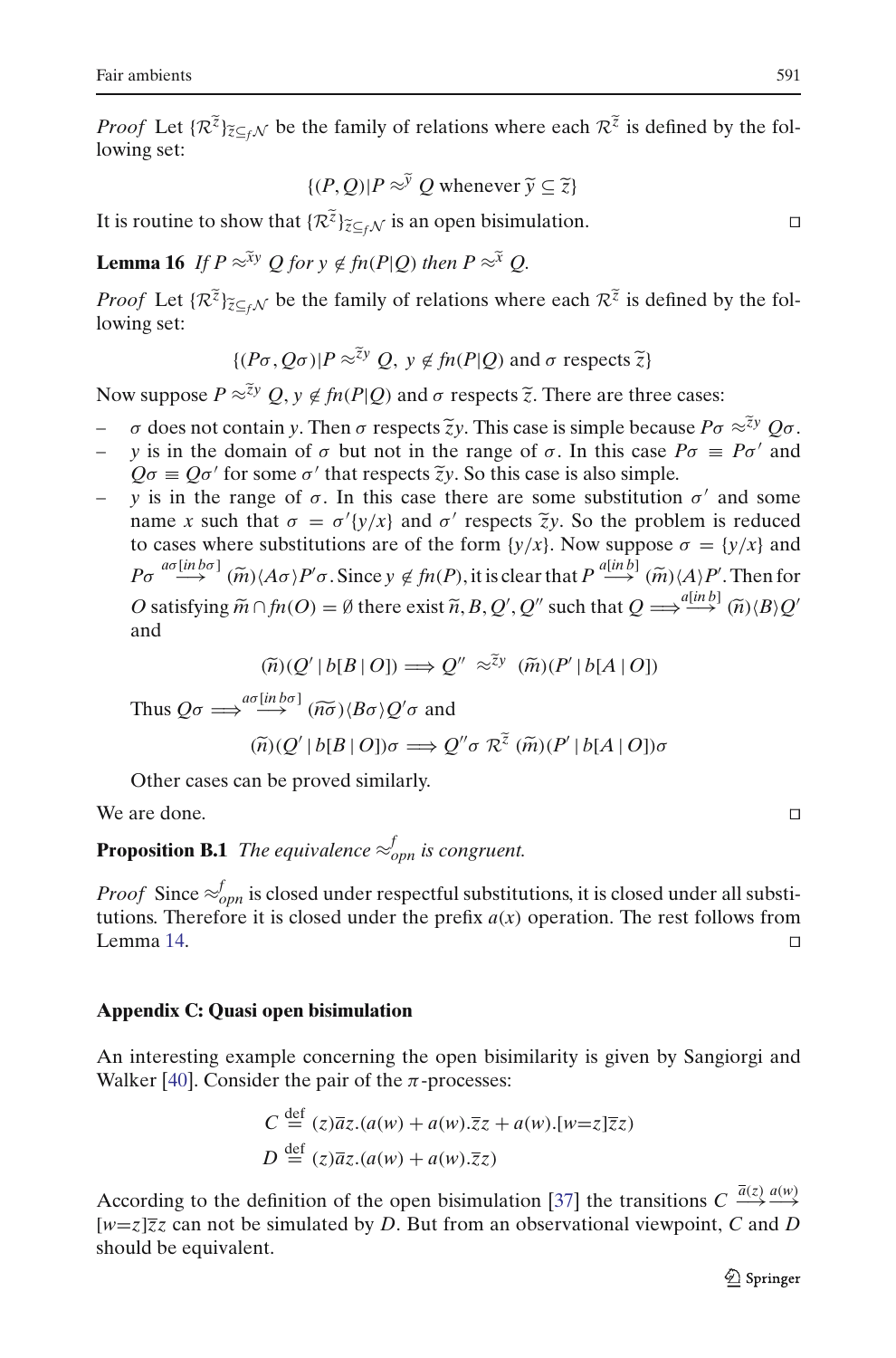The quasi open bisimulations are rectifications of the open bisimulations that remove the inequalities like the one in the above. Hence they are weaker than the open bisimulations. Here is the definition. The quasi open bisimulations are reculications of the open bisimulations that<br>remove the inequalities like the one in the above. Hence they are weaker than the<br>open bisimulations. Here is the definition.<br>**Definition C.1**

and the following properties hold: Fraction **C.1** A quasi open bisinuation is a raining<br>in the π -processes such that, for all *P* and *Q*, if  $PR^{\tilde{z}}$ <br>md the following properties hold:<br>(i) If  $P \xrightarrow{\tau} P'$  then  $Q \Longrightarrow Q'R^{\tilde{z}}P'$  for some *Q'*. **an 7**<br>|:<br>|R<sup>Z</sup>P<sup>|</sup><br>|R<sup>Z</sup>P|

- 
- (ii) If  $P \stackrel{ax}{\longrightarrow} P'$  then  $Q \stackrel{ax}{\Longrightarrow} Q' \mathcal{R}^{\tilde{z}} P'$  for some  $Q'$ . *R*<br><sup>7</sup><br>*R*<sup>z</sup>P'<br>*R*<sup>z</sup>P'
- (iii) If  $P \stackrel{\bar{a}x}{\longrightarrow} P'$  then  $Q \stackrel{\bar{a}x}{\Longrightarrow} Q' \mathcal{R}^{\tilde{z}} P'$  for some  $Q'$ .
- (i) If  $P \xrightarrow{\bar{a}x} P'$  then  $Q \xrightarrow{\bar{a}x} Q' \mathcal{R}^{\bar{z}}P'$  for some *Q'*.<br>
(iii) If  $P \xrightarrow{\bar{a}x} P'$  then  $Q \xrightarrow{\bar{a}x} Q' \mathcal{R}^{\bar{z}}P'$  for some *Q'*.<br>
(iv) If  $P \xrightarrow{\bar{a}(x)} P'$  then  $Q \xrightarrow{\bar{a}(x)} Q' \mathcal{R}^{\bar{z}x}P'$  for some

(iii) If  $P \xrightarrow{\bar{a}x} P'$  then  $Q \xrightarrow{\bar{a}x} Q' \mathcal{R}^{\bar{z}} P'$  for some  $Q'$ .<br>
(iv) If  $P \xrightarrow{\bar{a}(x)} P'$  then  $Q \xrightarrow{\bar{a}(x)} Q' \mathcal{R}^{\bar{z}x} P'$  for some  $Q'$ .<br>
We write  $\{\approx \frac{\bar{z}}{\bar{a}}\}_{\bar{z} \subseteq_f \mathcal{N}}$  for the largest quasi ope (iii) If  $P \xrightarrow{\bar{a}x} P'$  then  $Q \xrightarrow{\bar{a}x} Q' \mathcal{R}^{\bar{z}} P'$  for some  $Q'$ .<br>
(iv) If  $P \xrightarrow{\bar{a}(x)} P'$  then  $Q \xrightarrow{\bar{a}(x)} Q' \mathcal{R}^{\bar{z}x} P'$  for some  $Q'$ .<br>
We write  $\{\approx_{\pi}^{\bar{z}}\}_{\pi=0}^{\infty}$  for the largest quasi open bisi  $\approx^{\emptyset}_{\pi}$ .

The quasi open bisimilarity  $\approx_{\pi}$  is the same as the open barbed bisimilarity, the latter being defined as the largest barbed bisimulation closed under substitution. The closure property of the quasi open bisimilarity is guaranteed by the following lemma. (i) losure property of the quasi open bisimilarity is guar<br> **emma 17** *The following properties hold:*<br>
(i) If  $P \approx \frac{\tilde{x}}{x} Q$  then  $\overline{a}y.P \approx \frac{\tilde{x}}{x} \overline{a}y.Q$  and  $\tau.P \approx \frac{\tilde{x}}{x} \tau.Q$ ;

**Lemma 17** *The following properties hold:*

- **Comma 17** The following properties *i*<br>
(i) *If*  $P \approx \frac{\tilde{x}}{a}$  *Q* then  $\overline{a}y.P \approx \frac{\tilde{x}}{a}$   $\overline{a}y.Q$  *a*<br>
(ii) *If*  $P \approx \frac{\tilde{x}}{a}$  *Q* ihen  $P \mid O \approx \frac{\tilde{x}}{n}$  *Q*  $\mid O$ ; **Lemma 17** The following properties hold<br>
(i) *If*  $P \approx \frac{\tilde{x}}{\pi} Q$  then  $\overline{a}y.P \approx \frac{\tilde{x}}{\pi} \overline{a}y.Q$  and<br>
(ii) *If*  $P \approx \frac{\tilde{x}}{\pi} Q$  then  $P \mid O \approx \frac{\tilde{x}}{\pi} Q \mid O;$ <br>
(iii) *If*  $P \approx \frac{\tilde{x}}{\pi} Q$  and  $y \notin \tilde{x}$  then (y)  $P \$
- (i) *If*  $P \approx \frac{\tilde{x}}{\pi} Q$  then  $\overline{a}y \cdot P \approx \frac{\tilde{x}}{\pi}$ <br>
(ii) *If*  $P \approx \frac{x}{\pi} Q$  then  $P \mid O \approx \frac{x}{\pi}$ <br>
(iii) *If*  $P \approx \frac{x}{\pi} Q$  and  $y \notin \tilde{x}$  then<br>
(iv) *If*  $P \approx \frac{x}{\pi} Q$  then (y)  $P \approx \tilde{x}$
- (iii) If  $P \approx \frac{\tilde{x}}{r} Q$  and  $y \notin \tilde{x}$  then  $(y)P \approx \frac{\tilde{x}}{r} (y)Q$ ;
- <sup>π</sup> (*y*)*Q;*
- (ii) *If*  $P \approx \frac{x}{\pi} Q$  then  $P \mid O \approx \frac{x}{\pi} Q$ .<br>
iii) *If*  $P \approx \frac{x}{\pi} Q$  and  $y \notin \tilde{x}$  then <br>
iv) *If*  $P \approx \frac{x}{\pi} Q$  then  $(y)P \approx \frac{x}{\pi} Q$ .<br>
(v) *If*  $P \approx \frac{x}{\pi} Q$  then  $la(x) \cdot P \approx \frac{x}{\pi} Q$ . (v) If  $P \approx \frac{\tilde{x}}{\pi} Q$  then  $a(x) \cdot P \approx \frac{\tilde{x}}{\pi} a(x) \cdot Q$ .

The congruence of  $\approx_{\pi}$  follows from the above lemma and the fact that  $\approx_{\pi}$  is closed under respectful substitutions and therefore all substitutions.

**Corollary C.2**  $\approx_{\pi}$  *is equivalent and congruent.* 

For more information on the quasi open bisimilarity, see [\[40,](#page-58-15)[15\]](#page-58-16).

## <span id="page-57-3"></span>**References**

- 1. Abramsky, S.: The lazy lambda calculus. In: Turner, D. (ed.) Declarative Programming, pp. 65–116. Addison-Wesley (1988)
- <span id="page-57-2"></span>2. Barendregt, H.: The lambda calculus: its syntax and semantics, Studies in Logic and Foundations of Mathematics, North-Holland (1984)
- <span id="page-57-5"></span>3. Boneva, I., Talbot, J.: When ambients cannot be opened. In: Gordon, A. (ed.) FoSSaCS 2003, pp. 169–184, Lecture Notes in Computer Science, vol. 2620 (2003)
- <span id="page-57-4"></span>4. Bugliesi, M., Castagna, G., Crafa, S.: Boxed ambients. In: Kobayashi, N., Pierce, B. (eds.) TACS 2001, pp. 38–63, Lecture Notes in Computer Science, vol. 2215 (2001)
- <span id="page-57-6"></span>5. Busi, N., Zavattaro, G.: On the expressive power of movement and restriction in pure mobile ambients. Theor. Comput. Sci. **322**, 477–515 (2004)
- <span id="page-57-0"></span>6. Cardelli, L.: Abstraction for mobile computation. In: Secure Internet Programming: Security Issues for Mobile and Distributed Object, pp. 51–94, Lecture Notes in Computer Science, vol. 1603 (1999)
- <span id="page-57-1"></span>7. Cardelli, L.: Brane calculi. In: Danos, V., Schächter, V. (eds.) International Conference on Computational Methods in System Biology, Paris, May 26–28, 2004, Lecture Notes in Computer Science, vol. 3082 (2005)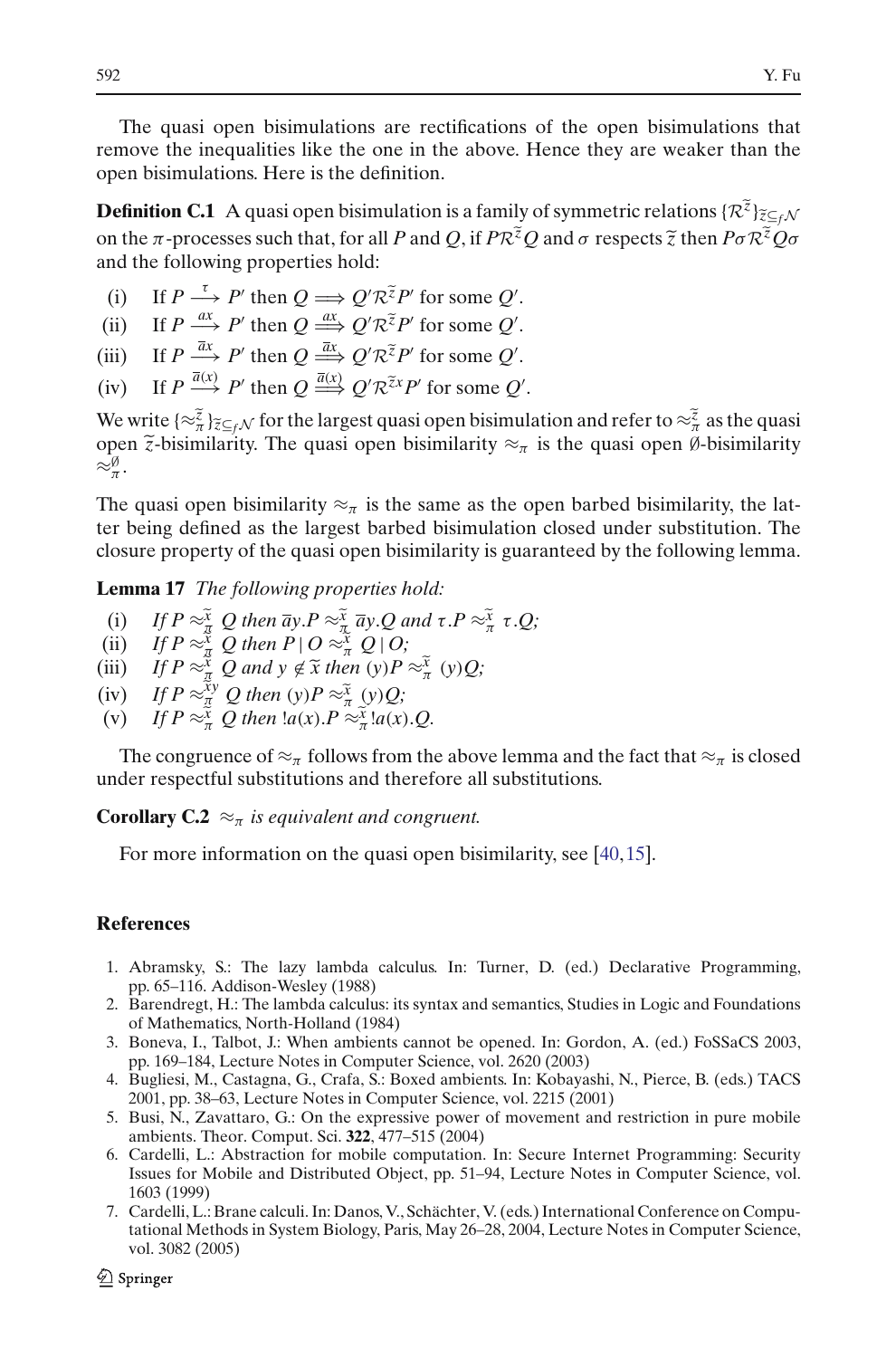- <span id="page-58-0"></span>8. Cardelli, L., Gordon, A.: Mobile ambients. In: Nivat, M. (ed.) FoSSaCS 1998, pp. 140–155 Lecture Notes in Computer Science, vol. 1378, (1998)
- 9. Cardelli, L., Gordon, A.: Types for mobile ambients. In: POPL 1999, pp. 79–92. ACM (1999)
- <span id="page-58-23"></span>10. Cardelli, L., Gordon, A.: Anytime, anywhere: modal logics for mobile ambients. In: POPL 2000, pp. 365–377. ACM (2000)
- <span id="page-58-1"></span>11. Cardelli, L., Gordon, A.: Mobile ambients. Theor. Comput. Sci. **240**, 177–213 (2000)
- <span id="page-58-24"></span>12. Cardelli, L., Ghelli, G., Gordon, A.: Mobility types for mobile ambients. In: Wiedermann, J., Emde Boas, P., Nielsen, M. (eds.) ICALP 1999, pp. 230–239, Lecture Notes in Computer Science (1999)
- <span id="page-58-10"></span>13. Fu, Y.: Variations on mobile processes. Theor. Comput. Sci. **221**, 327–368 (1999)
- 14. Fu, Y.: Bisimulation congruences of chi calculus. Inf. Comput. **184**, 201–226 (2003)
- <span id="page-58-9"></span>15. Fu, Y.: On quasi open bisimulation. Theor. Comput. Sci. **338**, 96–126 (2005)
- <span id="page-58-30"></span><span id="page-58-16"></span><span id="page-58-11"></span>16. Fu, Y.: Checking equivalences for higher order process, working paper (2006)
- 17. Fu, Y., Yang, Z.: Tau laws for pi calculus. Theor. Comput. Sci. **308**, 55–130 (2003)
- <span id="page-58-4"></span>18. Guan, X., Yang, Y., You, J.: Typing evolving ambients. Inf. Process. Lett. **80**, 265–270 (2001)
- <span id="page-58-19"></span>19. Gordon, A., Cardelli, L.: Equational properties of mobile ambients. Math. Struct. Comput. Sci. **13**(3), 371–408 (2003)
- <span id="page-58-3"></span>20. Levi, F., Sangiorgi, D.: Controlling interference in ambients. In: POPL 2000, pp. 352–364. ACM (2000)
- <span id="page-58-25"></span>21. Maffeis, S., Phillips, I.: On the computational strength of pure ambient calculi. Theor. Comput. Sci. **330**, 501–551 (2005)
- <span id="page-58-5"></span>22. Merro, M., Hennessy, M.: Bisimulation congruences in safe ambients. In: POPL 2002, pp. 71–80. ACM (2002)
- <span id="page-58-20"></span>23. Merro, M., Hennessy, M.: A bisimulation-based semantic theory of safe ambients. ACM Trans. Program. Languages Systems **28**(2), 290–330 (2006)
- <span id="page-58-13"></span>24. Merro, M., Zappa Nardelli, F.: Bisimulation proof methods for mobile ambients. In: Baeten, J., Lenstra, J., Parrow, J., Woeginger, G. (eds.) ICALP 2003, pp. 584–598, Lecture Notes in Computer Science, vol. 2719 (2003)
- <span id="page-58-21"></span>25. Merro, M., Zappa Nardelli, F.: Behavioural theory for mobile ambients. J. ACM **52**(6), 961– 1023 (2005)
- <span id="page-58-7"></span>26. Milner, R.: Communication and Concurrency. Prentice Hall, New Jersey (1989)
- <span id="page-58-17"></span>27. Milner, R.: Functions as processes. Math. Struct. Comput. Sci. **2**, 119–146 (1992)
- <span id="page-58-8"></span>28. Milner, R., Parrow, J., Walker, D.: A calculus of mobile processes. In: Information and Computation, vol. 100, pp. 1–40 (Part I), pp. 41–77 (Part II). Academic, New York (1992)
- <span id="page-58-12"></span>29. Milner, R., Sangiorgi, D.: Barbed bisimulation. In: Dershowitz, N., Lindenstrauss, N. (eds.) ICALP 1992, pp. 685–695, Lecture Notes in Computer Science, vol. 623 (1992)
- <span id="page-58-22"></span>30. Nestmann, U.: Welcome to the jungle: a subjective guide to mobile process calculi. In: Bauer, C., Hermanns, H. (eds.) CONCUR 2006, pp. 52–63, Lecture Notes in Computer Science, vol. 4137 (2006)
- <span id="page-58-2"></span>31. Phillips, I., Vigliotti, M.: On reduction semantics for the push and pull ambient calculus. In: TCS 2002, IFIP 17th World Computer Congress, Montreal. Kluwer (2002)
- <span id="page-58-26"></span>32. Phillips, I., Vigliotti, M.: Electoral systems in ambient calculi. In: Walukiewicz, I. (ed.) FoSSaCS 2004, pp. 408–422, Lecture Notes in Computer Science, vol. 2987 (2004)
- <span id="page-58-6"></span>33. Regev, A., Panina, E., Silverman, W., Cardelli, L., Shapiro, E.: Bioambients: an abstraction for biological compartments. Theor. Comput. Sci. **325**(1), 141–167 (2004)
- 34. Sangiorgi, D.: Expressing mobility in process algebras: first-order and higher-order paradigms, PhD thesis, University of Edinburgh (1993)
- <span id="page-58-27"></span>35. Sangiorgi, D.: From  $\pi$ -calculus to higher order  $\pi$ -calculus-and back. In: Gaudel, M., Jouannaud, J. (eds.) TAPSOFT'93, pp. 151-166, Lecture Notes in Computer Science, vol. 668 (1993)
- <span id="page-58-18"></span>36. Sangiorgi, D.: The lazy lambda calculus in a concurrency scenario. Inf. Comput. **111**, 120– 153 (1994)
- <span id="page-58-14"></span>37. Sangiorgi, D.: A theory of bisimulation for π-calculus. Acta Inf. **3**, 69–97 (1996)
- <span id="page-58-28"></span>38. Sangiorgi, D.: Bisimulation for higher order process calculi. Inf. Comput. **131**(2), 141–178 (1996)
- <span id="page-58-31"></span>39. Sangiorgi, D., Milner, R.: Techniques of "Weak Bisimulation Up To". In: Cleaveland, W. (ed.) CONCUR 1992, pp. 32–46, Lecture Notes in Computer Science, vol. 630 (1992)
- <span id="page-58-15"></span>40. Sangiorgi, D., Walker, D.: On barbed equivalence in  $\pi$ -calculus. In: Larsen, K., Nielsen, M. (eds.) CONCUR 2001, pp. 292–304, Lecture Notes in Computer Science, vol. 2154 (2001)
- <span id="page-58-29"></span>41. Sangiorgi, D., Walker, D.: The Pi Calculus—A Theory of Mobile Processes. CUP (2001)